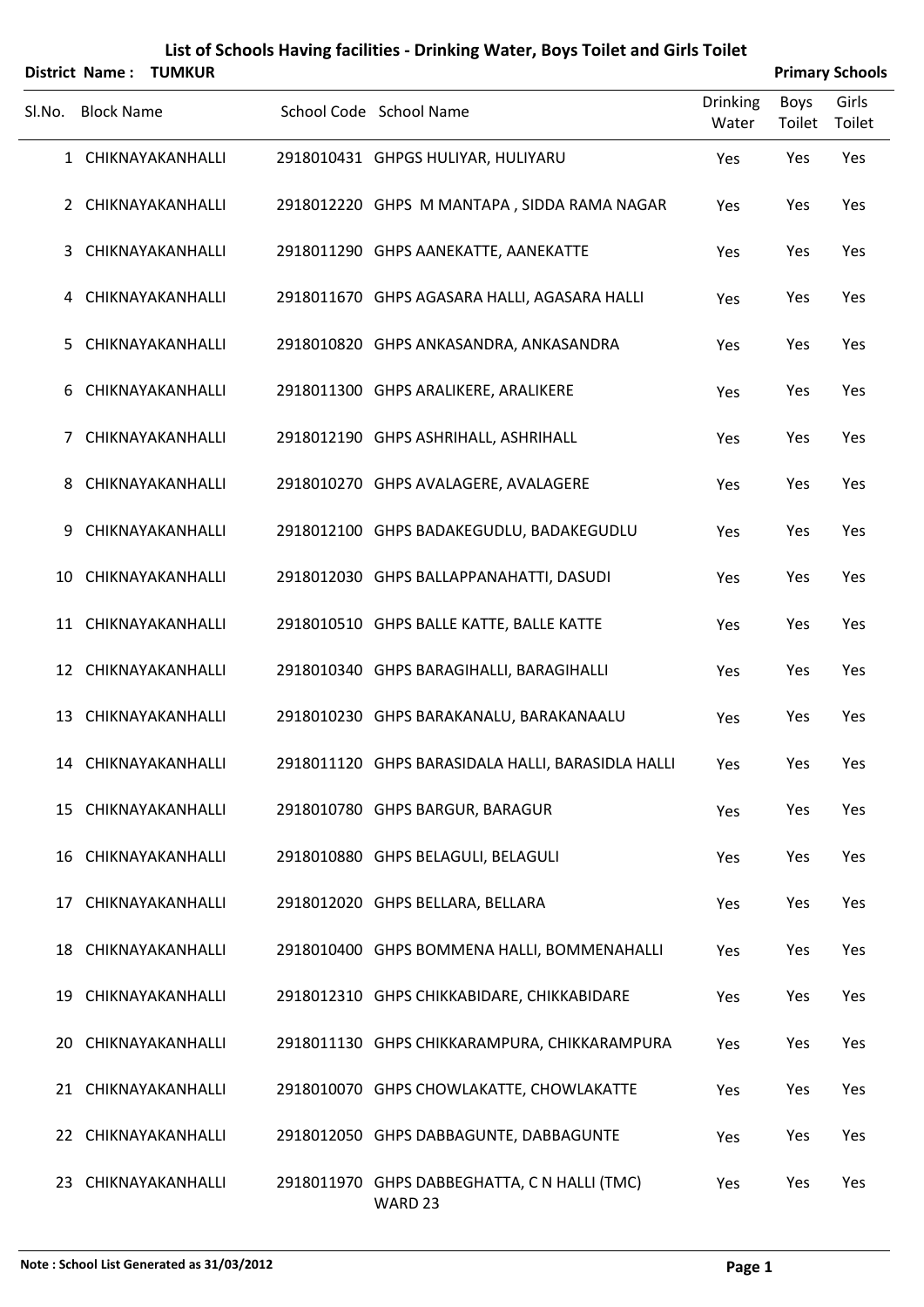|        | <b>District Name:</b><br>TUMKUR |  |                                                |                   |                       | <b>Primary Schools</b> |
|--------|---------------------------------|--|------------------------------------------------|-------------------|-----------------------|------------------------|
| SI.No. | <b>Block Name</b>               |  | School Code School Name                        | Drinking<br>Water | <b>Boys</b><br>Toilet | Girls<br>Toilet        |
|        | 24 CHIKNAYAKANHALLI             |  | 2918012030 GHPS DASUDI, DASUDI                 | Yes               | Yes                   | Yes                    |
|        | 25 CHIKNAYAKANHALLI             |  | 2918010350 GHPS DINKANA HALLI, DINKANA HALLI   | Yes               | Yes                   | Yes                    |
|        | 26 CHIKNAYAKANHALLI             |  | 2918010250 GHPS DODDABELAVAADI, DODDABELAVAADI | Yes               | Yes                   | Yes                    |
| 27     | CHIKNAYAKANHALLI                |  | 2918010170 GHPS DODDABIDARE, DODDABIDARE       | Yes               | Yes                   | Yes                    |
|        | 28 CHIKNAYAKANHALLI             |  | 2918011140 GHPS DODDARAMAPURA, DODDARAMPURA    | Yes               | Yes                   | Yes                    |
| 29     | CHIKNAYAKANHALLI                |  | 2918010360 GHPS DODDENNEGERE, DODDENNEGERE     | Yes               | Yes                   | Yes                    |
|        | 30 CHIKNAYAKANHALLI             |  | 2918012360 GHPS G.GOLLARAHATTI, SOMANAHALLI    | Yes               | Yes                   | Yes                    |
|        | 31 CHIKNAYAKANHALLI             |  | 2918010560 GHPS GANDAALU, GANADAALU            | Yes               | Yes                   | Yes                    |
|        | 32 CHIKNAYAKANHALLI             |  | 2918011020 GHPS GHANTENAHALLI, GHANTENA HALLI  | Yes               | Yes                   | Yes                    |
|        | 33 CHIKNAYAKANHALLI             |  | 2918012230 GHPS GOLLARA HALLI, GOLLARA HALLI   | Yes               | Yes                   | Yes                    |
|        | 34 CHIKNAYAKANHALLI             |  | 2918012140 GHPS GOWRASAGARA, GOWRASAGARA       | Yes               | Yes                   | Yes                    |
|        | 35 CHIKNAYAKANHALLI             |  | 2918010880 GHPS GUBEHALLI, BELAGULI            | Yes               | Yes                   | Yes                    |
| 36     | CHIKNAYAKANHALLI                |  | 2918010580 GHPS GURUVAPURA, GURUVAARAPURA      | Yes               | Yes                   | Yes                    |
|        | 37 CHIKNAYAKANHALLI             |  | 2918010480 GHPS H.TAMDIHALLI, H.TAMMADI HALLI  | Yes               | Yes                   | Yes                    |
|        | 38 CHIKNAYAKANHALLI             |  | 2918010100 GHPS HARENAHALLI, HARENAHALLI       | Yes               | Yes                   | Yes                    |
|        | 39 CHIKNAYAKANHALLI             |  | 2918011440 GHPS HESARAHALLI, HESARAHALLI       | Yes               | Yes                   | Yes                    |
| 40     | CHIKNAYAKANHALLI                |  | 2918011690 GHPS HONNEBAAGI, HONNEBAAGI         | Yes               | Yes                   | Yes                    |
|        | 41 CHIKNAYAKANHALLI             |  | 2918010450 GHPS HOSAHALLI, THIMMALAPURA-2      | Yes               | Yes                   | Yes                    |
|        | 42 CHIKNAYAKANHALLI             |  | 2918010850 GHPS HOSAKERE, HOSAKERE             | Yes               | Yes                   | Yes                    |
|        | 43 CHIKNAYAKANHALLI             |  | 2918010760 GHPS HOSUR, KAMALAPURA              | Yes               | Yes                   | Yes                    |
|        | 44 CHIKNAYAKANHALLI             |  | 2918011980 GHPS HOYSAKATTE, HOYSALAKATTE       | Yes               | Yes                   | Yes                    |
|        | 45 CHIKNAYAKANHALLI             |  | 2918011600 GHPS J C PURA, J C PURA             | Yes               | Yes                   | Yes                    |
|        | 46 CHIKNAYAKANHALLI             |  | 2918011050 GHPS JANEHAR, JANEHAR               | Yes               | Yes                   | Yes                    |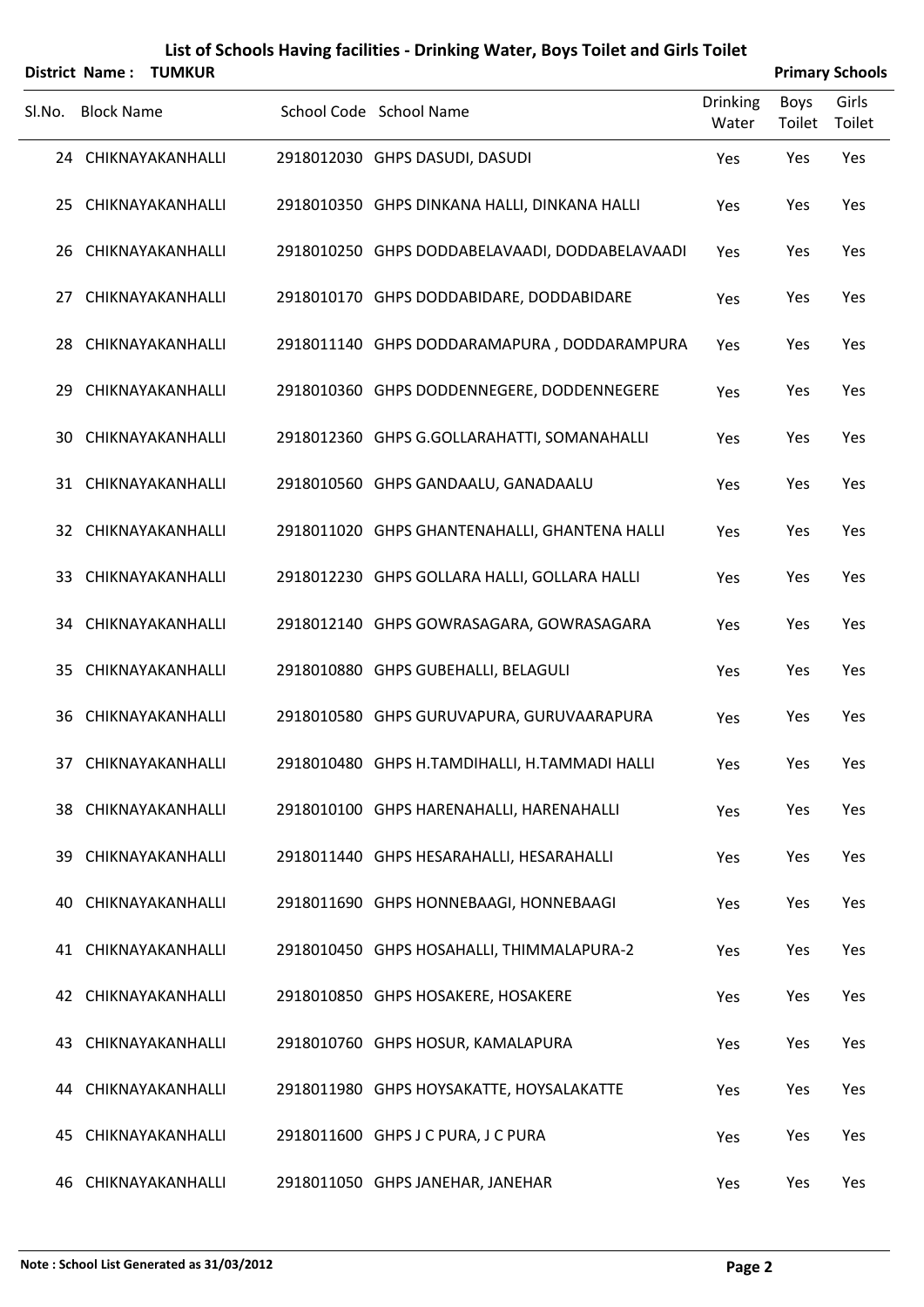|        | <b>District Name:</b> | <b>TUMKUR</b>       |                                                                          |                          |                       | <b>Primary Schools</b> |
|--------|-----------------------|---------------------|--------------------------------------------------------------------------|--------------------------|-----------------------|------------------------|
| SI.No. | <b>Block Name</b>     |                     | School Code School Name                                                  | <b>Drinking</b><br>Water | <b>Boys</b><br>Toilet | Girls<br>Toilet        |
|        |                       | 47 CHIKNAYAKANHALLI | 2918011760 GHPS JOGI HALLI CNHALLI, C N HALLI (TMC)<br>WARD <sub>2</sub> | Yes                      | Yes                   | Yes                    |
|        |                       | 48 CHIKNAYAKANHALLI | 2918011880 GHPS K GUDI, C N HALLI (TMC) WARD 14                          | Yes                      | Yes                   | Yes                    |
| 49.    |                       | CHIKNAYAKANHALLI    | 2918010760 GHPS KAAMALAPURA, KAMALAPURA                                  | Yes                      | Yes                   | Yes                    |
|        |                       | 50 CHIKNAYAKANHALLI | 2918011110 GHPS KAATRIKE HAAL, KAATRIKE HAAL                             | Yes                      | Yes                   | Yes                    |
|        |                       | 51 CHIKNAYAKANHALLI | 2918012000 GHPS KALLENAHALLI, KALLENAHALLI                               | Yes                      | Yes                   | Yes                    |
|        |                       | 52 CHIKNAYAKANHALLI | 2918011360 GHPS KALLUBHAVIPALYA, SHETTYKERE                              | Yes                      | Yes                   | Yes                    |
|        |                       | 53 CHIKNAYAKANHALLI | 2918010620 GHPS KAMPANA HALLI, KAMPANAHALLI                              | Yes                      | Yes                   | Yes                    |
|        |                       | 54 CHIKNAYAKANHALLI | 2918010130 GHPS KANKERE, KANAKERE                                        | Yes                      | Yes                   | Yes                    |
|        |                       | 55 CHIKNAYAKANHALLI | 2918011060 GHPS KEMPARAYANA HATTI, AJJI GUDDE                            | Yes                      | Yes                   | Yes                    |
|        |                       | 56 CHIKNAYAKANHALLI | 2918010020 GHPS KENGALAPURA HATTI, KENGALAPURA                           | Yes                      | Yes                   | Yes                    |
|        |                       | 57 CHIKNAYAKANHALLI | 2918010420 GHPS KIDUKANA HALLI, KIDUKANA HALLI                           | Yes                      | Yes                   | Yes                    |
|        |                       | 58 CHIKNAYAKANHALLI | 2918011960 GHPS KURUBARAHALLI, C N HALLI (TMC)<br>WARD 22                | Yes                      | Yes                   | Yes                    |
| 59     |                       | CHIKNAYAKANHALLI    | 2918011980 GHPS LAKKENAHALLI, HOYSALAKATTE                               | Yes                      | Yes                   | Yes                    |
|        |                       | 60 CHIKNAYAKANHALLI | 2918010110 GHPS LAKSHMIPURA, LAKSHMIPURA                                 | Yes                      | Yes                   | Yes                    |
|        |                       | 61 CHIKNAYAKANHALLI | 2918011420 GHPS MADIHALLI, MADIHALLI                                     | Yes                      | Yes                   | Yes                    |
|        |                       | 62 CHIKNAYAKANHALLI | 2918011660 GHPS MALAGONDANA HALLI,<br>MALAGONDANA HALLI                  | Yes                      | Yes                   | Yes                    |
|        |                       | 63 CHIKNAYAKANHALLI | 2918011210 GHPS MALIGE HALLI, MALIGE HALLI                               | Yes                      | Yes                   | Yes                    |
|        |                       | 64 CHIKNAYAKANHALLI | 2918010740 GHPS MALLIGERE, MALLIGERE                                     | Yes                      | Yes                   | Yes                    |
|        |                       | 65 CHIKNAYAKANHALLI | 2918012040 GHPS MARENADU PALYA, MARENADU                                 | Yes                      | Yes                   | Yes                    |
|        |                       | 66 CHIKNAYAKANHALLI | 2918010650 GHPS MATIGHATTA, MATI GHATTA                                  | Yes                      | Yes                   | Yes                    |
|        |                       | 67 CHIKNAYAKANHALLI | 2918010570 GHPS MELANA HALLI, MELANA HALLI                               | Yes                      | Yes                   | Yes                    |
|        |                       | 68 CHIKNAYAKANHALLI | 2918011250 GHPS MELANA HALLI, MELANA HALLI                               | Yes                      | Yes                   | Yes                    |
|        |                       | 69 CHIKNAYAKANHALLI | 2918011180 GHPS MUDDENAHALLI, MUDDENAHALI                                | Yes                      | Yes                   | Yes                    |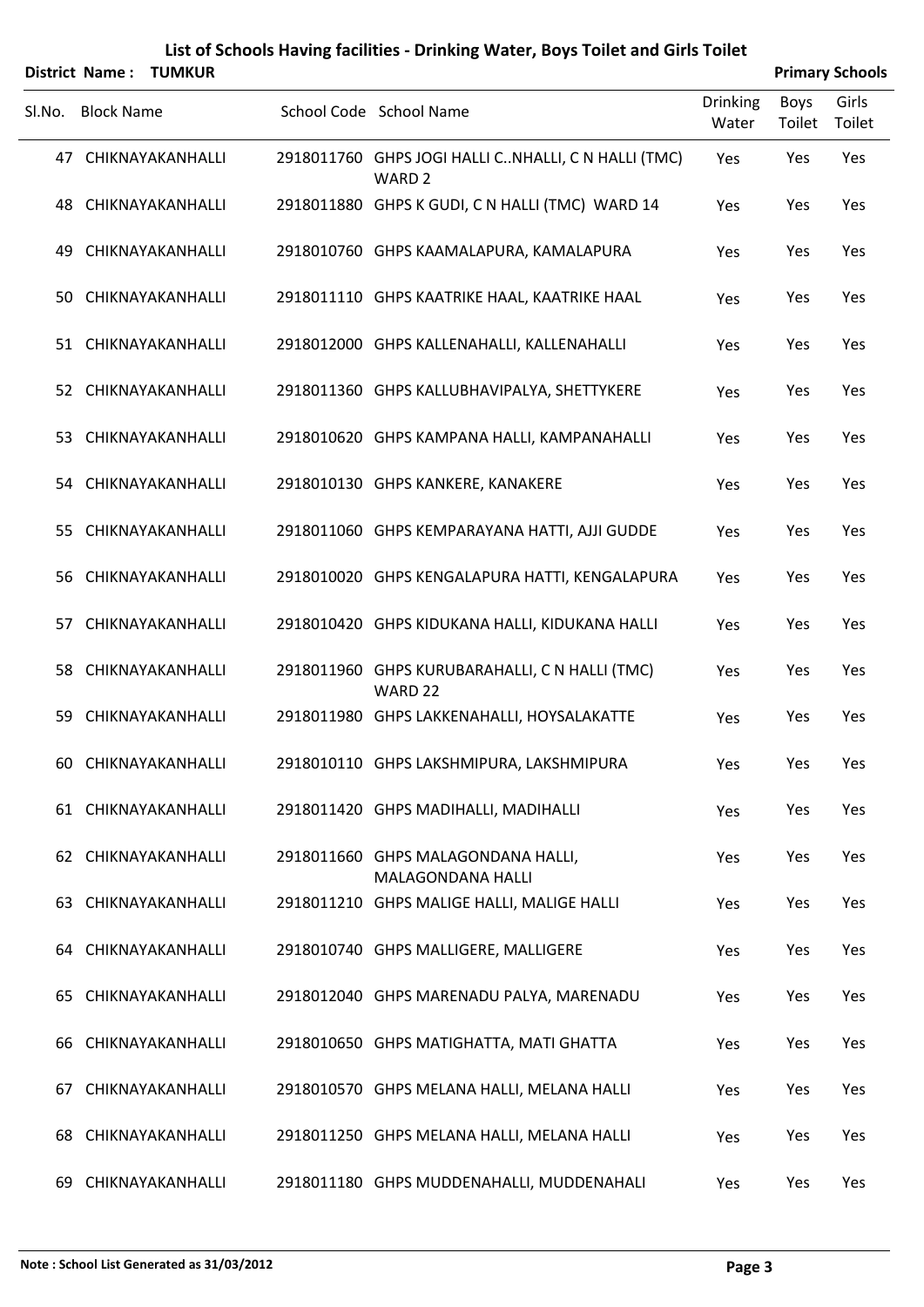|        |                   | District Name: TUMKUR |                                                                  |                   |                | <b>Primary Schools</b> |
|--------|-------------------|-----------------------|------------------------------------------------------------------|-------------------|----------------|------------------------|
| Sl.No. | <b>Block Name</b> |                       | School Code School Name                                          | Drinking<br>Water | Boys<br>Toilet | Girls<br>Toilet        |
|        |                   | 70 CHIKNAYAKANHALLI   | 2918010380 GHPS NADUVANA HALLI, NADUVANA HALLI                   | Yes               | Yes            | Yes                    |
|        |                   | 71 CHIKNAYAKANHALLI   | 2918010520 GHPS NANDI HALLI, NANADI HALLI                        | Yes               | Yes            | Yes                    |
|        |                   | 72 CHIKNAYAKANHALLI   | 2918011280 GHPS NAVILE, NAVILE                                   | Yes               | Yes            | Yes                    |
| 73     |                   | CHIKNAYAKANHALLI      | 2918011930 GHPS NIRUBAAGILU ROAD, C N HALLI (TMC)<br>WARD 19     | Yes               | Yes            | Yes                    |
|        |                   | 74 CHIKNAYAKANHALLI   | 2918010970 GHPS NIRUVAGAL, NIRUVAGAL                             | Yes               | Yes            | Yes                    |
| 75     |                   | CHIKNAYAKANHALLI      | 2918012010 GHPS NULENURU, NULENURU                               | Yes               | Yes            | Yes                    |
|        |                   | 76 CHIKNAYAKANHALLI   | 2918010880 GHPS PAPANAKONA, BELAGULI                             | Yes               | Yes            | Yes                    |
| 77     |                   | CHIKNAYAKANHALLI      | 2918010500 GHPS POCHKATTE TANDYA, POCHAKATTE                     | Yes               | Yes            | Yes                    |
| 78     |                   | CHIKNAYAKANHALLI      | 2918011890 GHPS R MUTT, C N HALLI (TMC) WARD 15                  | Yes               | Yes            | Yes                    |
| 79     |                   | CHIKNAYAKANHALLI      | 2918011010 GHPS RAMANHALLI, RAMANA HALLI                         | Yes               | Yes            | Yes                    |
| 80     |                   | CHIKNAYAKANHALLI      | 2918010030 GHPS RAMGHATTA, RAMAGHATTA                            | Yes               | Yes            | Yes                    |
|        |                   | 81 CHIKNAYAKANHALLI   | 2918010160 GHPS SABBENAHALLI, SABBENAHALLI                       | Yes               | Yes            | Yes                    |
|        |                   | 82 CHIKNAYAKANHALLI   | 2918012070 GHPS SADARAHALLI, SADARAHALLI                         | Yes               | Yes            | Yes                    |
|        |                   | 83 CHIKNAYAKANHALLI   | 2918012080 GHPS SALKATTE, SALKATTE                               | Yes               | Yes            | Yes                    |
|        |                   | 84 CHIKNAYAKANHALLI   | 2918010220 GHPS SANGENAHALLI, SANGENAHALLI                       | Yes               | Yes            | Yes                    |
|        |                   | 85 CHIKNAYAKANHALLI   | 2918011680 GHPS SASLU, SASALU                                    | Yes               | Yes            | Yes                    |
|        |                   | 86 CHIKNAYAKANHALLI   | 2918011910 GHPS SHUKRAVARADA BAAGILU, C N HALLI<br>(TMC) WARD 17 | Yes               | Yes            | Yes                    |
|        |                   | 87 CHIKNAYAKANHALLI   | 2918010470 GHPS SIGEBAGI GATE, SIGEBAAGI                         | Yes               | Yes            | Yes                    |
|        |                   | 88 CHIKNAYAKANHALLI   | 2918011150 GHPS SINGADAHALLI, SINGADAHALLI                       | Yes               | Yes            | Yes                    |
| 89.    |                   | CHIKNAYAKANHALLI      | 2918010300 GHPS SINGAPURA, SINGAPURA                             | Yes               | Yes            | Yes                    |
| 90.    |                   | CHIKNAYAKANHALLI      | 2918011380 GHPS SOMALAPURA, SOMALAPURA                           | Yes               | Yes            | Yes                    |
|        |                   | 91 CHIKNAYAKANHALLI   | 2918011580 GHPS SOMANA HALLI, SOMANA HALLI                       | Yes               | Yes            | Yes                    |
|        |                   | 92 CHIKNAYAKANHALLI   | 2918010431 GHPS SOMMAJJANA PALYA, HULIYARU                       | Yes               | Yes            | Yes                    |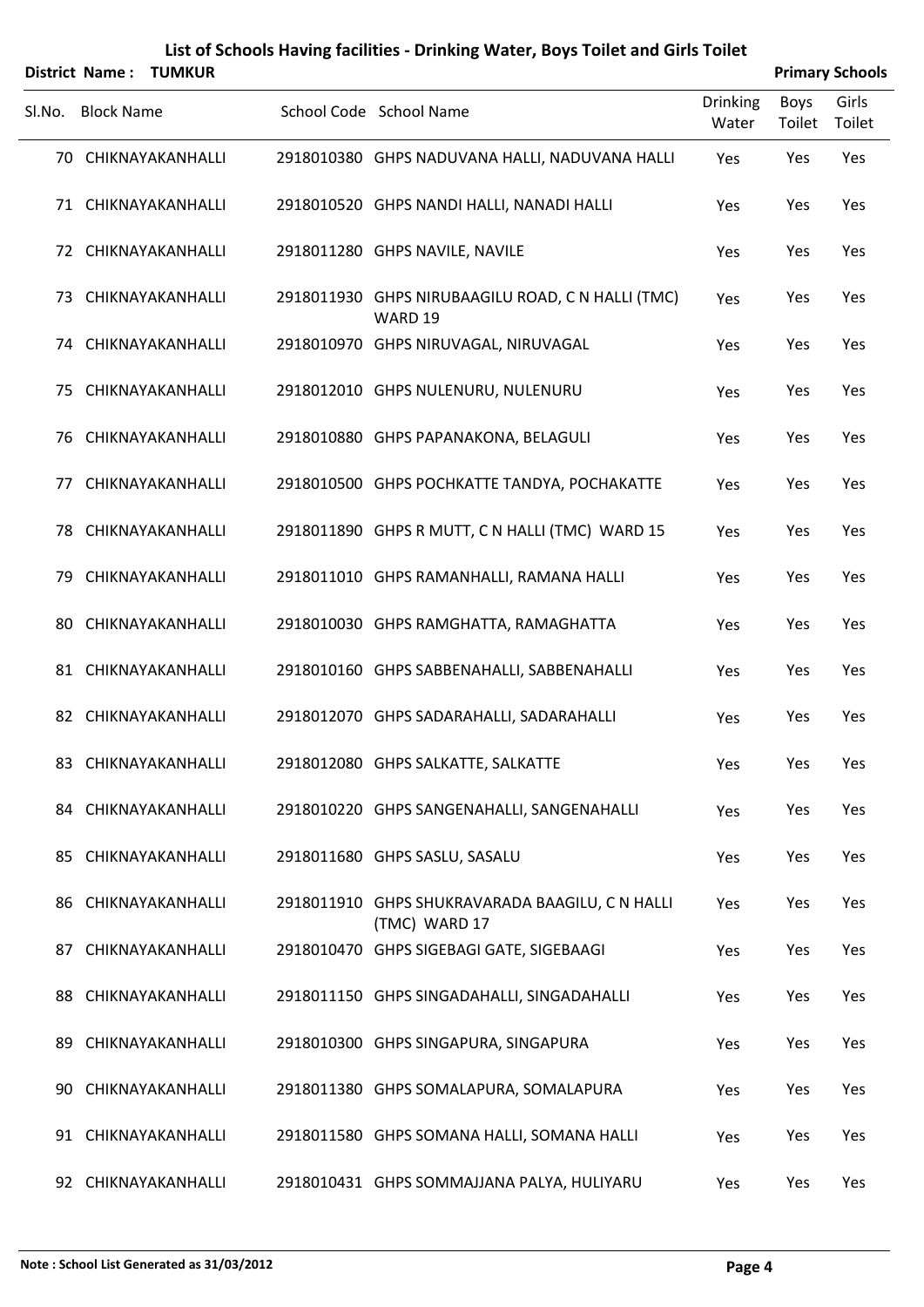|        |                   | District Name: TUMKUR |                                                                 |                          |                | <b>Primary Schools</b> |
|--------|-------------------|-----------------------|-----------------------------------------------------------------|--------------------------|----------------|------------------------|
| SI.No. | <b>Block Name</b> |                       | School Code School Name                                         | <b>Drinking</b><br>Water | Boys<br>Toilet | Girls<br>Toilet        |
|        |                   | 93 CHIKNAYAKANHALLI   | 2918011590 GHPS SONDENA HALLI, SONDENA HALLI                    | Yes                      | Yes            | Yes                    |
|        |                   | 94 CHIKNAYAKANHALLI   | 2918010730 GHPS SORALAMAAVU, SORALA MAAVU                       | Yes                      | Yes            | Yes                    |
|        |                   | 95 CHIKNAYAKANHALLI   | 2918010790 GHPS T.TANDYA, OTIKERE                               | Yes                      | Yes            | Yes                    |
|        |                   | 96 CHIKNAYAKANHALLI   | 2918011480 GHPS TAMMADI HALLI, K TAMMADI HALLI                  | Yes                      | Yes            | Yes                    |
|        |                   | 97 CHIKNAYAKANHALLI   | 2918011100 GHPS THEERTHAPURA, TIRTAPURA                         | Yes                      | Yes            | Yes                    |
| 98.    |                   | CHIKNAYAKANHALLI      | 2918010800 GHPS UPPARAHALLI, UPPARAHALLI                        | Yes                      | Yes            | Yes                    |
| 99.    |                   | CHIKNAYAKANHALLI      | 2918010600 GHPS YAGACHIHALLI, YAGACHIHALLI                      | Yes                      | Yes            | Yes                    |
|        |                   | 100 CHIKNAYAKANHALLI  | 2918010620 GLPS A S TEMPLE KAMPANAHALLI,<br><b>KAMPANAHALLI</b> | Yes                      | Yes            | Yes                    |
|        |                   | 101 CHIKNAYAKANHALLI  | 2918011200 GLPS AALADA KATTE, AALADA KATTE                      | Yes                      | Yes            | Yes                    |
|        |                   | 102 CHIKNAYAKANHALLI  | 2918011520 GLPS ABUJI HALLI, TAGACHI GATTE                      | Yes                      | Yes            | Yes                    |
|        |                   | 103 CHIKNAYAKANHALLI  | 2918010240 GLPS AGRAHARA, AGRAHARA                              | Yes                      | Yes            | Yes                    |
|        |                   | 104 CHIKNAYAKANHALLI  | 2918012080 GLPS AJJAYANAPALYA, SALKATTE                         | Yes                      | Yes            | Yes                    |
|        |                   | 105 CHIKNAYAKANHALLI  | 2918011400 GLPS AJJENA HALLI, AJJENAHALLI                       | Yes                      | Yes            | Yes                    |
|        |                   | 106 CHIKNAYAKANHALLI  | 2918011060 GLPS AJJI GUDDE, AJJI GUDDE                          | Yes                      | Yes            | Yes                    |
|        |                   | 107 CHIKNAYAKANHALLI  | 2918012020 GLPS AMBARAPURA, BELLARA                             | Yes                      | Yes            | Yes                    |
|        |                   | 108 CHIKNAYAKANHALLI  | 2918010820 GLPS ANKASANDRA G.HATTI, ANKASANDRA                  | Yes                      | Yes            | Yes                    |
|        |                   | 109 CHIKNAYAKANHALLI  | 2918010660 GLPS ARALAKATTE, MADA PURA                           | Yes                      | Yes            | Yes                    |
|        |                   | 110 CHIKNAYAKANHALLI  | 2918010370 GLPS ARALIKERE, CHIKKENNEGERE                        | Yes                      | Yes            | Yes                    |
|        |                   | 111 CHIKNAYAKANHALLI  | 2918012190 GLPS ASHRIHALL GOLLARAHATTI, ASHRIHALL               | Yes                      | Yes            | Yes                    |
|        |                   | 112 CHIKNAYAKANHALLI  | 2918010270 GLPS AVALAGERE BOVICOLONY, AVALAGERE                 | Yes                      | Yes            | Yes                    |
|        |                   | 113 CHIKNAYAKANHALLI  | 2918012100 GLPS B B COLONY, BADAKEGUDLU                         | Yes                      | Yes            | Yes                    |
|        |                   | 114 CHIKNAYAKANHALLI  | 2918011320 GLPS BACHIHALLI, BACHIHALLI                          | Yes                      | Yes            | Yes                    |
|        |                   | 115 CHIKNAYAKANHALLI  | 2918011550 GLPS BAGGANA HALLI, BAGGANA HALLI                    | Yes                      | Yes            | Yes                    |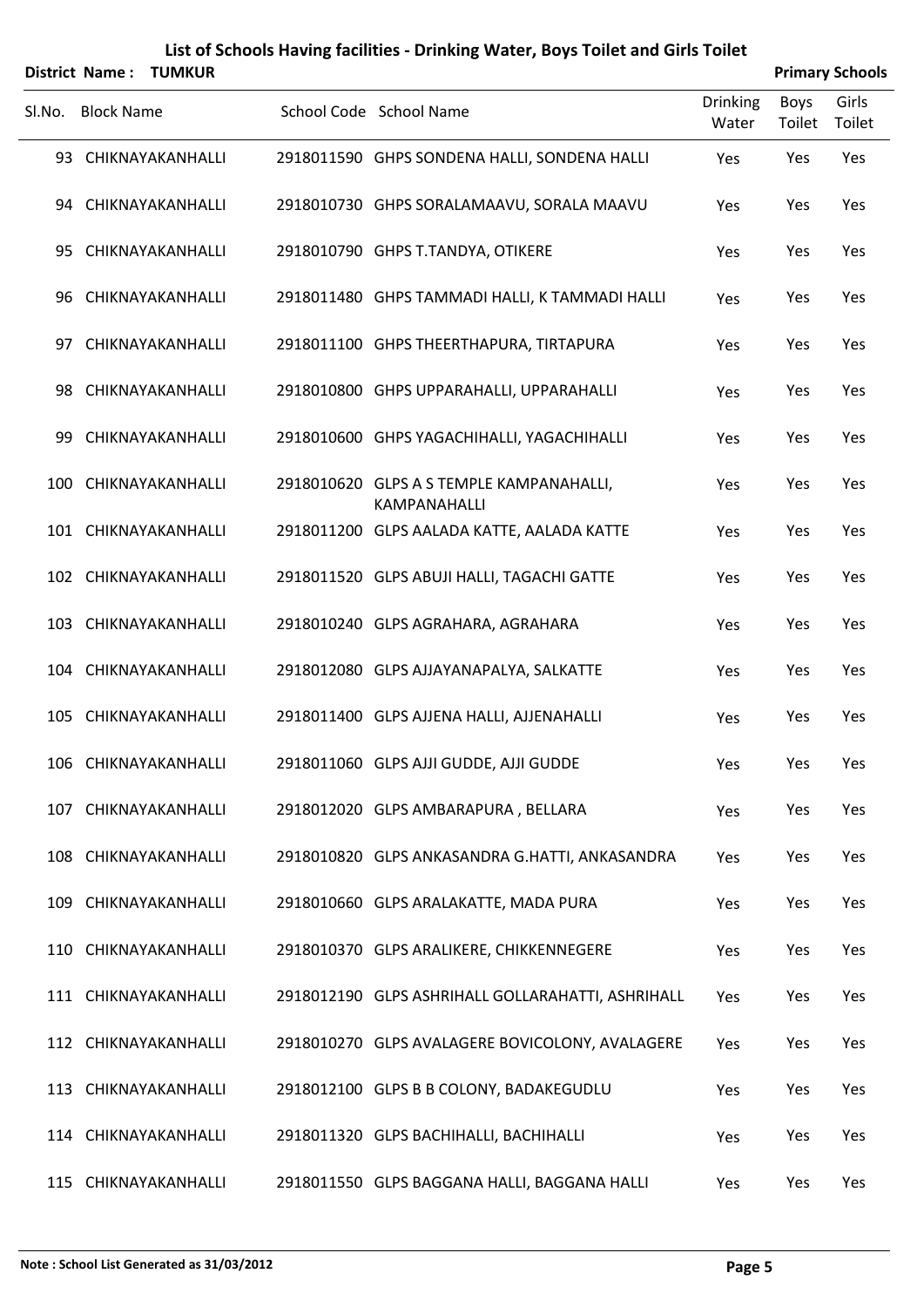|        | <b>District Name:</b> | TUMKUR               |                                                                  |                   |                       | <b>Primary Schools</b> |
|--------|-----------------------|----------------------|------------------------------------------------------------------|-------------------|-----------------------|------------------------|
| SI.No. | <b>Block Name</b>     |                      | School Code School Name                                          | Drinking<br>Water | <b>Boys</b><br>Toilet | Girls<br>Toilet        |
|        |                       | 116 CHIKNAYAKANHALLI | 2918010510 GLPS BALLE KATTE TANDYA, BALLE KATTE                  | Yes               | Yes                   | Yes                    |
|        |                       | 117 CHIKNAYAKANHALLI | 2918011530 GLPS BALLENA HALLI, BALLENA HALLI                     | Yes               | Yes                   | Yes                    |
|        |                       | 118 CHIKNAYAKANHALLI | 2918011530 GLPS BALLENAHALLI A K COLONY, BALLENA<br><b>HALLI</b> | Yes               | Yes                   | Yes                    |
|        |                       | 119 CHIKNAYAKANHALLI | 2918011560 GLPS BANADEVRA HATTI, NADUVINA HALLI                  | Yes               | Yes                   | Yes                    |
|        |                       | 120 CHIKNAYAKANHALLI | 2918010150 GLPS BANDREHALLI TANDYA, BANDREHALLI                  | Yes               | Yes                   | Yes                    |
|        |                       | 121 CHIKNAYAKANHALLI | 2918010150 GLPS BANDREHALLI, BANDREHALLI                         | Yes               | Yes                   | Yes                    |
|        |                       | 122 CHIKNAYAKANHALLI | 2918010840 GLPS BANGARAGERE, BANGARAGERE                         | Yes               | Yes                   | Yes                    |
|        |                       | 123 CHIKNAYAKANHALLI | 2918010390 GLPS BANNI KERE, BANNI KERE                           | Yes               | Yes                   | Yes                    |
|        |                       | 124 CHIKNAYAKANHALLI | 2918010530 GLPS BARADALE PALYA, KENKERE                          | Yes               | Yes                   | Yes                    |
|        |                       | 125 CHIKNAYAKANHALLI | 2918010230 GLPS BARAKANALU G.HATTI, BARAKANAALU                  | Yes               | Yes                   | Yes                    |
|        |                       | 126 CHIKNAYAKANHALLI | 2918010230 GLPS BARAKANALUHATTI, BARAKANAALU                     | Yes               | Yes                   | Yes                    |
|        |                       | 127 CHIKNAYAKANHALLI | 2918011780 GLPS BASAVESHWARNAGAR, C N HALLI<br>(TMC) WARD 4      | Yes               | Yes                   | Yes                    |
|        |                       | 128 CHIKNAYAKANHALLI | 2918010710 GLPS BELAGI HALLI, BELAGI HALLI                       | Yes               | Yes                   | Yes                    |
|        |                       | 129 CHIKNAYAKANHALLI | 2918012020 GLPS BELLARADA GOLLRAHATTI, BELLARA                   | Yes               | Yes                   | Yes                    |
|        |                       | 130 CHIKNAYAKANHALLI | 2918011470 GLPS BENAKANA KATTE, BENAKANA KATTE                   | Yes               | Yes                   | Yes                    |
|        |                       | 131 CHIKNAYAKANHALLI | 2918011980 GLPS BENCHI HATTI, HOYSALAKATTE                       | Yes               | Yes                   | Yes                    |
|        |                       | 132 CHIKNAYAKANHALLI | 2918010700 GLPS BEVINAHALLI G HATTI, BEVINA HALLI                | Yes               | Yes                   | Yes                    |
|        |                       | 133 CHIKNAYAKANHALLI | 2918010700 GLPS BEVINAHALLI TEMLE, BEVINA HALLI                  | Yes               | Yes                   | Yes                    |
|        |                       | 134 CHIKNAYAKANHALLI | 2918010700 GLPS BEVINAHALLI, BEVINA HALLI                        | Yes               | Yes                   | Yes                    |
|        |                       | 135 CHIKNAYAKANHALLI | 2918010200 GLPS BHAIRAPURA TANDYA, BYRAPURA                      | Yes               | Yes                   | Yes                    |
|        |                       | 136 CHIKNAYAKANHALLI | 2918010200 GLPS BHAIRAPURA, BYRAPURA                             | Yes               | Yes                   | Yes                    |
|        |                       | 137 CHIKNAYAKANHALLI | 2918010650 GLPS BHARANAPURA, MATI GHATTA                         | Yes               | Yes                   | Yes                    |
|        |                       | 138 CHIKNAYAKANHALLI | 2918010320 GLPS BHATTARAHALLI, BHATTARAHALLI                     | Yes               | Yes                   | Yes                    |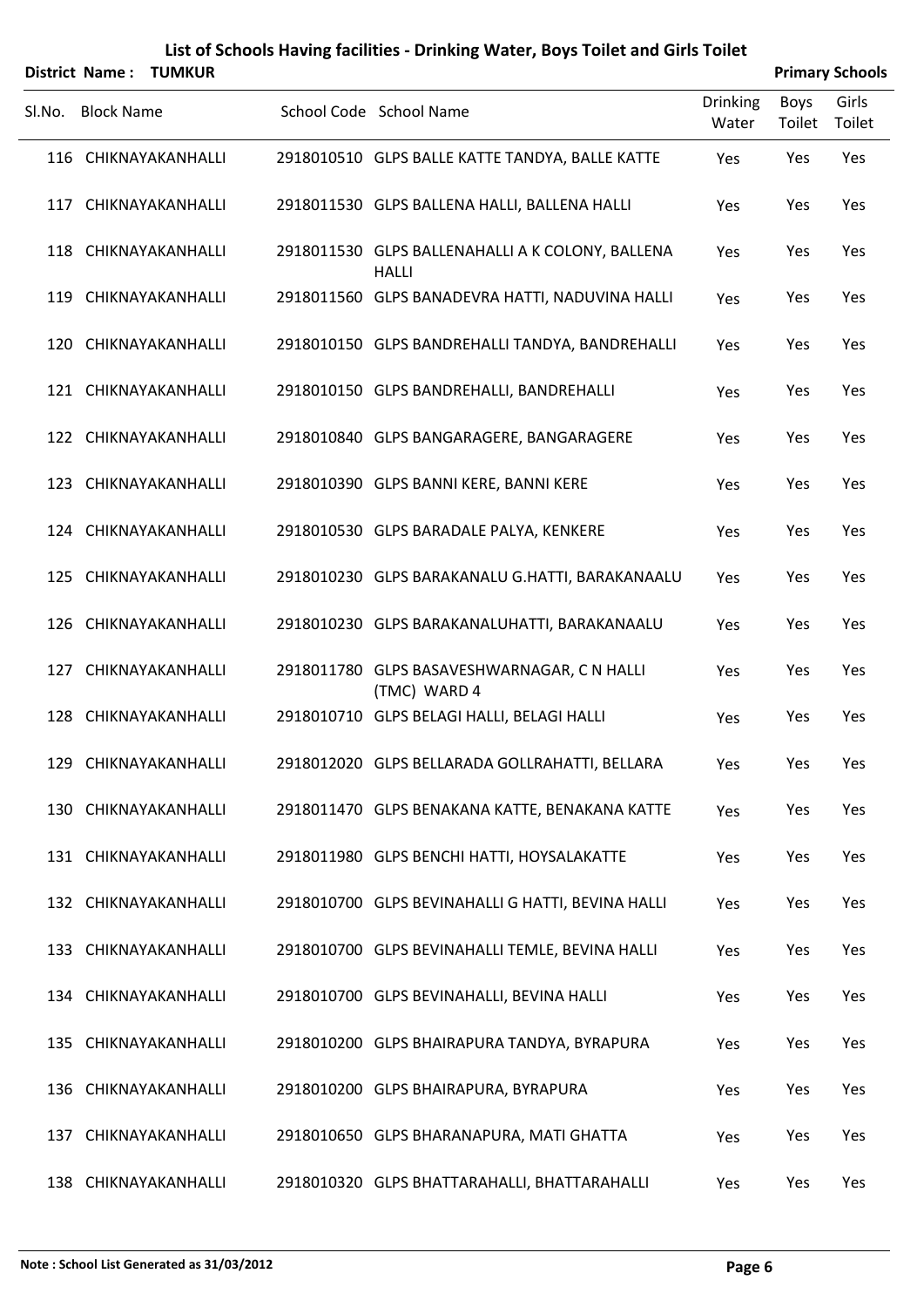|        | <b>District Name:</b><br><b>TUMKUR</b> |                                                                  |                   |                       | <b>Primary Schools</b> |
|--------|----------------------------------------|------------------------------------------------------------------|-------------------|-----------------------|------------------------|
| SI.No. | <b>Block Name</b>                      | School Code School Name                                          | Drinking<br>Water | <b>Boys</b><br>Toilet | Girls<br>Toilet        |
|        | 139 CHIKNAYAKANHALLI                   | 2918010140 GLPS BHIMASANDRA, BHIMASANDRA                         | Yes               | Yes                   | Yes                    |
|        | 140 CHIKNAYAKANHALLI                   | 2918012130 GLPS BHIRALINGANAHALLI,<br>BHIRALINGANAHALLI          | Yes               | Yes                   | Yes                    |
|        | 141 CHIKNAYAKANHALLI                   | 2918010480 GLPS BILIKALLU G.HATTI, H.TAMMADI HALLI               | Yes               | Yes                   | Yes                    |
|        | 142 CHIKNAYAKANHALLI                   | 2918011990 GLPS BORANAKANIVE, BORANAKANIVE                       | Yes               | Yes                   | Yes                    |
|        | 143 CHIKNAYAKANHALLI                   | 2918011700 GLPS BULLENA HALLI, BULLENA HALLI                     | Yes               | Yes                   | Yes                    |
|        | 144 CHIKNAYAKANHALLI                   | 2918011620 GLPS BYADARA HALLI, BYDARAHALLI                       | Yes               | Yes                   | Yes                    |
|        | 145 CHIKNAYAKANHALLI                   | 2918011180 GLPS BYLAPPANA MATA, MUDDENAHALI                      | Yes               | Yes                   | Yes                    |
|        | 146 CHIKNAYAKANHALLI                   | 2918010660 GLPS CHANNAPPANAPALYA, MADA PURA                      | Yes               | Yes                   | Yes                    |
|        | 147 CHIKNAYAKANHALLI                   | 2918010680 GLPS CHATTASANDRA, CHATTASANDRA                       | Yes               | Yes                   | Yes                    |
|        | 148 CHIKNAYAKANHALLI                   | 2918010370 GLPS CHIKKENEGERE, CHIKKENNEGERE                      | Yes               | Yes                   | Yes                    |
| 149    | CHIKNAYAKANHALLI                       | 2918012030 GLPS CHITRADEVARAHATTI, DASUDI                        | Yes               | Yes                   | Yes                    |
|        | 150 CHIKNAYAKANHALLI                   | 2918010360 GLPS CHORAGONDANA HALLI,<br>DODDENNEGERE              | Yes               | Yes                   | Yes                    |
|        | 151 CHIKNAYAKANHALLI                   | 2918011330 GLPS CHUNGANAHALLI, CHUNGANAHALLI                     | Yes               | Yes                   | Yes                    |
|        | 152 CHIKNAYAKANHALLI                   | 2918010410 GLPS D HULLENA HALLI, D HULLENAHALLI                  | Yes               | Yes                   | Yes                    |
|        | 153 CHIKNAYAKANHALLI                   | 2918011360 GLPS DASAGERE, SHETTYKERE                             | Yes               | Yes                   | Yes                    |
|        | 154 CHIKNAYAKANHALLI                   | 2918010670 GLPS DASIHALLI, DASIHALLI                             | Yes               | Yes                   | Yes                    |
|        | 155 CHIKNAYAKANHALLI                   | 2918010750 GLPS DAVANADA HOSAHALLI, DAVANADA<br><b>HOSAHALLI</b> | Yes               | Yes                   | Yes                    |
|        | 156 CHIKNAYAKANHALLI                   | 2918010870 GLPS DEVARAHALLI, DEVARAHALLI                         | Yes               | Yes                   | Yes                    |
|        | 157 CHIKNAYAKANHALLI                   | 2918011510 GLPS DIBBADA HALLI, DIBBADA HALLI                     | Yes               | Yes                   | Yes                    |
|        | 158 CHIKNAYAKANHALLI                   | 2918011730 GLPS DIBBADA HALLI, DIBBADAHALLI                      | Yes               | Yes                   | Yes                    |
|        | 159 CHIKNAYAKANHALLI                   | 2918011140 GLPS DODDARAMPURA G.HATTI,<br>DODDARAMPURA            | Yes               | Yes                   | Yes                    |
|        | 160 CHIKNAYAKANHALLI                   | 2918010360 GLPS DODDENNEGERE VRUTTA,<br>DODDENNEGERE             | Yes               | Yes                   | Yes                    |
|        | 161 CHIKNAYAKANHALLI                   | 2918011350 GLPS DUGADI HALLI, DUGDI HALLI                        | Yes               | Yes                   | Yes                    |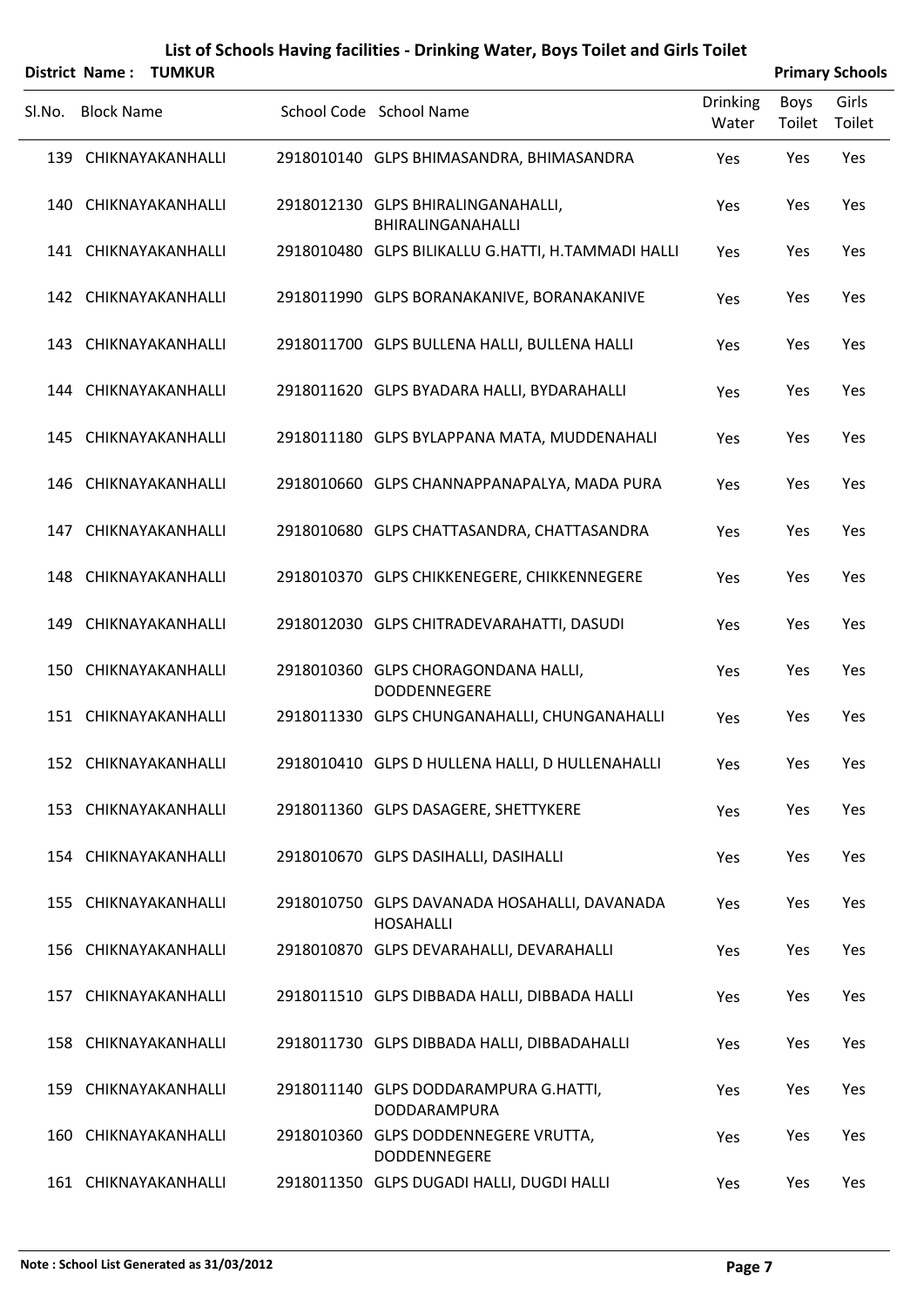|        | <b>District Name:</b><br><b>TUMKUR</b> |                                                           |                          |                       | <b>Primary Schools</b> |
|--------|----------------------------------------|-----------------------------------------------------------|--------------------------|-----------------------|------------------------|
| SI.No. | <b>Block Name</b>                      | School Code School Name                                   | <b>Drinking</b><br>Water | <b>Boys</b><br>Toilet | Girls<br>Toilet        |
|        | 162 CHIKNAYAKANHALLI                   | 2918012030 GLPS EMMEKARIKEHATTI, DASUDI                   | Yes                      | Yes                   | Yes                    |
|        | 163 CHIKNAYAKANHALLI                   | 2918010950 GLPS GADDAGERA HATTI, RANGENA HALLI            | Yes                      | Yes                   | Yes                    |
|        | 164 CHIKNAYAKANHALLI                   | 2918010650 GLPS GANDHINAGAR, MATI GHATTA                  | Yes                      | Yes                   | Yes                    |
|        | 165 CHIKNAYAKANHALLI                   | 2918011330 GLPS GANTIGANAPALYA, CHUNGANAHALLI             | Yes                      | Yes                   | Yes                    |
|        | 166 CHIKNAYAKANHALLI                   | 2918010560 GLPS GEMANAYAKANA TANDYA,<br>GANADAALU         | Yes                      | Yes                   | Yes                    |
|        | 167 CHIKNAYAKANHALLI                   | 2918011570 GLPS GODEKERE G.HATTI, GODEKERE                | Yes                      | Yes                   | Yes                    |
|        | 168 CHIKNAYAKANHALLI                   | 2918011370 GLPS GOPALANA HALLI, GOPALANA HALLI            | Yes                      | Yes                   | Yes                    |
|        | 169 CHIKNAYAKANHALLI                   | 2918010120 GLPS GOPALAPURA, GOPALAPURA                    | Yes                      | Yes                   | Yes                    |
|        | 170 CHIKNAYAKANHALLI                   | 2918012490 GLPS GOTIGENAHLLI, GOTTIGENAHALLI              | Yes                      | Yes                   | Yes                    |
|        | 171 CHIKNAYAKANHALLI                   | 2918010550 GLPS GOWDAGERE, GOWDAGERE                      | Yes                      | Yes                   | Yes                    |
|        | 172 CHIKNAYAKANHALLI                   | 2918011450 GLPS GOWDANA HALLI, GOWDANA HALLI              | Yes                      | Yes                   | Yes                    |
|        | 173 CHIKNAYAKANHALLI                   | 2918011470 GLPS GUDDADA HATTI, BENAKANA KATTE             | Yes                      | Yes                   | Yes                    |
|        | 174 CHIKNAYAKANHALLI                   | 2918010050 GLPS GUNGABAAGI, HALLITIMMALAPURA              | Yes                      | Yes                   | Yes                    |
|        | 175 CHIKNAYAKANHALLI                   | 2918011650 GLPS GYAREHALLI, GYAREHALLI                    | Yes                      | Yes                   | Yes                    |
|        | 176 CHIKNAYAKANHALLI                   | 2918010170 GLPS H L TANDYA, DODDABIDARE                   | Yes                      | Yes                   | Yes                    |
|        | 177 CHIKNAYAKANHALLI                   | 2918010360 GLPS H M KAVAL, DODDENNEGERE                   | Yes                      | Yes                   | Yes                    |
|        | 178 CHIKNAYAKANHALLI                   | 2918010880 GLPS HALEHATTI, BELAGULI                       | Yes                      | Yes                   | Yes                    |
|        | 179 CHIKNAYAKANHALLI                   | 2918010050 GLPS HALLITIMMALAPURA,<br>HALLITIMMALAPURA     | Yes                      | Yes                   | Yes                    |
|        | 180 CHIKNAYAKANHALLI                   | 2918011610 GLPS HALUGONA, HALUGONA                        | Yes                      | Yes                   | Yes                    |
|        | 181 CHIKNAYAKANHALLI                   | 2918010210 GLPS HANDIGANADU, HANDIGANADU                  | Yes                      | Yes                   | Yes                    |
|        | 182 CHIKNAYAKANHALLI                   | 2918011040 GLPS HANUMANTHANA HALLI,<br>HANUMANTHANA HALLI | Yes                      | Yes                   | Yes                    |
|        | 183 CHIKNAYAKANHALLI                   | 2918010330 GLPS HANUMANTHPURA, MOTIHALLI                  | Yes                      | Yes                   | Yes                    |
|        | 184 CHIKNAYAKANHALLI                   | 2918010100 GLPS HARENAHALLI G.HATTI, HARENAHALLI          | Yes                      | Yes                   | Yes                    |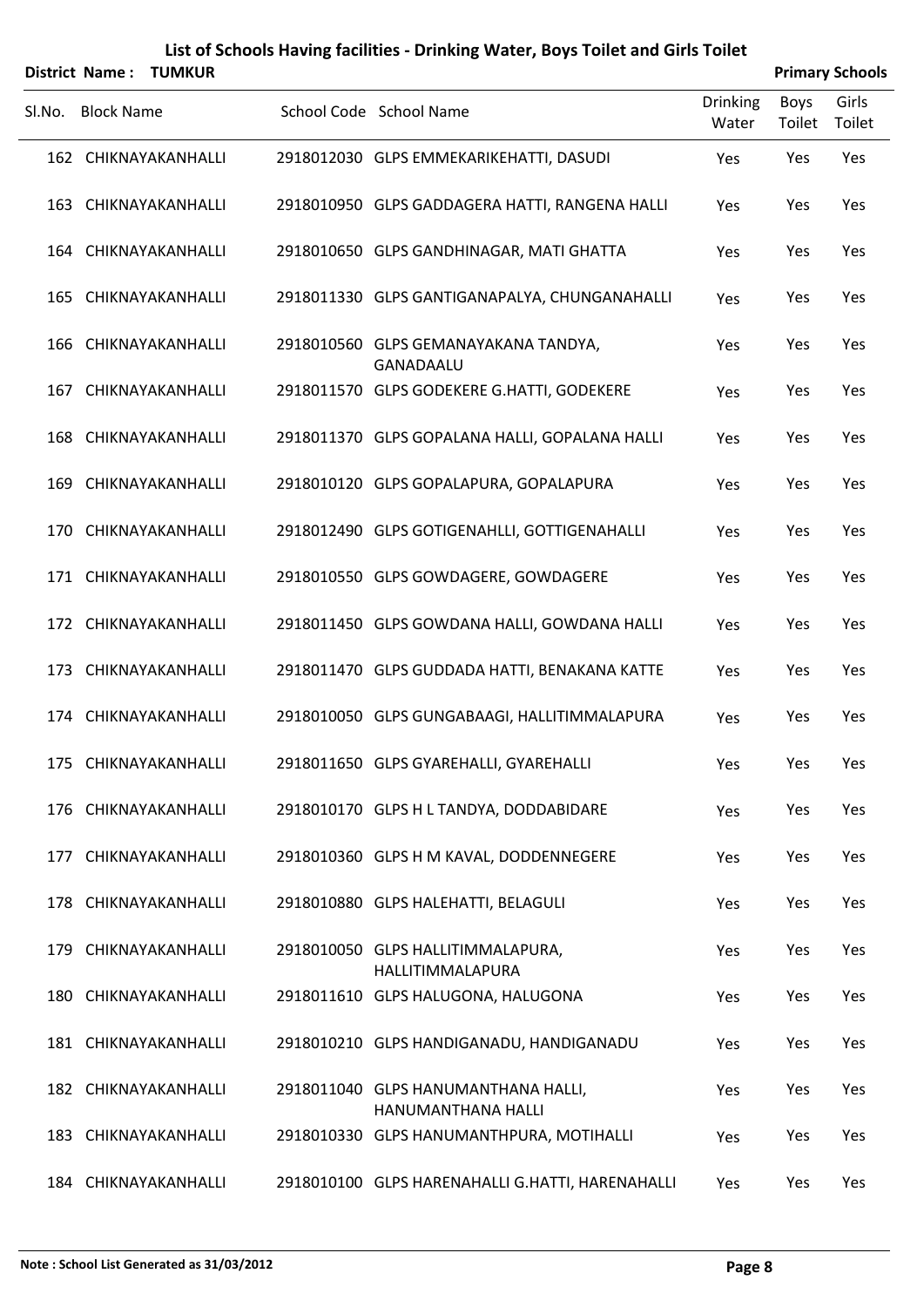|        | <b>District Name:</b> | <b>TUMKUR</b>        |                                                                |                          |                | <b>Primary Schools</b> |
|--------|-----------------------|----------------------|----------------------------------------------------------------|--------------------------|----------------|------------------------|
| Sl.No. | <b>Block Name</b>     |                      | School Code School Name                                        | <b>Drinking</b><br>Water | Boys<br>Toilet | Girls<br>Toilet        |
|        |                       | 185 CHIKNAYAKANHALLI | 2918010530 GLPS HONNAIAHNA PALYA, KENKERE                      | Yes                      | Yes            | Yes                    |
|        |                       | 186 CHIKNAYAKANHALLI | 2918010080 GLPS HONNASHETTYHALLI,<br>HONNASHETTYHALLI          | Yes                      | Yes            | Yes                    |
|        |                       | 187 CHIKNAYAKANHALLI | 2918012020 GLPS HOSA GOLLARA HATTI, BELLARA                    | Yes                      | Yes            | Yes                    |
|        |                       | 188 CHIKNAYAKANHALLI | 2918010170 GLPS HOSA LAMBANI THANDYA,<br><b>DODDABIDARE</b>    | Yes                      | Yes            | Yes                    |
|        |                       | 189 CHIKNAYAKANHALLI | 2918010450 GLPS HOSAHALLI PALAYA, THIMMALAPURA-2               | Yes                      | Yes            | Yes                    |
|        |                       | 190 CHIKNAYAKANHALLI | 2918011720 GLPS HOSAHALLI, HOSAHALLI                           | Yes                      | Yes            | Yes                    |
|        |                       | 191 CHIKNAYAKANHALLI | 2918010880 GLPS HOSAHATTI, BELAGULI                            | Yes                      | Yes            | Yes                    |
|        |                       | 192 CHIKNAYAKANHALLI | 2918010760 GLPS HOSUR BOVICOLONY, KAMALAPURA                   | Yes                      | Yes            | Yes                    |
|        |                       | 193 CHIKNAYAKANHALLI | 2918010060 GLPS HUCCHANAHALLI, HUCCHANAHALLI                   | Yes                      | Yes            | Yes                    |
|        |                       | 194 CHIKNAYAKANHALLI | 2918012030 GLPS HUMLANAYAKANATHANDYA, DASUDI                   | Yes                      | Yes            | Yes                    |
|        |                       | 195 CHIKNAYAKANHALLI | 2918011240 GLPS JODIKALLENA HALLI, JODIKALLENA<br><b>HALLI</b> | Yes                      | Yes            | Yes                    |
|        |                       | 196 CHIKNAYAKANHALLI | 2918010550 GLPS K C PALYA, GOWDAGERE                           | Yes                      | Yes            | Yes                    |
|        |                       | 197 CHIKNAYAKANHALLI | 2918010530 GLPS K GOLLARAHATTI, KENKERE                        | Yes                      | Yes            | Yes                    |
|        |                       | 198 CHIKNAYAKANHALLI | 2918010760 GLPS KAAMALAPURA G HATTI, KAMALAPURA                | Yes                      | Yes            | Yes                    |
|        |                       | 199 CHIKNAYAKANHALLI | 2918010620 GLPS KAAREHALLI, KAMPANAHALLI                       | Yes                      | Yes            | Yes                    |
|        |                       | 200 CHIKNAYAKANHALLI | 2918011740 GLPS KADENA HALLI, KADENAHALLI                      | Yes                      | Yes            | Yes                    |
|        |                       | 201 CHIKNAYAKANHALLI | 2918010190 GLPS KALLAHALLI, KALLAHALLI                         | Yes                      | Yes            | Yes                    |
|        |                       | 202 CHIKNAYAKANHALLI | 2918011970 GLPS KALLENA HALLI, C N HALLI (TMC)<br>WARD 23      | Yes                      | Yes            | Yes                    |
|        |                       | 203 CHIKNAYAKANHALLI | 2918012070 GLPS KAMANAKHALLI, SADARAHALLI                      | Yes                      | Yes            | Yes                    |
|        |                       | 204 CHIKNAYAKANHALLI | 2918010550 GLPS KAMPANAHALLI (URDU), GOWDAGERE                 | Yes                      | Yes            | Yes                    |
|        |                       | 205 CHIKNAYAKANHALLI | 2918011630 GLPS KANTALAGERE, KANTALAGERE                       | Yes                      | Yes            | Yes                    |
|        |                       | 206 CHIKNAYAKANHALLI | 2918012040 GLPS KAREBALLAPPANA HATTI, MARENADU                 | Yes                      | Yes            | Yes                    |
|        |                       | 207 CHIKNAYAKANHALLI | 2918010630 GLPS KAREHALLI, KARE HALLI                          | Yes                      | Yes            | Yes                    |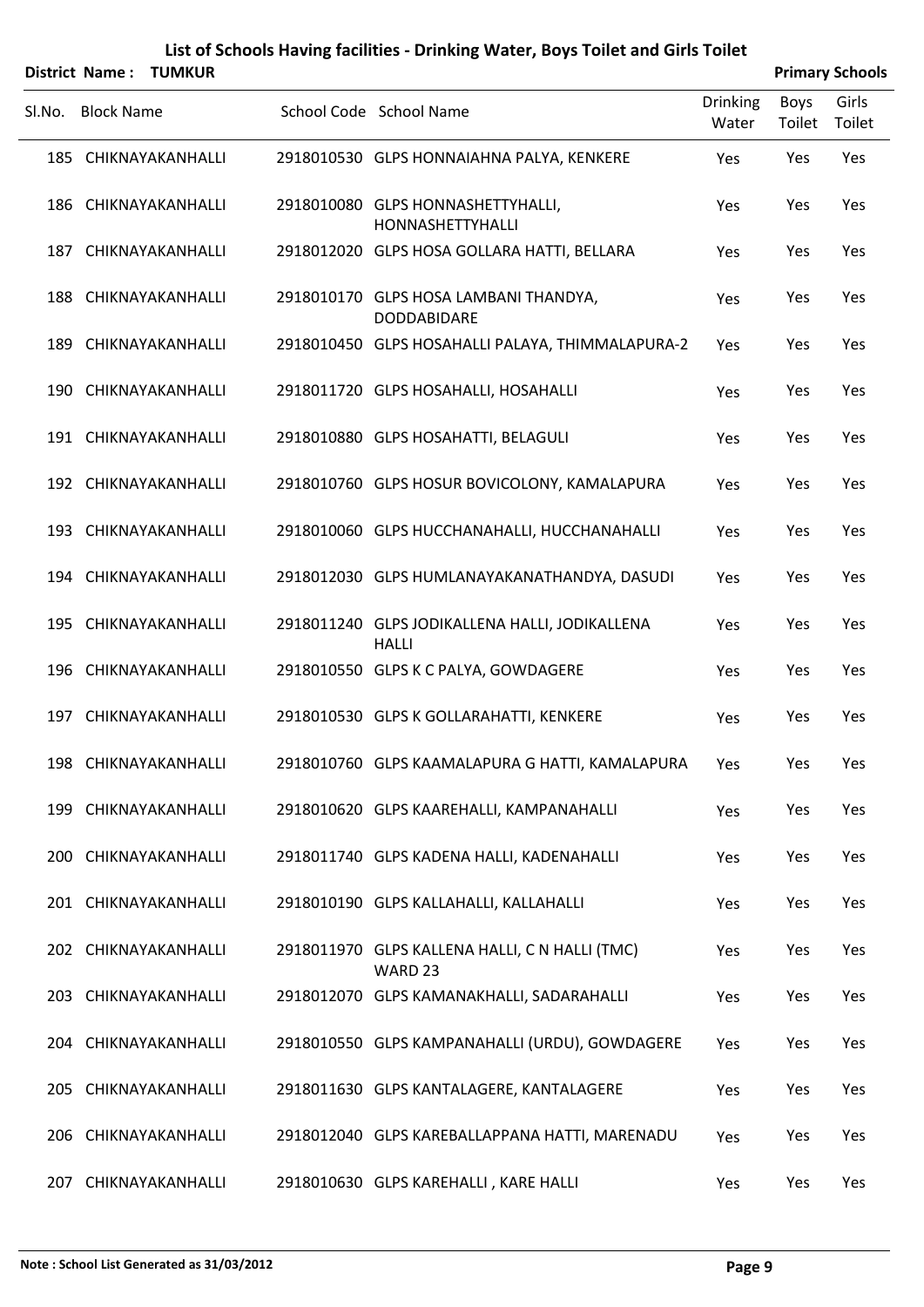|        | <b>District Name:</b> | <b>TUMKUR</b>        |                                                                        |                          |                | <b>Primary Schools</b> |
|--------|-----------------------|----------------------|------------------------------------------------------------------------|--------------------------|----------------|------------------------|
| SI.No. | <b>Block Name</b>     |                      | School Code School Name                                                | <b>Drinking</b><br>Water | Boys<br>Toilet | Girls<br>Toilet        |
|        |                       | 208 CHIKNAYAKANHALLI | 2918012150 GLPS KATUMDEVARAHATTI,<br><b>THIMMANAHALLI</b>              | Yes                      | Yes            | Yes                    |
|        |                       | 209 CHIKNAYAKANHALLI | 2918011770 GLPS KEDIGE HALLI, C N HALLI (TMC) WARD 3                   | Yes                      | Yes            | Yes                    |
|        |                       | 210 CHIKNAYAKANHALLI | 2918010490 GLPS KERESURAGONDANA HALLI,<br><b>KERESURAGONDANA HALLI</b> | Yes                      | Yes            | Yes                    |
|        |                       | 211 CHIKNAYAKANHALLI | 2918011340 GLPS KODALAAGARA, KODALAAGARA                               | Yes                      | Yes            | Yes                    |
|        |                       | 212 CHIKNAYAKANHALLI | 2918010180 GLPS KODIHALLI, KODIHALLI                                   | Yes                      | Yes            | Yes                    |
|        |                       | 213 CHIKNAYAKANHALLI | 2918010650 GLPS KODIPALYA, MATI GHATTA                                 | Yes                      | Yes            | Yes                    |
|        |                       | 214 CHIKNAYAKANHALLI | 2918010310 GLPS KORAGERE, KORAGERE                                     | Yes                      | Yes            | Yes                    |
|        |                       | 215 CHIKNAYAKANHALLI | 2918011170 GLPS KOTTIGAL, KOTTIGAL                                     | Yes                      | Yes            | Yes                    |
|        |                       | 216 CHIKNAYAKANHALLI | 2918010640 GLPS KURIHATTI, KURI HATTI                                  | Yes                      | Yes            | Yes                    |
|        |                       | 217 CHIKNAYAKANHALLI | 2918011500 GLPS KURUBARA HALLI, KURUBARA HALLI                         | Yes                      | Yes            | Yes                    |
|        |                       | 218 CHIKNAYAKANHALLI | 2918011180 GLPS KYATANAYAKANA HALLI,<br>MUDDENAHALI                    | Yes                      | Yes            | Yes                    |
|        |                       | 219 CHIKNAYAKANHALLI | 2918010970 GLPS L TANDYA, NIRUVAGAL                                    | Yes                      | Yes            | Yes                    |
|        |                       | 220 CHIKNAYAKANHALLI | 2918011190 GLPS LAKMENA HALLI, LAKMENA HALLI                           | Yes                      | Yes            | Yes                    |
|        |                       | 221 CHIKNAYAKANHALLI | 2918010431 GLPS LINGAPPANA PALYA, HULIYARU                             | Yes                      | Yes            | Yes                    |
|        |                       | 222 CHIKNAYAKANHALLI | 2918010690 GLPS M BEVINAHALLI BANJARAHAT,<br><b>MALLENA HALLI</b>      | Yes                      | Yes            | Yes                    |
|        |                       | 223 CHIKNAYAKANHALLI | 2918012090 GLPS M H KAVALU, M H KAVALU                                 | Yes                      | Yes            | Yes                    |
|        |                       | 224 CHIKNAYAKANHALLI | 2918010330 GLPS M VADDARAHATTI, MOTIHALLI                              | Yes                      | Yes            | Yes                    |
|        |                       | 225 CHIKNAYAKANHALLI | 2918011090 GLPS MADANA MADU, MADANA MADU                               | Yes                      | Yes            | Yes                    |
|        |                       | 226 CHIKNAYAKANHALLI | 2918010660 GLPS MADAPURA THANDYA, MADA PURA                            | Yes                      | Yes            | Yes                    |
|        |                       | 227 CHIKNAYAKANHALLI | 2918010660 GLPS MADAPURA, MADA PURA                                    | Yes                      | Yes            | Yes                    |
|        |                       | 228 CHIKNAYAKANHALLI | 2918011390 GLPS MAKU VALLI PALYA, MAKU VALLI                           | Yes                      | Yes            | Yes                    |
|        |                       | 229 CHIKNAYAKANHALLI | 2918011390 GLPS MAKU VALLI, MAKU VALLI                                 | Yes                      | Yes            | Yes                    |
|        |                       | 230 CHIKNAYAKANHALLI | 2918012120 GLPS MALLENAHALLI, MALLENAHALLI                             | Yes                      | Yes            | Yes                    |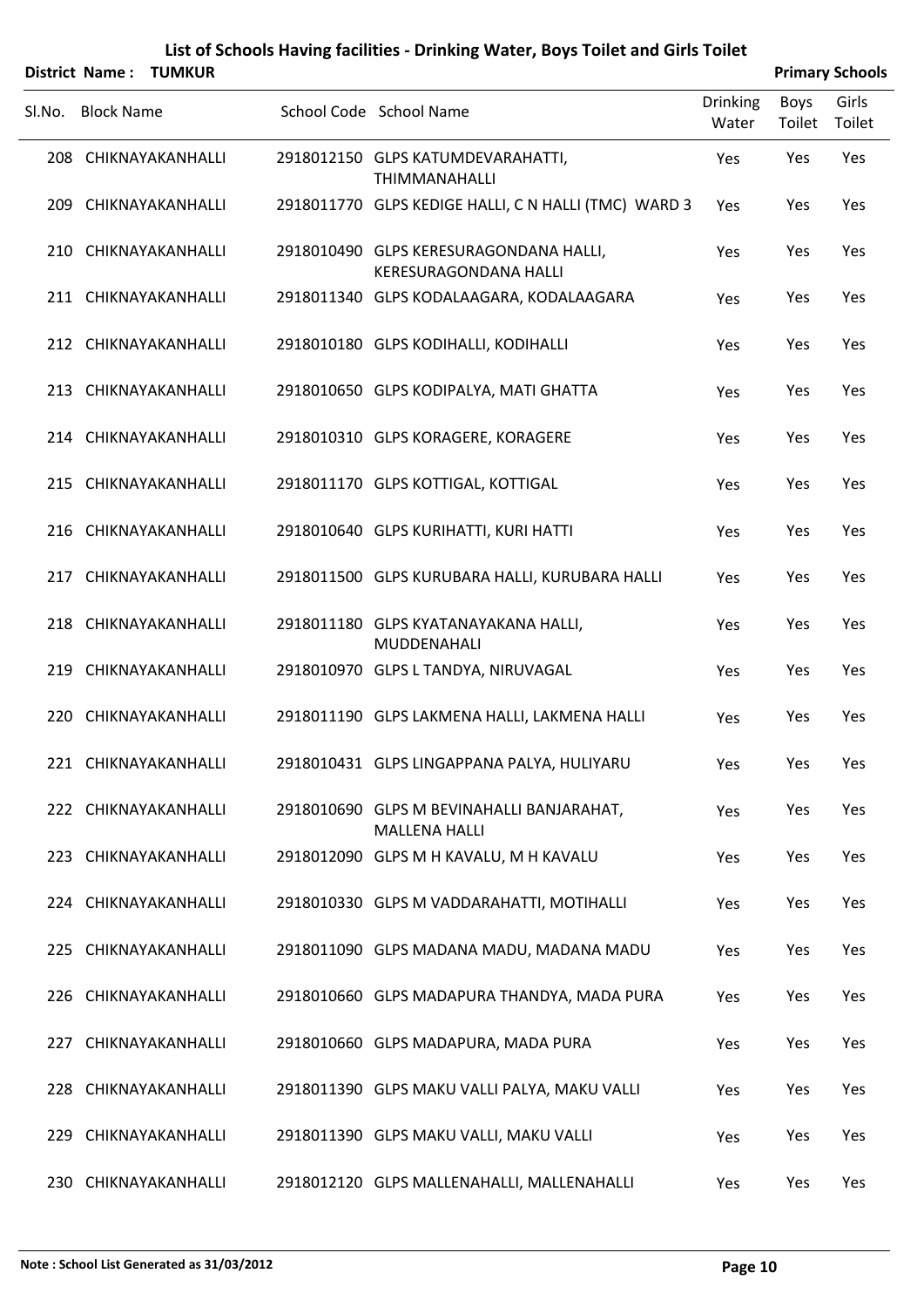|        | <b>District Name:</b> | <b>TUMKUR</b> |                                                                 |                   |                       | <b>Primary Schools</b> |
|--------|-----------------------|---------------|-----------------------------------------------------------------|-------------------|-----------------------|------------------------|
| SI.No. | <b>Block Name</b>     |               | School Code School Name                                         | Drinking<br>Water | <b>Boys</b><br>Toilet | Girls<br>Toilet        |
|        | 231 CHIKNAYAKANHALLI  |               | 2918010740 GLPS MALLIGERE G.HATTI, MALLIGERE                    | Yes               | Yes                   | Yes                    |
|        | 232 CHIKNAYAKANHALLI  |               | 2918011490 GLPS MANACHA SANDRA, MANCHASANDR                     | Yes               | Yes                   | Yes                    |
|        | 233 CHIKNAYAKANHALLI  |               | 2918011260 GLPS MARASANDRA, MARASANDRA                          | Yes               | Yes                   | Yes                    |
|        | 234 CHIKNAYAKANHALLI  |               | 2918010320 GLPS MARATI PALYA, BHATTARAHALLI                     | Yes               | Yes                   | Yes                    |
|        | 235 CHIKNAYAKANHALLI  |               | 2918012040 GLPS MARENADU, MARENADU                              | Yes               | Yes                   | Yes                    |
|        | 236 CHIKNAYAKANHALLI  |               | 2918010610 GLPS MARUHOLE, MAARUHOLE                             | Yes               | Yes                   | Yes                    |
|        | 237 CHIKNAYAKANHALLI  |               | 2918011680 GLPS MASTHAIAHNA PALYA, SASALU                       | Yes               | Yes                   | Yes                    |
|        | 238 CHIKNAYAKANHALLI  |               | 2918010330 GLPS MOTIHALLI, MOTIHALLI                            | Yes               | Yes                   | Yes                    |
|        | 239 CHIKNAYAKANHALLI  |               | 2918011180 GLPS MUNIYAMMANAPALYA (NEW<br>SCHOOL), MUDDENAHALI   | Yes               | Yes                   | Yes                    |
|        | 240 CHIKNAYAKANHALLI  |               | 2918010720 GLPS MYLUKABBE BOVI COLONY(NEW),<br>YELLENA HALLI    | Yes               | Yes                   | Yes                    |
|        | 241 CHIKNAYAKANHALLI  |               | 2918012110 GLPS MYLUKABBE, MYLUKABBE                            | Yes               | Yes                   | Yes                    |
|        | 242 CHIKNAYAKANHALLI  |               | 2918010740 GLPS MYSURAPPANA PALYA, MALLIGERE                    | Yes               | Yes                   | Yes                    |
|        | 243 CHIKNAYAKANHALLI  |               | 2918010380 GLPS NADUVANAHALLI G.HATTI, NADUVANA<br><b>HALLI</b> | Yes               | Yes                   | Yes                    |
|        | 244 CHIKNAYAKANHALLI  |               | 2918011560 GLPS NADUVINA HALLI, NADUVINA HALLI                  | Yes               | Yes                   | Yes                    |
|        | 245 CHIKNAYAKANHALLI  |               | 2918010740 GLPS NAYAKANA HATTI, MALLIGERE                       | Yes               | Yes                   | Yes                    |
|        | 246 CHIKNAYAKANHALLI  |               | 2918010020 GLPS NAYAKARA PALYA, KENGALAPURA                     | Yes               | Yes                   | Yes                    |
|        | 247 CHIKNAYAKANHALLI  |               | 2918010970 GLPS NIRUVAGAL G.HATTI, NIRUVAGAL                    | Yes               | Yes                   | Yes                    |
|        | 248 CHIKNAYAKANHALLI  |               | 2918010790 GLPS OTIKERE, OTIKERE                                | Yes               | Yes                   | Yes                    |
|        | 249 CHIKNAYAKANHALLI  |               | 2918010500 GLPS POCHAKATTE, POCHAKATTE                          | Yes               | Yes                   | Yes                    |
|        | 250 CHIKNAYAKANHALLI  |               | 2918010040 GLPS PURADAKATTE, PURADAKATTE                        | Yes               | Yes                   | Yes                    |
|        | 251 CHIKNAYAKANHALLI  |               | 2918010530 GLPS PURADAMATA, KENKERE                             | Yes               | Yes                   | Yes                    |
|        | 252 CHIKNAYAKANHALLI  |               | 2918012140 GLPS RAMAPPANAHATTI, GOWRASAGARA                     | Yes               | Yes                   | Yes                    |
|        | 253 CHIKNAYAKANHALLI  |               | 2918012360 GLPS RANGANAKERE, SOMANAHALLI                        | Yes               | Yes                   | Yes                    |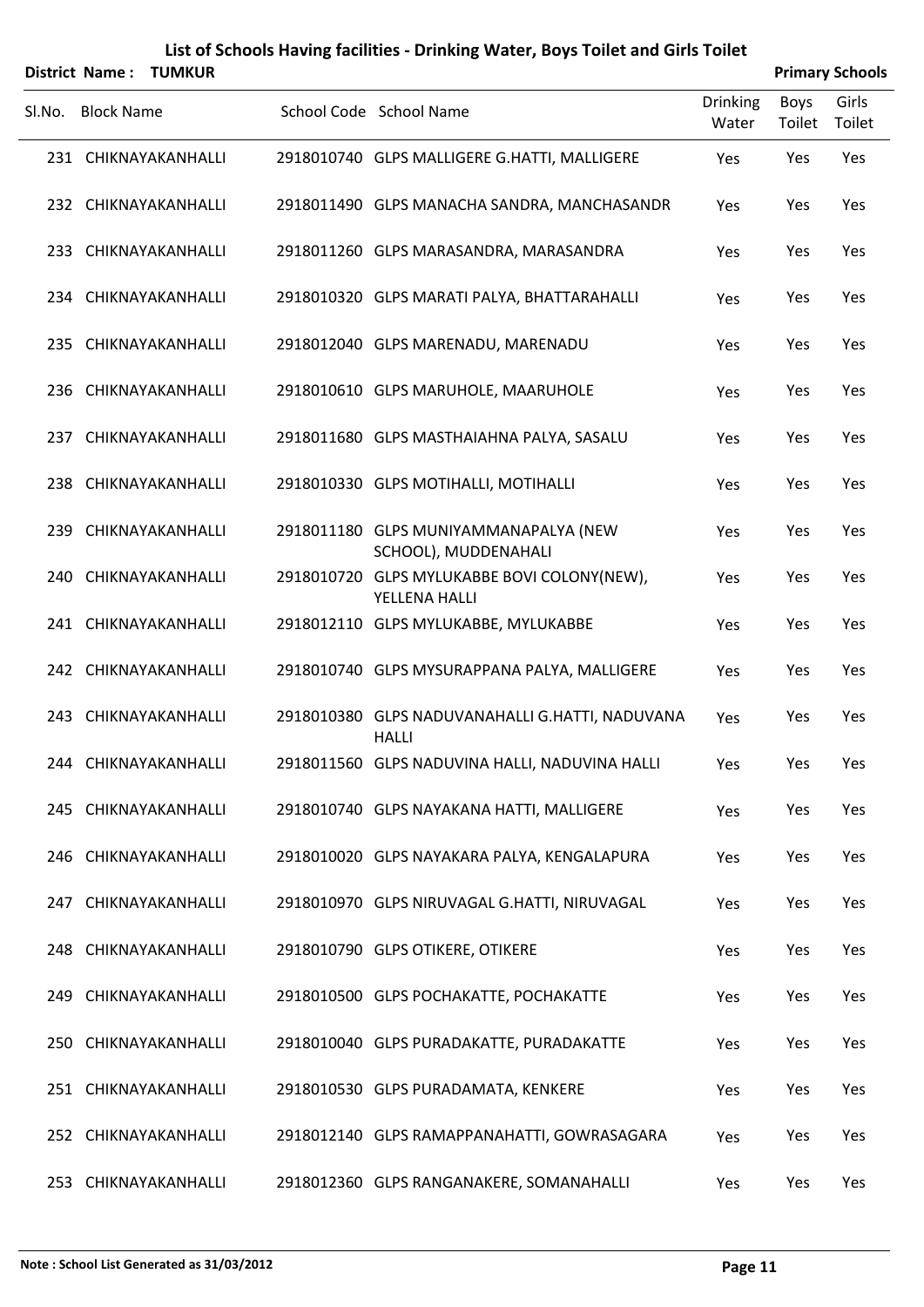|        | <b>District Name:</b> | <b>TUMKUR</b> |                                                                        |                   |                | <b>Primary Schools</b> |
|--------|-----------------------|---------------|------------------------------------------------------------------------|-------------------|----------------|------------------------|
| Sl.No. | <b>Block Name</b>     |               | School Code School Name                                                | Drinking<br>Water | Boys<br>Toilet | Girls<br>Toilet        |
|        | 254 CHIKNAYAKANHALLI  |               | 2918010880 GLPS RANGAPURA, BELAGULI                                    | Yes               | Yes            | Yes                    |
|        | 255 CHIKNAYAKANHALLI  |               | 2918010950 GLPS RANGENA HALLI, RANGENA HALLI                           | Yes               | Yes            | Yes                    |
|        | 256 CHIKNAYAKANHALLI  |               | 2918011270 GLPS RAYAPPANA PALYA, CHIKKENHALLI                          | Yes               | Yes            | Yes                    |
|        | 257 CHIKNAYAKANHALLI  |               | 2918012080 GLPS SALKATTE HARIJANA COLONY,<br>SALKATTE                  | Yes               | Yes            | Yes                    |
|        | 258 CHIKNAYAKANHALLI  |               | 2918012080 GLPS SALKATTE THANDYA, SALKATTE                             | Yes               | Yes            | Yes                    |
|        | 259 CHIKNAYAKANHALLI  |               | 2918011680 GLPS SASALU G HATTI, SASALU                                 | Yes               | Yes            | Yes                    |
|        | 260 CHIKNAYAKANHALLI  |               | 2918011230 GLPS SAVASHETTY HALLI, SAVASHETTY HALLI                     | Yes               | Yes            | Yes                    |
|        | 261 CHIKNAYAKANHALLI  |               | 2918010470 GLPS SEGEBAGI, SIGEBAAGI                                    | Yes               | Yes            | Yes                    |
|        | 262 CHIKNAYAKANHALLI  |               | 2918010260 GLPS SHIDLAKATTE, SHIDLAKATTE                               | Yes               | Yes            | Yes                    |
|        | 263 CHIKNAYAKANHALLI  |               | 2918011070 GLPS SHRAYAD HOSAHALLI, SHRYAD<br><b>HOSAHALLI</b>          | Yes               | Yes            | Yes                    |
|        | 264 CHIKNAYAKANHALLI  |               | 2918011030 GLPS SIDDANA KATTE, SIDDNA KATTE                            | Yes               | Yes            | Yes                    |
|        | 265 CHIKNAYAKANHALLI  |               | 2918010730 GLPS SORALAMAVU BOVI CALONY(NEW),<br>SORALA MAAVU           | Yes               | Yes            | Yes                    |
|        | 266 CHIKNAYAKANHALLI  |               | 2918010710 GLPS SYEDSAB PALYA, BELAGI HALLI                            | Yes               | Yes            | Yes                    |
|        | 267 CHIKNAYAKANHALLI  |               | 2918010030 GLPS TAKKALUPALYA, RAMAGHATTA                               | Yes               | Yes            | Yes                    |
|        | 268 CHIKNAYAKANHALLI  |               | 2918011540 GLPS TARABENA HALI BOVI COLONY,<br><b>TARABENA HALLI</b>    | Yes               | Yes            | Yes                    |
|        | 269 CHIKNAYAKANHALLI  |               | 2918011540 GLPS TARABENA HALLI, TARABENA HALLI                         | Yes               | Yes            | Yes                    |
|        | 270 CHIKNAYAKANHALLI  |               | 2918010860 GLPS TARIKATTE, TARIKATTE                                   | Yes               | Yes            | Yes                    |
|        | 271 CHIKNAYAKANHALLI  |               | 2918012180 GLPS THIMMALAPURA, THIMMALAPURA                             | Yes               | Yes            | Yes                    |
|        | 272 CHIKNAYAKANHALLI  |               | 2918012150 GLPS THIMMANAHALLI, THIMMANAHALLI                           | Yes               | Yes            | Yes                    |
|        | 273 CHIKNAYAKANHALLI  |               | 2918011980 GLPS THIMMAPPNAHATTI, HOYSALAKATTE                          | Yes               | Yes            | Yes                    |
|        | 274 CHIKNAYAKANHALLI  |               | 2918011640 GLPS TIGALANA HALLI, TIGALANA HALLI                         | Yes               | Yes            | Yes                    |
|        | 275 CHIKNAYAKANHALLI  |               | 2918010460 GLPS TORESURAGONDANA HALLI,<br><b>TORESURAGONDANA HALLI</b> | Yes               | Yes            | Yes                    |
|        | 276 CHIKNAYAKANHALLI  |               | 2918010470 GLPS TORMANE, SIGEBAAGI                                     | Yes               | Yes            | Yes                    |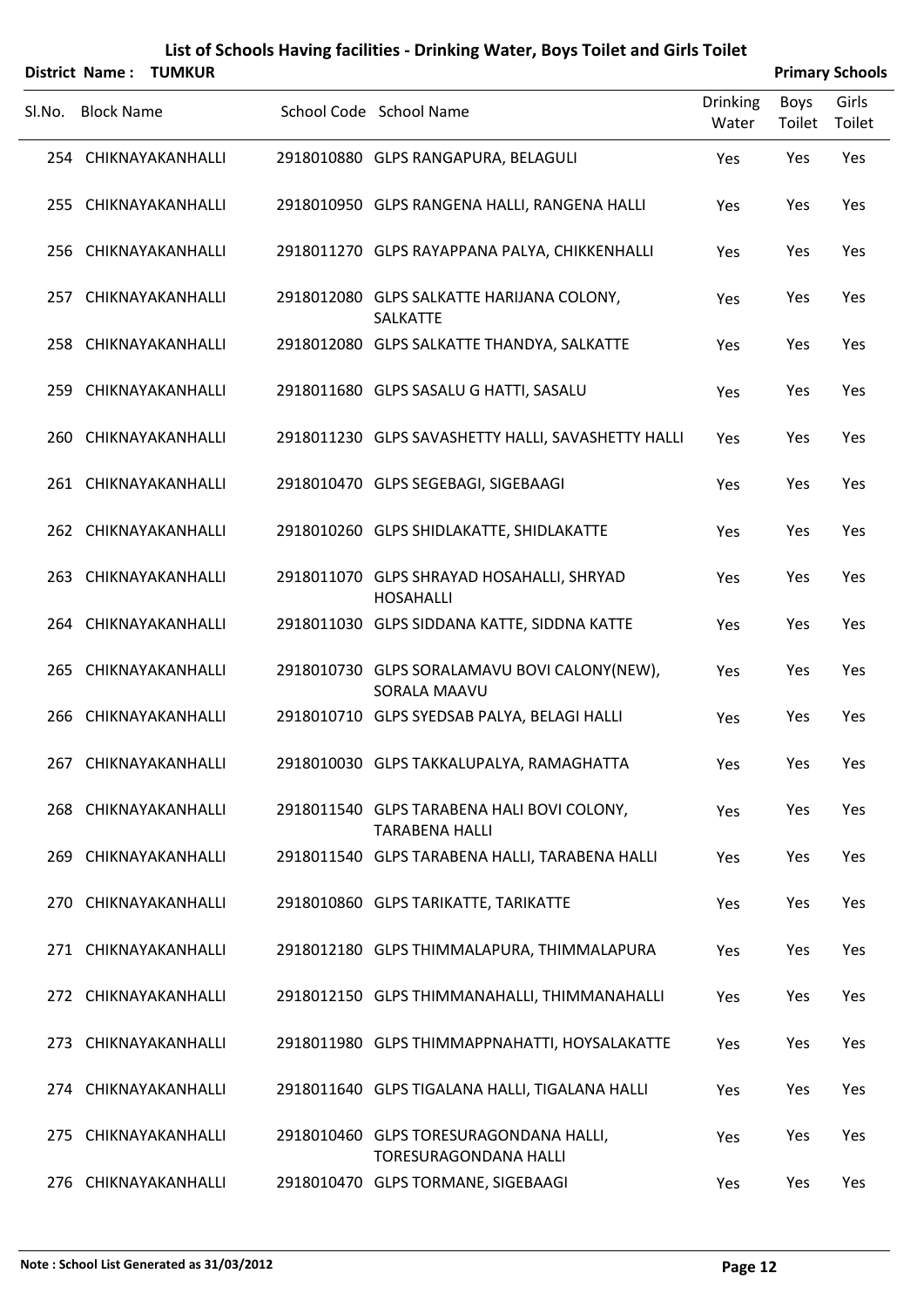| <b>District Name:</b> | TUMKUR               |                                                                  |                          |                | <b>Primary Schools</b> |
|-----------------------|----------------------|------------------------------------------------------------------|--------------------------|----------------|------------------------|
| SI.No. Block Name     |                      | School Code School Name                                          | <b>Drinking</b><br>Water | Boys<br>Toilet | Girls<br>Toilet        |
|                       | 277 CHIKNAYAKANHALLI | 2918010800 GLPS UPPARAHALLI G.HATTI, UPPARAHALLI                 | Yes                      | Yes            | Yes                    |
|                       | 278 CHIKNAYAKANHALLI | 2918010310 GLPS UPPARAHALLI, KORAGERE                            | Yes                      | Yes            | Yes                    |
|                       | 279 CHIKNAYAKANHALLI | 2918010360 GLPS UPPINA KATTE, DODDENNEGERE                       | Yes                      | Yes            | Yes                    |
|                       | 280 CHIKNAYAKANHALLI | 2918010510 GLPS URDU BALLE KATTE, BALLE KATTE                    | Yes                      | Yes            | Yes                    |
|                       | 281 CHIKNAYAKANHALLI | 2918010210 GLPS VADDARAHATTI, HANDIGANADU                        | Yes                      | Yes            | Yes                    |
|                       | 282 CHIKNAYAKANHALLI | 2918011600 GLPS VADDARAHATTI, J C PURA                           | Yes                      | Yes            | Yes                    |
|                       | 283 CHIKNAYAKANHALLI | 2918011430 GLPS VADERAHALLI, VADERAHALLI                         | Yes                      | Yes            | Yes                    |
|                       | 284 CHIKNAYAKANHALLI | 2918010431 GLPS VALAGERE HALLI, HULIYARU                         | Yes                      | Yes            | Yes                    |
|                       | 285 CHIKNAYAKANHALLI | 2918011160 GLPS YARE KATTE (THIRTHAPURA),<br>YAREKATTE           | Yes                      | Yes            | Yes                    |
|                       | 286 CHIKNAYAKANHALLI | 2918010720 GLPS YELLANA HALLI, YELLENA HALLI                     | Yes                      | Yes            | Yes                    |
|                       | 287 CHIKNAYAKANHALLI | 2918010430 GMHPS BOYS HULIYAR, HULIYARU                          | Yes                      | Yes            | Yes                    |
|                       | 288 CHIKNAYAKANHALLI | 2918011770 GMHPS C.N.HALLI, C N HALLI (TMC) WARD 3               | Yes                      | Yes            | Yes                    |
|                       | 289 CHIKNAYAKANHALLI | 2918011820 GMHPS GIRLS HALLIKAR BEEDI, C N HALLI<br>(TMC) WARD 8 | Yes                      | Yes            | Yes                    |
|                       | 290 CHIKNAYAKANHALLI | 2918011570 GMHPS GODEKERE, GODEKERE                              | Yes                      | Yes            | Yes                    |
|                       | 291 CHIKNAYAKANHALLI | 2918010010 GMHPS HANDANKERE, HANDANAKERE                         | Yes                      | Yes            | Yes                    |
|                       | 292 CHIKNAYAKANHALLI | 2918011860 GMHPS K SHRENI, C N HALLI (TMC) WARD 12               | Yes                      | Yes            | Yes                    |
|                       | 293 CHIKNAYAKANHALLI | 2918012060 GMHPS KANDIKERE, KANDIKERE                            | Yes                      | Yes            | Yes                    |
|                       | 294 CHIKNAYAKANHALLI | 2918010530 GMHPS KENKERE, KENKERE                                | Yes                      | Yes            | Yes                    |
|                       | 295 CHIKNAYAKANHALLI | 2918011460 GMHPS KUPPUR, KUPPUR                                  | Yes                      | Yes            | Yes                    |
|                       | 296 CHIKNAYAKANHALLI | 2918011360 GMHPS SHETTYKERE, SHETTYKERE                          | Yes                      | Yes            | Yes                    |
|                       | 297 CHIKNAYAKANHALLI | 2918012150 GMHPS THIMMANAHALI, THIMMANAHALLI                     | Yes                      | Yes            | Yes                    |
|                       | 298 CHIKNAYAKANHALLI | 2918010290 GMPS YALANADU, YALANAADU                              | Yes                      | Yes            | Yes                    |
|                       | 299 CHIKNAYAKANHALLI | 2918011750 GUHPS C.N.HALLI (URDU), C N HALLI (TMC)<br>WARD 1     | Yes                      | Yes            | Yes                    |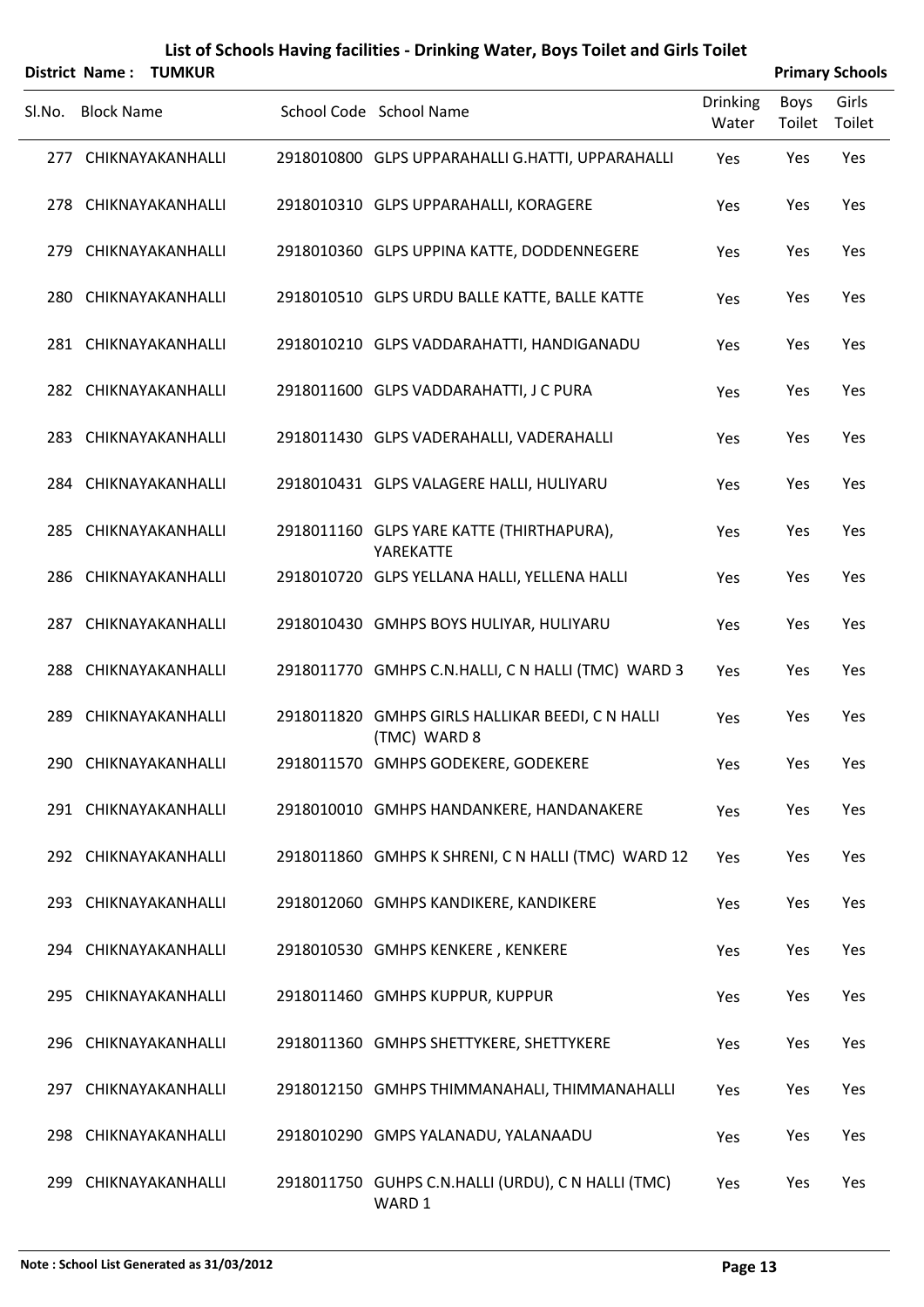|        | District Name:    | <b>TUMKUR</b>        |                                                                       |                          |                       | <b>Primary Schools</b> |
|--------|-------------------|----------------------|-----------------------------------------------------------------------|--------------------------|-----------------------|------------------------|
| Sl.No. | <b>Block Name</b> |                      | School Code School Name                                               | <b>Drinking</b><br>Water | <b>Boys</b><br>Toilet | Girls<br>Toilet        |
|        |                   | 300 CHIKNAYAKANHALLI | 2918010430 GUHPS HULIYAR (URDU), HULIYARU                             | Yes                      | Yes                   | Yes                    |
|        |                   | 301 CHIKNAYAKANHALLI | 2918010430 GUHPS INDIRANAGAR (URDU), HULIYARU                         | Yes                      | Yes                   | Yes                    |
|        |                   | 302 CHIKNAYAKANHALLI | 2918010610 GUHPS K S PALYA (URDU), MAARUHOLE                          | Yes                      | Yes                   | Yes                    |
|        |                   | 303 CHIKNAYAKANHALLI | 2918012390 GUHPS YAAKUB SAB PALYA (URDU),<br>VALAGERAHALLI            | Yes                      | Yes                   | Yes                    |
|        |                   | 304 CHIKNAYAKANHALLI | 2918010480 GULPS ABUB SAB PALYA (URDU),<br><b>H.TAMMADI HALLI</b>     | Yes                      | Yes                   | Yes                    |
|        |                   | 305 CHIKNAYAKANHALLI | 2918010430 GULPS AJAD NAGAR(URDU) HULIYAR,<br>HULIYARU                | Yes                      | Yes                   | Yes                    |
| 306    |                   | CHIKNAYAKANHALLI     | 2918010340 GULPS BARAGIHALLI (URDU), BARAGIHALLI                      | Yes                      | Yes                   | Yes                    |
|        |                   | 307 CHIKNAYAKANHALLI | 2918011780 GULPS BASAVESHWARNAGAR (URDU), C N<br>HALLI (TMC) WARD 4   | Yes                      | Yes                   | Yes                    |
| 308    |                   | CHIKNAYAKANHALLI     | 2918011800 GULPS BOYS (URDU) W-6, C N HALLI (TMC)<br>WARD 6           | Yes                      | Yes                   | Yes                    |
| 309    |                   | CHIKNAYAKANHALLI     | 2918010560 GULPS GANADAALU (URDU), GANADAALU                          | Yes                      | Yes                   | Yes                    |
| 310    |                   | CHIKNAYAKANHALLI     | 2918010010 GULPS HANDANKERE (URDU), HANDANAKERE                       | Yes                      | Yes                   | Yes                    |
|        |                   | 311 CHIKNAYAKANHALLI | 2918012060 GULPS KANDIKERE (URDU), KANDIKERE                          | Yes                      | Yes                   | Yes                    |
| 312    |                   | CHIKNAYAKANHALLI     | 2918011180 GULPS MUDDENAHALLI ( URDU),<br>MUDDENAHALI                 | Yes                      | Yes                   | Yes                    |
|        |                   | 313 CHIKNAYAKANHALLI | 2918010460 GULPS SYEDSABPALYA (URDU),<br><b>TORESURAGONDANA HALLI</b> | Yes                      | Yes                   | Yes                    |
|        |                   | 314 CHIKNAYAKANHALLI | 2918012150 GULPS THIMMANAHALLI (URDU),<br>THIMMANAHALLI               | Yes                      | Yes                   | Yes                    |
|        |                   | 315 CHIKNAYAKANHALLI | 2918010290 GULPS YALANAADU (URDU), YALANAADU                          | Yes                      | Yes                   | Yes                    |
|        | 316 GUBBI         |                      | 2918021720 GHPS NETTEKERE, NETTEKERE                                  | Yes                      | Yes                   | Yes                    |
|        | 317 GUBBI         |                      | 2918021840 GHPS AGRAHARA, BUKKASAAGARA                                | Yes                      | Yes                   | Yes                    |
|        | 318 GUBBI         |                      | 2918021520 GHPS LINGAMMANAHALLI(URDU),<br>LINGAMMANAHALLI             | Yes                      | Yes                   | Yes                    |
|        | 319 GUBBI         |                      | 2918020110 GHPS (A K HPS) GUBBI W-11, GUBBI (TP)<br>WARD 11           | Yes                      | Yes                   | Yes                    |
|        | 320 GUBBI         |                      | 2918020380 GHPS ADAGURU, ADAGORU                                      | Yes                      | Yes                   | Yes                    |
|        | 321 GUBBI         |                      | 2918022830 GHPS AMMANAGATTA, AMMANAGATTA                              | Yes                      | Yes                   | Yes                    |
|        | 322 GUBBI         |                      | 2918021810 GHPS ANKALAKOPPA, ANKALAKOPPA                              | Yes                      | Yes                   | Yes                    |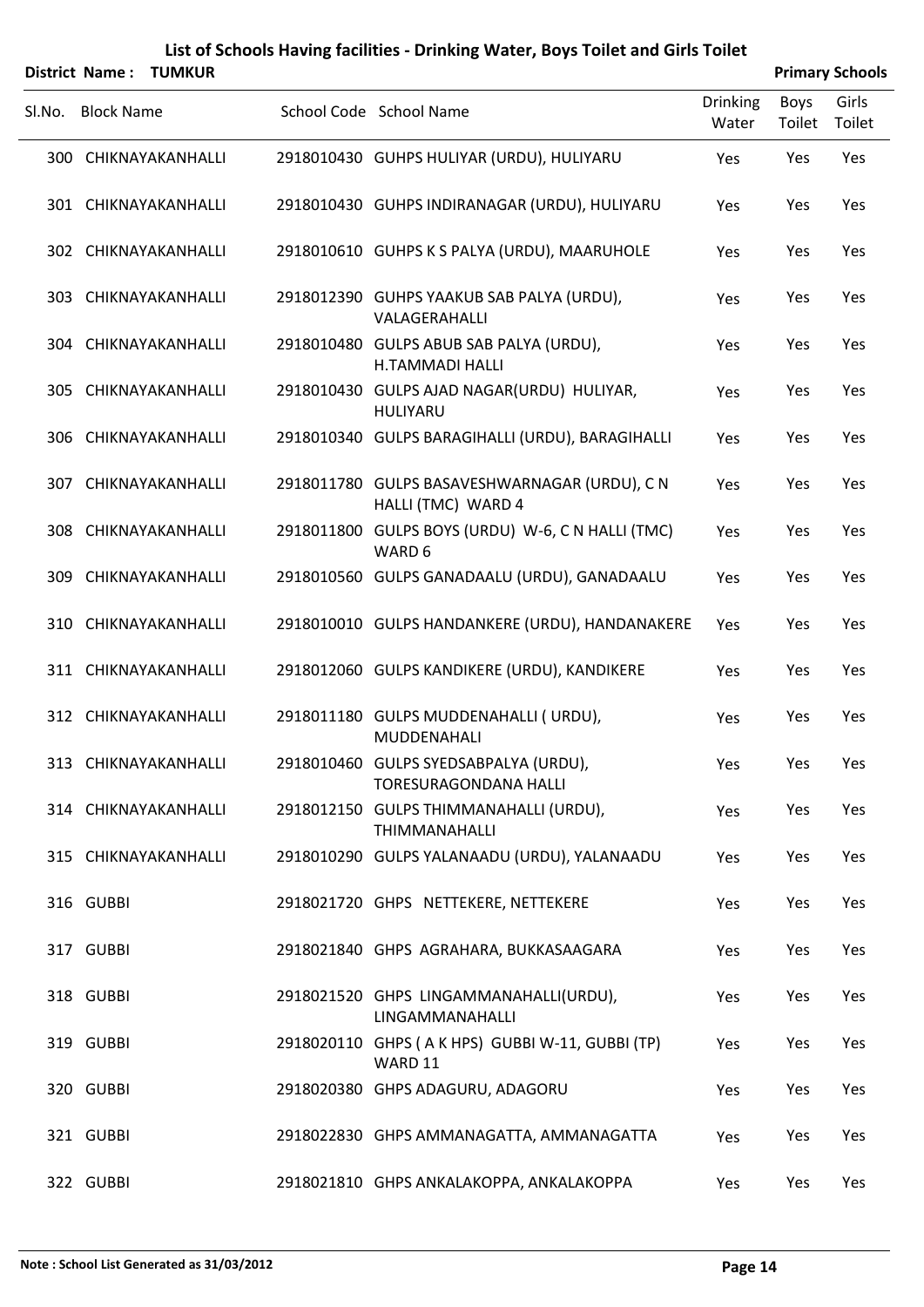| <b>District Name:</b> | <b>TUMKUR</b> |                                                               |                          |                       | <b>Primary Schools</b> |
|-----------------------|---------------|---------------------------------------------------------------|--------------------------|-----------------------|------------------------|
| Sl.No. Block Name     |               | School Code School Name                                       | <b>Drinking</b><br>Water | <b>Boys</b><br>Toilet | Girls<br>Toilet        |
| 323 GUBBI             |               | 2918022150 GHPS ANKASANDRA, ANKASANDRA                        | Yes                      | Yes                   | Yes                    |
| 324 GUBBI             |               | 2918022100 GHPS ANTAAPURA, ANTAAPURA                          | Yes                      | Yes                   | Yes                    |
| 325 GUBBI             |               | 2918022680 GHPS APPANNANAHALLI, APPANNANAHALLI                | Yes                      | Yes                   | Yes                    |
| 326 GUBBI             |               | 2918021020 GHPS ATTIKATTE, ATTIKATTE                          | Yes                      | Yes                   | Yes                    |
| 327 GUBBI             |               | 2918021100 GHPS BAADENAHALLI, BAADENAHALLI                    | Yes                      | Yes                   | Yes                    |
| 328 GUBBI             |               | 2918021240 GHPS BADAVANAPALYA, BADAVANAPALYA                  | Yes                      | Yes                   | Yes                    |
| 329 GUBBI             |               | 2918020840 GHPS BANDIHALLI, BANDIHALLI                        | Yes                      | Yes                   | Yes                    |
| 330 GUBBI             |               | 2918020140 GHPS BANGLOPALYA, GUBBI (TP) WARD 14               | Yes                      | Yes                   | Yes                    |
| 331 GUBBI             |               | 2918020950 GHPS BELAVATHA, BELAVATHA                          | Yes                      | Yes                   | Yes                    |
| 332 GUBBI             |               | 2918020530 GHPS BENACHAGERE, BENACHAGERE                      | Yes                      | Yes                   | Yes                    |
| 333 GUBBI             |               | 2918022440 GHPS BETTADAHALLI, BETTADAHALLI                    | Yes                      | Yes                   | Yes                    |
| 334 GUBBI             |               | 2918020430 GHPS BILIGERE, BILIGERE                            | Yes                      | Yes                   | Yes                    |
| 335 GUBBI             |               | 2918021580 GHPS BITTAGONDANAHALLI,<br><b>BITTAGONDANAHALI</b> | Yes                      | Yes                   | Yes                    |
| 336 GUBBI             |               | 2918021660 GHPS BOCHIHALLI, BOCHIHALLI                        | Yes                      | Yes                   | Yes                    |
| 337 GUBBI             |               | 2918022550 GHPS BODATHIMMANAHALLI,<br>BODATHIMMANAHALLI       | Yes                      | Yes                   | Yes                    |
| 338 GUBBI             |               | 2918020560 GHPS BOMMARASANAHALLI,<br>BOMMARASANAHALLI         | Yes                      | Yes                   | Yes                    |
| 339 GUBBI             |               | 2918021790 GHPS BORAPPANAHALLI, BORAPANNAHALLI                | Yes                      | Yes                   | Yes                    |
| 340 GUBBI             |               | 2918020100 GHPS BOYS GUBBI, GUBBI (TP) WARD 10                | Yes                      | Yes                   | Yes                    |
| 341 GUBBI             |               | 2918020820 GHPS BYADAGERE, BYADAGERE (KADABA)                 | Yes                      | Yes                   | Yes                    |
| 342 GUBBI             |               | 2918021880 GHPS BYADANAKATTE, BYADANAKATTE                    | Yes                      | Yes                   | Yes                    |
| 343 GUBBI             |               | 2918020900 GHPS BYALAHALLI, BYALAHALLI                        | Yes                      | Yes                   | Yes                    |
| 344 GUBBI             |               | 2918020450 GHPS BYCHENAHALLI, BYCHENAHALLI                    | Yes                      | Yes                   | Yes                    |
| 345 GUBBI             |               | 2918022290 GHPS C ARUVESANDRA, C.ARAVESANDRA                  | Yes                      | Yes                   | Yes                    |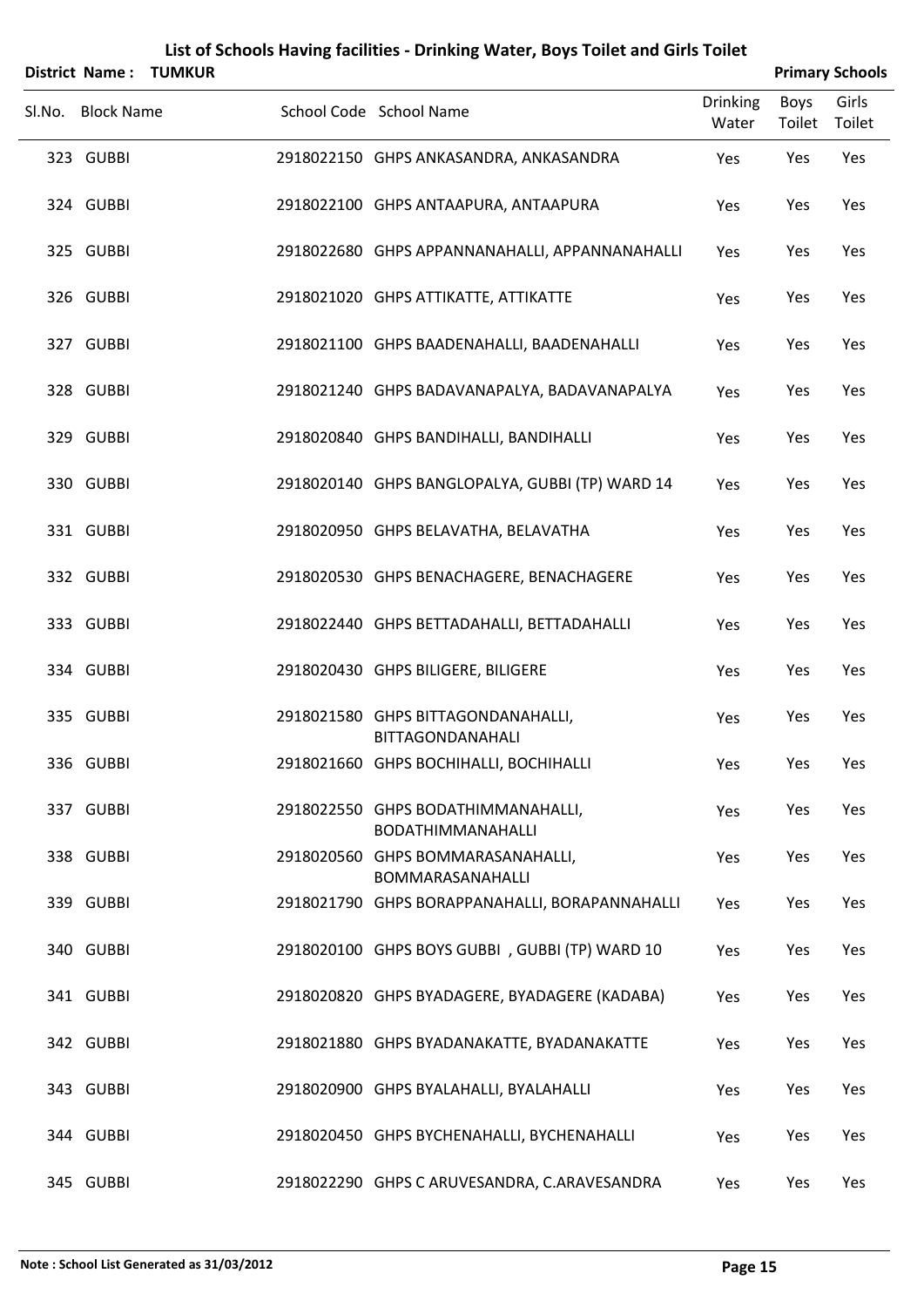|                   | District Name: TUMKUR |                                                            |                          |                | <b>Primary Schools</b> |
|-------------------|-----------------------|------------------------------------------------------------|--------------------------|----------------|------------------------|
| Sl.No. Block Name |                       | School Code School Name                                    | <b>Drinking</b><br>Water | Boys<br>Toilet | Girls<br>Toilet        |
| 346 GUBBI         |                       | 2918021430 GHPS C KODAGEHALLI, C.KODAGEHALLI               | Yes                      | Yes            | Yes                    |
| 347 GUBBI         |                       | 2918023620 GHPS C.KATTIGENAHALLI, CHIKKA<br>KATTIGENAHALLI | Yes                      | Yes            | Yes                    |
| 348 GUBBI         |                       | 2918022230 GHPS C.NANDIHALLI, C.NANDIHALLI                 | Yes                      | Yes            | Yes                    |
| 349 GUBBI         |                       | 2918022010 GHPS CHIKKAHEDAGEHALLI,<br>CHIKKAHEDAGEHALI     | Yes                      | Yes            | Yes                    |
| 350 GUBBI         |                       | 2918021550 GHPS D KUNNALAA, D.KUNNALAA                     | Yes                      | Yes            | Yes                    |
| 351 GUBBI         |                       | 2918020810 GHPS D.KALLAHALLI, D.KALLAHALLI                 | Yes                      | Yes            | Yes                    |
| 352 GUBBI         |                       | 2918020740 GHPS D.RAMPURA, D.RAMPURA                       | Yes                      | Yes            | Yes                    |
| 353 GUBBI         |                       | 2918020410 GHPS DHULANAHALLI, DHULANAHALLI                 | Yes                      | Yes            | Yes                    |
| 354 GUBBI         |                       | 2918021850 GHPS DODDACHANGAVI,<br>DODDACHANGAAVE           | Yes                      | Yes            | Yes                    |
| 355 GUBBI         |                       | 2918021280 GHPS DODDAGUNI, DODDAGUNE                       | Yes                      | Yes            | Yes                    |
| 356 GUBBI         |                       | 2918020490 GHPS DODDANETTAKUNTE,<br>DODDANETTAKUNTE        | Yes                      | Yes            | Yes                    |
| 357 GUBBI         |                       | 2918021860 GHPS GADDEHALLI, UNGRA                          | Yes                      | Yes            | Yes                    |
| 358 GUBBI         |                       | 2918022740 GHPS GALIGEKERE, GALIGEKERE                     | Yes                      | Yes            | Yes                    |
| 359 GUBBI         |                       | 2918021080 GHPS GANGASANDRA, GANGASANDRA                   | Yes                      | Yes            | Yes                    |
| 360 GUBBI         |                       | 2918023230 GHPS GANGAYYANAPALYA, MATA                      | Yes                      | Yes            | Yes                    |
| 361 GUBBI         |                       | 2918020280 GHPS GOPALAPURA, GOPALAPURA                     | Yes                      | Yes            | Yes                    |
| 362 GUBBI         |                       | 2918023240 GHPS GOWRIPURA, GOWRIPURA                       | Yes                      | Yes            | Yes                    |
| 363 GUBBI         |                       | 2918020210 GHPS GUBBIHOSAHALLI, GUBBI HOSAHALLI            | Yes                      | Yes            | Yes                    |
| 364 GUBBI         |                       | 2918022780 GHPS GUDDENAHALLI, GUDDENAHALLI                 | Yes                      | Yes            | Yes                    |
| 365 GUBBI         |                       | 2918021220 GHPS HANDANAHALLI, HANDANAHALLI                 | Yes                      | Yes            | Yes                    |
| 366 GUBBI         |                       | 2918022620 GHPS HARADAGERE, HARADAGERE                     | Yes                      | Yes            | Yes                    |
| 367 GUBBI         |                       | 2918020440 GHPS HELEGUBBI, HELEGUBBI                       | Yes                      | Yes            | Yes                    |
| 368 GUBBI         |                       | 2918021400 GHPS HINDISEGERE KAVAL,<br>HINDISEGEREKAAVALU   | Yes                      | Yes            | Yes                    |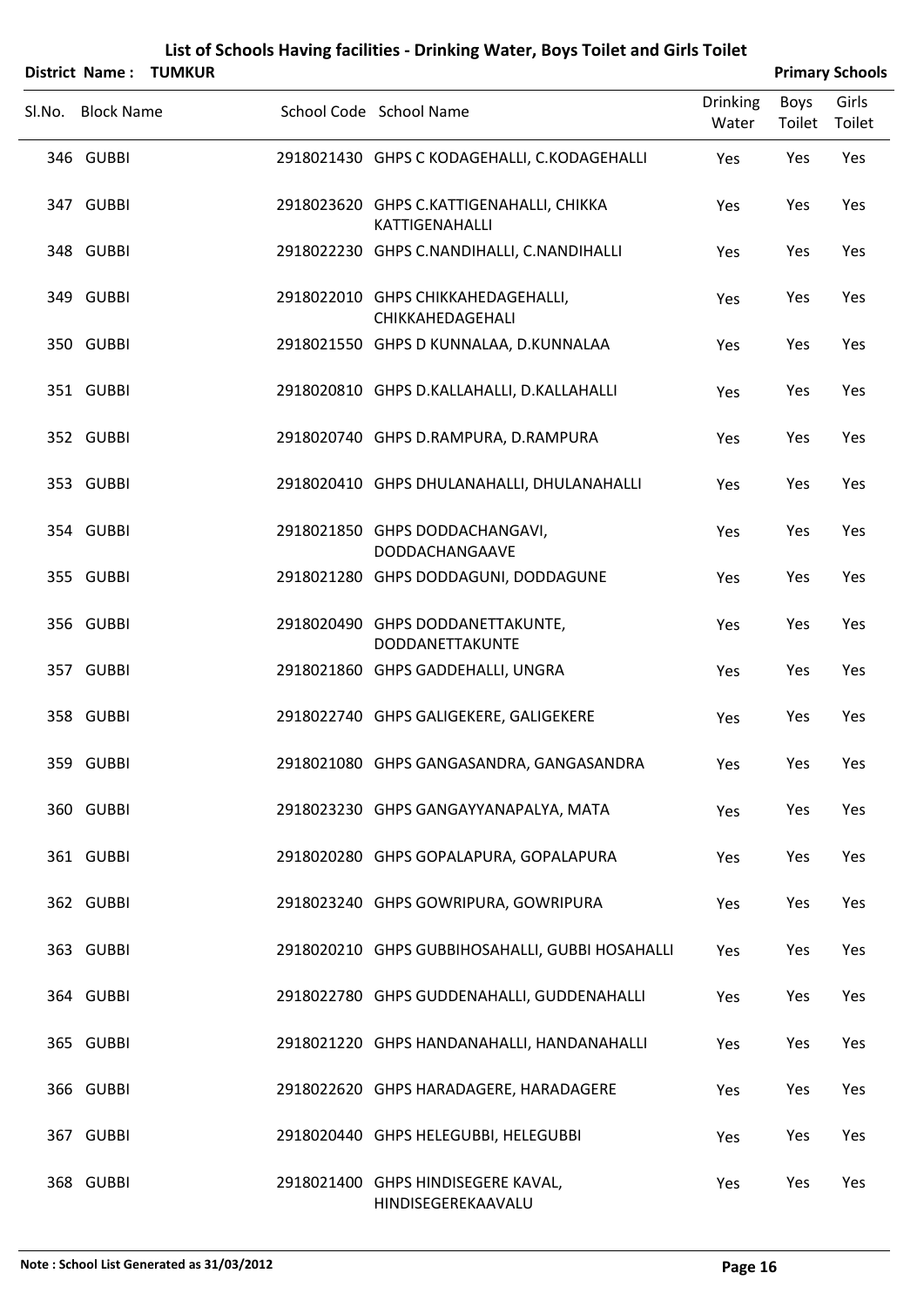|                   | District Name: TUMKUR |                                                            |                          |                | <b>Primary Schools</b> |
|-------------------|-----------------------|------------------------------------------------------------|--------------------------|----------------|------------------------|
| Sl.No. Block Name |                       | School Code School Name                                    | <b>Drinking</b><br>Water | Boys<br>Toilet | Girls<br>Toilet        |
| 369 GUBBI         |                       | 2918021450 GHPS HINDISIGERE, HINDASEGERE                   | Yes                      | Yes            | Yes                    |
| 370 GUBBI         |                       | 2918022940 GHPS HODALUR, HODALUR                           | Yes                      | Yes            | Yes                    |
| 371 GUBBI         |                       | 2918020830 GHPS HONNASHETTYHALLI,<br>HONNASHETTYHALLI      | Yes                      | Yes            | Yes                    |
| 372 GUBBI         |                       | 2918022030 GHPS HOOVINAKATTE, HOOVINAKATTE                 | Yes                      | Yes            | Yes                    |
| 373 GUBBI         |                       | 2918021440 GHPS HURULAGERE, HURALAGERE                     | Yes                      | Yes            | Yes                    |
| 374 GUBBI         |                       | 2918021750 GHPS IDAGUR<br>, IDAGORU                        | Yes                      | Yes            | Yes                    |
| 375 GUBBI         |                       | 2918022310 GHPS IRAKASANDRA, IRAKASANDRA                   | Yes                      | Yes            | Yes                    |
| 376 GUBBI         |                       | 2918022820 GHPS JALAGUNI, JALAGUNI                         | Yes                      | Yes            | Yes                    |
| 377 GUBBI         |                       | 2918021380 GHPS JANENAHALLI, JANNENAHALLI                  | Yes                      | Yes            | Yes                    |
| 378 GUBBI         |                       | 2918021540 GHPS JEEGANAHALLI, JIGANAHALLI                  | Yes                      | Yes            | Yes                    |
| 379 GUBBI         |                       | 2918021600 GHPS K KALLAHALLI, K.KALLAHALLI                 | Yes                      | Yes            | Yes                    |
| 380 GUBBI         |                       | 2918020800 GHPS K MADENAHALLI H COLONY,<br>KONEMADENAHALLI | Yes                      | Yes            | Yes                    |
| 381 GUBBI         |                       | 2918021680 GHPS K MATTHIGATA, K.MATTHIGATTA                | Yes                      | Yes            | Yes                    |
| 382 GUBBI         |                       | 2918021960 GHPS KACCHENAHALLI, KACHENAHALLI                | Yes                      | Yes            | Yes                    |
| 383 GUBBI         |                       | 2918020970 GHPS KADASHETTIHALLI, KADSHETTYHALLI            | Yes                      | Yes            | Yes                    |
| 384 GUBBI         |                       | 2918020260 GHPS KALENAHALLI, KALENAHALLI                   | Yes                      | Yes            | Yes                    |
| 385 GUBBI         |                       | 2918020400 GHPS KALLIPALYA, KALLIPALYA                     | Yes                      | Yes            | Yes                    |
| 386 GUBBI         |                       | 2918023120 GHPS KALLUGUDI, KALLUGUDI                       | Yes                      | Yes            | Yes                    |
| 387 GUBBI         |                       | 2918022950 GHPS KITTADAKUPPE, KITTADAKUPPE                 | Yes                      | Yes            | Yes                    |
| 388 GUBBI         |                       | 2918021940 GHPS KODIYAALA, KODIYAALA                       | Yes                      | Yes            | Yes                    |
| 389 GUBBI         |                       | 2918020760 GHPS KONANAKERE, KONANAKERE                     | Yes                      | Yes            | Yes                    |
| 390 GUBBI         |                       | 2918020340 GHPS KONDAPURA, GALAGA                          | Yes                      | Yes            | Yes                    |
| 391 GUBBI         |                       | 2918021310 GHPS KONDLI, KONDLI                             | Yes                      | Yes            | Yes                    |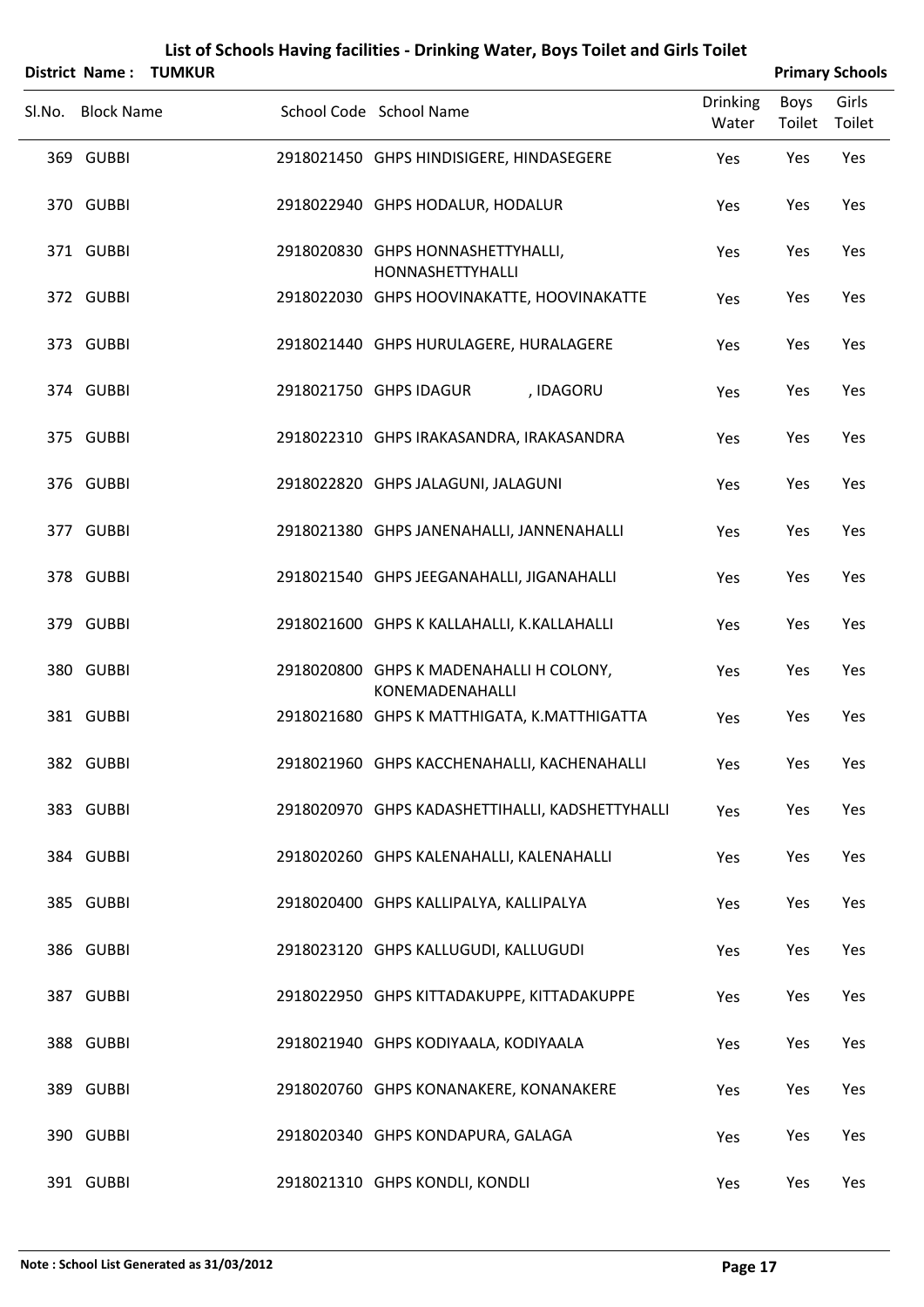|                   | District Name: TUMKUR |                                                        |                          |                | <b>Primary Schools</b> |
|-------------------|-----------------------|--------------------------------------------------------|--------------------------|----------------|------------------------|
| Sl.No. Block Name |                       | School Code School Name                                | <b>Drinking</b><br>Water | Boys<br>Toilet | Girls<br>Toilet        |
| 392 GUBBI         |                       | 2918020770 GHPS KOPPA, KOPPA                           | Yes                      | Yes            | Yes                    |
| 393 GUBBI         |                       | 2918020890 GHPS KUNDURANAHALLI, KUNDARANAHALLI         | Yes                      | Yes            | Yes                    |
| 394 GUBBI         |                       | 2918021670 GHPS KUNNAGATTA, KUNAAGATTA                 | Yes                      | Yes            | Yes                    |
| 395 GUBBI         |                       | 2918022560 GHPS KUNTARAMANAHALLI,<br>KUNTARAAMANAHALLI | Yes                      | Yes            | Yes                    |
| 396 GUBBI         |                       | 2918020500 GHPS LAKKENAHALLI, LAKKENAHALLI             | Yes                      | Yes            | Yes                    |
| 397 GUBBI         |                       | 2918021520 GHPS LINGAMMANAHALLI,<br>LINGAMMANAHALLI    | Yes                      | Yes            | Yes                    |
| 398 GUBBI         |                       | 2918022210 GHPS MAADAAPURA, MADAPURA                   | Yes                      | Yes            | Yes                    |
| 399 GUBBI         |                       | 2918022480 GHPS MAADENAHALLI, MAADENAHALLI             | Yes                      | Yes            | Yes                    |
| 400 GUBBI         |                       | 2918020310 GHPS MADENAHALLI, MADENAHALLI               | Yes                      | Yes            | Yes                    |
| 401 GUBBI         |                       | 2918022510 GHPS MANCHALADORE, MANCHALADORE             | Yes                      | Yes            | Yes                    |
| 402 GUBBI         |                       | 2918021570 GHPS MANCHIHALLI, MANCHIHALLI               | Yes                      | Yes            | Yes                    |
| 403 GUBBI         |                       | 2918021730 GHPS MANIKUPPE, MANIKUPPE                   | Yes                      | Yes            | Yes                    |
| 404 GUBBI         |                       | 2918020750 GHPS MARASHETTYHALLI,<br>MARASHETTYHALLI    | Yes                      | Yes            | Yes                    |
| 405 GUBBI         |                       | 2918021820 GHPS MATHIKERE, MATTHIKERE                  | Yes                      | Yes            | Yes                    |
| 406 GUBBI         |                       | 2918021590 GHPS MELEKALLAHALLI, MELAKALLAHALLI         | Yes                      | Yes            | Yes                    |
| 407 GUBBI         |                       | 2918020480 GHPS MUKANAHALLIPATNA,<br>MUKANAHALLIPATNA  | Yes                      | Yes            | Yes                    |
| 408 GUBBI         |                       | 2918020780 GHPS N NANADIHALLI, N NANDIHALLI            | Yes                      | Yes            | Yes                    |
| 409 GUBBI         |                       | 2918020510 GHPS N RAMPURA, N RAMPURA                   | Yes                      | Yes            | Yes                    |
| 410 GUBBI         |                       | 2918021760 GHPS NAARANAHALLI, NAARANAHALLI             | Yes                      | Yes            | Yes                    |
| 411 GUBBI         |                       | 2918020200 GHPS NAGASANDRA, NAGASANDRA                 | Yes                      | Yes            | Yes                    |
| 412 GUBBI         |                       | 2918021290 GHPS NERALEKERE, NERALEKERE                 | Yes                      | Yes            | Yes                    |
| 413 GUBBI         |                       | 2918022200 GHPS NIMBEKATTE, NIMBEKATTE                 | Yes                      | Yes            | Yes                    |
| 414 GUBBI         |                       | 2918021510 GHPS PEDDANAHALLI, PEDDANAHALLI             | Yes                      | Yes            | Yes                    |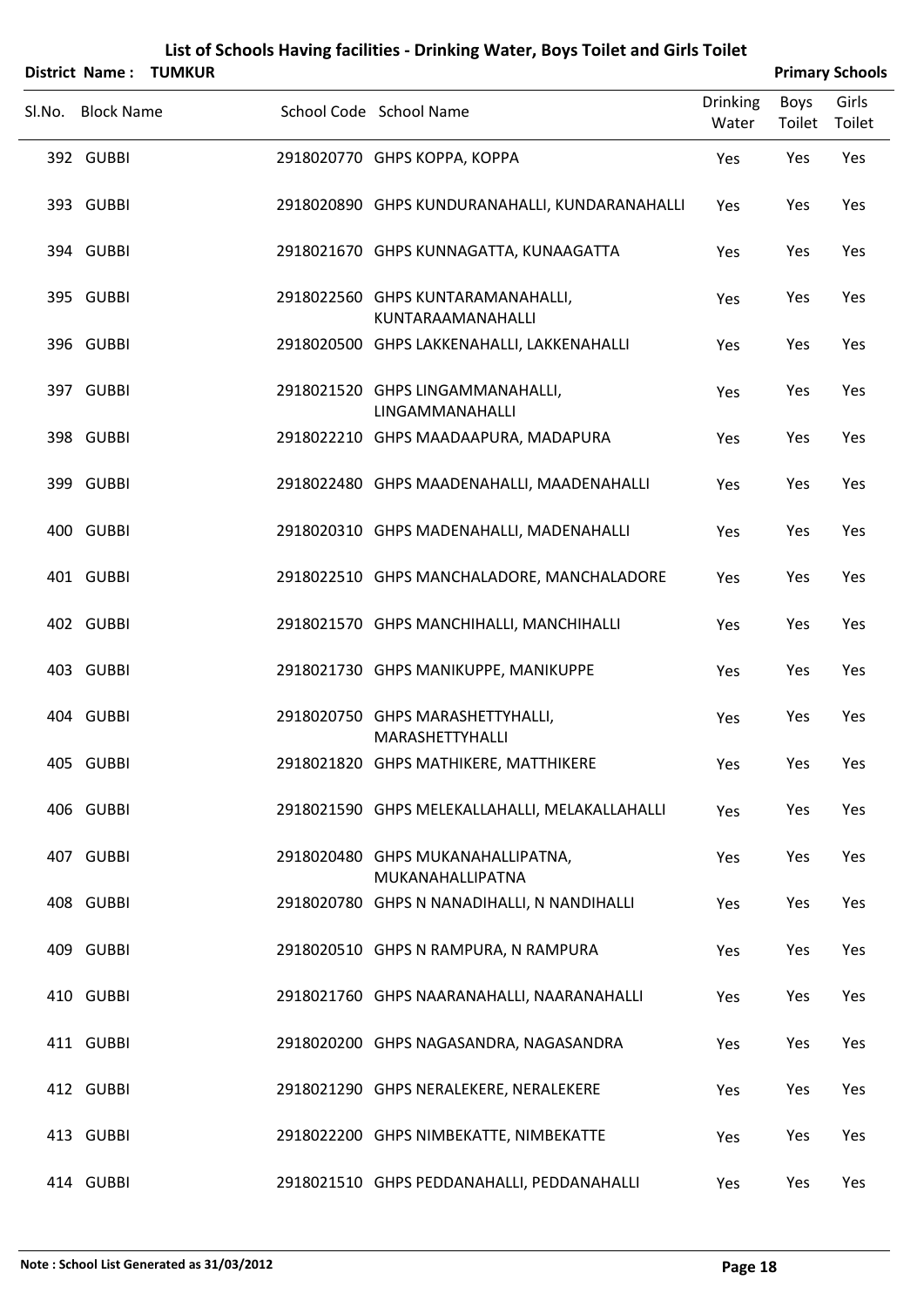|                   | <b>District Name: TUMKUR</b> |                                                     |                          |                | <b>Primary Schools</b> |
|-------------------|------------------------------|-----------------------------------------------------|--------------------------|----------------|------------------------|
| Sl.No. Block Name |                              | School Code School Name                             | <b>Drinking</b><br>Water | Boys<br>Toilet | Girls<br>Toilet        |
| 415 GUBBI         |                              | 2918022500 GHPS PINNENAHALLI, PINNENAHALLI          | Yes                      | Yes            | Yes                    |
| 416 GUBBI         |                              | 2918020420 GHPS PRABHUVANAHALLI,<br>PRABHUVANAHALLI | Yes                      | Yes            | Yes                    |
| 417 GUBBI         |                              | 2918020790 GHPS PURA, PURA                          | Yes                      | Yes            | Yes                    |
| 418 GUBBI         |                              | 2918022370 GHPS RANGANAHALLI, RANGANAHALLI          | Yes                      | Yes            | Yes                    |
| 419 GUBBI         |                              | 2918020070 GHPS RAYAVARA, GUBBI (TP) WARD 7         | Yes                      | Yes            | Yes                    |
| 420 GUBBI         |                              | 2918020250 GHPS S.KODAGIHALLI, S.KODAGIHALLI        | Yes                      | Yes            | Yes                    |
| 421 GUBBI         |                              | 2918021910 GHPS SAATHENAHALLI, SAATHENAHALLI        | Yes                      | Yes            | Yes                    |
| 422 GUBBI         |                              | 2918022570 GHPS SAGASANDRA, SAGAASANDRA             | Yes                      | Yes            | Yes                    |
| 423 GUBBI         |                              | 2918022130 GHPS SANABANAHALLI, SANABANAHALLI        | Yes                      | Yes            | Yes                    |
| 424 GUBBI         |                              | 2918022790 GHPS SHATTIHALLI, SHETTYHALLI            | Yes                      | Yes            | Yes                    |
| 425 GUBBI         |                              | 2918022080 GHPS SHESHANAHALLI, DEVARAHALLI          | Yes                      | Yes            | Yes                    |
| 426 GUBBI         |                              | 2918022710 GHPS SHIVAPURA, SHIVAPURA                | Yes                      | Yes            | Yes                    |
| 427 GUBBI         |                              | 2918022760 GHPS SHIVARAMPURA, SHIVARAMPURA          | Yes                      | Yes            | Yes                    |
| 428 GUBBI         |                              | 2918022110 GHPS SIGEMELEHATTI, NALLUR (CHELUR)      | Yes                      | Yes            | Yes                    |
| 429 GUBBI         |                              | 2918020370 GHPS SINGONAHALLI, SINGONAHALLI          | Yes                      | Yes            | Yes                    |
| 430 GUBBI         |                              | 2918020550 GHPS SOMALAPURA, SOMALAPURA              | Yes                      | Yes            | Yes                    |
| 431 GUBBI         |                              | 2918020270 GHPS SURIGENAHALLI, SURIGENAHALLI        | Yes                      | Yes            | Yes                    |
| 432 GUBBI         |                              | 2918022920 GHPS T PALYA, CHIKKONAHALLI              | Yes                      | Yes            | Yes                    |
| 433 GUBBI         |                              | 2918022120 GHPS THAALEKOPPA, THAALEKOPPA            | Yes                      | Yes            | Yes                    |
| 434 GUBBI         |                              | 2918022450 GHPS THIMALAAPURA, THIMALAAPURA          | Yes                      | Yes            | Yes                    |
| 435 GUBBI         |                              | 2918022840 GHPS THIPPUR, THIPPUR                    | Yes                      | Yes            | Yes                    |
| 436 GUBBI         |                              | 2918022930 GHPS THORE HALLI, THOREHALLI             | Yes                      | Yes            | Yes                    |
| 437 GUBBI         |                              | 2918020570 GHPS THYAGATORU, THYAGATORU              | Yes                      | Yes            | Yes                    |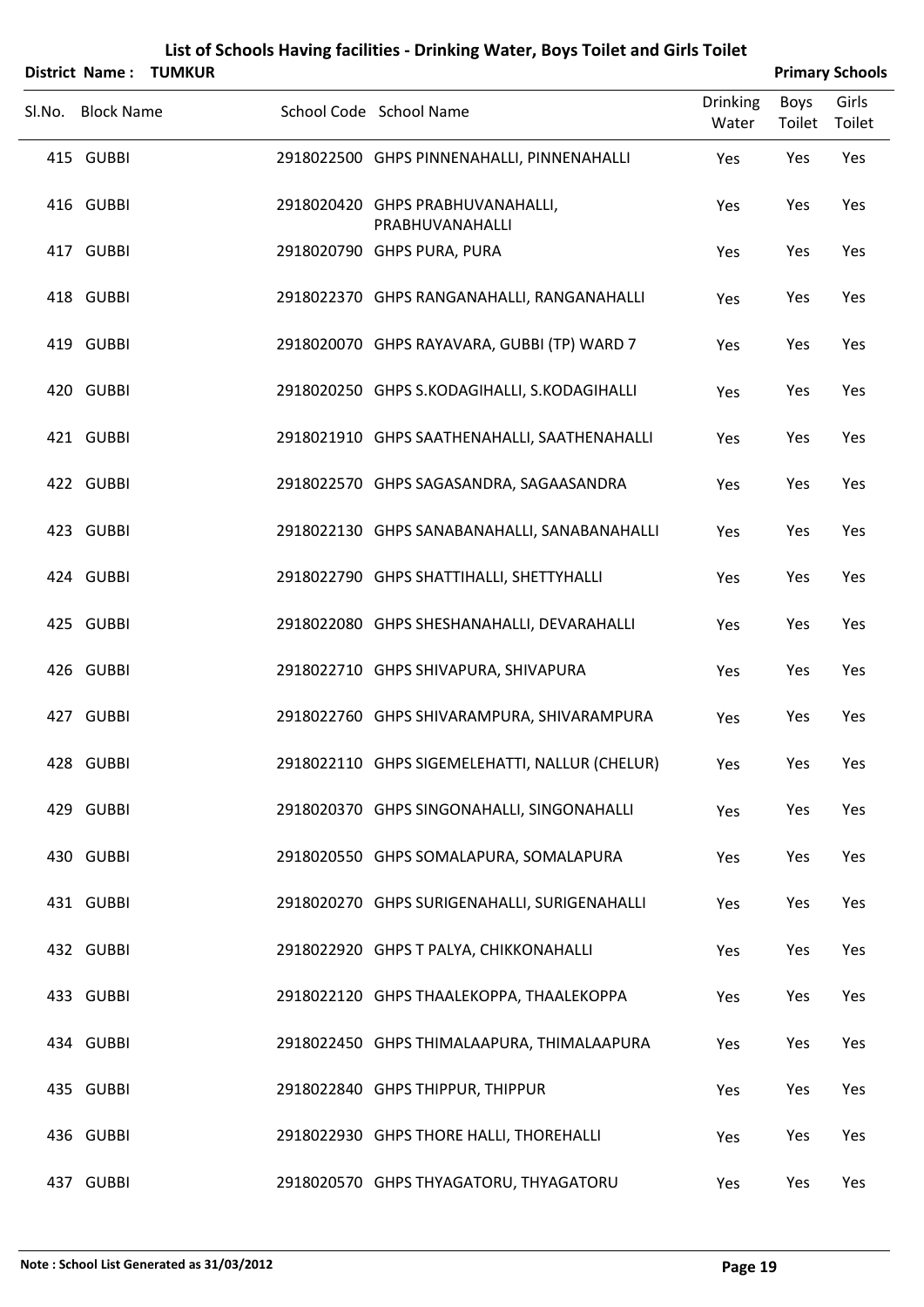|        | <b>District Name:</b> | <b>TUMKUR</b> |                                                             |                          |                       | <b>Primary Schools</b> |
|--------|-----------------------|---------------|-------------------------------------------------------------|--------------------------|-----------------------|------------------------|
| Sl.No. | <b>Block Name</b>     |               | School Code School Name                                     | <b>Drinking</b><br>Water | <b>Boys</b><br>Toilet | Girls<br>Toilet        |
|        | 438 GUBBI             |               | 2918021860 GHPS UNGRA, UNGRA                                | Yes                      | Yes                   | Yes                    |
|        | 439 GUBBI             |               | 2918020850 GHPS YADAVANAHALLI, YADAVANAHALLI                | Yes                      | Yes                   | Yes                    |
|        | 440 GUBBI             |               | 2918022700 GHPS YAKKALAKATTE, YAKKALLAKATTE                 | Yes                      | Yes                   | Yes                    |
|        | 441 GUBBI             |               | 2918021560 GHPS YALACHIHALLI, YELACHEHALLI                  | Yes                      | Yes                   | Yes                    |
|        | 442 GUBBI             |               | 2918022530 GHPS YERABAHALLI, YERABAHALLI                    | Yes                      | Yes                   | Yes                    |
|        | 443 GUBBI             |               | 2918020240 GLPS CHANNAIAHNAPALYA,<br>MALAPPANAHALLI         | Yes                      | Yes                   | Yes                    |
|        | 444 GUBBI             |               | 2918020880 GLPS ALLENAHALLI, ALLENAHALLI                    | Yes                      | Yes                   | Yes                    |
|        | 445 GUBBI             |               | 2918022220 GLPS BHOOTHAPPANAHATTI,<br><b>JAINAGARAHALLI</b> | Yes                      | Yes                   | Yes                    |
|        | 446 GUBBI             |               | 2918023080 GLPS T HOSAHATTY, THOGARIGHATTA                  | Yes                      | Yes                   | Yes                    |
|        | 447 GUBBI             |               | 2918021980 GLPS YARRANAHATTI, MOOGANAHUNASE                 | Yes                      | Yes                   | Yes                    |
|        | 448 GUBBI             |               | 2918020980 GLPS ADAGONDANAHALLI,<br>ADAGONDANAHALLI         | Yes                      | Yes                   | Yes                    |
|        | 449 GUBBI             |               | 2918021830 GLPS ADAKEKERE, ADAKEKERE                        | Yes                      | Yes                   | Yes                    |
|        | 450 GUBBI             |               | 2918020960 GLPS AMBAARAPURA, AMBAARAPURA                    | Yes                      | Yes                   | Yes                    |
|        | 451 GUBBI             |               | 2918023610 GLPS ANUPANAKUNTE, ANUPANAKUNTE                  | Yes                      | Yes                   | Yes                    |
|        | 452 GUBBI             |               | 2918022400 GLPS AREHALLI, AREHALLI                          | Yes                      | Yes                   | Yes                    |
|        | 453 GUBBI             |               | 2918021710 GLPS AVVERAHALLI, AWERA HALLI                    | Yes                      | Yes                   | Yes                    |
|        | 454 GUBBI             |               | 2918020820 GLPS B BOVICOLONY, BYADAGERE (KADABA)            | Yes                      | Yes                   | Yes                    |
|        | 455 GUBBI             |               | 2918020910 GLPS B KODIHALLI, B.KODIHALLI                    | Yes                      | Yes                   | Yes                    |
|        | 456 GUBBI             |               | 2918020610 GLPS BAGURU, BAGUR                               | Yes                      | Yes                   | Yes                    |
|        | 457 GUBBI             |               | 2918022610 GLPS BANDANAHALLI, BANDANAHALLI                  | Yes                      | Yes                   | Yes                    |
|        | 458 GUBBI             |               | 2918020570 GLPS BARETHOTA, THYAGATORU                       | Yes                      | Yes                   | Yes                    |
|        | 459 GUBBI             |               | 2918022030 GLPS BASAVANAPALYA, HOOVINAKATTE                 | Yes                      | Yes                   | Yes                    |
|        | 460 GUBBI             |               | 2918021780 GLPS BEERAMARANAHALLI,<br>BEERAMAARANAHALLI      | Yes                      | Yes                   | Yes                    |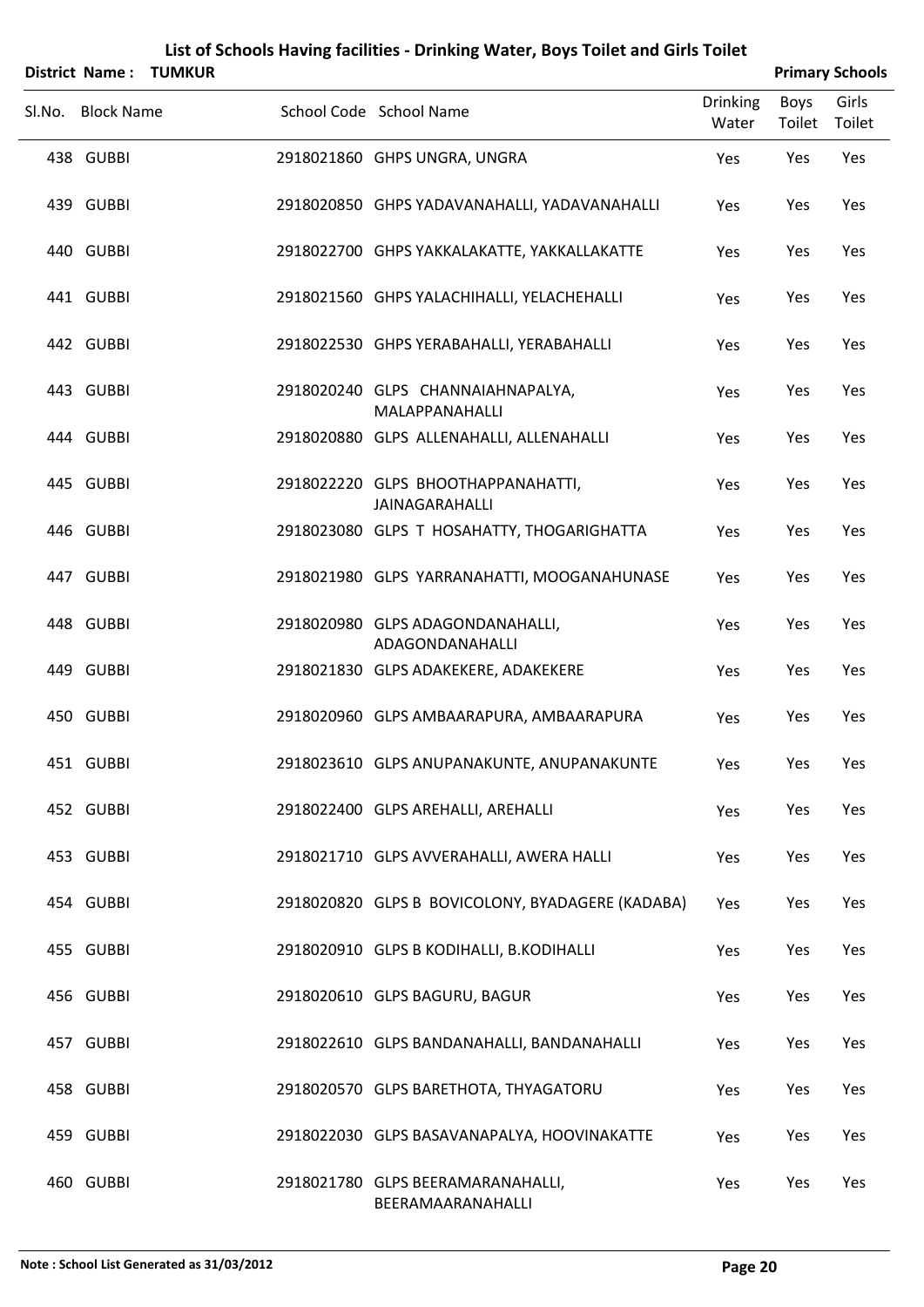|                   | <b>District Name: TUMKUR</b> |                                                                 |                          |                       | <b>Primary Schools</b> |
|-------------------|------------------------------|-----------------------------------------------------------------|--------------------------|-----------------------|------------------------|
| Sl.No. Block Name |                              | School Code School Name                                         | <b>Drinking</b><br>Water | <b>Boys</b><br>Toilet | Girls<br>Toilet        |
| 461 GUBBI         |                              | 2918021770 GLPS BELLAHALLI, BELLAHALLI                          | Yes                      | Yes                   | Yes                    |
| 462 GUBBI         |                              | 2918021370 GLPS BELUR, BELUR                                    | Yes                      | Yes                   | Yes                    |
| 463 GUBBI         |                              | 2918021370 GLPS BELURHATTI, BELUR                               | Yes                      | Yes                   | Yes                    |
| 464 GUBBI         |                              | 2918021640 GLPS BENAKANAGONDI, BENAKANAGONDI                    | Yes                      | Yes                   | Yes                    |
| 465 GUBBI         |                              | 2918022430 GLPS BENNEHALLI, BENNEHALLI                          | Yes                      | Yes                   | Yes                    |
| 466 GUBBI         |                              | 2918020870 GLPS BENNUR, BENNUR                                  | Yes                      | Yes                   | Yes                    |
| 467 GUBBI         |                              | 2918021040 GLPS BIDAREHALLAKAVAL, BIDAREHALLA<br><b>KAVAL</b>   | Yes                      | Yes                   | Yes                    |
| 468 GUBBI         |                              | 2918022170 GLPS BIDAREHATTI, BIDARE                             | Yes                      | Yes                   | Yes                    |
| 469 GUBBI         |                              | 2918020320 GLPS BIKKEGUDDA, BIKKEGUDDADA KAVAL                  | Yes                      | Yes                   | Yes                    |
| 470 GUBBI         |                              | 2918020470 GLPS BILEKALPALYA, BILEKALPALYA                      | Yes                      | Yes                   | Yes                    |
| 471 GUBBI         |                              | 2918020420 GLPS BILIKALBARE (LAKSHMINAGARA),<br>PRABHUVANAHALLI | Yes                      | Yes                   | Yes                    |
| 472 GUBBI         |                              | 2918021610 GLPS BILINANADI, BILINANADI                          | Yes                      | Yes                   | Yes                    |
| 473 GUBBI         |                              | 2918020170 GLPS BILLE PALYA, GUBBI (TP) WARD 17                 | Yes                      | Yes                   | Yes                    |
| 474 GUBBI         |                              | 2918020690 GLPS BOMMENAHALLI, BOMMENAHALLI                      | Yes                      | Yes                   | Yes                    |
| 475 GUBBI         |                              | 2918022320 GLPS BORAGONDANAHALLI,<br>BORAGONDANAHALLI           | Yes                      | Yes                   | Yes                    |
| 476 GUBBI         |                              | 2918021600 GLPS BORANAPALYA, K.KALLAHALLI                       | Yes                      | Yes                   | Yes                    |
| 477 GUBBI         |                              | 2918021840 GLPS BUKKASAGARA, BUKKASAAGARA                       | Yes                      | Yes                   | Yes                    |
| 478 GUBBI         |                              | 2918020220 GLPS BYADAGERE, BYADAGERE                            | Yes                      | Yes                   | Yes                    |
| 479 GUBBI         |                              | 2918021030 GLPS BYADARAMALLENAHALLI,<br>BYADARAMALLANAHALLI     | Yes                      | Yes                   | Yes                    |
| 480 GUBBI         |                              | 2918020260 GLPS BYATAPPANAPALYA, KALENAHALLI                    | Yes                      | Yes                   | Yes                    |
| 481 GUBBI         |                              | 2918021860 GLPS C YADANAHALLI, UNGRA                            | Yes                      | Yes                   | Yes                    |
| 482 GUBBI         |                              | 2918023620 GLPS C.K.YADAVARAHATTI, CHIKKA<br>KATTIGENAHALLI     | Yes                      | Yes                   | Yes                    |
| 483 GUBBI         |                              | 2918020360 GLPS C.NETTAKUNTE GOLLARAHATTI,<br>CHIKKANETTAGUNTE  | Yes                      | Yes                   | Yes                    |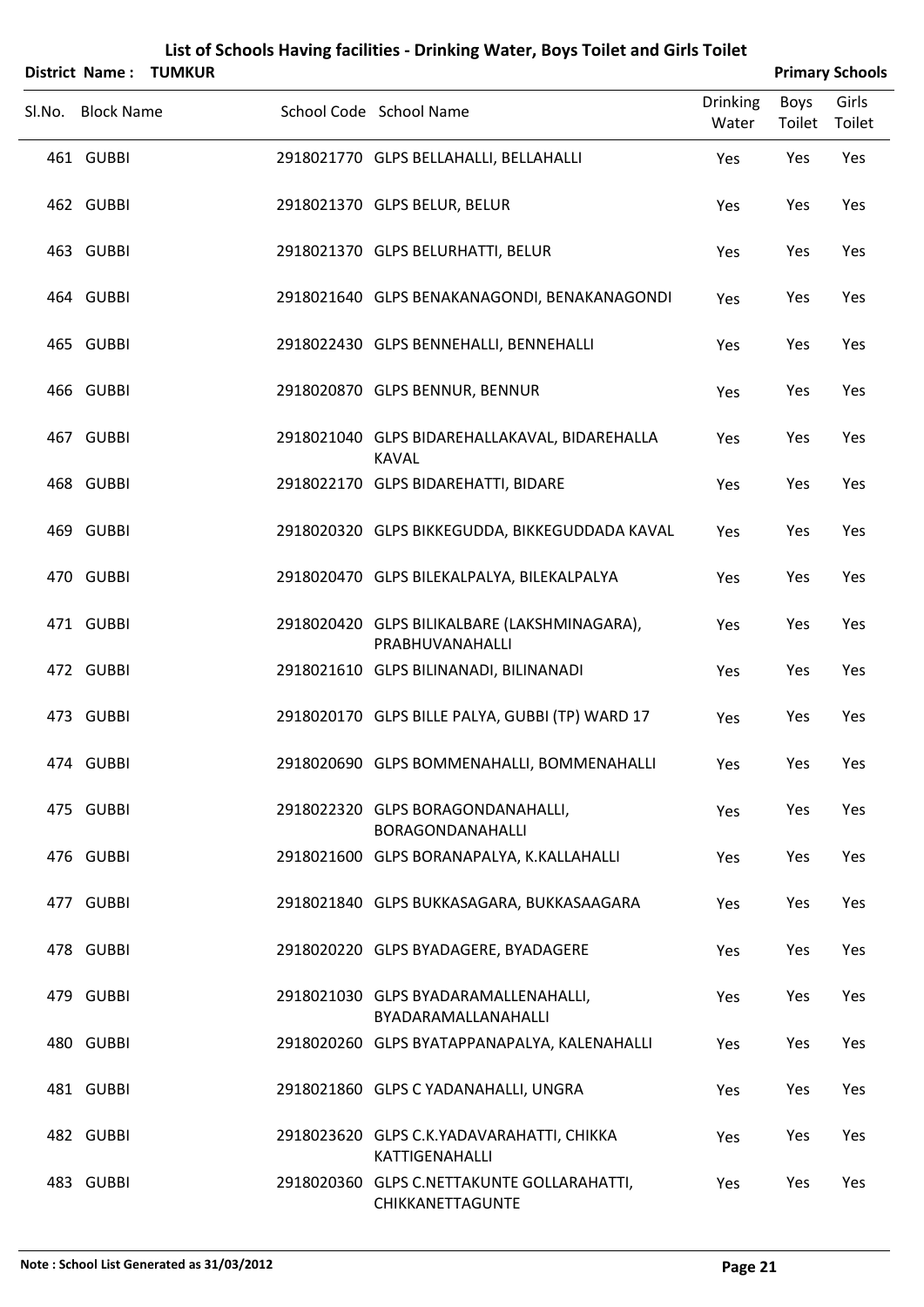|                   | District Name: TUMKUR |                                                                  |                          |                | <b>Primary Schools</b> |
|-------------------|-----------------------|------------------------------------------------------------------|--------------------------|----------------|------------------------|
| Sl.No. Block Name |                       | School Code School Name                                          | <b>Drinking</b><br>Water | Boys<br>Toilet | Girls<br>Toilet        |
| 484 GUBBI         |                       | 2918022890 GLPS CHANNASHETTY HALLI,<br><b>CHANNASHETTY HALLI</b> | Yes                      | Yes            | Yes                    |
| 485 GUBBI         |                       | 2918021410 GLPS CHANNENAHALLI, HULLEKERE                         | Yes                      | Yes            | Yes                    |
| 486 GUBBI         |                       | 2918021740 GLPS CHEERANAHALLI, CHEERANAHALLI                     | Yes                      | Yes            | Yes                    |
| 487 GUBBI         |                       | 2918021360 GLPS CHIKKA YEDIYUR, CHIKKAYEDEYUR                    | Yes                      | Yes            | Yes                    |
| 488 GUBBI         |                       | 2918021850 GLPS CHIKKACHANGAVI, DODDACHANGAAVE                   | Yes                      | Yes            | Yes                    |
| 489 GUBBI         |                       | 2918020360 GLPS CHIKKANETTAKUNTE,<br>CHIKKANETTAGUNTE            | Yes                      | Yes            | Yes                    |
| 490 GUBBI         |                       | 2918022920 GLPS CHIKKONAHALLI, CHIKKONAHALLI                     | Yes                      | Yes            | Yes                    |
| 491 GUBBI         |                       | 2918021390 GLPS CHINNANAYAKANAHALLI,<br>CHANDRASHEKARA PURA      | Yes                      | Yes            | Yes                    |
| 492 GUBBI         |                       | 2918020460 GLPS CHOWKONAHALLI, CHOWKENAHALLI                     | Yes                      | Yes            | Yes                    |
| 493 GUBBI         |                       | 2918020300 GLPS D.KATTIGENAHALLI, D.KATTIGENAHALLI               | Yes                      | Yes            | Yes                    |
| 494 GUBBI         |                       | 2918022000 GLPS DASAPPANAHALLI, DASAPPANAHALLI                   | Yes                      | Yes            | Yes                    |
| 495 GUBBI         |                       | 2918022080 GLPS DEVARAHALLI, DEVARAHALLI                         | Yes                      | Yes            | Yes                    |
| 496 GUBBI         |                       | 2918021280 GLPS DEVARAHATTI, DODDAGUNE                           | Yes                      | Yes            | Yes                    |
| 497 GUBBI         |                       | 2918022110 GLPS DIBBADAHALLIHATTI, NALLUR (CHELUR)               | Yes                      | Yes            | Yes                    |
| 498 GUBBI         |                       | 2918021210 GLPS DINDIGADAHALLI, DINDIGADAHALLI                   | Yes                      | Yes            | Yes                    |
| 499 GUBBI         |                       | 2918022020 GLPS DODDHEDAGEHALLI,<br>DODDAHEDAGEHALLI             | Yes                      | Yes            | Yes                    |
| 500 GUBBI         |                       | 2918021800 GLPS DOLLENAHALLI, DOLLENAHALLI                       | Yes                      | Yes            | Yes                    |
| 501 GUBBI         |                       | 2918021010 GLPS DONNERE, DONNERE                                 | Yes                      | Yes            | Yes                    |
| 502 GUBBI         |                       | 2918021560 GLPS DYAVANNANAPALYA, YELACHEHALLI                    | Yes                      | Yes            | Yes                    |
| 503 GUBBI         |                       | 2918022850 GLPS G HARIVESANDRA, G HARIVESANDRA                   | Yes                      | Yes            | Yes                    |
| 504 GUBBI         |                       | 2918020340 GLPS GALAGA, GALAGA                                   | Yes                      | Yes            | Yes                    |
| 505 GUBBI         |                       | 2918021590 GLPS GANGAPATTANA, MELAKALLAHALLI                     | Yes                      | Yes            | Yes                    |
| 506 GUBBI         |                       | 2918022870 GLPS GOLLAHALLI, GOLLAHALLI                           | Yes                      | Yes            | Yes                    |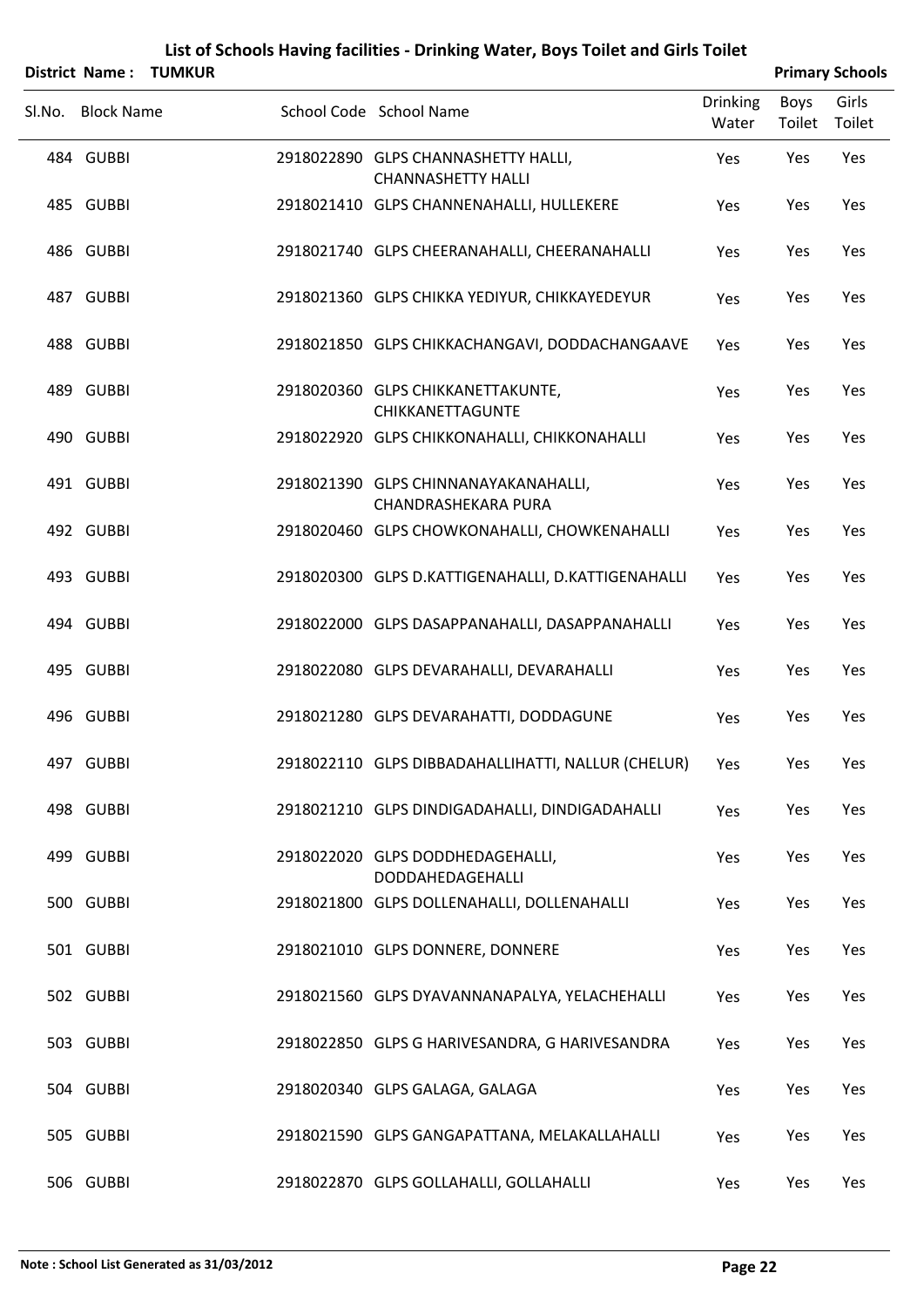|                   | District Name: TUMKUR |                                                                    |                          |                | <b>Primary Schools</b> |
|-------------------|-----------------------|--------------------------------------------------------------------|--------------------------|----------------|------------------------|
| Sl.No. Block Name |                       | School Code School Name                                            | <b>Drinking</b><br>Water | Boys<br>Toilet | Girls<br>Toilet        |
| 507 GUBBI         |                       | 2918021110 GLPS GOOLENAHALLI, GOOLENAHALLI                         | Yes                      | Yes            | Yes                    |
| 508 GUBBI         |                       | 2918020930 GLPS GORAJIHALLI, GORAJEHALLI                           | Yes                      | Yes            | Yes                    |
| 509 GUBBI         |                       | 2918023300 GLPS GUBBI AMANEKERE, GUBBI AMANIKERE                   | Yes                      | Yes            | Yes                    |
| 510 GUBBI         |                       | 2918022270 GLPS GUDDADAHALLI, GUDDADAHALLI                         | Yes                      | Yes            | Yes                    |
| 511 GUBBI         |                       | 2918022270 GLPS GUDDADAHALLIHATTI, GUDDADAHALLI                    | Yes                      | Yes            | Yes                    |
| 512 GUBBI         |                       | 2918021120 GLPS GUDDADAOBALAPURA, GUDDADA<br><b>OBALAPURA</b>      | Yes                      | Yes            | Yes                    |
| 513 GUBBI         |                       | 2918021120 GLPS GUDDADAOBALAPURAHATTI,<br><b>GUDDADA OBALAPURA</b> | Yes                      | Yes            | Yes                    |
| 514 GUBBI         |                       | 2918022580 GLPS GYARAHALLI, GYARAHALLLI                            | Yes                      | Yes            | Yes                    |
| 515 GUBBI         |                       | 2918020590 GLPS H NAGENAHALLI, H NAGENAHALLI                       | Yes                      | Yes            | Yes                    |
| 516 GUBBI         |                       | 2918022120 GLPS HANUMENAHALLI, THAALEKOPPA                         | Yes                      | Yes            | Yes                    |
| 517 GUBBI         |                       | 2918022620 GLPS HARADAGERE GOLLARAHATTI,<br>HARADAGERE             | Yes                      | Yes            | Yes                    |
| 518 GUBBI         |                       | 2918022620 GLPS HARADAGEREBOVIKALONY,<br>HARADAGERE                | Yes                      | Yes            | Yes                    |
| 519 GUBBI         |                       | 2918022770 GLPS HARALAKATTE, HARALAKATTE                           | Yes                      | Yes            | Yes                    |
| 520 GUBBI         |                       | 2918021060 GLPS HARANAHALLI, HAARANAHALLI                          | Yes                      | Yes            | Yes                    |
| 521 GUBBI         |                       | 2918021300 GLPS HARENAHALLI, HARENAHALLI                           | Yes                      | Yes            | Yes                    |
| 522 GUBBI         |                       | 2918021620 GLPS HARIDEVANAHALLI, KALLUR                            | Yes                      | Yes            | Yes                    |
| 523 GUBBI         |                       | 2918023210 GLPS HARTHI, HARATHI                                    | Yes                      | Yes            | Yes                    |
| 524 GUBBI         |                       | 2918022290 GLPS HARUVESANDRA PALAYA,<br>C.ARAVESANDRA              | Yes                      | Yes            | Yes                    |
| 525 GUBBI         |                       | 2918022900 GLPS HERUR, HERUR                                       | Yes                      | Yes            | Yes                    |
| 526 GUBBI         |                       | 2918020630 GLPS HESARAHALLI, HESARAHALLI                           | Yes                      | Yes            | Yes                    |
| 527 GUBBI         |                       | 2918022970 GLPS HONNAVAHALLI, HONNAVALLI                           | Yes                      | Yes            | Yes                    |
| 528 GUBBI         |                       | 2918021260 GLPS HONNENAHALLI, HONNENAHALLI                         | Yes                      | Yes            | Yes                    |
| 529 GUBBI         |                       | 2918021480 GLPS HORAKERE, HORAKERE                                 | Yes                      | Yes            | Yes                    |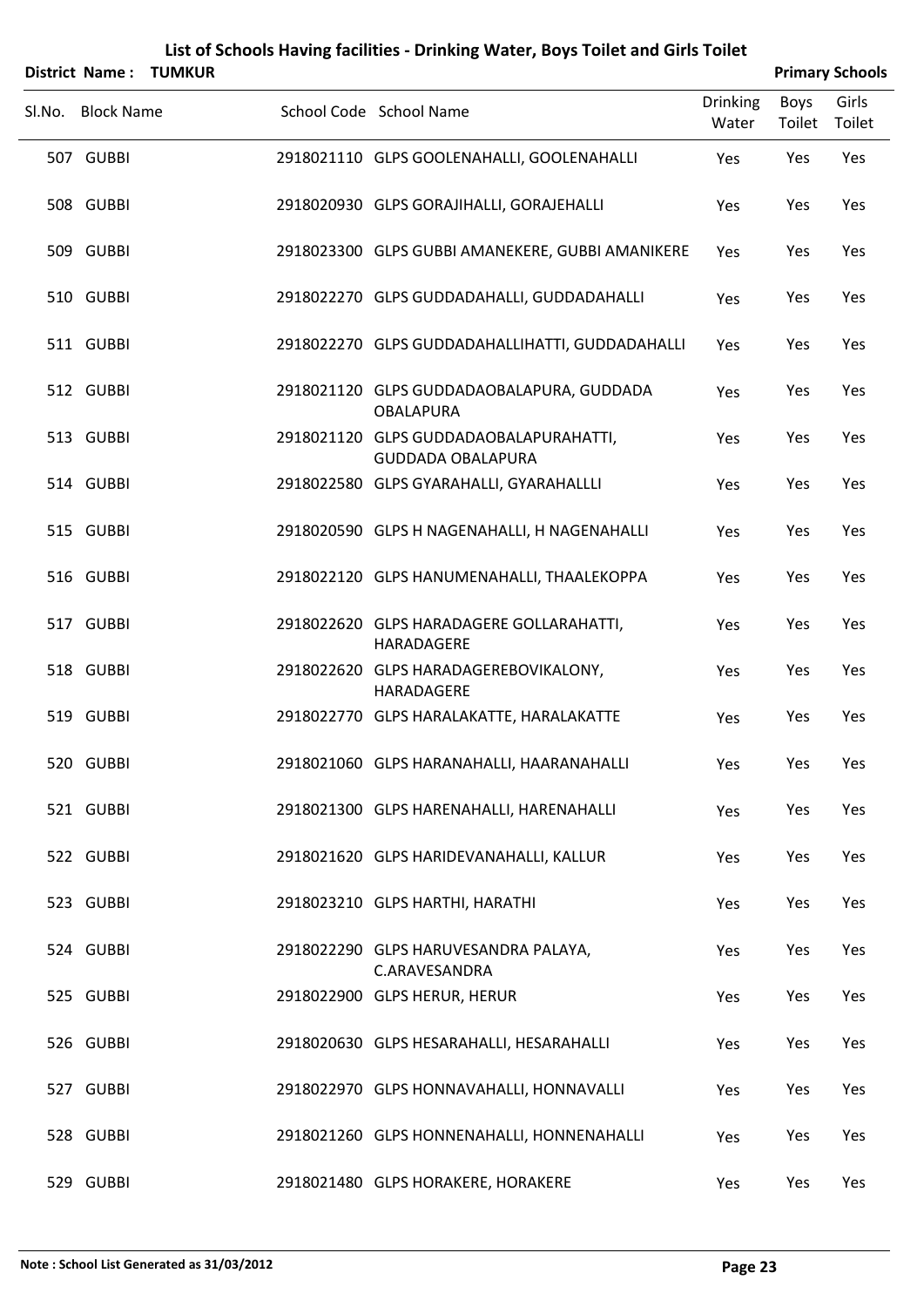|                   | <b>District Name: TUMKUR</b> |                                                                |                          |                | <b>Primary Schools</b> |
|-------------------|------------------------------|----------------------------------------------------------------|--------------------------|----------------|------------------------|
| Sl.No. Block Name |                              | School Code School Name                                        | <b>Drinking</b><br>Water | Boys<br>Toilet | Girls<br>Toilet        |
| 530 GUBBI         |                              | 2918021710 GLPS HOSAHALLI, AWERA HALLI                         | Yes                      | Yes            | Yes                    |
| 531 GUBBI         |                              | 2918020250 GLPS HOSAPALYA, S.KODAGIHALLI                       | Yes                      | Yes            | Yes                    |
| 532 GUBBI         |                              | 2918022390 GLPS HOSKERE HOSABADAVANE, HOSAKERE                 | Yes                      | Yes            | Yes                    |
| 533 GUBBI         |                              | 2918022160 GLPS HUCHARANGAPPANAHATTI,<br>MALAMAACHANAKUNTE     | Yes                      | Yes            | Yes                    |
| 534 GUBBI         |                              | 2918021410 GLPS HULLEKERE, HULLEKERE                           | Yes                      | Yes            | Yes                    |
| 535 GUBBI         |                              | 2918020640 GLPS IDAKANAHALLI, IDAKANAHALLI                     | Yes                      | Yes            | Yes                    |
| 536 GUBBI         |                              | 2918021540 GLPS J GOLLARAHATTI, JIGANAHALLI                    | Yes                      | Yes            | Yes                    |
| 537 GUBBI         |                              | 2918020990 GLPS JANAKADEVANAHALLI,<br><b>JANAKADEVANAHALLI</b> | Yes                      | Yes            | Yes                    |
| 538 GUBBI         |                              | 2918020310 GLPS JAVAREGOWDANAPALYA,<br>MADENAHALLI             | Yes                      | Yes            | Yes                    |
| 539 GUBBI         |                              | 2918022590 GLPS JOGIHALLI, JOGEHALLI                           | Yes                      | Yes            | Yes                    |
| 540 GUBBI         |                              | 2918022490 GLPS JOGIHALLI, JOGEHALLY                           | Yes                      | Yes            | Yes                    |
| 541 GUBBI         |                              | 2918021490 GLPS K HARAVESANDRA, K.HARAVESANDRA                 | Yes                      | Yes            | Yes                    |
| 542 GUBBI         |                              | 2918021680 GLPS K MATTHIGATTA COLONI,<br>K.MATTHIGATTA         | Yes                      | Yes            | Yes                    |
| 543 GUBBI         |                              | 2918020620 GLPS K NAGENAHALLI, K.NAGENAHALLI                   | Yes                      | Yes            | Yes                    |
| 544 GUBBI         |                              | 2918021950 GLPS KAADABETTANAHALLI,<br>KAADABETTANAHALLI        | Yes                      | Yes            | Yes                    |
| 545 GUBBI         |                              | 2918022190 GLPS KAASHIMATA, KASHI MATA                         | Yes                      | Yes            | Yes                    |
| 546 GUBBI         |                              | 2918020600 GLPS KADEGOWDANAHATTI,<br>BASAVAPATANNA             | Yes                      | Yes            | Yes                    |
| 547 GUBBI         |                              | 2918020560 GLPS KADIREDEVARAHATTI,<br>BOMMARASANAHALLI         | Yes                      | Yes            | Yes                    |
| 548 GUBBI         |                              | 2918022250 GLPS KAGGERE, KAGGERE                               | Yes                      | Yes            | Yes                    |
| 549 GUBBI         |                              | 2918020210 GLPS KAKKENAHALLI, GUBBI HOSAHALLI                  | Yes                      | Yes            | Yes                    |
| 550 GUBBI         |                              | 2918021830 GLPS KALAYYANA PALYA, ADAKEKERE                     | Yes                      | Yes            | Yes                    |
| 551 GUBBI         |                              | 2918022780 GLPS KALINGANAHALLI G HATTI,<br><b>GUDDENAHALLI</b> | Yes                      | Yes            | Yes                    |
| 552 GUBBI         |                              | 2918022540 GLPS KALINGANAHALLI, KALINGANAHALLI                 | Yes                      | Yes            | Yes                    |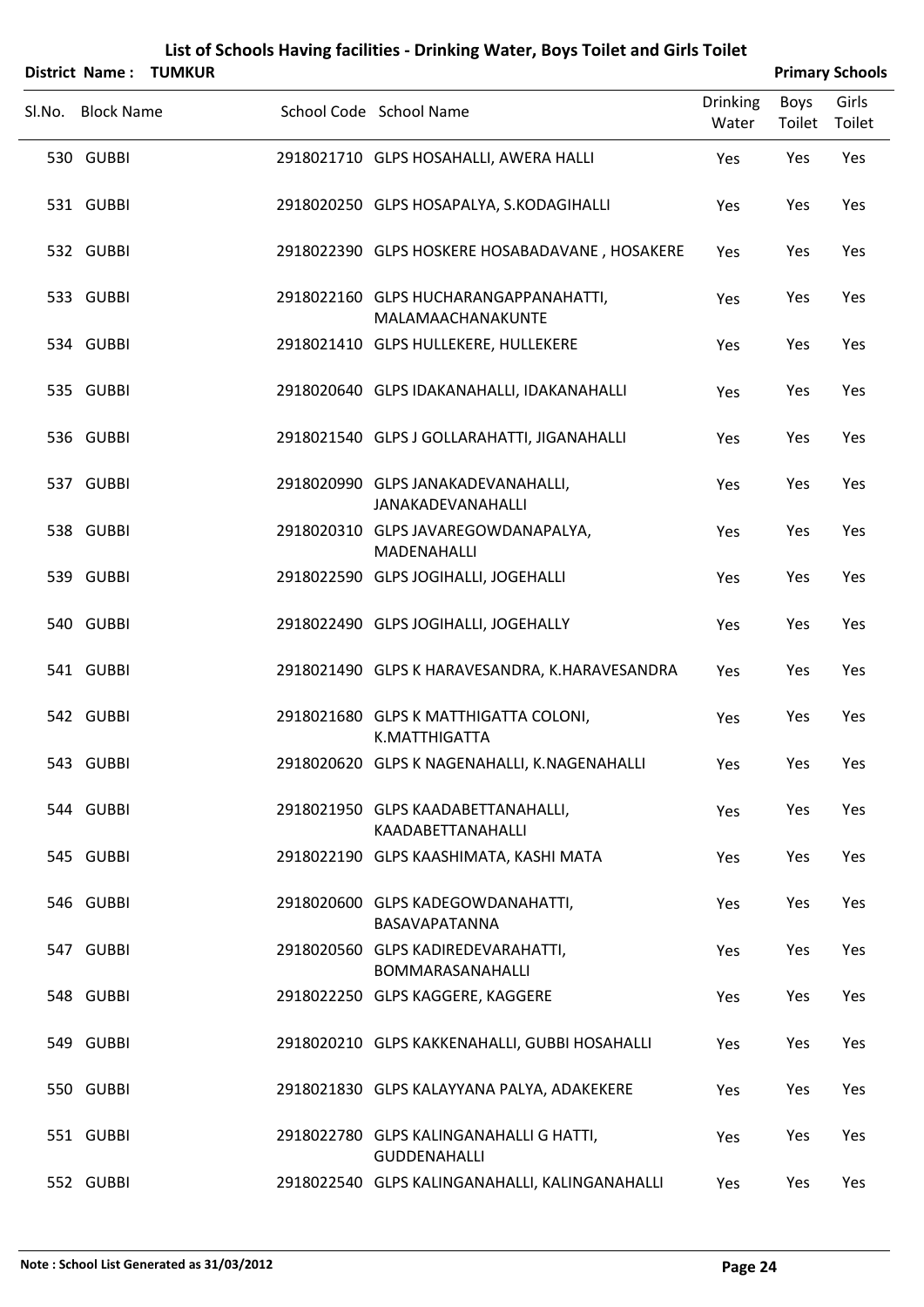|        |                   | <b>District Name: TUMKUR</b> |                                                          |                          |                       | <b>Primary Schools</b> |
|--------|-------------------|------------------------------|----------------------------------------------------------|--------------------------|-----------------------|------------------------|
| Sl.No. | <b>Block Name</b> |                              | School Code School Name                                  | <b>Drinking</b><br>Water | <b>Boys</b><br>Toilet | Girls<br>Toilet        |
|        | 553 GUBBI         |                              | 2918023180 GLPS KALLANAHALLI, KALLANAHALLI               | Yes                      | Yes                   | Yes                    |
|        | 554 GUBBI         |                              | 2918021230 GLPS KALLENAHALLI, KALLENAHALLI               | Yes                      | Yes                   | Yes                    |
|        | 555 GUBBI         |                              | 2918022380 GLPS KALLUPALYA, VARTHIKATTE                  | Yes                      | Yes                   | Yes                    |
|        | 556 GUBBI         |                              | 2918021610 GLPS KAMALAAPURA, BILINANADI                  | Yes                      | Yes                   | Yes                    |
|        | 557 GUBBI         |                              | 2918021470 GLPS KAMBAYYANAPALYA, V.KODIHALLI             | Yes                      | Yes                   | Yes                    |
|        | 558 GUBBI         |                              | 2918020800 GLPS KAMBERAHATTI, KONEMADENAHALLI            | Yes                      | Yes                   | Yes                    |
|        | 559 GUBBI         |                              | 2918021180 GLPS KANCHIGAANAHALLLI,<br>KANCHIGAANAHALLI   | Yes                      | Yes                   | Yes                    |
|        | 560 GUBBI         |                              | 2918020920 GLPS KAREGODANAHALLI,<br>KAREGODANAHALLI      | Yes                      | Yes                   | Yes                    |
|        | 561 GUBBI         |                              | 2918021050 GLPS KAREHALLI, KAAREHALLI                    | Yes                      | Yes                   | Yes                    |
|        | 562 GUBBI         |                              | 2918022880 GLPS KAREKURI HATTI, N MATHIGATTA             | Yes                      | Yes                   | Yes                    |
|        | 563 GUBBI         |                              | 2918020460 GLPS KARISHETTYHATTI, CHOWKENAHALLI           | Yes                      | Yes                   | Yes                    |
|        | 564 GUBBI         |                              | 2918022260 GLPS KATANAHALLI, KAATANAHALLI                | Yes                      | Yes                   | Yes                    |
|        | 565 GUBBI         |                              | 2918020940 GLPS KENCHANAHALLI, KENCHANAHALLI             | Yes                      | Yes                   | Yes                    |
|        | 566 GUBBI         |                              | 2918021480 GLPS KEREKODIHALLI, HORAKERE                  | Yes                      | Yes                   | Yes                    |
|        | 567 GUBBI         |                              | 2918022950 GLPS KITTADAKUPPE(URDU), KITTADAKUPPE         | Yes                      | Yes                   | Yes                    |
|        | 568 GUBBI         |                              | 2918020250 GLPS KODAGEHALLIPALYA, S.KODAGIHALLI          | Yes                      | Yes                   | Yes                    |
|        | 569 GUBBI         |                              | 2918022650 GLPS KODIHALLI, KODIHALLI                     | Yes                      | Yes                   | Yes                    |
|        | 570 GUBBI         |                              | 2918022830 GLPS KODIHATTI, AMMANAGATTA                   | Yes                      | Yes                   | Yes                    |
|        | 571 GUBBI         |                              | 2918020810 GLPS KODIHATTI, D.KALLAHALLI                  | Yes                      | Yes                   | Yes                    |
|        | 572 GUBBI         |                              | 2918020440 GLPS KODITHOTA, HELEGUBBI                     | Yes                      | Yes                   | Yes                    |
|        | 573 GUBBI         |                              | 2918021090 GLPS KOMMANAHALLI, KOMMANAHALLI               | Yes                      | Yes                   | Yes                    |
|        | 574 GUBBI         |                              | 2918022180 GLPS KONANAKALLU, KONANAKALLU                 | Yes                      | Yes                   | Yes                    |
|        | 575 GUBBI         |                              | 2918020760 GLPS KONANAKERE HARIJANAKALONY,<br>KONANAKERE | Yes                      | Yes                   | Yes                    |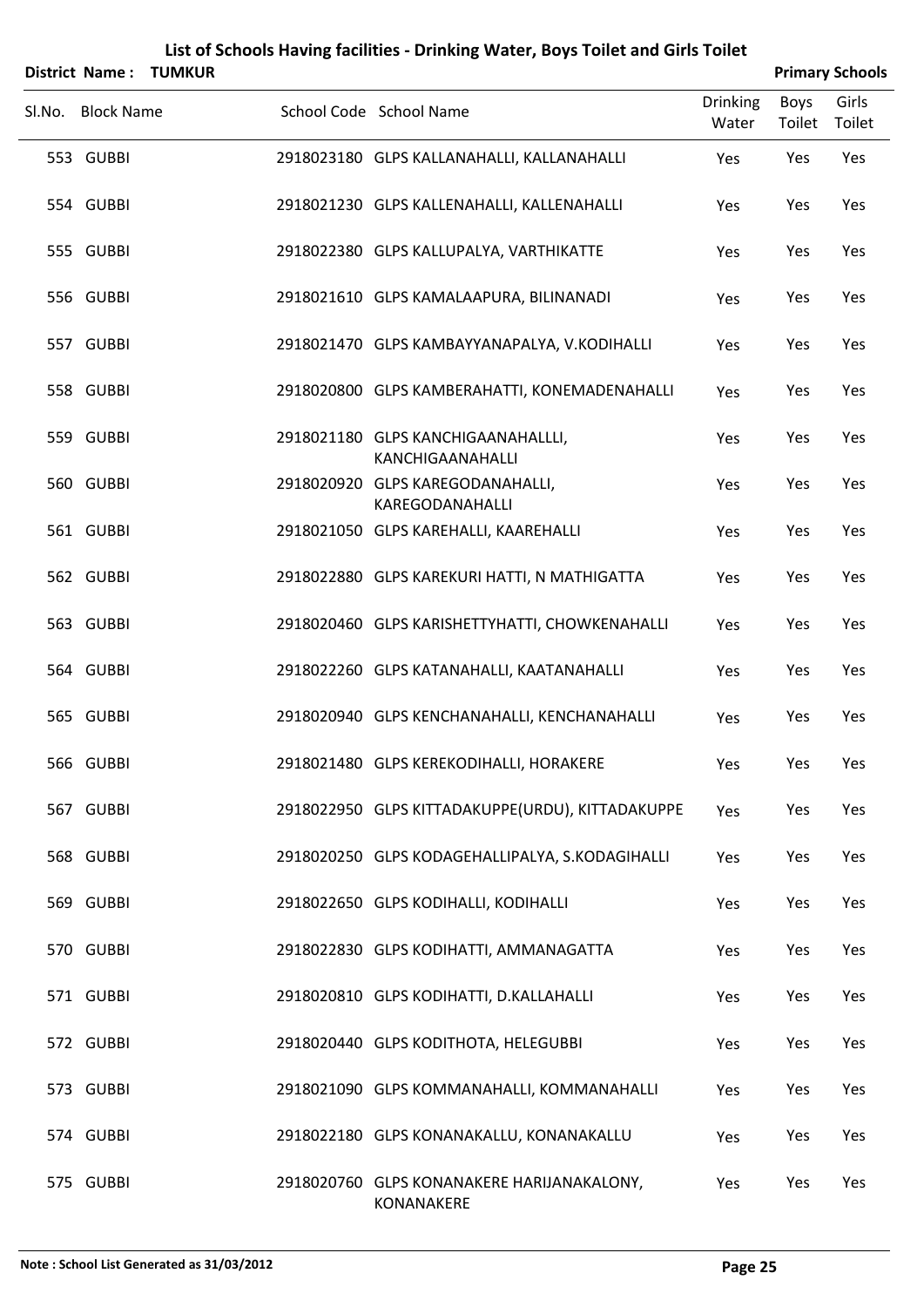|                   | District Name: TUMKUR |                                                                |                          |                       | <b>Primary Schools</b> |
|-------------------|-----------------------|----------------------------------------------------------------|--------------------------|-----------------------|------------------------|
| Sl.No. Block Name |                       | School Code School Name                                        | <b>Drinking</b><br>Water | <b>Boys</b><br>Toilet | Girls<br>Toilet        |
| 576 GUBBI         |                       | 2918021320 GLPS KONDLICROSS, N.HOSAHALLI                       | Yes                      | Yes                   | Yes                    |
| 577 GUBBI         |                       | 2918020800 GLPS KONEMADENAHALLI,<br>KONEMADENAHALLI            | Yes                      | Yes                   | Yes                    |
| 578 GUBBI         |                       | 2918020770 GLPS KOPPA HARIJANA COLONY, KOPPA                   | Yes                      | Yes                   | Yes                    |
| 579 GUBBI         |                       | 2918021930 GLPS KULUMEGUDLU, THONACHANA HALLI                  | Yes                      | Yes                   | Yes                    |
| 580 GUBBI         |                       | 2918022660 GLPS KUREHALLI, KURIHALLI                           | Yes                      | Yes                   | Yes                    |
| 581 GUBBI         |                       | 2918022560 GLPS KURIKATANAHALLI,<br>KUNTARAAMANAHALLI          | Yes                      | Yes                   | Yes                    |
| 582 GUBBI         |                       | 2918021760 GLPS KURUBARAHATTI, NAARANAHALLI                    | Yes                      | Yes                   | Yes                    |
| 583 GUBBI         |                       | 2918022160 GLPS M GOLLARAHATTI,<br>MALAMAACHANAKUNTE           | Yes                      | Yes                   | Yes                    |
| 584 GUBBI         |                       | 2918023250 GLPS M M A KAVAL, MANEMARI AMRUTH M<br><b>KAVAL</b> | Yes                      | Yes                   | Yes                    |
| 585 GUBBI         |                       | 2918023240 GLPS M S PALYA, GOWRIPURA                           | Yes                      | Yes                   | Yes                    |
| 586 GUBBI         |                       | 2918022730 GLPS MAADALAPURA, MAADALAAPURA                      | Yes                      | Yes                   | Yes                    |
| 587 GUBBI         |                       | 2918021150 GLPS MAAVINAHALLI, MAVINAHALLI<br>(DODDAGUNI)       | Yes                      | Yes                   | Yes                    |
| 588 GUBBI         |                       | 2918022860 GLPS MADANAGHATTA, MADANAGHATTA                     | Yes                      | Yes                   | Yes                    |
| 589 GUBBI         |                       | 2918021510 GLPS MADAPATNA, PEDDANAHALLI                        | Yes                      | Yes                   | Yes                    |
| 590 GUBBI         |                       | 2918022160 GLPS MALAMAACHANAKUNTE,<br>MALAMAACHANAKUNTE        | Yes                      | Yes                   | Yes                    |
| 591 GUBBI         |                       | 2918020240 GLPS MALAPPANAHALLI, MALAPPANAHALLI                 | Yes                      | Yes                   | Yes                    |
| 592 GUBBI         |                       | 2918022630 GLPS MALENAHALLI, MALENAHALLI                       | Yes                      | Yes                   | Yes                    |
| 593 GUBBI         |                       | 2918021840 GLPS MALLAPPANAHALLI, BUKKASAAGARA                  | Yes                      | Yes                   | Yes                    |
| 594 GUBBI         |                       | 2918022070 GLPS MARANAHALLI, MAARANAHALLI                      | Yes                      | Yes                   | Yes                    |
| 595 GUBBI         |                       | 2918020750 GLPS MARASETTYHALLI G HATTI,<br>MARASHETTYHALLI     | Yes                      | Yes                   | Yes                    |
| 596 GUBBI         |                       | 2918022230 GLPS MARATI PALYA, C.NANDIHALLI                     | Yes                      | Yes                   | Yes                    |
| 597 GUBBI         |                       | 2918022700 GLPS MARUTHINAGAR, YAKKALLAKATTE                    | Yes                      | Yes                   | Yes                    |
| 598 GUBBI         |                       | 2918021790 GLPS MASTHIGOWDANAPALYA,<br>BORAPANNAHALLI          | Yes                      | Yes                   | Yes                    |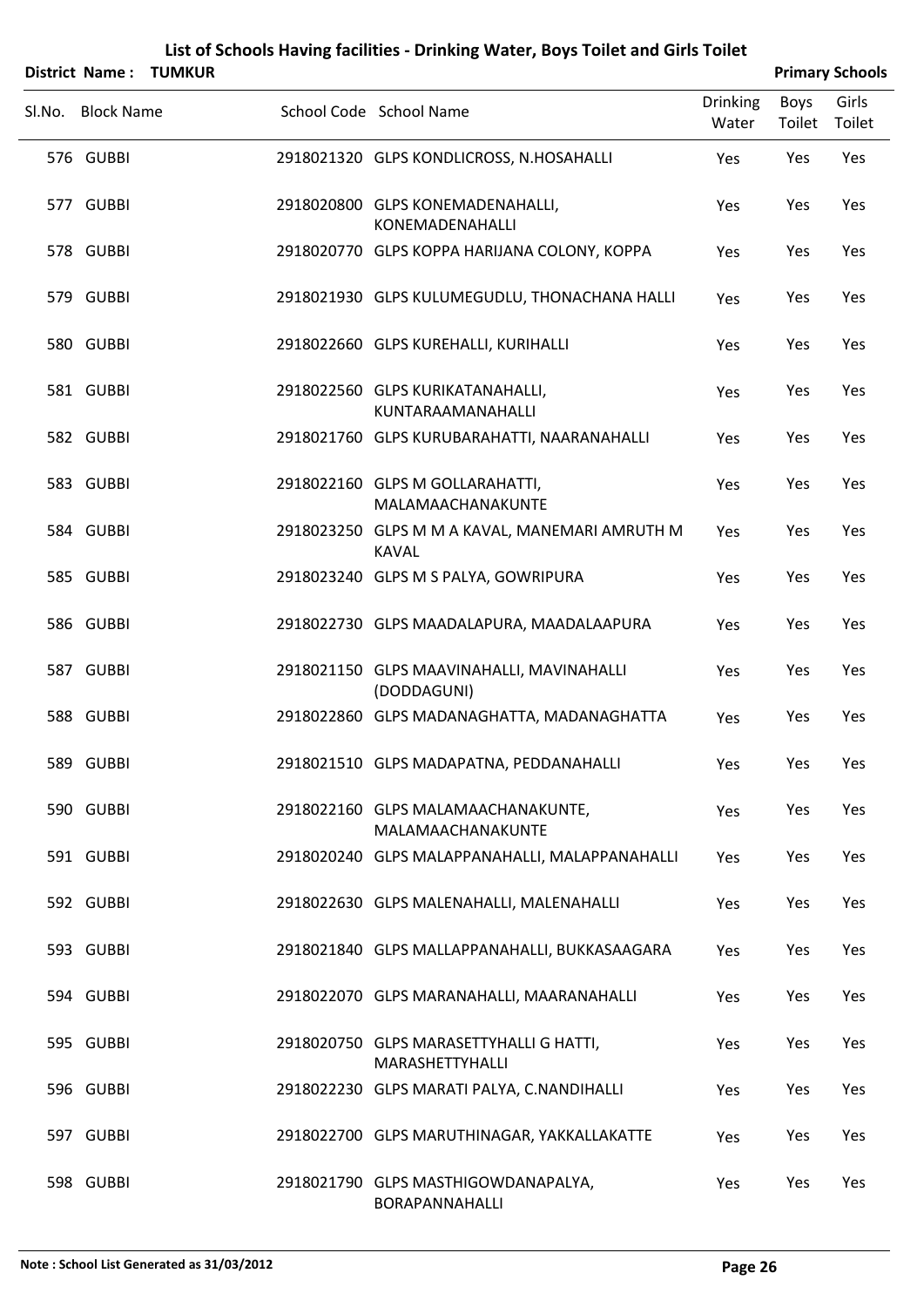|                   | <b>District Name: TUMKUR</b> |                                                             |                          |                | <b>Primary Schools</b> |
|-------------------|------------------------------|-------------------------------------------------------------|--------------------------|----------------|------------------------|
| Sl.No. Block Name |                              | School Code School Name                                     | <b>Drinking</b><br>Water | Boys<br>Toilet | Girls<br>Toilet        |
| 599 GUBBI         |                              | 2918023230 GLPS MATA, MATA                                  | Yes                      | Yes            | Yes                    |
| 600 GUBBI         |                              | 2918022480 GLPS MENASINAHATTI, MAADENAHALLI                 | Yes                      | Yes            | Yes                    |
| 601 GUBBI         |                              | 2918021980 GLPS MOOGANAHUNASE,<br><b>MOOGANAHUNASE</b>      | Yes                      | Yes            | Yes                    |
| 602 GUBBI         |                              | 2918022520 GLPS MUCCHELANAHALLI,<br>MUCCHELANAHALLI         | Yes                      | Yes            | Yes                    |
| 603 GUBBI         |                              | 2918021330 GLPS MUDALAPALYA, MUDALAPALYA                    | Yes                      | Yes            | Yes                    |
| 604 GUBBI         |                              | 2918023190 GLPS MUDDANAHALLI, MUDDANAHALLI (G<br>HOSAHALLI) | Yes                      | Yes            | Yes                    |
| 605 GUBBI         |                              | 2918020720 GLPS MUDDAPURA, MUDDAPURA                        | Yes                      | Yes            | Yes                    |
| 606 GUBBI         |                              | 2918020390 GLPS MUDIGERE, MUDIGERE                          | Yes                      | Yes            | Yes                    |
| 607 GUBBI         |                              | 2918021140 GLPS MUSAKONDLI, MUSAKONDLI                      | Yes                      | Yes            | Yes                    |
| 608 GUBBI         |                              | 2918023240 GLPS MUTTHAYYANAHATTI, GOWRIPURA                 | Yes                      | Yes            | Yes                    |
| 609 GUBBI         |                              | 2918020780 GLPS N GOLLARAHATTI, N NANDIHALLI                | Yes                      | Yes            | Yes                    |
| 610 GUBBI         |                              | 2918021320 GLPS N HOSAHALLI, N.HOSAHALLI                    | Yes                      | Yes            | Yes                    |
| 611 GUBBI         |                              | 2918020670 GLPS N MALLENAHALLI, MALLENAHALLI                | Yes                      | Yes            | Yes                    |
| 612 GUBBI         |                              | 2918022880 GLPS N MATHIGATTA, N MATHIGATTA                  | Yes                      | Yes            | Yes                    |
| 613 GUBBI         |                              | 2918020200 GLPS NAGASANDRA HARIJANA COLONY,<br>NAGASANDRA   | Yes                      | Yes            | Yes                    |
| 614 GUBBI         |                              | 2918022460 GLPS NALLUR, NALLUR                              | Yes                      | Yes            | Yes                    |
| 615 GUBBI         |                              | 2918022110 GLPS NALLUR, NALLUR (CHELUR)                     | Yes                      | Yes            | Yes                    |
| 616 GUBBI         |                              | 2918020270 GLPS NERALEKATTEPALYA, SURIGENAHALLI             | Yes                      | Yes            | Yes                    |
| 617 GUBBI         |                              | 2918022720 GLPS OBALAPURA, OBAALAPURA                       | Yes                      | Yes            | Yes                    |
| 618 GUBBI         |                              | 2918023190 GLPS OBALLI, MUDDANAHALLI (G<br>HOSAHALLI)       | Yes                      | Yes            | Yes                    |
| 619 GUBBI         |                              | 2918020790 GLPS P.GOLLARAHATTI, PURA                        | Yes                      | Yes            | Yes                    |
| 620 GUBBI         |                              | 2918023000 GLPS PADUGUDI, PADUGUDI                          | Yes                      | Yes            | Yes                    |
| 621 GUBBI         |                              | 2918022470 GLPS PATHIYAPPANA PALYA, ALILAGATTA              | Yes                      | Yes            | Yes                    |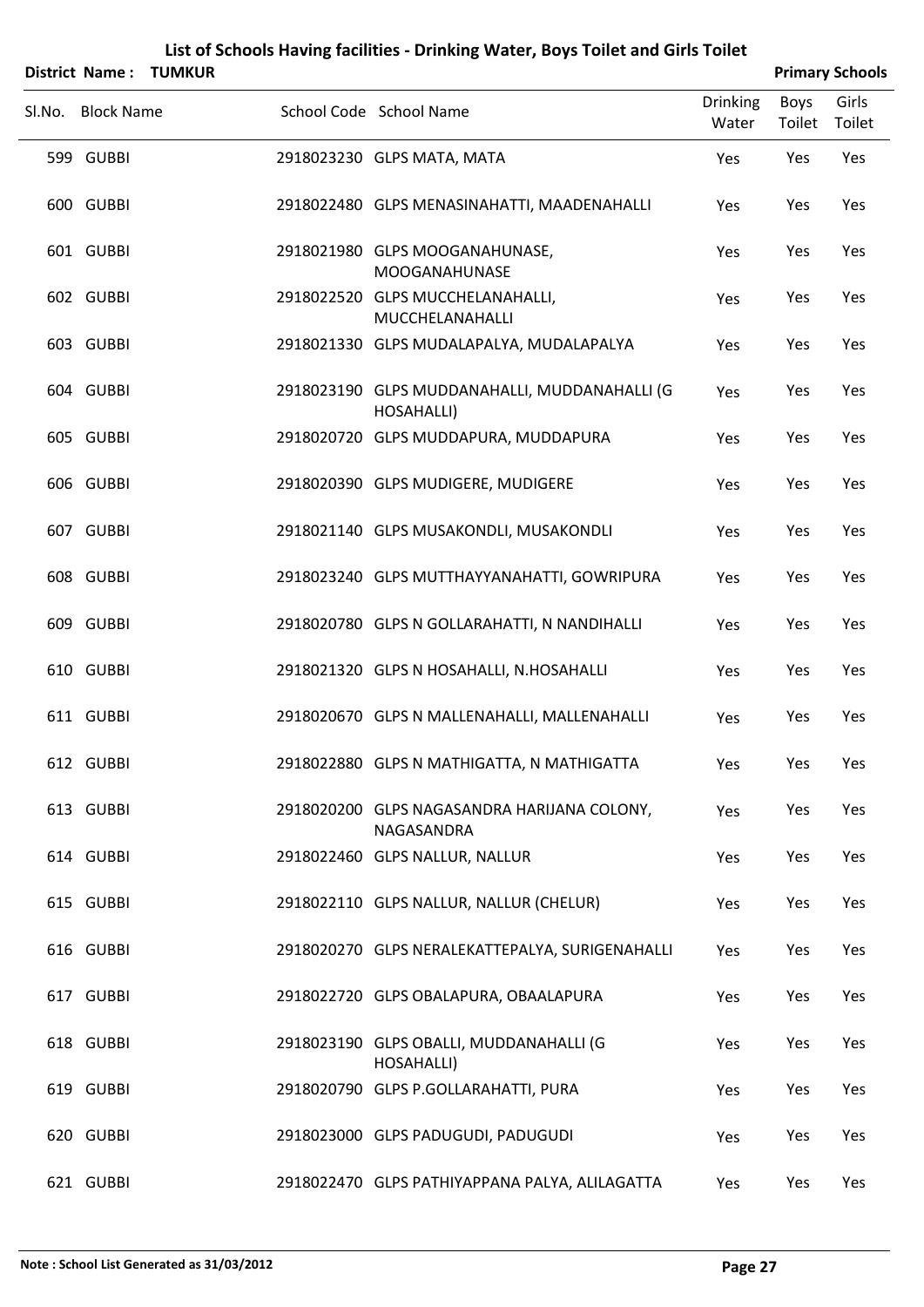|        |                   | <b>District Name: TUMKUR</b> |                                                            |                          |                       | <b>Primary Schools</b> |
|--------|-------------------|------------------------------|------------------------------------------------------------|--------------------------|-----------------------|------------------------|
| Sl.No. | <b>Block Name</b> |                              | School Code School Name                                    | <b>Drinking</b><br>Water | <b>Boys</b><br>Toilet | Girls<br>Toilet        |
|        | 622 GUBBI         |                              | 2918022360 GLPS PATRAVATHANAHALLI,<br>PATRAVATHANAHALLI    | Yes                      | Yes                   | Yes                    |
|        | 623 GUBBI         |                              | 2918020240 GLPS PEMMANAHALLI, MALAPPANAHALLI               | Yes                      | Yes                   | Yes                    |
|        | 624 GUBBI         |                              | 2918021570 GLPS PENDAARANAHALLI, MANCHIHALLI               | Yes                      | Yes                   | Yes                    |
|        | 625 GUBBI         |                              | 2918021340 GLPS PERAMASANDRA, PERAMASANDRA                 | Yes                      | Yes                   | Yes                    |
|        | 626 GUBBI         |                              | 2918022500 GLPS PINNENAHALLI GOLLARAHATTI,<br>PINNENAHALLI | Yes                      | Yes                   | Yes                    |
|        | 627 GUBBI         |                              | 2918022840 GLPS POOJARI PALYA, THIPPUR                     | Yes                      | Yes                   | Yes                    |
|        | 628 GUBBI         |                              | 2918020500 GLPS RANGANATHAPURA, LAKKENAHALLI               | Yes                      | Yes                   | Yes                    |
|        | 629 GUBBI         |                              | 2918023670 GLPS RAYAVARAHATTI, RAYAVARA                    | Yes                      | Yes                   | Yes                    |
|        | 630 GUBBI         |                              | 2918022050 GLPS REVANAAL, REVANAAL                         | Yes                      | Yes                   | Yes                    |
|        | 631 GUBBI         |                              | 2918022150 GLPS SAARIGEPALYA, ANKASANDRA                   | Yes                      | Yes                   | Yes                    |
|        | 632 GUBBI         |                              | 2918020650 GLPS SAGARANAHALLI, SAGARANAHALLI               | Yes                      | Yes                   | Yes                    |
|        | 633 GUBBI         |                              | 2918020680 GLPS SAMUDRANAKOTE, SAMADRUNAKOTE               | Yes                      | Yes                   | Yes                    |
|        | 634 GUBBI         |                              | 2918022090 GLPS SANGANAHALLI, SANGANAHALLI                 | Yes                      | Yes                   | Yes                    |
|        | 635 GUBBI         |                              | 2918023590 GLPS SANKAPURA, SANKAPURA                       | Yes                      | Yes                   | Yes                    |
|        | 636 GUBBI         |                              | 2918021970 GLPS SEEGENAHALLI, SEEGENAHALLI                 | Yes                      | Yes                   | Yes                    |
|        | 637 GUBBI         |                              | 2918023580 GLPS SERAVEGARANA PALYA, BADAKANA<br>PALYA      | Yes                      | Yes                   | Yes                    |
|        | 638 GUBBI         |                              | 2918021690 GLPS SHANKARAPURA, SHANKAAARAPURA               | Yes                      | Yes                   | Yes                    |
|        | 639 GUBBI         |                              | 2918022410 GLPS SHIVANEHALLI, SHIVANEHALLI                 | Yes                      | Yes                   | Yes                    |
|        | 640 GUBBI         |                              | 2918021130 GLPS SHIVASANDRA, SHIVASANDRA                   | Yes                      | Yes                   | Yes                    |
|        | 641 GUBBI         |                              | 2918021170 GLPS SIGEHALLI, SIGEHALLI                       | Yes                      | Yes                   | Yes                    |
|        | 642 GUBBI         |                              | 2918022060 GLPS SIRAVALLEHALLI, SIRAVALLEHALLI             | Yes                      | Yes                   | Yes                    |
|        | 643 GUBBI         |                              | 2918021990 GLPS SOREKAAYIPENTE, SOREKAAYIPENTE             | Yes                      | Yes                   | Yes                    |
|        | 644 GUBBI         |                              | 2918022760 GLPS SRI RAMANAGARA, SHIVARAMPURA               | Yes                      | Yes                   | Yes                    |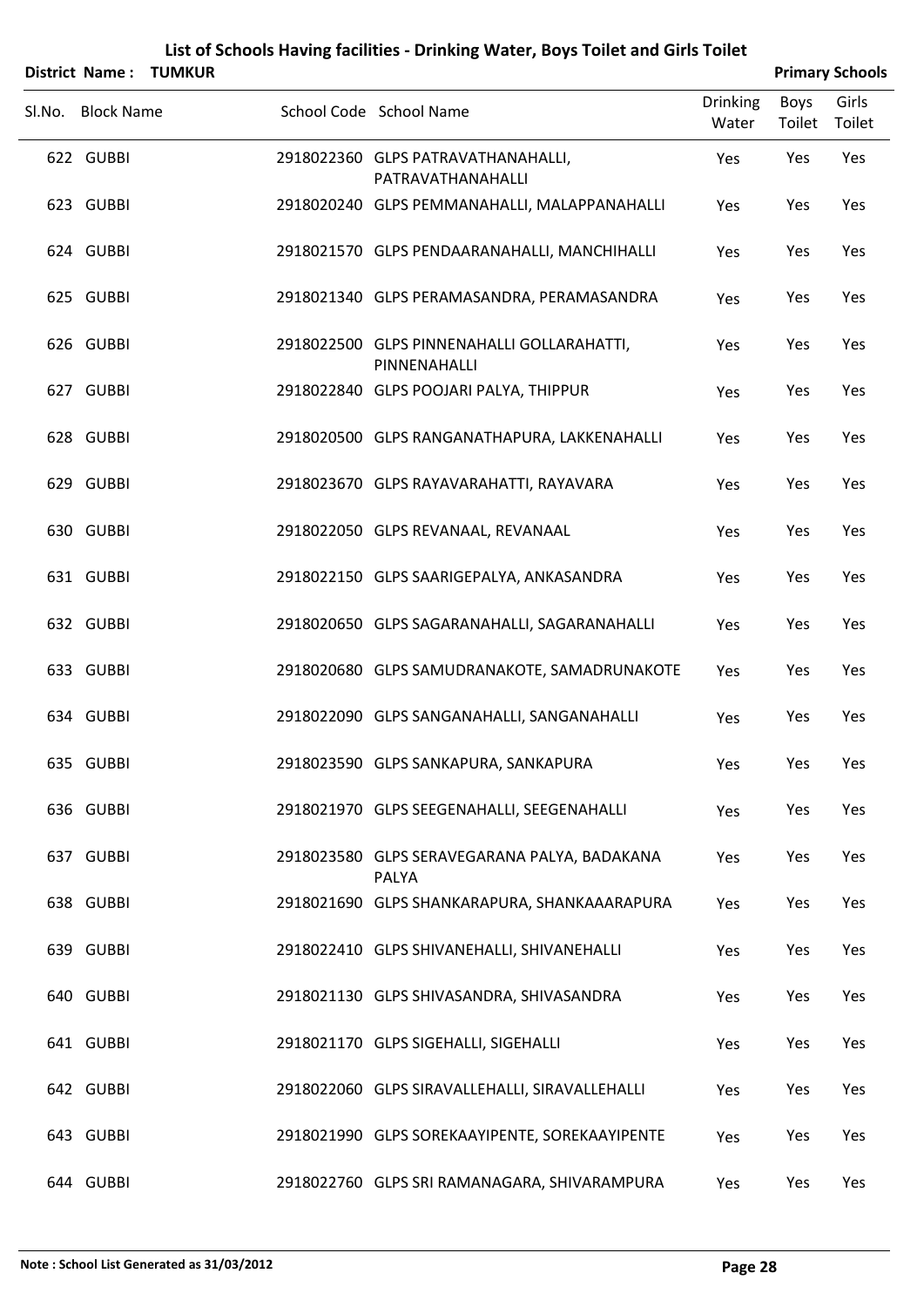| <b>District Name:</b> | <b>TUMKUR</b> | List of Schools Having facilities - Drinking Water, Boys Toilet and Girls Toilet |                          |                | <b>Primary Schools</b> |
|-----------------------|---------------|----------------------------------------------------------------------------------|--------------------------|----------------|------------------------|
| Sl.No. Block Name     |               | School Code School Name                                                          | <b>Drinking</b><br>Water | Boys<br>Toilet | Girls<br>Toilet        |
| 645 GUBBI             |               | 2918020450 GLPS SUGGANAPALYA, BYCHENAHALLI                                       | Yes                      | Yes            | Yes                    |
| 646 GUBBI             |               | 2918021980 GLPS SULLAYYANAPALYA, MOOGANAHUNASE                                   | Yes                      | Yes            | Yes                    |
| 647 GUBBI             |               | 2918020740 GLPS SUNKAPURA, D.RAMPURA                                             | Yes                      | Yes            | Yes                    |
| 648 GUBBI             |               | 2918022210 GLPS T.MARANAPALYA, MADAPURA                                          | Yes                      | Yes            | Yes                    |
| 649 GUBBI             |               | 2918021160 GLPS THAGGIHALLI, THAGGEHALLI                                         | Yes                      | Yes            | Yes                    |
| 650 GUBBI             |               | 2918022420 GLPS THEVADIHALLI, THEVADIHALLI                                       | Yes                      | Yes            | Yes                    |
| 651 GUBBI             |               | 2918022310 GLPS THIMMANAPALYA, IRAKASANDRA                                       | Yes                      | Yes            | Yes                    |
| 652 GUBBI             |               | 2918020640 GLPS THIMMAPPANAHATTI, IDAKANAHALLI                                   | Yes                      | Yes            | Yes                    |
| 653 GUBBI             |               | 2918021090 GLPS THIMMEGOWDANA HATTI,<br><b>KOMMANAHALLI</b>                      | Yes                      | Yes            | Yes                    |
| 654 GUBBI             |               | 2918022840 GLPS THIPPURUHATTI, THIPPUR                                           | Yes                      | Yes            | Yes                    |
| 655 GUBBI             |               | 2918022040 GLPS THOGARIGUNTE, THOGARIGUNTE                                       | Yes                      | Yes            | Yes                    |
| 656 GUBBI             |               | 2918021930 GLPS THONACHANAHALLI, THONACHANA<br><b>HALLI</b>                      | Yes                      | Yes            | Yes                    |
| 657 GUBBI             |               | 2918020550 GLPS THOTADAPALYA, SOMALAPURA                                         | Yes                      | Yes            | Yes                    |
| 658 GUBBI             |               | 2918020300 GLPS THOTASAGARA, D.KATTIGENAHALLI                                    | Yes                      | Yes            | Yes                    |
| 659 GUBBI             |               | 2918020500 GLPS THULASIKATTE, LAKKENAHALLI                                       | Yes                      | Yes            | Yes                    |
| 660 GUBBI             |               | 2918020660 GLPS UDDEHOSAKERE, UDDEVOHOSAKERE                                     | Yes                      | Yes            | Yes                    |
| 661 GUBBI             |               | 2918022690 GLPS UNAGANAALA, UNAGANAALA                                           | Yes                      | Yes            | Yes                    |
| 662 GUBBI             |               | 2918021470 GLPS V KODIHALLI, V.KODIHALLI                                         | Yes                      | Yes            | Yes                    |
| 663 GUBBI             |               | 2918022810 GLPS VADDARAHALLI, VDDARAHALLI                                        | Yes                      | Yes            | Yes                    |
| 664 GUBBI             |               | 2918022960 GLPS VARADENAHALLI HATTI,<br><b>VARDENAHALLI HATTI</b>                | Yes                      | Yes            | Yes                    |
| 665 GUBBI             |               | 2918021630 GLPS VARAHASANDARA, VARAHASANDRA                                      | Yes                      | Yes            | Yes                    |
| 666 GUBBI             |               | 2918022380 GLPS VARTHIKATTE, VARTHIKATTE                                         | Yes                      | Yes            | Yes                    |
| 667 GUBBI             |               | 2918021700 GLPS VEERA NAGAPPANA HATTI,<br>MAVINAHALLI                            | Yes                      | Yes            | Yes                    |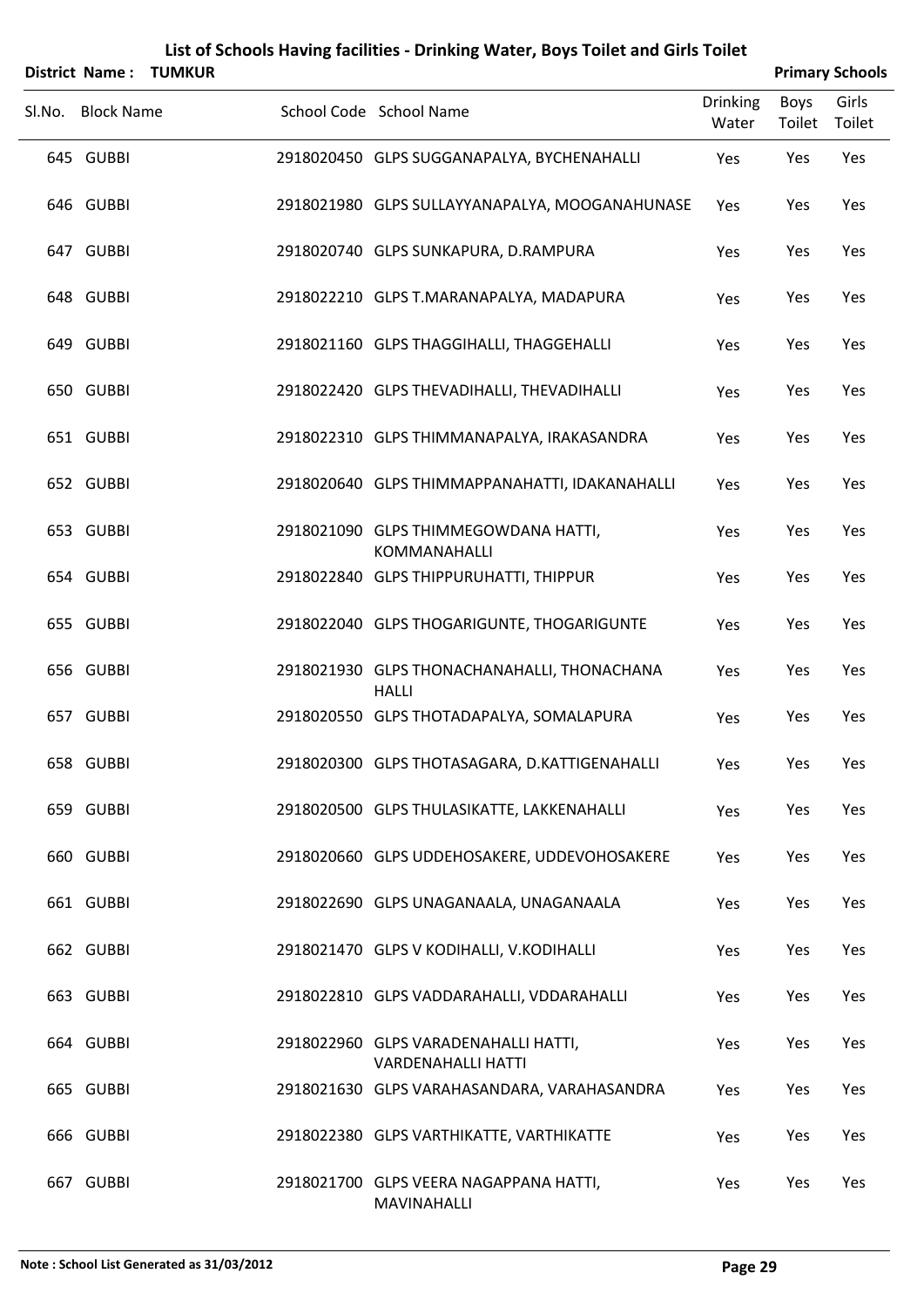|        | District Name:    | <b>TUMKUR</b> |                                                              |                          |                       | <b>Primary Schools</b> |
|--------|-------------------|---------------|--------------------------------------------------------------|--------------------------|-----------------------|------------------------|
| Sl.No. | <b>Block Name</b> |               | School Code School Name                                      | <b>Drinking</b><br>Water | <b>Boys</b><br>Toilet | Girls<br>Toilet        |
|        | 668 GUBBI         |               | 2918021700 GLPS VEERANNANAGUDI, MAVINAHALLI                  | Yes                      | Yes                   | Yes                    |
|        | 669 GUBBI         |               | 2918021380 GLPS VENKATEGOWDANA PALYA,<br><b>JANNENAHALLI</b> | Yes                      | Yes                   | Yes                    |
|        | 670 GUBBI         |               | 2918021190 GLPS VIRUPAAKSHAPURA, VIRUPAAKSHIPURA             | Yes                      | Yes                   | Yes                    |
|        | 671 GUBBI         |               | 2918021650 GLPS VODAVANAGATTA, VADAVANAGATTA                 | Yes                      | Yes                   | Yes                    |
|        | 672 GUBBI         |               | 2918022690 GLPS YALADASANAHATTI, UNAGANAALA                  | Yes                      | Yes                   | Yes                    |
|        | 673 GUBBI         |               | 2918021200 GLPS YALLAPURA, YALLAPURA                         | Yes                      | Yes                   | Yes                    |
|        | 674 GUBBI         |               | 2918021270 GLPS YEMMEDODDI, YEMMEDODDI                       | Yes                      | Yes                   | Yes                    |
|        | 675 GUBBI         |               | 2918021890 GLPS YENNEKATTE, YENNEKATTE                       | Yes                      | Yes                   | Yes                    |
|        | 676 GUBBI         |               | 2918020520 GMHPS ADALAGERE, ADALAGERE                        | Yes                      | Yes                   | Yes                    |
|        | 677 GUBBI         |               | 2918022470 GMHPS ALLILGATTA, ALILAGATTA                      | Yes                      | Yes                   | Yes                    |
|        | 678 GUBBI         |               | 2918022170 GMHPS BIDARE, BIDARE                              | Yes                      | Yes                   | Yes                    |
|        | 679 GUBBI         |               | 2918021390 GMHPS C.S.PURA, CHANDRASHEKARA PURA               | Yes                      | Yes                   | Yes                    |
|        | 680 GUBBI         |               | 2918021900 GMHPS CHELUR, CHELUR                              | Yes                      | Yes                   | Yes                    |
|        | 681 GUBBI         |               | 2918020100 GMHPS GIRLS GUBBI, GUBBI (TP) WARD 10             | Yes                      | Yes                   | Yes                    |
|        | 682 GUBBI         |               | 2918022670 GMHPS HAGALAVAADI, HAAGALAVAADI                   | Yes                      | Yes                   | Yes                    |
|        | 683 GUBBI         |               | 2918022390 GMHPS HOSAKERE, HOSAKERE                          | Yes                      | Yes                   | Yes                    |
|        | 684 GUBBI         |               | 2918020730 GMHPS KADABA, KADABA                              | Yes                      | Yes                   | Yes                    |
|        | 685 GUBBI         |               | 2918021620 GMHPS KALLUR, KALLUR                              | Yes                      | Yes                   | Yes                    |
|        | 686 GUBBI         |               | 2918020540 GMHPS M N KOTE, M N KOTE                          | Yes                      | Yes                   | Yes                    |
|        | 687 GUBBI         |               | 2918021700 GMHPS MAVINAHALLI, MAVINAHALLI                    | Yes                      | Yes                   | Yes                    |
|        | 688 GUBBI         |               | 2918020580 GMHPS NITTUR, NITTURU                             | Yes                      | Yes                   | Yes                    |
|        | 689 GUBBI         |               | 2918020100 GUHPBS GUBBI (URDU), GUBBI (TP) WARD 10           | Yes                      | Yes                   | Yes                    |
|        | 690 GUBBI         |               | 2918021550 GUHPS C KUNNALA(URDU), D.KUNNALAA                 | Yes                      | Yes                   | Yes                    |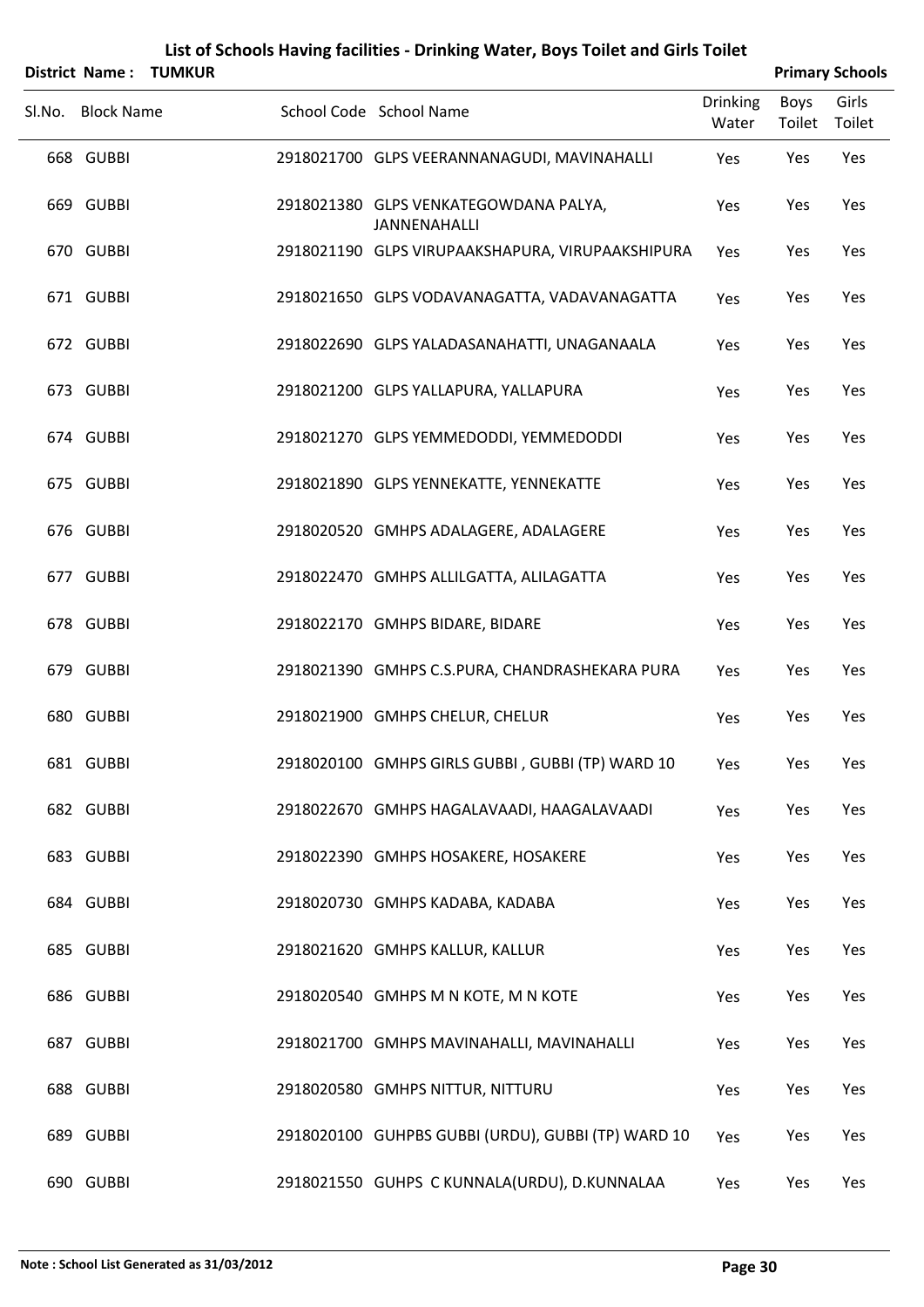|        | <b>District Name:</b> | <b>TUMKUR</b> |                                                                 |                          |                       | <b>Primary Schools</b> |
|--------|-----------------------|---------------|-----------------------------------------------------------------|--------------------------|-----------------------|------------------------|
| Sl.No. | <b>Block Name</b>     |               | School Code School Name                                         | <b>Drinking</b><br>Water | <b>Boys</b><br>Toilet | Girls<br>Toilet        |
|        | 691 GUBBI             |               | 2918021800 GUHPS DOLLENAHALLI (URDU),<br>DOLLENAHALLI           | Yes                      | Yes                   | Yes                    |
|        | 692 GUBBI             |               | 2918020340 GUHPS GALAGA(URDU), GALAGA                           | Yes                      | Yes                   | Yes                    |
|        | 693 GUBBI             |               | 2918020030 GUHPS GIRLS(URDU) W-3, GUBBI (TP) WARD<br>3          | Yes                      | Yes                   | Yes                    |
|        | 694 GUBBI             |               | 2918021750 GUHPS IDAGUR (URDU), IDAGORU                         | Yes                      | Yes                   | Yes                    |
|        | 695 GUBBI             |               | 2918021530 GUHPS ISLAMNAGAR (URDU), CHAKENAHALLI                | Yes                      | Yes                   | Yes                    |
|        | 696 GUBBI             |               | 2918021600 GUHPS K KALLAHALLI (URDU), K.KALLAHALLI              | Yes                      | Yes                   | Yes                    |
|        | 697 GUBBI             |               | 2918020800 GUHPS KONEMADENAHALLI (URDU),<br>KONEMADENAHALLI     | Yes                      | Yes                   | Yes                    |
|        | 698 GUBBI             |               | 2918021560 GUHPS YELACHIHALLI (URDU), YELACHEHALLI              | Yes                      | Yes                   | Yes                    |
|        | 699 GUBBI             |               | 2918021540 GULPS JEEGANAHALLI (URDU), JIGANAHALLI               | Yes                      | Yes                   | Yes                    |
|        | 700 GUBBI             |               | 2918021830 GULPS ADAKEKERE (URDU), ADAKEKERE                    | Yes                      | Yes                   | Yes                    |
|        | 701 GUBBI             |               | 2918021810 GULPS ANKALAKOPPA (URDU),<br>ANKALAKOPPA             | Yes                      | Yes                   | Yes                    |
|        | 702 GUBBI             |               | 2918021560 GULPS BUDENA SAB PALYA(URDU),<br>YELACHEHALLI        | Yes                      | Yes                   | Yes                    |
|        | 703 GUBBI             |               | 2918021390 GULPS C.S.PURA (URDU), CHANDRASHEKARA<br><b>PURA</b> | Yes                      | Yes                   | Yes                    |
|        | 704 GUBBI             |               | 2918021530 GULPS CHAKENAHALLI (URDU),<br>CHAKENAHALLI           | Yes                      | Yes                   | Yes                    |
|        | 705 GUBBI             |               | 2918021530 GULPS CHAKENAHALLI PALYA (URDU),<br>CHAKENAHALLI     | Yes                      | Yes                   | Yes                    |
|        | 706 GUBBI             |               | 2918021900 GULPS CHELUR (URDU), CHELUR                          | Yes                      | Yes                   | Yes                    |
|        | 707 GUBBI             |               | 2918021550 GULPS D.KUNNALA(URDU), D.KUNNALAA                    | Yes                      | Yes                   | Yes                    |
|        | 708 GUBBI             |               | 2918022670 GULPS HAGALAVADI (URDU), HAAGALAVAADI                | Yes                      | Yes                   | Yes                    |
|        | 709 GUBBI             |               | 2918022870 GULPS ISLAMPURA(URDU), GOLLAHALLI                    | Yes                      | Yes                   | Yes                    |
|        | 710 GUBBI             |               | 2918021620 GULPS KALLUR (URDU), KALLUR                          | Yes                      | Yes                   | Yes                    |
|        | 711 GUBBI             |               | 2918021500 GULPS KAMMASANDRA(URDU),<br>KAMMASANDRA              | Yes                      | Yes                   | Yes                    |
|        | 712 GUBBI             |               | 2918021590 GULPS MALLENAHALLI (URDU),<br>MELAKALLAHALLI         | Yes                      | Yes                   | Yes                    |
|        | 713 GUBBI             |               | 2918020580 GULPS NITTUR (URDU), NITTURU                         | Yes                      | Yes                   | Yes                    |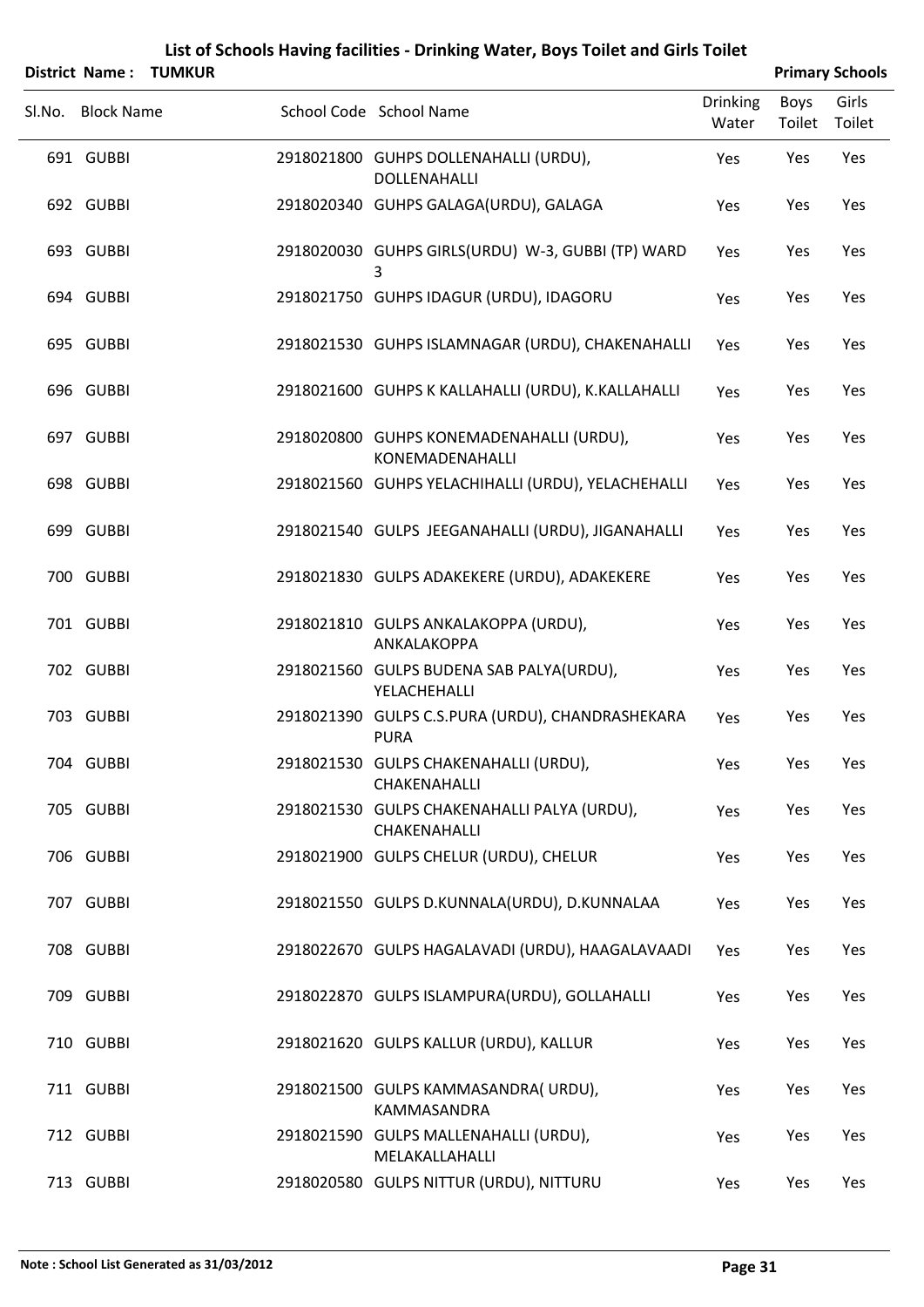|        |                   | <b>District Name: TUMKUR</b> |                                                           |                          |                | <b>Primary Schools</b> |
|--------|-------------------|------------------------------|-----------------------------------------------------------|--------------------------|----------------|------------------------|
| SI.No. | <b>Block Name</b> |                              | School Code School Name                                   | <b>Drinking</b><br>Water | Boys<br>Toilet | Girls<br>Toilet        |
|        | 714 GUBBI         |                              | 2918020010 GULPS RAYAVARA(URDU) W-1, GUBBI (TP)<br>WARD 1 | Yes                      | Yes            | Yes                    |
|        | 715 KUNIGAL       |                              | 2918102680 GHPS A HOSAHALLI, A.HOSAHALLI                  | Yes                      | Yes            | Yes                    |
|        | 716 KUNIGAL       |                              | 2918102670 GHPS ALAKERE, ALKERE                           | Yes                      | Yes            | Yes                    |
|        | 717 KUNIGAL       |                              | 2918100280 GHPS AMRUTHUR, AMRUTHUR                        | Yes                      | Yes            | Yes                    |
|        | 718 KUNIGAL       |                              | 2918101220 GHPS AVARAGERE, AVARAGERE                      | Yes                      | Yes            | Yes                    |
|        | 719 KUNIGAL       |                              | 2918101190 GHPS B M KERE, BASAVANAMATTIKERE               | Yes                      | Yes            | Yes                    |
|        | 720 KUNIGAL       |                              | 2918101620 GHPS BAGENAHALLI, BAGENAHALLI                  | Yes                      | Yes            | Yes                    |
|        | 721 KUNIGAL       |                              | 2918100360 GHPS BANDIHALLI, BANDIHALLI                    | Yes                      | Yes            | Yes                    |
|        | 722 KUNIGAL       |                              | 2918102360 GHPS BEGUR, BEGUR                              | Yes                      | Yes            | Yes                    |
|        | 723 KUNIGAL       |                              | 2918100070 GHPS BETTAHALLI, BETTAHALLI                    | Yes                      | Yes            | Yes                    |
|        | 724 KUNIGAL       |                              | 2918101320 GHPS BIDDANAGERE, KUNIGAL (TMC) WARD<br>1      | Yes                      | Yes            | Yes                    |
|        | 725 KUNIGAL       |                              | 2918101600 GHPS BOMMADIGERE, BOMMADIGERE                  | Yes                      | Yes            | Yes                    |
|        | 726 KUNIGAL       |                              | 2918101120 GHPS BORALINGANAPALYA,<br>BORALINGANAPALYA     | Yes                      | Yes            | Yes                    |
|        | 727 KUNIGAL       |                              | 2918101790 GHPS C H PALYA, KEMPASAGARA                    | Yes                      | Yes            | Yes                    |
|        | 728 KUNIGAL       |                              | 2918100380 GHPS CHALAMASANDRA, CHALAMASANDRA              | Yes                      | Yes            | Yes                    |
|        | 729 KUNIGAL       |                              | 2918101820 GHPS CHIKKAMALALAVADI,<br>CHIKKAMALALAVADI     | Yes                      | Yes            | Yes                    |
|        | 730 KUNIGAL       |                              | 2918102010 GHPS CHIKKAMAVATHURU,<br>CHIKKAMAVTHURU        | Yes                      | Yes            | Yes                    |
|        | 731 KUNIGAL       |                              | 2918100490 GHPS CHOWDANAKUPPE, CHOWDANAKUPPE              | Yes                      | Yes            | Yes                    |
|        | 732 KUNIGAL       |                              | 2918101990 GHPS D HOSAHALLI, D HOSAHALLI                  | Yes                      | Yes            | Yes                    |
|        | 733 KUNIGAL       |                              | 2918100230 GHPS DODDAKALLAHALLI,<br>DODDAKALLAHALLI       | Yes                      | Yes            | Yes                    |
|        | 734 KUNIGAL       |                              | 2918100860 GHPS DODDAMADURE, DODDAMADURE                  | Yes                      | Yes            | Yes                    |
|        | 735 KUNIGAL       |                              | 2918101840 GHPS DODDAMALALAVADI,<br>DODDAMALALAVADI       | Yes                      | Yes            | Yes                    |
|        | 736 KUNIGAL       |                              | 2918101360 GHPS DODDAPET, KUNIGAL (TMC) WARD 5            | Yes                      | Yes            | Yes                    |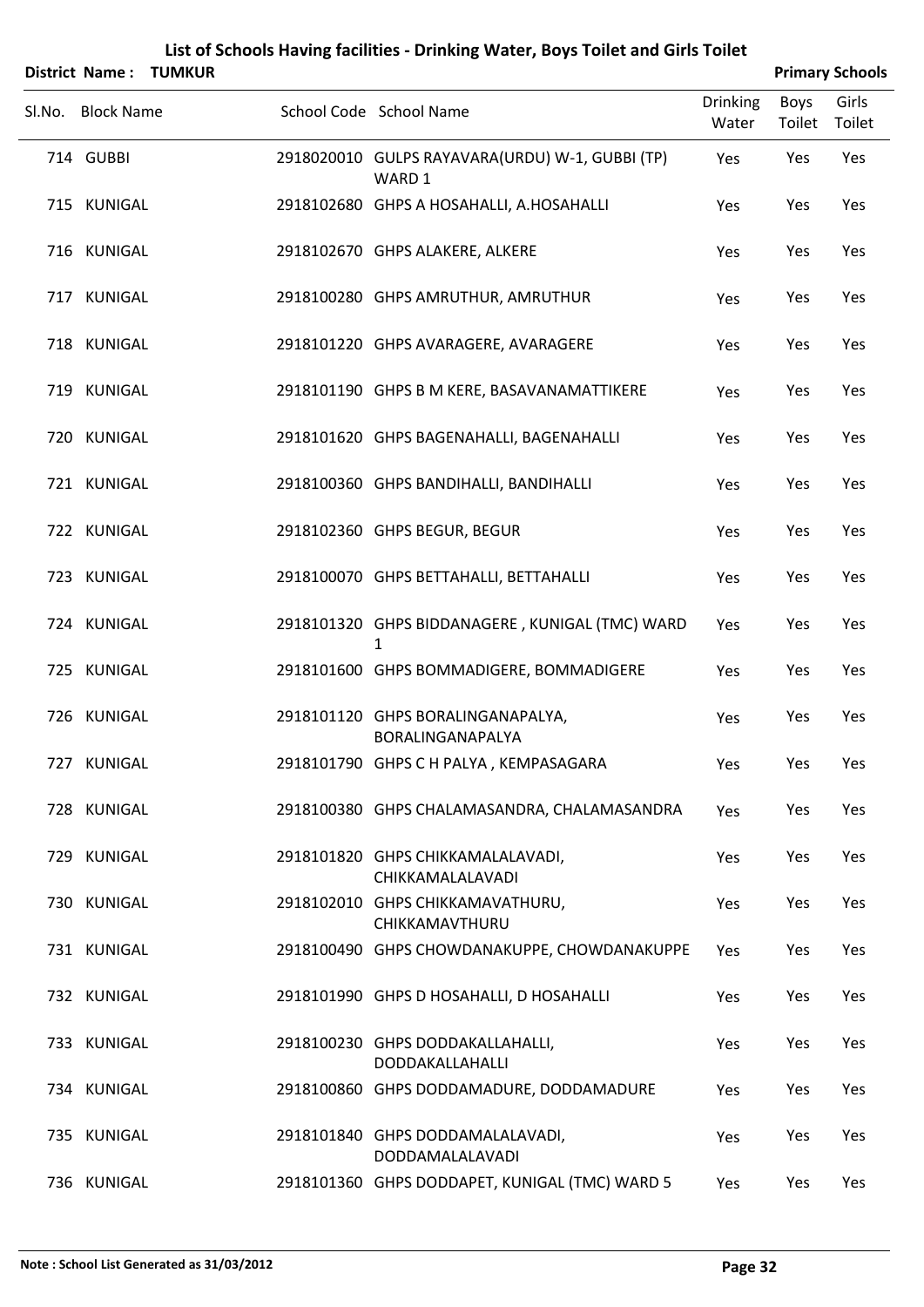|        | <b>District Name:</b> | <b>TUMKUR</b> |                                                         |                          |                | <b>Primary Schools</b> |
|--------|-----------------------|---------------|---------------------------------------------------------|--------------------------|----------------|------------------------|
| Sl.No. | <b>Block Name</b>     |               | School Code School Name                                 | <b>Drinking</b><br>Water | Boys<br>Toilet | Girls<br>Toilet        |
|        | 737 KUNIGAL           |               | 2918101170 GHPS DOMBARAHATTI, KATTIGEHALLY              | Yes                      | Yes            | Yes                    |
|        | 738 KUNIGAL           |               | 2918103390 GHPS FORT KUNIGAL, KUNIGAL (TMC) WARD<br>14  | Yes                      | Yes            | Yes                    |
|        | 739 KUNIGAL           |               | 2918102540 GHPS GIRIGOWDANA PALYA, T HOSAHALLI          | Yes                      | Yes            | Yes                    |
|        | 740 KUNIGAL           |               | 2918102640 GHPS GOTTIKERE, GOTTIKERE                    | Yes                      | Yes            | Yes                    |
|        | 741 KUNIGAL           |               | 2918101200 GHPS GOWDAGERE, GOWDAGERE                    | Yes                      | Yes            | Yes                    |
|        | 742 KUNIGAL           |               | 2918101580 GHPS GUNNAGERE, GUNNAGERE                    | Yes                      | Yes            | Yes                    |
|        | 743 KUNIGAL           |               | 2918102250 GHPS HALAGERE, HALAGERE                      | Yes                      | Yes            | Yes                    |
|        | 744 KUNIGAL           |               | 2918101900 GHPS HALE PETE, HULIYURDURGA                 | Yes                      | Yes            | Yes                    |
|        | 745 KUNIGAL           |               | 2918101960 GHPS HALEVOOR, HALEVOOR                      | Yes                      | Yes            | Yes                    |
|        | 746 KUNIGAL           |               | 2918100650 GHPS HALUVAGILU, HALUVAGILU                  | Yes                      | Yes            | Yes                    |
|        | 747 KUNIGAL           |               | 2918102310 GHPS HANCHIPURA, HANCHIPURA                  | Yes                      | Yes            | Yes                    |
|        | 748 KUNIGAL           |               | 2918100630 GHPS HANDALAGERE, HANDALAGERE                | Yes                      | Yes            | Yes                    |
|        | 749 KUNIGAL           |               | 2918102100 GHPS HANDALAGERE, HANDALAGERE                | Yes                      | Yes            | Yes                    |
|        | 750 KUNIGAL           |               | 2918100500 GHPS HANGARAHALLI, HANGARAHALLI              | Yes                      | Yes            | Yes                    |
|        | 751 KUNIGAL           |               | 2918100520 GHPS HEROHALLI, HEROHALLI                    | Yes                      | Yes            | Yes                    |
|        | 752 KUNIGAL           |               | 2918101470 GHPS HERUR, HERUR                            | Yes                      | Yes            | Yes                    |
|        | 753 KUNIGAL           |               | 2918102460 GHPS HITHALA HALLI, HITHALAHALLI             | Yes                      | Yes            | Yes                    |
|        | 754 KUNIGAL           |               | 2918100720 GHPS HODAGHATTA, HODAGHATTA                  | Yes                      | Yes            | Yes                    |
|        | 755 KUNIGAL           |               | 2918100240 GHPS HOLALAGUNDA, HOLALAGUNDA                | Yes                      | Yes            | Yes                    |
|        | 756 KUNIGAL           |               | 2918100410 GHPS HONNAMACHANAHALLI,<br>HONNAMACHANAHALLI | Yes                      | Yes            | Yes                    |
|        | 757 KUNIGAL           |               | 2918102130 GHPS HOSAKERE, HOSAKERE                      | Yes                      | Yes            | Yes                    |
|        | 758 KUNIGAL           |               | 2918100790 GHPS HOSUR, HOSUR-1                          | Yes                      | Yes            | Yes                    |
|        | 759 KUNIGAL           |               | 2918100660 GHPS HUTHRI, HUTHRI                          | Yes                      | Yes            | Yes                    |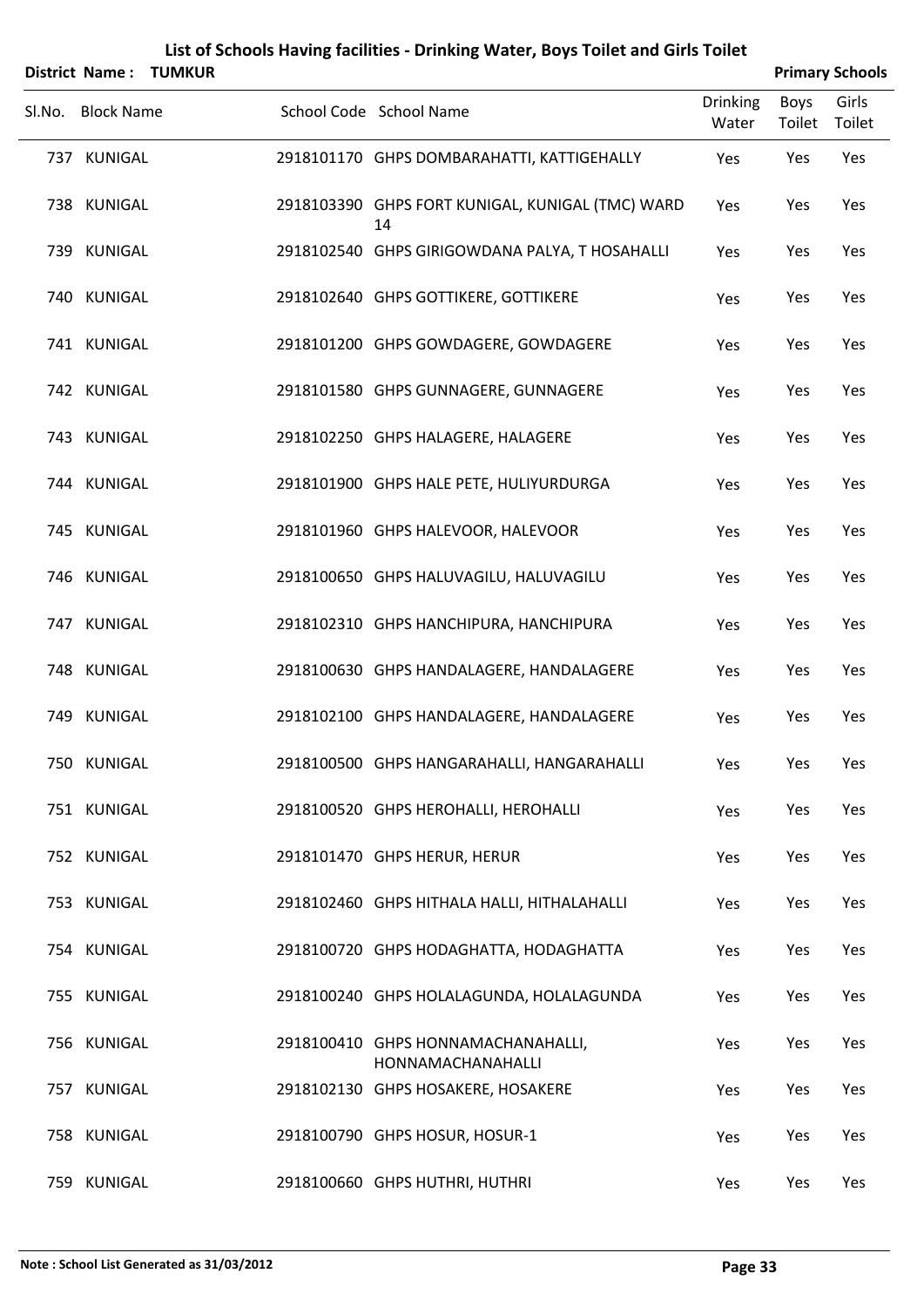|        | <b>District Name:</b> | <b>TUMKUR</b> |                                                   |                          |                       | <b>Primary Schools</b> |
|--------|-----------------------|---------------|---------------------------------------------------|--------------------------|-----------------------|------------------------|
| Sl.No. | <b>Block Name</b>     |               | School Code School Name                           | <b>Drinking</b><br>Water | <b>Boys</b><br>Toilet | Girls<br>Toilet        |
|        | 760 KUNIGAL           |               | 2918100640 GHPS HUTHRIDURGA, HUTHRIDURGA          | Yes                      | Yes                   | Yes                    |
|        | 761 KUNIGAL           |               | 2918102740 GHPS IPPADI, IPPADI                    | Yes                      | Yes                   | Yes                    |
|        | 762 KUNIGAL           |               | 2918101630 GHPS JANAGERE, JANAGERE                | Yes                      | Yes                   | Yes                    |
|        | 763 KUNIGAL           |               | 2918101050 GHPS JIDDIGERE, JIDDAGERE              | Yes                      | Yes                   | Yes                    |
|        | 764 KUNIGAL           |               | 2918102070 GHPS JINNAGARA, JINNAGARA              | Yes                      | Yes                   | Yes                    |
|        | 765 KUNIGAL           |               | 2918100700 GHPS JODIHOSAHALLI, JODIHOSAHALLI      | Yes                      | Yes                   | Yes                    |
|        | 766 KUNIGAL           |               | 2918100300 GHPS K BYADARAHALLI, K BYDARAHALLI     | Yes                      | Yes                   | Yes                    |
|        | 767 KUNIGAL           |               | 2918102160 GHPS K H HALLI, K HONNAMACHANAHALLI    | Yes                      | Yes                   | Yes                    |
|        | 768 KUNIGAL           |               | 2918100080 GHPS KADASHETTY HALLI, KADASHETTIHALLI | Yes                      | Yes                   | Yes                    |
|        | 769 KUNIGAL           |               | 2918101210 GHPS KAGGERE, KAGGERE                  | Yes                      | Yes                   | Yes                    |
|        | 770 KUNIGAL           |               | 2918101590 GHPS KALASIPALYA, RAYAGONAHALLY        | Yes                      | Yes                   | Yes                    |
|        | 771 KUNIGAL           |               | 2918101870 GHPS KAMANA HALLI, KAMANAHALLY         | Yes                      | Yes                   | Yes                    |
|        | 772 KUNIGAL           |               | 2918100670 GHPS KATTARIGHATTA, KATTARIGHATTA      | Yes                      | Yes                   | Yes                    |
|        | 773 KUNIGAL           |               | 2918102330 GHPS KEELAR, KEELAR                    | Yes                      | Yes                   | Yes                    |
|        | 774 KUNIGAL           |               | 2918102590 GHPS KEMPANAHALLI, KEMPANAHALLI        | Yes                      | Yes                   | Yes                    |
|        | 775 KUNIGAL           |               | 2918100600 GHPS KENCHANAHALLI, KENCHANAHALLI      | Yes                      | Yes                   | Yes                    |
|        | 776 KUNIGAL           |               | 2918101930 GHPS KICHAVADI, KICHAVADI              | Yes                      | Yes                   | Yes                    |
|        | 777 KUNIGAL           |               | 2918100350 GHPS KODAVATHI, KODAVATHI (UJJAIN)     | Yes                      | Yes                   | Yes                    |
|        | 778 KUNIGAL           |               | 2918100930 GHPS KOPPA, KOPPA                      | Yes                      | Yes                   | Yes                    |
|        | 779 KUNIGAL           |               | 2918102170 GHPS KORATI, KORATI                    | Yes                      | Yes                   | Yes                    |
|        | 780 KUNIGAL           |               | 2918101560 GHPS KOTTAGERE, KOTTAGERE              | Yes                      | Yes                   | Yes                    |
|        | 781 KUNIGAL           |               | 2918102660 GHPS KUNDUR, KUNDUR                    | Yes                      | Yes                   | Yes                    |
|        | 782 KUNIGAL           |               | 2918102090 GHPS KUPPE, KUPPE                      | Yes                      | Yes                   | Yes                    |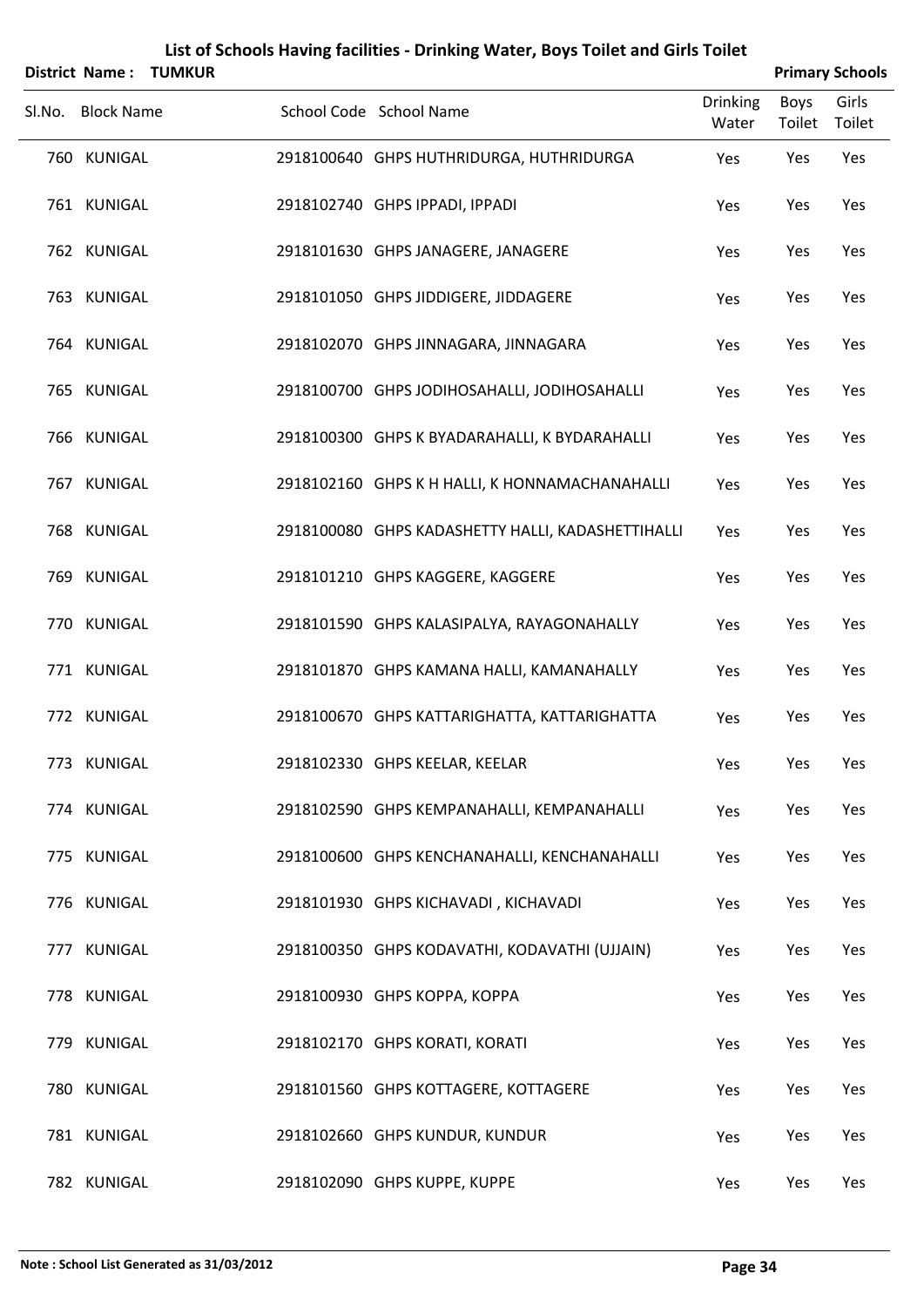|                   | <b>District Name: TUMKUR</b> |                                                       |                          |                | <b>Primary Schools</b> |
|-------------------|------------------------------|-------------------------------------------------------|--------------------------|----------------|------------------------|
| Sl.No. Block Name |                              | School Code School Name                               | <b>Drinking</b><br>Water | Boys<br>Toilet | Girls<br>Toilet        |
| 783 KUNIGAL       |                              | 2918101750 GHPS KURUDI HALLI, KURUDI HALLY            | Yes                      | Yes            | Yes                    |
| 784 KUNIGAL       |                              | 2918102000 GHPS MADAPPANA HALLI,<br>MADAPPANAHALLI    | Yes                      | Yes            | Yes                    |
| 785 KUNIGAL       |                              | 2918102060 GHPS MADUGONAHALLI, MADUGONAHALLI          | Yes                      | Yes            | Yes                    |
| 786 KUNIGAL       |                              | 2918100950 GHPS MAGADI PALYA, TIPPURU                 | Yes                      | Yes            | Yes                    |
| 787 KUNIGAL       |                              | 2918101330 GHPS MALLAGHATTA, KUNIGAL (TMC) WARD<br>2  | Yes                      | Yes            | Yes                    |
| 788 KUNIGAL       |                              | 2918100140 GHPS MARKONAHALLI, MARKONAHALLI            | Yes                      | Yes            | Yes                    |
| 789 KUNIGAL       |                              | 2918101610 GHPS MENASINA HALLI, MENASANAHALLY         | Yes                      | Yes            | Yes                    |
| 790 KUNIGAL       |                              | 2918102480 GHPS MODUR, MODUR                          | Yes                      | Yes            | Yes                    |
| 791 KUNIGAL       |                              | 2918101310 GHPS N M PURA, NADEMAVINAPURA              | Yes                      | Yes            | Yes                    |
| 792 KUNIGAL       |                              | 2918100730 GHPS NAGANAHALLI, NAGANAHALLI              | Yes                      | Yes            | Yes                    |
| 793 KUNIGAL       |                              | 2918101020 GHPS NAGASANDRA, NAGASANDRA                | Yes                      | Yes            | Yes                    |
| 794 KUNIGAL       |                              | 2918100510 GHPS NEELASANDRA, NEELASANDRA              | Yes                      | Yes            | Yes                    |
| 795 KUNIGAL       |                              | 2918101570 GHPS NEELATHAHALLI, NEELATHAHALLY          | Yes                      | Yes            | Yes                    |
| 796 KUNIGAL       |                              | 2918100370 GHPS NIDASALE, NIDASALE                    | Yes                      | Yes            | Yes                    |
| 797 KUNIGAL       |                              | 2918100190 GHPS PADUVAGERE, PADUVAGERE                | Yes                      | Yes            | Yes                    |
| 798 KUNIGAL       |                              | 2918100480 GHPS PURA, PURA                            | Yes                      | Yes            | Yes                    |
| 799 KUNIGAL       |                              | 2918100620 GHPS R BYADARAHALLI, R BYADARAHALLI        | Yes                      | Yes            | Yes                    |
| 800 KUNIGAL       |                              | 2918100900 GHPS RAGIHALLI, RAGIHALLI                  | Yes                      | Yes            | Yes                    |
| 801 KUNIGAL       |                              | 2918103050 GHPS RAJENDRAPURA, ASIGE<br>HOBLI(BECHARA) | Yes                      | Yes            | Yes                    |
| 802 KUNIGAL       |                              | 2918101590 GHPS RAYAGONAHALLI, RAYAGONAHALLY          | Yes                      | Yes            | Yes                    |
| 803 KUNIGAL       |                              | 2918102080 GHPS SANABA, SANABA                        | Yes                      | Yes            | Yes                    |
| 804 KUNIGAL       |                              | 2918102230 GHPS SANBAGHATTA, SANABAGHATTA             | Yes                      | Yes            | Yes                    |
| 805 KUNIGAL       |                              | 2918102750 GHPS SEENAPPPANA HALLI,<br>SEENAPPANAHALLI | Yes                      | Yes            | Yes                    |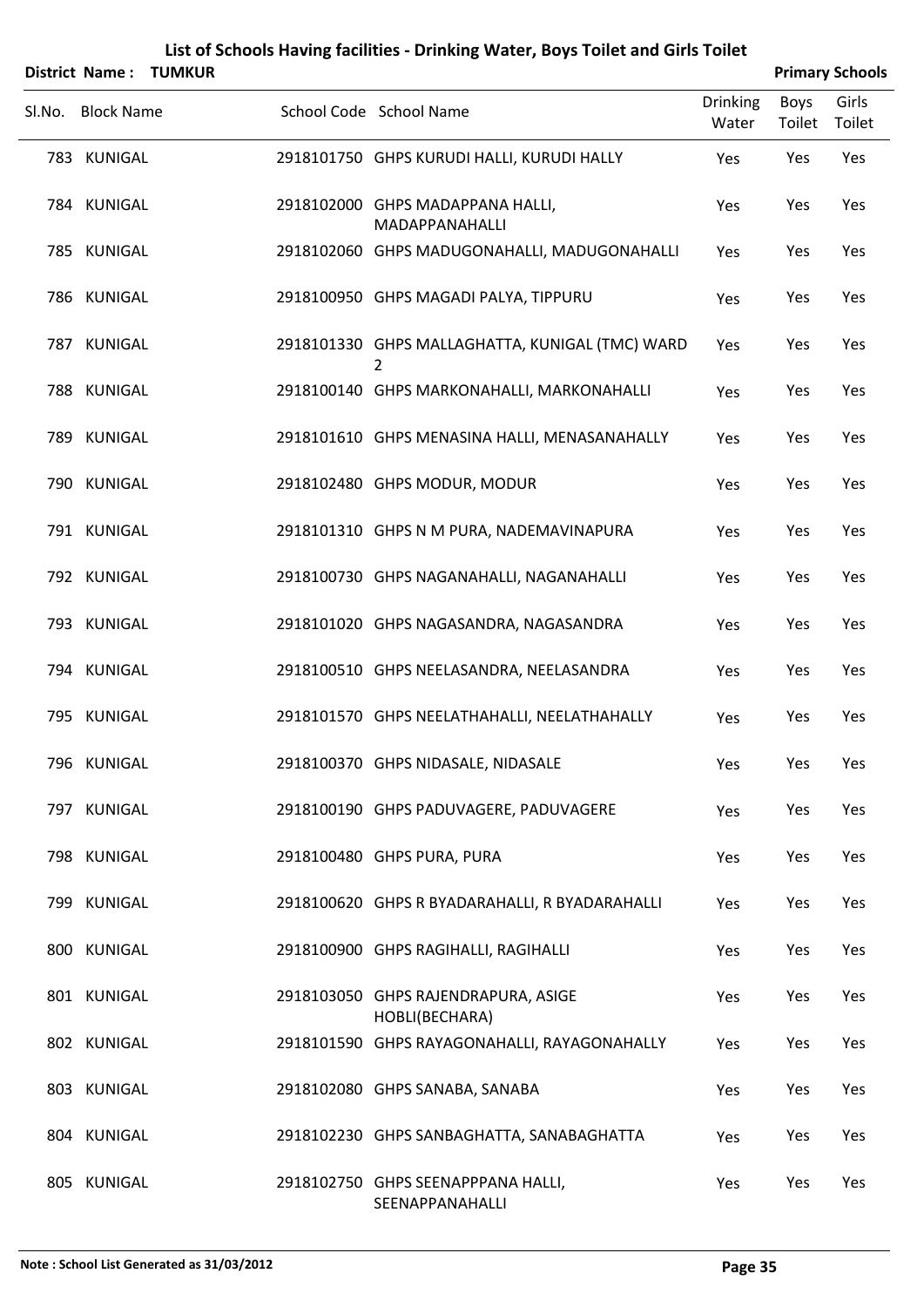|                   | <b>District Name: TUMKUR</b> |                                                               |                          |                | <b>Primary Schools</b> |
|-------------------|------------------------------|---------------------------------------------------------------|--------------------------|----------------|------------------------|
| Sl.No. Block Name |                              | School Code School Name                                       | <b>Drinking</b><br>Water | Boys<br>Toilet | Girls<br>Toilet        |
| 806 KUNIGAL       |                              | 2918101650 GHPS SETTY BEEDU, SHETTIBEEDU                      | Yes                      | Yes            | Yes                    |
| 807 KUNIGAL       |                              | 2918101460 GHPS SHETTIGEHALLI, SHETTIGEHALLI                  | Yes                      | Yes            | Yes                    |
| 808 KUNIGAL       |                              | 2918101810 GHPS SHETTYGERE, SHETTIGERE                        | Yes                      | Yes            | Yes                    |
| 809 KUNIGAL       |                              | 2918101890 GHPS SINGONAHALLI,<br>SINGONAHALLY(BAKTARHALLI)    | Yes                      | Yes            | Yes                    |
| 810 KUNIGAL       |                              | 2918102600 GHPS SONDALAGERE, SONDALAGERE                      | Yes                      | Yes            | Yes                    |
| 811 KUNIGAL       |                              | 2918100110 GHPS SONDEKOPPA, SONDEKOPPA                        | Yes                      | Yes            | Yes                    |
| 812 KUNIGAL       |                              | 2918101830 GHPS SULEKUPPE KAVAL, SULEKUPPE KAVAL              | Yes                      | Yes            | Yes                    |
| 813 KUNIGAL       |                              | 2918102550 GHPS TARIKERE, TARIKERE                            | Yes                      | Yes            | Yes                    |
| 814 KUNIGAL       |                              | 2918100580 GHPS TAVAREKERE, TAVAREKERE                        | Yes                      | Yes            | Yes                    |
| 815 KUNIGAL       |                              | 2918101850 GHPS THERADA KUPPE, THEREDAKUPPE                   | Yes                      | Yes            | Yes                    |
| 816 KUNIGAL       |                              | 2918102760 GHPS THIPPANAYAKANA HALLI,<br>THIPPANAYAKANA HALLI | Yes                      | Yes            | Yes                    |
| 817 KUNIGAL       |                              | 2918101240 GHPS THURVEKERE, THUVVEKERE                        | Yes                      | Yes            | Yes                    |
| 818 KUNIGAL       |                              | 2918100340 GHPS UJJAINI, UJJAINI                              | Yes                      | Yes            | Yes                    |
| 819 KUNIGAL       |                              | 2918102280 GHPS UNGRA, UNGRA                                  | Yes                      | Yes            | Yes                    |
| 820 KUNIGAL       |                              | 2918100270 GHPS VALAGEREPURA, VALAGEREPURA                    | Yes                      | Yes            | Yes                    |
| 821 KUNIGAL       |                              | 2918102260 GHPS YADAVANI, YADAVANI                            | Yes                      | Yes            | Yes                    |
| 822 KUNIGAL       |                              | 2918100710 GHPS YALAGALAVADI, YALAGALAVADI                    | Yes                      | Yes            | Yes                    |
| 823 KUNIGAL       |                              | 2918100450 GHPS YALEKADAKALU, YALEKADAKALU                    | Yes                      | Yes            | Yes                    |
| 824 KUNIGAL       |                              | 2918101430 GKBMS KUNIGAL, KUNIGAL (TMC) WARD 12               | Yes                      | Yes            | Yes                    |
| 825 KUNIGAL       |                              | 2918102970 GLPS AGRAHARA, AGRAHARA                            | Yes                      | Yes            | Yes                    |
| 826 KUNIGAL       |                              | 2918101570 GLPS AJJEGOWDANAPALYA, NEELATHAHALLY               | Yes                      | Yes            | Yes                    |
| 827 KUNIGAL       |                              | 2918103340 GLPS AKKIMARIPALYA, VADDARA<br><b>KEMPAPURA</b>    | Yes                      | Yes            | Yes                    |
| 828 KUNIGAL       |                              | 2918101310 GLPS ALAPPANAGUDDE, NADEMAVINAPURA                 | Yes                      | Yes            | Yes                    |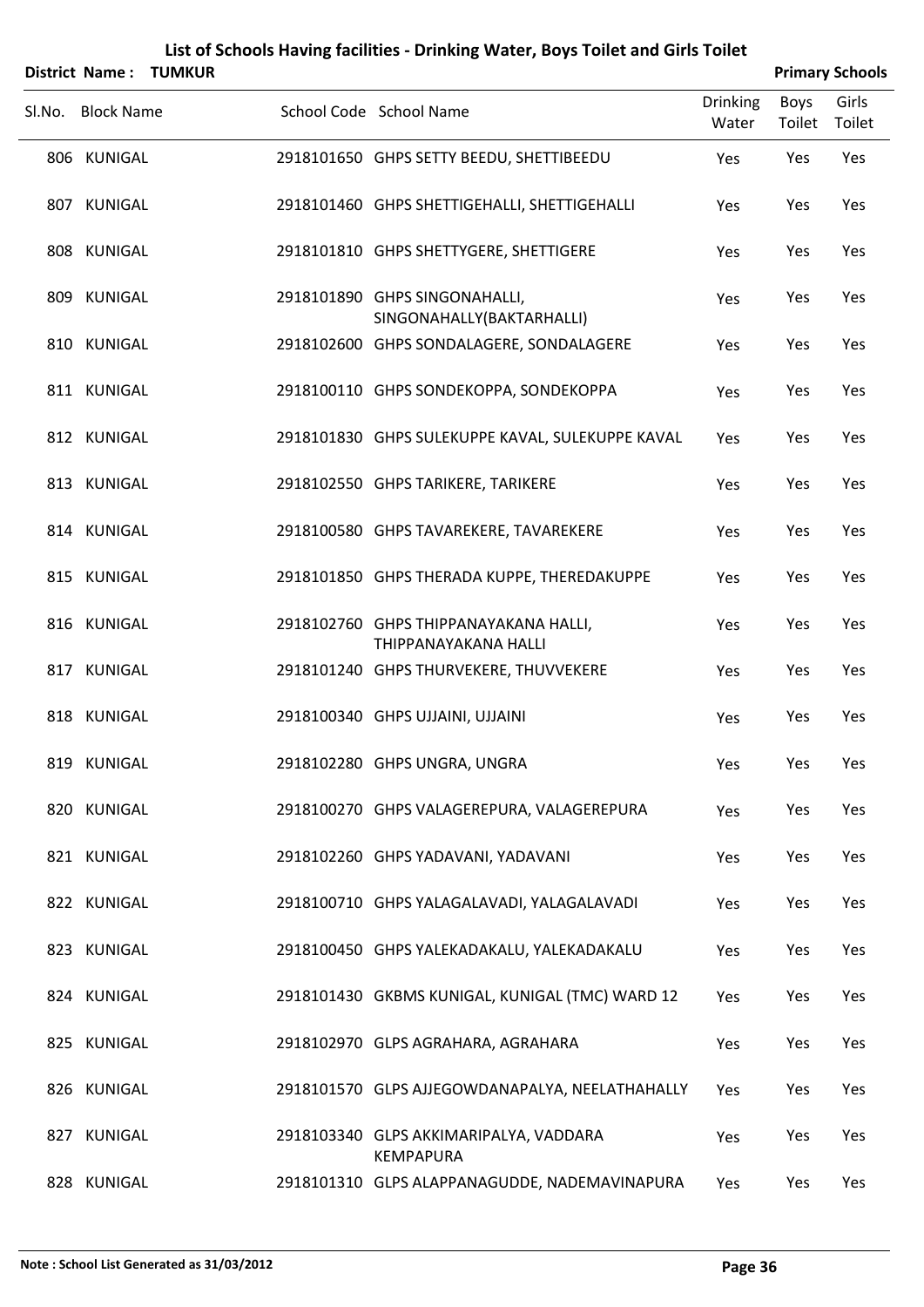|                   | District Name: TUMKUR |                                                                    |                          |                | <b>Primary Schools</b> |
|-------------------|-----------------------|--------------------------------------------------------------------|--------------------------|----------------|------------------------|
| Sl.No. Block Name |                       | School Code School Name                                            | <b>Drinking</b><br>Water | Boys<br>Toilet | Girls<br>Toilet        |
| 829 KUNIGAL       |                       | 2918101901 GLPS ANANTHA HALLI, HULIYURDURGA                        | Yes                      | Yes            | Yes                    |
| 830 KUNIGAL       |                       | 2918100560 GLPS ANKANAHALLIMATT, ANKANAHALLI<br><b>MATT</b>        | Yes                      | Yes            | Yes                    |
| 831 KUNIGAL       |                       | 2918100680 GLPS ANNADHANIGOWDANAPALYA,<br><b>MOOGANAPURA</b>       | Yes                      | Yes            | Yes                    |
| 832 KUNIGAL       |                       | 2918101500 GLPS ARAKERE, ARAKERE                                   | Yes                      | Yes            | Yes                    |
| 833 KUNIGAL       |                       | 2918102500 GLPS AREPALYA, AREPALYA                                 | Yes                      | Yes            | Yes                    |
| 834 KUNIGAL       |                       | 2918101620 GLPS AREPALYA, BAGENAHALLI                              | Yes                      | Yes            | Yes                    |
| 835 KUNIGAL       |                       | 2918102270 GLPS ARJUNAHALLI, ARJUNAHALLI                           | Yes                      | Yes            | Yes                    |
| 836 KUNIGAL       |                       | 2918101580 GLPS B T PALYA, GUNNAGERE                               | Yes                      | Yes            | Yes                    |
| 837 KUNIGAL       |                       | 2918102350 GLPS BALEKATTE, KODIHALLI                               | Yes                      | Yes            | Yes                    |
| 838 KUNIGAL       |                       | 2918100600 GLPS BANDIGOWDANAPALYA,<br>KENCHANAHALLI                | Yes                      | Yes            | Yes                    |
| 839 KUNIGAL       |                       | 2918101960 GLPS BECHANAHALLI, HALEVOOR                             | Yes                      | Yes            | Yes                    |
| 840 KUNIGAL       |                       | 2918100820 GLPS BEERAGANAHALLI, BEERAGANAHALLI                     | Yes                      | Yes            | Yes                    |
| 841 KUNIGAL       |                       | 2918102120 GLPS BELLIGERE, BELLIGERE                               | Yes                      | Yes            | Yes                    |
| 842 KUNIGAL       |                       | 2918100550 GLPS BENACHIKAL, BENACHIKAL                             | Yes                      | Yes            | Yes                    |
| 843 KUNIGAL       |                       | 2918100050 GLPS BENAVARA, BENAVARA                                 | Yes                      | Yes            | Yes                    |
| 844 KUNIGAL       |                       | 2918100050 GLPS BENAVARADA KOPPALU, BENAVARA                       | Yes                      | Yes            | Yes                    |
| 845 KUNIGAL       |                       | 2918100620 GLPS BESTARAPALYA, R BYADARAHALLI                       | Yes                      | Yes            | Yes                    |
| 846 KUNIGAL       |                       | 2918101330 GLPS BGS NAGARA W-2, KUNIGAL (TMC)<br>WARD <sub>2</sub> | Yes                      | Yes            | Yes                    |
| 847 KUNIGAL       |                       | 2918100250 GLPS BIDARAKATTEPALYA, SANKENAPURA                      | Yes                      | Yes            | Yes                    |
| 848 KUNIGAL       |                       | 2918101140 GLPS BILIDEVALAYA, BILIDEVALAYA                         | Yes                      | Yes            | Yes                    |
| 849 KUNIGAL       |                       | 2918100370 GLPS BISEGOWDANADODDI, NIDASALE                         | Yes                      | Yes            | Yes                    |
| 850 KUNIGAL       |                       | 2918100150 GLPS BISINELE, BISINELE                                 | Yes                      | Yes            | Yes                    |
| 851 KUNIGAL       |                       | 2918102690 GLPS BOMMENAHALLI, BOMMANEHALLI                         | Yes                      | Yes            | Yes                    |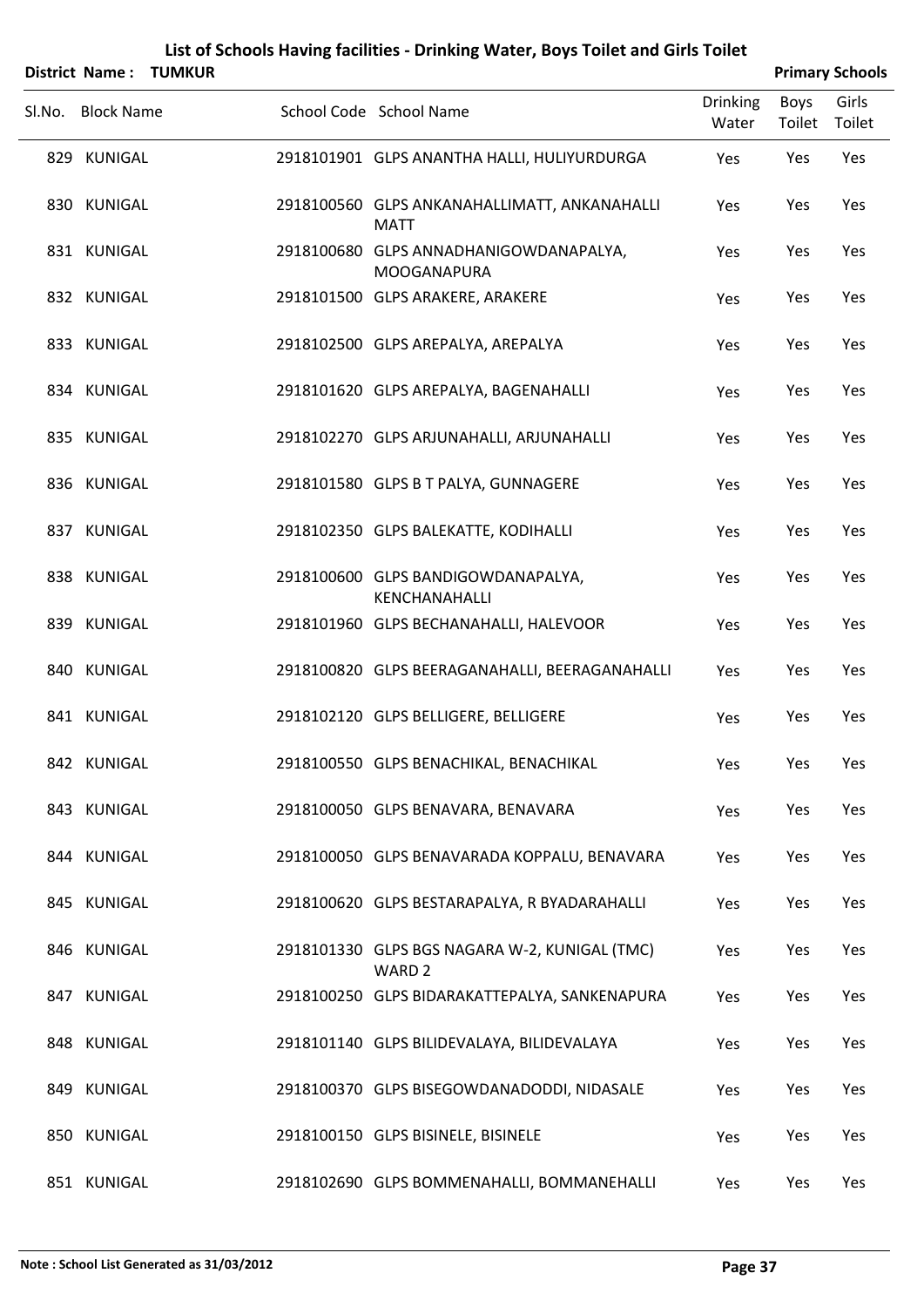|        |                   | <b>District Name: TUMKUR</b> |                                                                  |                          |                       | <b>Primary Schools</b> |
|--------|-------------------|------------------------------|------------------------------------------------------------------|--------------------------|-----------------------|------------------------|
| Sl.No. | <b>Block Name</b> |                              | School Code School Name                                          | <b>Drinking</b><br>Water | <b>Boys</b><br>Toilet | Girls<br>Toilet        |
|        | 852 KUNIGAL       |                              | 2918102560 GLPS BORASANDRA, BORASANDRA                           | Yes                      | Yes                   | Yes                    |
|        | 853 KUNIGAL       |                              | 2918101950 GLPS BUDANAHALLI, BUDANAHALLI                         | Yes                      | Yes                   | Yes                    |
|        | 854 KUNIGAL       |                              | 2918102700 GLPS BUKKASAGARA, BUKKASAGARA                         | Yes                      | Yes                   | Yes                    |
|        | 855 KUNIGAL       |                              | 2918102240 GLPS BYADAGERE, BYADAGERE                             | Yes                      | Yes                   | Yes                    |
|        | 856 KUNIGAL       |                              | 2918100970 GLPS BYALAKERE, BYALAKERE                             | Yes                      | Yes                   | Yes                    |
|        | 857 KUNIGAL       |                              | 2918100430 GLPS BYARANAYAKANAHALLI,<br>BYRANAYAKANAHALLI(UJJAIN) | Yes                      | Yes                   | Yes                    |
|        | 858 KUNIGAL       |                              | 2918102380 GLPS BYRANAYAKANA HALLI,<br>BYRANAYAKANAHALLI         | Yes                      | Yes                   | Yes                    |
|        | 859 KUNIGAL       |                              | 2918101820 GLPS C GOLLARAHATTI, CHIKKAMALALAVADI                 | Yes                      | Yes                   | Yes                    |
|        | 860 KUNIGAL       |                              | 2918101080 GLPS C T PALYA, MADHURE KAVAL                         | Yes                      | Yes                   | Yes                    |
|        | 861 KUNIGAL       |                              | 2918100840 GLPS CHAKENAHALLI, CHAKENAHALLI                       | Yes                      | Yes                   | Yes                    |
|        | 862 KUNIGAL       |                              | 2918102320 GLPS CHANDNAHALLI, CHANDANAHALLI                      | Yes                      | Yes                   | Yes                    |
|        | 863 KUNIGAL       |                              | 2918102410 GLPS CHANNAPURA, CHANNAPURA                           | Yes                      | Yes                   | Yes                    |
|        | 864 KUNIGAL       |                              | 2918102640 GLPS CHENNATHIMMANAPALYA, GOTTIKERE                   | Yes                      | Yes                   | Yes                    |
|        | 865 KUNIGAL       |                              | 2918100190 GLPS CHIKKAARJUNAHALLI, PADUVAGERE                    | Yes                      | Yes                   | Yes                    |
|        | 866 KUNIGAL       |                              | 2918100870 GLPS CHIKKAMADURE, CHIKKAMADURE                       | Yes                      | Yes                   | Yes                    |
|        | 867 KUNIGAL       |                              | 2918103010 GLPS CHIKKONAHALLI, CHIKKONAHALLI                     | Yes                      | Yes                   | Yes                    |
|        | 868 KUNIGAL       |                              | 2918100170 GLPS CHINNAHALLI, CHINNAHALLI                         | Yes                      | Yes                   | Yes                    |
|        | 869 KUNIGAL       |                              | 2918101040 GLPS CHOTANAHALLI, CHOTTANAHALLI                      | Yes                      | Yes                   | Yes                    |
|        | 870 KUNIGAL       |                              | 2918101160 GLPS CHOTTANAHALLI, CHOTTANAHALLY                     | Yes                      | Yes                   | Yes                    |
|        | 871 KUNIGAL       |                              | 2918101130 GLPS CHOWDARIPALYA, MUTHUGADAHALLY                    | Yes                      | Yes                   | Yes                    |
|        | 872 KUNIGAL       |                              | 2918102600 GLPS CHUNCHAYYANA PALYA,<br>SONDALAGERE               | Yes                      | Yes                   | Yes                    |
|        | 873 KUNIGAL       |                              | 2918101840 GLPS D.GOLLARAHATTI, DODDAMALALAVADI                  | Yes                      | Yes                   | Yes                    |
|        | 874 KUNIGAL       |                              | 2918101700 GLPS DASANAPURA, DASANAPURA-2                         | Yes                      | Yes                   | Yes                    |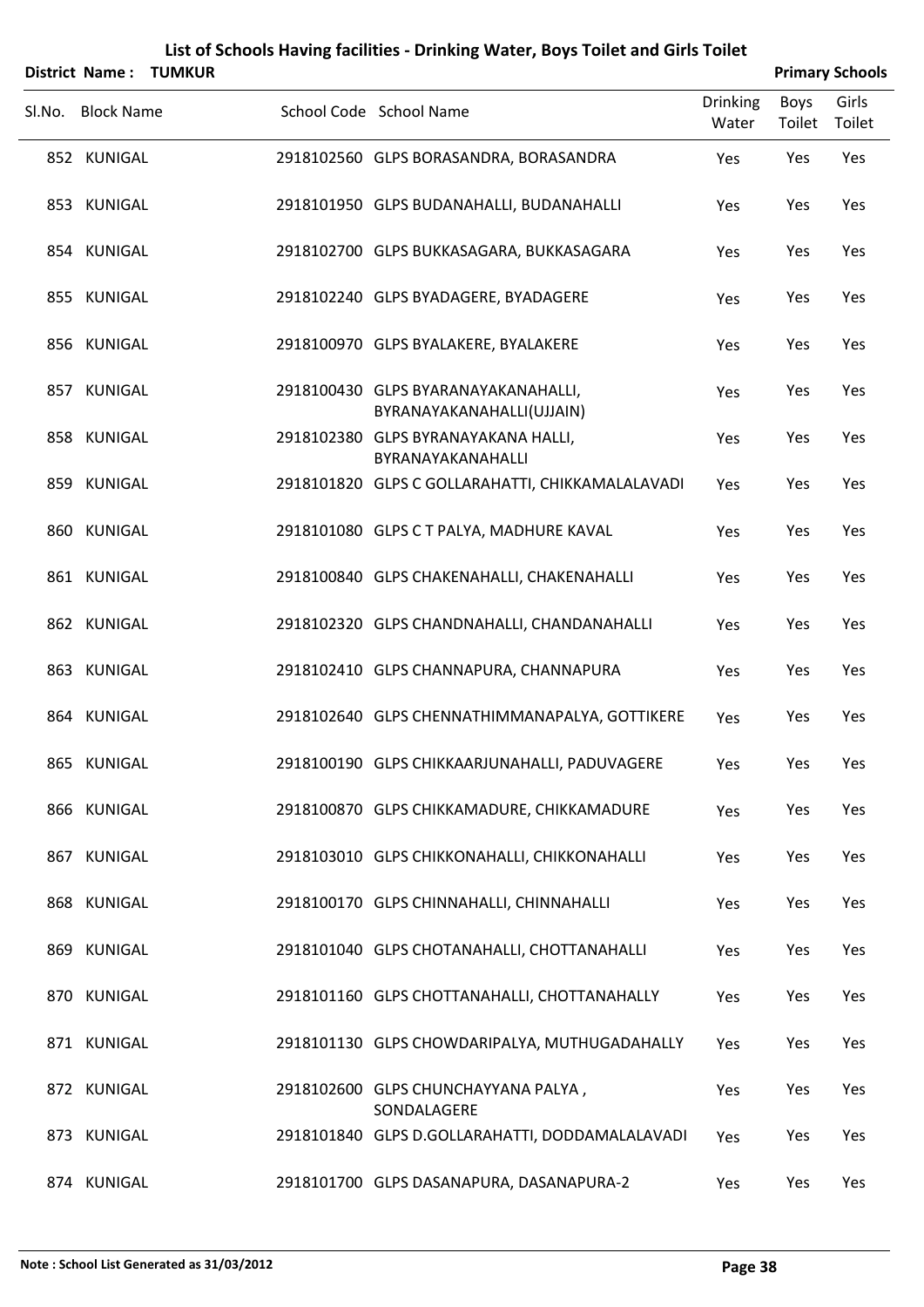|        | <b>District Name:</b> | <b>TUMKUR</b> |                                                                   |                          |                | <b>Primary Schools</b> |
|--------|-----------------------|---------------|-------------------------------------------------------------------|--------------------------|----------------|------------------------|
| Sl.No. | <b>Block Name</b>     |               | School Code School Name                                           | <b>Drinking</b><br>Water | Boys<br>Toilet | Girls<br>Toilet        |
|        | 875 KUNIGAL           |               | 2918101210 GLPS DASANAPURA, KAGGERE                               | Yes                      | Yes            | Yes                    |
|        | 876 KUNIGAL           |               | 2918100440 GLPS DEVASANDRA, DEVASANDRA                            | Yes                      | Yes            | Yes                    |
|        | 877 KUNIGAL           |               | 2918100360 GLPS DODDAKOPPALU, BANDIHALLI                          | Yes                      | Yes            | Yes                    |
|        | 878 KUNIGAL           |               | 2918102050 GLPS DODDAMAVATHUR, DODDAMAVATHUR                      | Yes                      | Yes            | Yes                    |
|        | 879 KUNIGAL           |               | 2918102620 GLPS DODDAPALYA, KADASINGANAHALLI                      | Yes                      | Yes            | Yes                    |
|        | 880 KUNIGAL           |               | 2918100530 GLPS DOMBARAPALYA, HULIKATTE                           | Yes                      | Yes            | Yes                    |
|        | 881 KUNIGAL           |               | 2918102600 GLPS EDIGARA PALYA, SONDALAGERE                        | Yes                      | Yes            | Yes                    |
|        | 882 KUNIGAL           |               | 2918103020 GLPS ERULIGARA PALYA, K G DEVAPATNA                    | Yes                      | Yes            | Yes                    |
|        | 883 KUNIGAL           |               | 2918100630 GLPS GAJANA PALYA, HANDALAGERE                         | Yes                      | Yes            | Yes                    |
|        | 884 KUNIGAL           |               | 2918100660 GLPS GANIMASTIPALYA, HUTHRI                            | Yes                      | Yes            | Yes                    |
|        | 885 KUNIGAL           |               | 2918102440 GLPS GANTAKANA HALLI, GANTAKANAHALLI                   | Yes                      | Yes            | Yes                    |
|        | 886 KUNIGAL           |               | 2918101450 GLPS GAVIMATT, GAVIMUTT                                | Yes                      | Yes            | Yes                    |
|        | 887 KUNIGAL           |               | 2918100780 GLPS GIDADHA DASARAPURA,<br>GIDADHADASARAPURA          | Yes                      | Yes            | Yes                    |
|        | 888 KUNIGAL           |               | 2918102470 GLPS GOLLARAHATTI(SANTHEMAVATHU,<br>SANTEMAVATUR       | Yes                      | Yes            | Yes                    |
|        | 889 KUNIGAL           |               | 2918101990 GLPS GOLLARAHATTI, D HOSAHALLI                         | Yes                      | Yes            | Yes                    |
|        | 890 KUNIGAL           |               | 2918101050 GLPS GOLLARAHATTI, JIDDAGERE                           | Yes                      | Yes            | Yes                    |
|        | 891 KUNIGAL           |               | 2918101310 GLPS GOLLARAHATTI, NADEMAVINAPURA                      | Yes                      | Yes            | Yes                    |
|        | 892 KUNIGAL           |               | 2918100850 GLPS GOTTIKERE, GOTTIKERE                              | Yes                      | Yes            | Yes                    |
|        | 893 KUNIGAL           |               | 2918102740 GLPS GOVINDAYYANAPALYA, IPPADI                         | Yes                      | Yes            | Yes                    |
|        | 894 KUNIGAL           |               | 2918100570 GLPS GUDETIPPASANDRA,<br><b>GUDDETIPPASANDRA</b>       | Yes                      | Yes            | Yes                    |
|        | 895 KUNIGAL           |               | 2918102450 GLPS GUJJENA HALLI, GUJJENAHALLI                       | Yes                      | Yes            | Yes                    |
|        | 896 KUNIGAL           |               | 2918100690 GLPS GULLAHALLIPURA, YALACHAVADI<br><b>GULLALIPURA</b> | Yes                      | Yes            | Yes                    |
|        | 897 KUNIGAL           |               | 2918103120 GLPS H B SHETTY HALLI, M<br>HURALIBORASANDRA           | Yes                      | Yes            | Yes                    |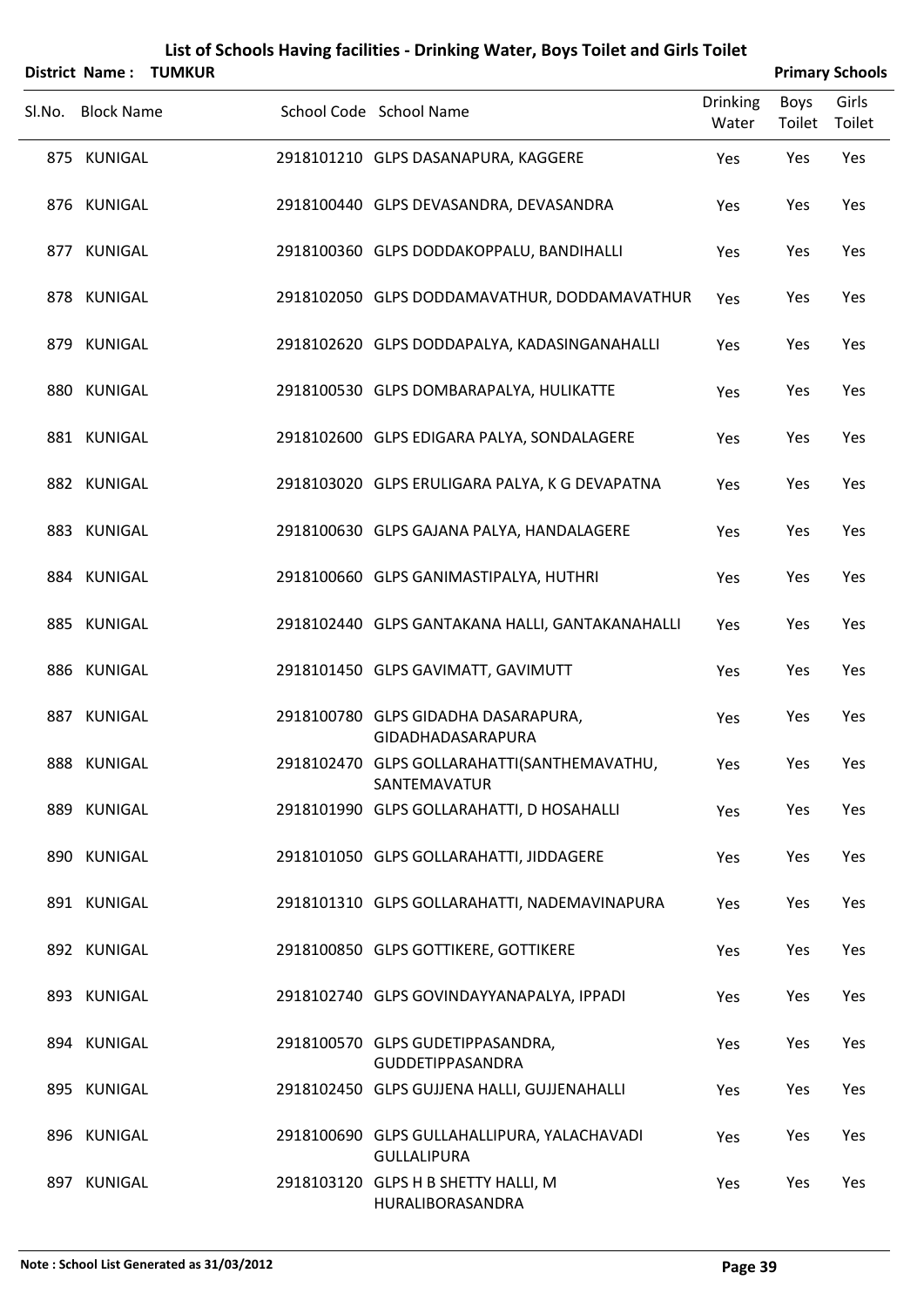|        | <b>District Name:</b> | <b>TUMKUR</b> |                                                                |                          |                | <b>Primary Schools</b> |
|--------|-----------------------|---------------|----------------------------------------------------------------|--------------------------|----------------|------------------------|
| Sl.No. | <b>Block Name</b>     |               | School Code School Name                                        | <b>Drinking</b><br>Water | Boys<br>Toilet | Girls<br>Toilet        |
|        | 898 KUNIGAL           |               | 2918101290 GLPS HADONAHALLI, HADONAHALLY                       | Yes                      | Yes            | Yes                    |
|        | 899 KUNIGAL           |               | 2918102250 GLPS HALAGERE PALYA, HALAGERE                       | Yes                      | Yes            | Yes                    |
|        | 900 KUNIGAL           |               | 2918101780 GLPS HALGONAHALLI, HALGONAHALLY                     | Yes                      | Yes            | Yes                    |
|        | 901 KUNIGAL           |               | 2918102570 GLPS HANDALAKUPPE, HANDALAKUPPE                     | Yes                      | Yes            | Yes                    |
|        | 902 KUNIGAL           |               | 2918102580 GLPS HANGARAHALLI,<br>HANGARAHALLI(BEGUR)           | Yes                      | Yes            | Yes                    |
|        | 903 KUNIGAL           |               | 2918100710 GLPS HANUMANNAPALYA, YALAGALAVADI                   | Yes                      | Yes            | Yes                    |
|        | 904 KUNIGAL           |               | 2918100430 GLPS HANUMANTHANAGARA,<br>BYRANAYAKANAHALLI(UJJAIN) | Yes                      | Yes            | Yes                    |
|        | 905 KUNIGAL           |               | 2918100200 GLPS HANUMAPURA, HANUMAPURA (<br>YADIYUR)           | Yes                      | Yes            | Yes                    |
|        | 906 KUNIGAL           |               | 2918102360 GLPS HANUMEGOWDANA PALYA, BEGUR                     | Yes                      | Yes            | Yes                    |
|        | 907 KUNIGAL           |               | 2918101740 GLPS HEDIGERE, HEDIGERE                             | Yes                      | Yes            | Yes                    |
|        | 908 KUNIGAL           |               | 2918102520 GLPS HEGGADATHAHALLI, HEGGADATAHALLI                | Yes                      | Yes            | Yes                    |
|        | 909 KUNIGAL           |               | 2918100330 GLPS HITTALAPURA, HITTALAPURA                       | Yes                      | Yes            | Yes                    |
|        | 910 KUNIGAL           |               | 2918100630 GLPS HONNEGOWDANADODDI,<br>HANDALAGERE              | Yes                      | Yes            | Yes                    |
|        | 911 KUNIGAL           |               | 2918101790 GLPS HONNEGOWDANAPALYA,<br>KEMPASAGARA              | Yes                      | Yes            | Yes                    |
|        | 912 KUNIGAL           |               | 2918101020 GLPS HONNEGOWDANAPALYA,<br>NAGASANDRA               | Yes                      | Yes            | Yes                    |
|        | 913 KUNIGAL           |               | 2918101680 GLPS HONNENAHALLI, HONNENAHALLY                     | Yes                      | Yes            | Yes                    |
|        | 914 KUNIGAL           |               | 2918100580 GLPS HOSADODDI, TAVAREKERE                          | Yes                      | Yes            | Yes                    |
|        | 915 KUNIGAL           |               | 2918100040 GLPS HOSAHALLI, HOSAHALLI (AMRUTHURU)               | Yes                      | Yes            | Yes                    |
|        | 916 KUNIGAL           |               | 2918100370 GLPS HOSAHALLIDODDI, NIDASALE                       | Yes                      | Yes            | Yes                    |
|        | 917 KUNIGAL           |               | 2918102780 GLPS HOSAKERE, HOSAKERE                             | Yes                      | Yes            | Yes                    |
|        | 918 KUNIGAL           |               | 2918102740 GLPS HOSAPALYA(I), IPPADI                           | Yes                      | Yes            | Yes                    |
|        | 919 KUNIGAL           |               | 2918100280 GLPS HOSAPALYA, AMRUTHUR                            | Yes                      | Yes            | Yes                    |
|        | 920 KUNIGAL           |               | 2918100130 GLPS HOSAPURA, HOSAPURA                             | Yes                      | Yes            | Yes                    |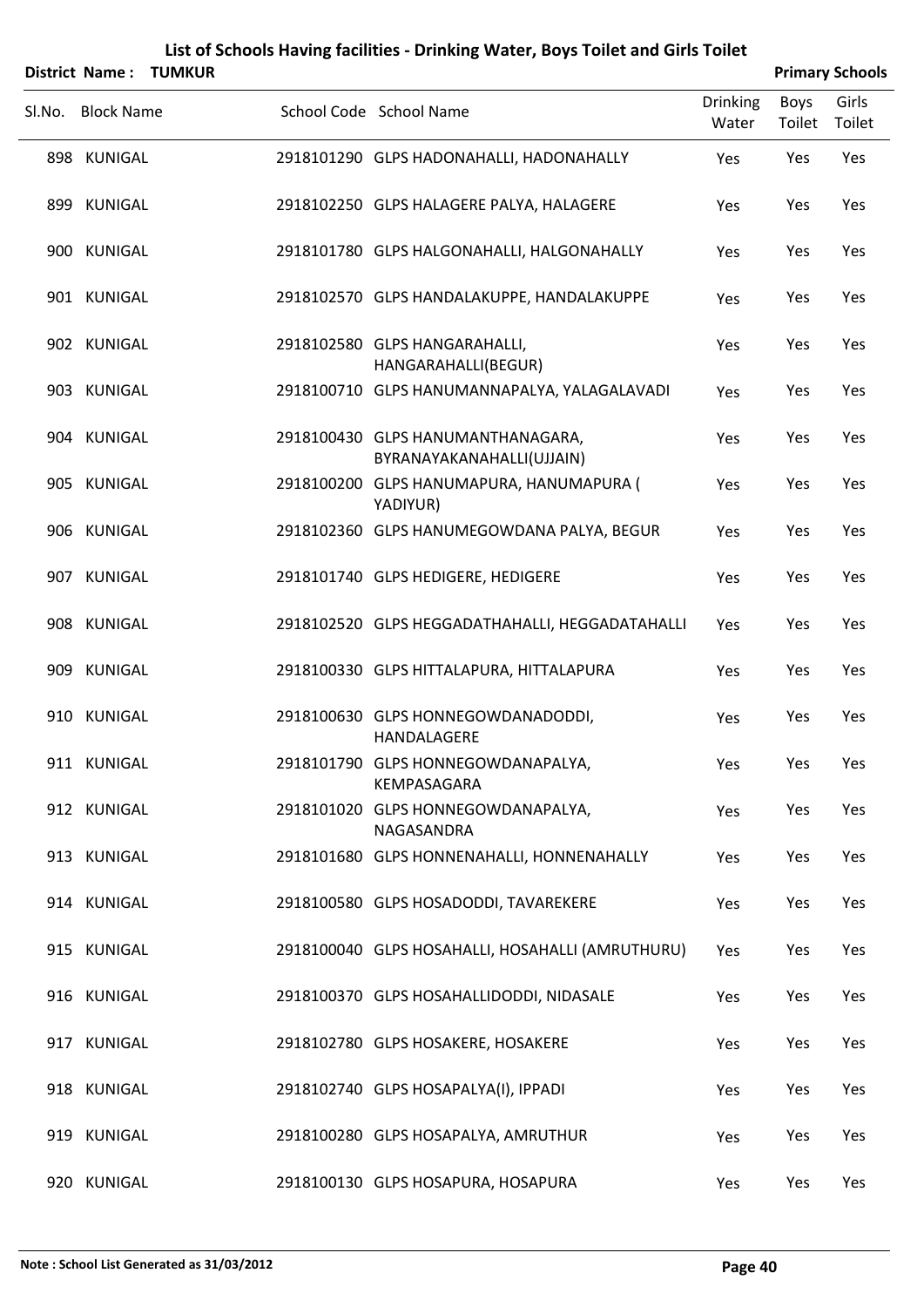|        | <b>District Name:</b> | <b>TUMKUR</b> |                                                                |                          |                       | <b>Primary Schools</b> |
|--------|-----------------------|---------------|----------------------------------------------------------------|--------------------------|-----------------------|------------------------|
| SI.No. | <b>Block Name</b>     |               | School Code School Name                                        | <b>Drinking</b><br>Water | <b>Boys</b><br>Toilet | Girls<br>Toilet        |
|        | 921 KUNIGAL           |               | 2918101650 GLPS HOSUR, SHETTIBEEDU                             | Yes                      | Yes                   | Yes                    |
|        | 922 KUNIGAL           |               | 2918100530 GLPS HULIKATTE, HULIKATTE                           | Yes                      | Yes                   | Yes                    |
|        | 923 KUNIGAL           |               | 2918101000 GLPS HULIPURA, HULIPURA                             | Yes                      | Yes                   | Yes                    |
|        | 924 KUNIGAL           |               | 2918100990 GLPS HULIVANA, HULIVANA                             | Yes                      | Yes                   | Yes                    |
|        | 925 KUNIGAL           |               | 2918100740 GLPS HUNASEKUPPE, HUNASEKUPPE                       | Yes                      | Yes                   | Yes                    |
|        | 926 KUNIGAL           |               | 2918100400 GLPS HUNUGANAHALLI, HUNUGANAHALLI                   | Yes                      | Yes                   | Yes                    |
|        | 927 KUNIGAL           |               | 2918101180 GLPS HURALIBORASANDRA,<br>K.HURALIBORASANDRA        | Yes                      | Yes                   | Yes                    |
|        | 928 KUNIGAL           |               | 2918103530 GLPS HURULIGERE, HURULIGERE                         | Yes                      | Yes                   | Yes                    |
|        | 929 KUNIGAL           |               | 2918100660 GLPS HUTRHIKOPPALU, HUTHRI                          | Yes                      | Yes                   | Yes                    |
|        | 930 KUNIGAL           |               | 2918100640 GLPS HUTRIBETTA, HUTHRIDURGA                        | Yes                      | Yes                   | Yes                    |
|        | 931 KUNIGAL           |               | 2918100260 GLPS INDIRANAGARA, KODAGIHALLI                      | Yes                      | Yes                   | Yes                    |
|        | 932 KUNIGAL           |               | 2918102050 GLPS JALADARAPALYA, DODDAMAVATHUR                   | Yes                      | Yes                   | Yes                    |
|        | 933 KUNIGAL           |               | 2918100830 GLPS JALADHIGERE, JALADHIGERE                       | Yes                      | Yes                   | Yes                    |
|        | 934 KUNIGAL           |               | 2918101650 GLPS JIVAJI HATTI, SHETTIBEEDU                      | Yes                      | Yes                   | Yes                    |
|        | 935 KUNIGAL           |               | 2918102880 GLPS K B SHETTYHALLI, KURUBARA<br><b>SETTIHALLI</b> | Yes                      | Yes                   | Yes                    |
|        | 936 KUNIGAL           |               | 2918101660 GLPS K HOSAHALLI, K HOSAHALLY                       | Yes                      | Yes                   | Yes                    |
|        | 937 KUNIGAL           |               | 2918103470 GLPS K R S AGRAHARA, KUNIGAL (TMC)<br>WARD 22       | Yes                      | Yes                   | Yes                    |
|        | 938 KUNIGAL           |               | 2918103310 GLPS K T PALYA, KAGGALAPURA                         | Yes                      | Yes                   | Yes                    |
|        | 939 KUNIGAL           |               | 2918100290 GLPS KACHAHALLI, KACHAHALLI                         | Yes                      | Yes                   | Yes                    |
|        | 940 KUNIGAL           |               | 2918102140 GLPS KACHONAHALLI, KACHONAHALLI                     | Yes                      | Yes                   | Yes                    |
|        | 941 KUNIGAL           |               | 2918102770 GLPS KADA RAMANAHALLI, KADARAMANA<br><b>HALLI</b>   | Yes                      | Yes                   | Yes                    |
|        | 942 KUNIGAL           |               | 2918102490 GLPS KADARAPURA, KADARAPURA                         | Yes                      | Yes                   | Yes                    |
|        | 943 KUNIGAL           |               | 2918102620 GLPS KADASINGANAHALLI,<br>KADASINGANAHALLI          | Yes                      | Yes                   | Yes                    |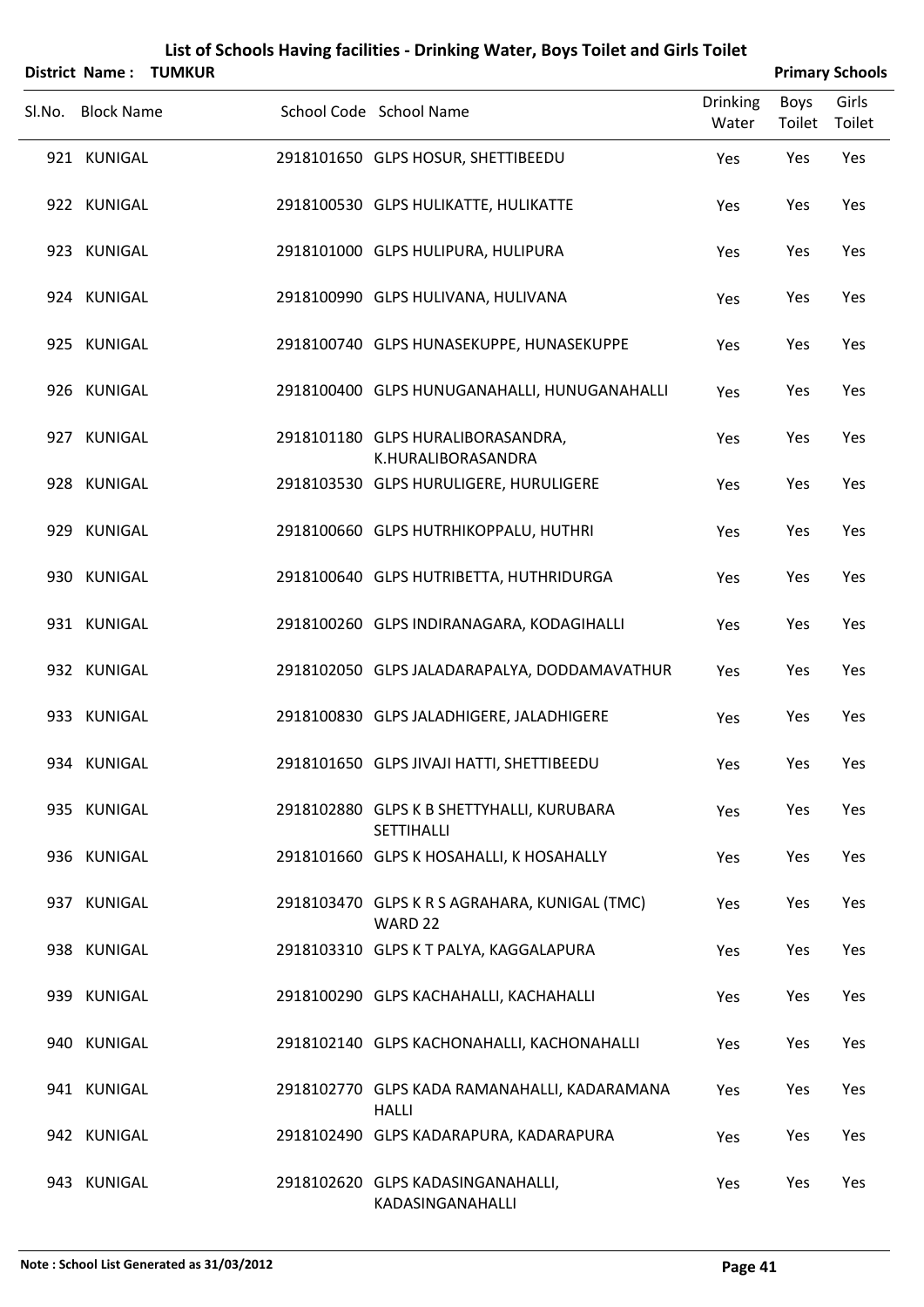|        | <b>District Name:</b> | <b>TUMKUR</b> |                                                             |                          |                | <b>Primary Schools</b> |
|--------|-----------------------|---------------|-------------------------------------------------------------|--------------------------|----------------|------------------------|
| Sl.No. | <b>Block Name</b>     |               | School Code School Name                                     | <b>Drinking</b><br>Water | Boys<br>Toilet | Girls<br>Toilet        |
|        | 944 KUNIGAL           |               | 2918102400 GLPS KADU MATTHIKERE, KADUMATHIKERE              | Yes                      | Yes            | Yes                    |
|        | 945 KUNIGAL           |               | 2918100340 GLPS KADUBORNAHALLI, UJJAINI                     | Yes                      | Yes            | Yes                    |
|        | 946 KUNIGAL           |               | 2918100720 GLPS KALLAIAHNAPALYA, HODAGHATTA                 | Yes                      | Yes            | Yes                    |
|        | 947 KUNIGAL           |               | 2918102730 GLPS KALLANAYAKANAHALLI,<br>KALLANAYAKANAHALLI   | Yes                      | Yes            | Yes                    |
|        | 948 KUNIGAL           |               | 2918101820 GLPS KALLU PALYA, CHIKKAMALALAVADI               | Yes                      | Yes            | Yes                    |
|        | 949 KUNIGAL           |               | 2918102420 GLPS KALLU PALYA, KALLUPALYA                     | Yes                      | Yes            | Yes                    |
|        | 950 KUNIGAL           |               | 2918101920 GLPS KAMPALAPURA, KAMPALAPURA                    | Yes                      | Yes            | Yes                    |
|        | 951 KUNIGAL           |               | 2918101010 GLPS KANCHGALAPURA, KANCHGALAPURA                | Yes                      | Yes            | Yes                    |
|        | 952 KUNIGAL           |               | 2918101300 GLPS KANNAGUNI, KANNAGUNI                        | Yes                      | Yes            | Yes                    |
|        | 953 KUNIGAL           |               | 2918101260 GLPS KANTANAHALLI, KANTANAHALLY                  | Yes                      | Yes            | Yes                    |
|        | 954 KUNIGAL           |               | 2918102150 GLPS KANTANAHALLI, KANTHANAHALLI                 | Yes                      | Yes            | Yes                    |
|        | 955 KUNIGAL           |               | 2918101770 GLPS KAREKAL PALYA, VANIGERE                     | Yes                      | Yes            | Yes                    |
|        | 956 KUNIGAL           |               | 2918101850 GLPS KARESHANAIAHNA PALYA,<br>THEREDAKUPPE       | Yes                      | Yes            | Yes                    |
|        | 957 KUNIGAL           |               | 2918101890 GLPS KATTE PALYA,<br>SINGONAHALLY(BAKTARHALLI)   | Yes                      | Yes            | Yes                    |
|        | 958 KUNIGAL           |               | 2918101170 GLPS KATTIGEHALLI, KATTIGEHALLY                  | Yes                      | Yes            | Yes                    |
|        | 959 KUNIGAL           |               | 2918100420 GLPS KEBBALLI, KEBBALLI                          | Yes                      | Yes            | Yes                    |
|        | 960 KUNIGAL           |               | 2918102330 GLPS KEELARKOPPALU, KEELAR                       | Yes                      | Yes            | Yes                    |
|        | 961 KUNIGAL           |               | 2918101790 GLPS KEMPA SAGARA, KEMPASAGARA                   | Yes                      | Yes            | Yes                    |
|        | 962 KUNIGAL           |               | 2918102530 GLPS KEMPANAHALLI,<br>KEMPANAHALLI(BEGUR)        | Yes                      | Yes            | Yes                    |
|        | 963 KUNIGAL           |               | 2918100040 GLPS KEMPASOMANA PALYA, HOSAHALLI<br>(AMRUTHURU) | Yes                      | Yes            | Yes                    |
|        | 964 KUNIGAL           |               | 2918100320 GLPS KENKERE, KENKERE ( UJJANI)                  | Yes                      | Yes            | Yes                    |
|        | 965 KUNIGAL           |               | 2918103000 GLPS KENKERE, KENKERE (KOTTAGERE)                | Yes                      | Yes            | Yes                    |
|        | 966 KUNIGAL           |               | 2918100060 GLPS KIRANGUR, KIRANGUR                          | Yes                      | Yes            | Yes                    |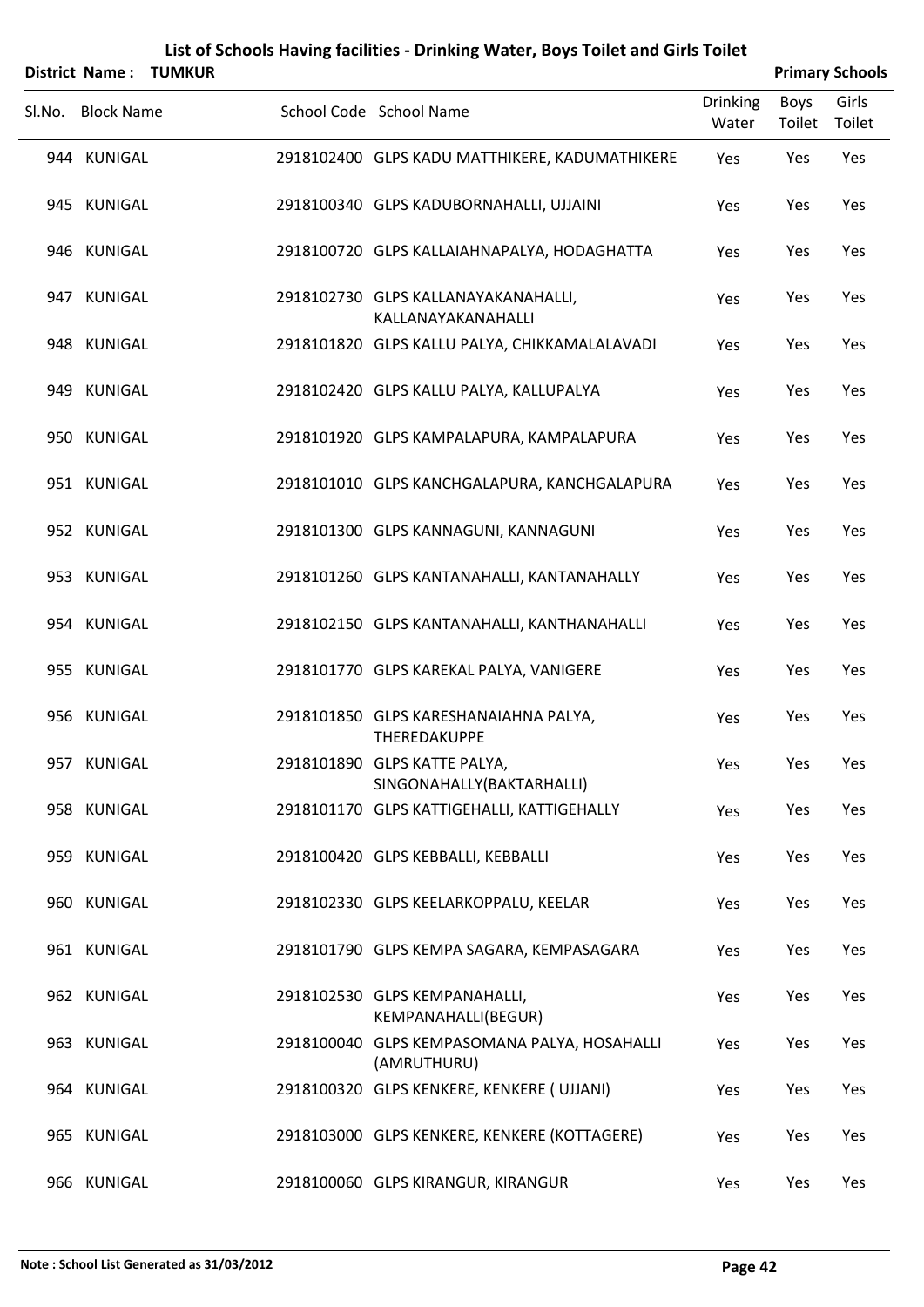| List of Schools Having facilities - Drinking Water, Boys Toilet and Girls Toilet<br><b>Primary Schools</b><br>District Name:<br><b>TUMKUR</b> |                   |  |                                                                   |                       |                 |  |  |  |
|-----------------------------------------------------------------------------------------------------------------------------------------------|-------------------|--|-------------------------------------------------------------------|-----------------------|-----------------|--|--|--|
| Sl.No.                                                                                                                                        | <b>Block Name</b> |  | <b>Drinking</b><br>School Code School Name<br>Water               | <b>Boys</b><br>Toilet | Girls<br>Toilet |  |  |  |
|                                                                                                                                               | 967 KUNIGAL       |  | 2918102390 GLPS KITANA MANGALA, KITNAMANGALA<br>Yes               | Yes                   | Yes             |  |  |  |
|                                                                                                                                               | 968 KUNIGAL       |  | 2918100260 GLPS KODAGIHALLI, KODAGIHALLI<br>Yes                   | Yes                   | Yes             |  |  |  |
|                                                                                                                                               | 969 KUNIGAL       |  | 2918100010 GLPS KODAVATTI, KODAVATTI(YADEYUR)<br>Yes              | Yes                   | Yes             |  |  |  |
|                                                                                                                                               | 970 KUNIGAL       |  | 2918101670 GLPS KODIHALLI PALYA, KODIHALLI<br>Yes                 | Yes                   | Yes             |  |  |  |
|                                                                                                                                               | 971 KUNIGAL       |  | 2918101670 GLPS KODIHALLI, KODIHALLI<br>Yes                       | Yes                   | Yes             |  |  |  |
|                                                                                                                                               | 972 KUNIGAL       |  | 2918102350 GLPS KODIHALLI, KODIHALLI<br>Yes                       | Yes                   | Yes             |  |  |  |
|                                                                                                                                               | 973 KUNIGAL       |  | 2918100910 GLPS KODIPALYA, KODIPALYA<br>Yes                       | Yes                   | Yes             |  |  |  |
|                                                                                                                                               | 974 KUNIGAL       |  | 2918103510 GLPS KOGHATTA, KOGHATTA<br>Yes                         | Yes                   | Yes             |  |  |  |
|                                                                                                                                               | 975 KUNIGAL       |  | 2918101090 GLPS KOTEKERE, KOTEKERE<br>Yes                         | Yes                   | Yes             |  |  |  |
|                                                                                                                                               | 976 KUNIGAL       |  | 2918101490 GLPS KOTHIPURA, KOTHIPURA<br>Yes                       | Yes                   | Yes             |  |  |  |
|                                                                                                                                               | 977 KUNIGAL       |  | 2918100670 GLPS KULUMEPALYA, KATTARIGHATTA<br>Yes                 | Yes                   | Yes             |  |  |  |
|                                                                                                                                               | 978 KUNIGAL       |  | 2918101980 GLPS KUMBARA PALYA, LAKSHMIPURA<br>Yes                 | Yes                   | Yes             |  |  |  |
|                                                                                                                                               | 979 KUNIGAL       |  | 2918100540 GLPS KUNTAIAHNAKERE PALYA, K G<br>Yes<br>MUTTHENAHALLI | Yes                   | Yes             |  |  |  |
|                                                                                                                                               | 980 KUNIGAL       |  | 2918101770 GLPS KURI BORANA PALYA, VANIGERE<br>Yes                | Yes                   | Yes             |  |  |  |
|                                                                                                                                               | 981 KUNIGAL       |  | 2918102370 GLPS KURU PALYA, KUTARAHALLI<br>Yes                    | Yes                   | Yes             |  |  |  |
|                                                                                                                                               | 982 KUNIGAL       |  | 2918100360 GLPS KURUBARADODDI, BANDIHALLI<br>Yes                  | Yes                   | Yes             |  |  |  |
|                                                                                                                                               | 983 KUNIGAL       |  | 2918102370 GLPS KUTARAHALLI, KUTARAHALLI<br>Yes                   | Yes                   | Yes             |  |  |  |
|                                                                                                                                               | 984 KUNIGAL       |  | 2918101980 GLPS LAKSHIMIPURA, LAKSHMIPURA<br>Yes                  | Yes                   | Yes             |  |  |  |
|                                                                                                                                               | 985 KUNIGAL       |  | 2918101480 GLPS LALAPURA, LALAPURA<br>Yes                         | Yes                   | Yes             |  |  |  |
|                                                                                                                                               | 986 KUNIGAL       |  | 2918102060 GLPS M BOMMANAHALLI, MADUGONAHALLI<br>Yes              | Yes                   | Yes             |  |  |  |
|                                                                                                                                               | 987 KUNIGAL       |  | 2918102510 GLPS M HOSUR, M HOSUR<br>Yes                           | Yes                   | Yes             |  |  |  |
|                                                                                                                                               | 988 KUNIGAL       |  | 2918101330 GLPS M K J COLONY, KUNIGAL (TMC) WARD 2<br>Yes         | Yes                   | Yes             |  |  |  |
|                                                                                                                                               | 989 KUNIGAL       |  | 2918101710 GLPS MADAKE KANNASANDRA, MADAKE<br>Yes<br>KANNASANDRA  | Yes                   | Yes             |  |  |  |

#### **Note : School List Generated as 31/03/2012 Page 43**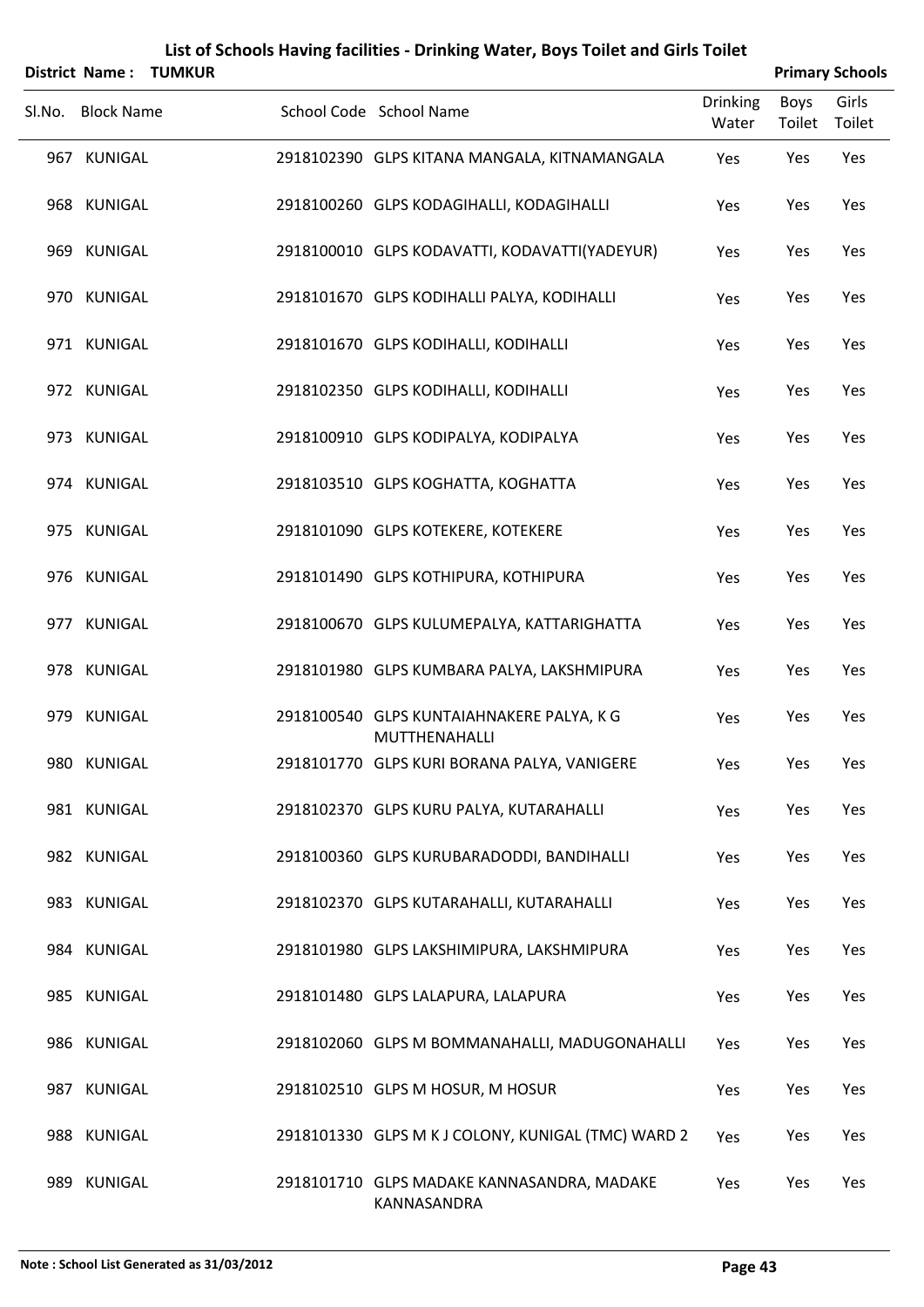|        | List of Schools Having facilities - Drinking Water, Boys Toilet and Girls Toilet<br><b>Primary Schools</b><br>District Name:<br><b>TUMKUR</b> |  |                                                               |                          |                       |                 |  |  |  |  |  |
|--------|-----------------------------------------------------------------------------------------------------------------------------------------------|--|---------------------------------------------------------------|--------------------------|-----------------------|-----------------|--|--|--|--|--|
| Sl.No. | <b>Block Name</b>                                                                                                                             |  | School Code School Name                                       | <b>Drinking</b><br>Water | <b>Boys</b><br>Toilet | Girls<br>Toilet |  |  |  |  |  |
|        | 990 KUNIGAL                                                                                                                                   |  | 2918101690 GLPS MADAKEHALLI, MADAKEHALLY                      | Yes                      | Yes                   | Yes             |  |  |  |  |  |
|        | 991 KUNIGAL                                                                                                                                   |  | 2918100860 GLPS MADHUREPALYA, DODDAMADURE                     | Yes                      | Yes                   | Yes             |  |  |  |  |  |
|        | 992 KUNIGAL                                                                                                                                   |  | 2918100100 GLPS MADIHALLI, MADIHALLI                          | Yes                      | Yes                   | Yes             |  |  |  |  |  |
|        | 993 KUNIGAL                                                                                                                                   |  | 2918100100 GLPS MADIHALLIPALYA, MADIHALLI                     | Yes                      | Yes                   | Yes             |  |  |  |  |  |
|        | 994 KUNIGAL                                                                                                                                   |  | 2918100940 GLPS MALLANAYAKANAHALLI,<br>MALLANAYAKANAHALLI     | Yes                      | Yes                   | Yes             |  |  |  |  |  |
|        | 995 KUNIGAL                                                                                                                                   |  | 2918100030 GLPS MALLAPURA, MALLAPURA                          | Yes                      | Yes                   | Yes             |  |  |  |  |  |
|        | 996 KUNIGAL                                                                                                                                   |  | 2918103460 GLPS MALLIPALYA, KUNIGAL (TMC) WARD 21             | Yes                      | Yes                   | Yes             |  |  |  |  |  |
|        | 997 KUNIGAL                                                                                                                                   |  | 2918100980 GLPS MANAVALLI, MANAVALLI                          | Yes                      | Yes                   | Yes             |  |  |  |  |  |
|        | 998 KUNIGAL                                                                                                                                   |  | 2918100220 GLPS MANGALA, MANGALA                              | Yes                      | Yes                   | Yes             |  |  |  |  |  |
|        | 999 KUNIGAL                                                                                                                                   |  | 2918101760 GLPS MANNANA PALYA, NAGANAHALLY<br>(BAKTRHALLI)    | Yes                      | Yes                   | Yes             |  |  |  |  |  |
|        | 1000 KUNIGAL                                                                                                                                  |  | 2918100180 GLPS MANTYA, MANTYA                                | Yes                      | Yes                   | Yes             |  |  |  |  |  |
|        | 1001 KUNIGAL                                                                                                                                  |  | 2918101730 GLPS MAVINAKATTE PALYA,<br>MAVINAKATTEPALYA        | Yes                      | Yes                   | Yes             |  |  |  |  |  |
|        | 1002 KUNIGAL                                                                                                                                  |  | 2918100580 GLPS MEDARADODDI, TAVAREKERE                       | Yes                      | Yes                   | Yes             |  |  |  |  |  |
|        | 1003 KUNIGAL                                                                                                                                  |  | 2918100950 GLPS MEGALA PALYA, TIPPURU                         | Yes                      | Yes                   | Yes             |  |  |  |  |  |
|        | 1004 KUNIGAL                                                                                                                                  |  | 2918103020 GLPS MENASIKEREDODDI, K G DEVAPATNA                | Yes                      | Yes                   | Yes             |  |  |  |  |  |
|        | 1005 KUNIGAL                                                                                                                                  |  | 2918101660 GLPS MESTRI RAMANNANA PALYA, K<br><b>HOSAHALLY</b> | Yes                      | Yes                   | Yes             |  |  |  |  |  |
|        | 1006 KUNIGAL                                                                                                                                  |  | 2918100680 GLPS MOOGANAPURA, MOOGANAPURA                      | Yes                      | Yes                   | Yes             |  |  |  |  |  |
|        | 1007 KUNIGAL                                                                                                                                  |  | 2918100620 GLPS MUDDAHANUMANAPALYA, R<br>BYADARAHALLI         | Yes                      | Yes                   | Yes             |  |  |  |  |  |
|        | 1008 KUNIGAL                                                                                                                                  |  | 2918100370 GLPS MUDDALINGADODDI, NIDASALE                     | Yes                      | Yes                   | Yes             |  |  |  |  |  |
|        | 1009 KUNIGAL                                                                                                                                  |  | 2918102640 GLPS MUDIGIRI PALYA, GOTTIKERE                     | Yes                      | Yes                   | Yes             |  |  |  |  |  |
|        | 1010 KUNIGAL                                                                                                                                  |  | 2918102430 GLPS MUNIYANA PALYA, MINIYANAPALA                  | Yes                      | Yes                   | Yes             |  |  |  |  |  |
|        | 1011 KUNIGAL                                                                                                                                  |  | 2918101130 GLPS MUTHUGADAHALLI,<br>MUTHUGADAHALLY             | Yes                      | Yes                   | Yes             |  |  |  |  |  |
|        | 1012 KUNIGAL                                                                                                                                  |  | 2918103020 GLPS N G DODDI, K G DEVAPATNA                      | Yes                      | Yes                   | Yes             |  |  |  |  |  |

#### **Note : School List Generated as 31/03/2012 Page 44**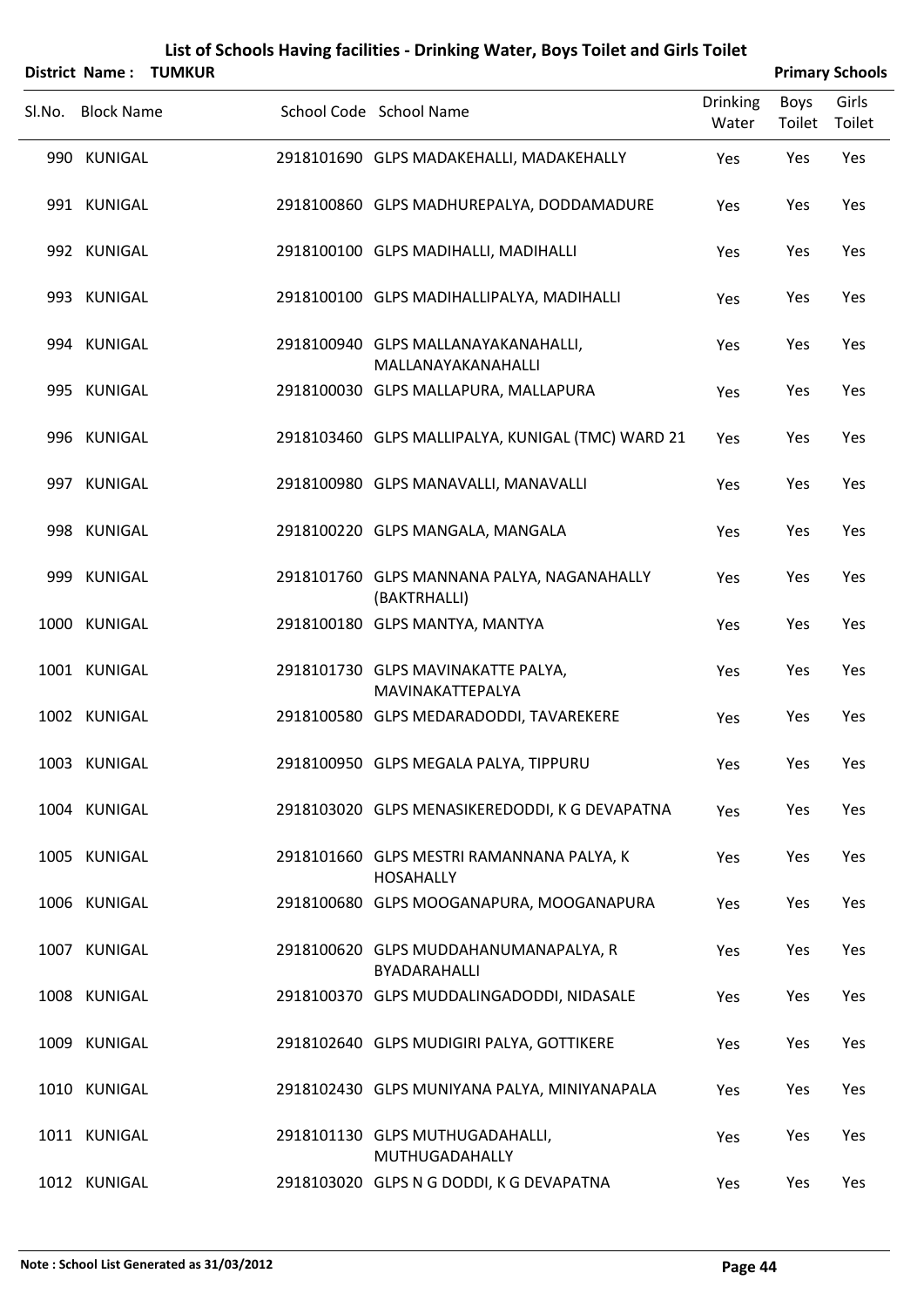|        |                   | <b>District Name: TUMKUR</b> |                                                            |                          |                       | <b>Primary Schools</b> |
|--------|-------------------|------------------------------|------------------------------------------------------------|--------------------------|-----------------------|------------------------|
| Sl.No. | <b>Block Name</b> |                              | School Code School Name                                    | <b>Drinking</b><br>Water | <b>Boys</b><br>Toilet | Girls<br>Toilet        |
|        | 1013 KUNIGAL      |                              | 2918100730 GLPS N THANDYA, NAGANAHALLI                     | Yes                      | Yes                   | Yes                    |
|        | 1014 KUNIGAL      |                              | 2918101760 GLPS NAGANAHALLI, NAGANAHALLY<br>(BAKTRHALLI)   | Yes                      | Yes                   | Yes                    |
|        | 1015 KUNIGAL      |                              | 2918102020 GLPS NAGATHI HALLI, NAGATHIHALLI                | Yes                      | Yes                   | Yes                    |
|        | 1016 KUNIGAL      |                              | 2918101970 GLPS NIGIKOPPALU, SRUNGARASAGAR                 | Yes                      | Yes                   | Yes                    |
|        | 1017 KUNIGAL      |                              | 2918102630 GLPS NITTUR, NITTUR                             | Yes                      | Yes                   | Yes                    |
|        | 1018 KUNIGAL      |                              | 2918101850 GLPS NORAJANA KUPPE, THEREDAKUPPE               | Yes                      | Yes                   | Yes                    |
|        | 1019 KUNIGAL      |                              | 2918102580 GLPS P V THANDYA, HANGARAHALLI(BEGUR)           | Yes                      | Yes                   | Yes                    |
|        | 1020 KUNIGAL      |                              | 2918102290 GLPS PALLERAYNAHALLI, PALLERAYANAHALLI          | Yes                      | Yes                   | Yes                    |
|        | 1021 KUNIGAL      |                              | 2918101940 GLPS PAVASANDRA, PAVASANDRA                     | Yes                      | Yes                   | Yes                    |
|        | 1022 KUNIGAL      |                              | 2918102250 GLPS R D PALAY, HALAGERE                        | Yes                      | Yes                   | Yes                    |
|        | 1023 KUNIGAL      |                              | 2918101590 GLPS R GOLLARAHATTI, RAYAGONAHALLY              | Yes                      | Yes                   | Yes                    |
|        | 1024 KUNIGAL      |                              | 2918102390 GLPS R M GOLLARAHATTI, KITNAMANGALA             | Yes                      | Yes                   | Yes                    |
|        | 1025 KUNIGAL      |                              | 2918102180 GLPS RAGHAVANA HOSUR, RAGHAVANA<br><b>HOSUR</b> | Yes                      | Yes                   | Yes                    |
|        | 1026 KUNIGAL      |                              | 2918102610 GLPS RAJAGERE, RAJAGERE                         | Yes                      | Yes                   | Yes                    |
|        | 1027 KUNIGAL      |                              | 2918101750 GLPS RAMANA PALYA, KURUDI HALLY                 | Yes                      | Yes                   | Yes                    |
|        | 1028 KUNIGAL      |                              | 2918101020 GLPS RAMANAYAKANAPALYA, NAGASANDRA              | Yes                      | Yes                   | Yes                    |
|        | 1029 KUNIGAL      |                              | 2918101690 GLPS RAMEGOWDANAPALYA, MADAKEHALLY              | Yes                      | Yes                   | Yes                    |
|        | 1030 KUNIGAL      |                              | 2918100750 GLPS RANGAMMANAPALYA, THATTASANDRA              | Yes                      | Yes                   | Yes                    |
|        | 1031 KUNIGAL      |                              | 2918101830 GLPS S K J COLONY, SULEKUPPE KAVAL              | Yes                      | Yes                   | Yes                    |
|        | 1032 KUNIGAL      |                              | 2918102780 GLPS SALUPALYA, HOSAKERE                        | Yes                      | Yes                   | Yes                    |
|        | 1033 KUNIGAL      |                              | 2918100250 GLPS SANKENAPURA, SANKENAPURA                   | Yes                      | Yes                   | Yes                    |
|        | 1034 KUNIGAL      |                              | 2918102740 GLPS SEEGEPALYA(I), IPPADI                      | Yes                      | Yes                   | Yes                    |
|        | 1035 KUNIGAL      |                              | 2918100620 GLPS SHASTRIPALYA, R BYADARAHALLI               | Yes                      | Yes                   | Yes                    |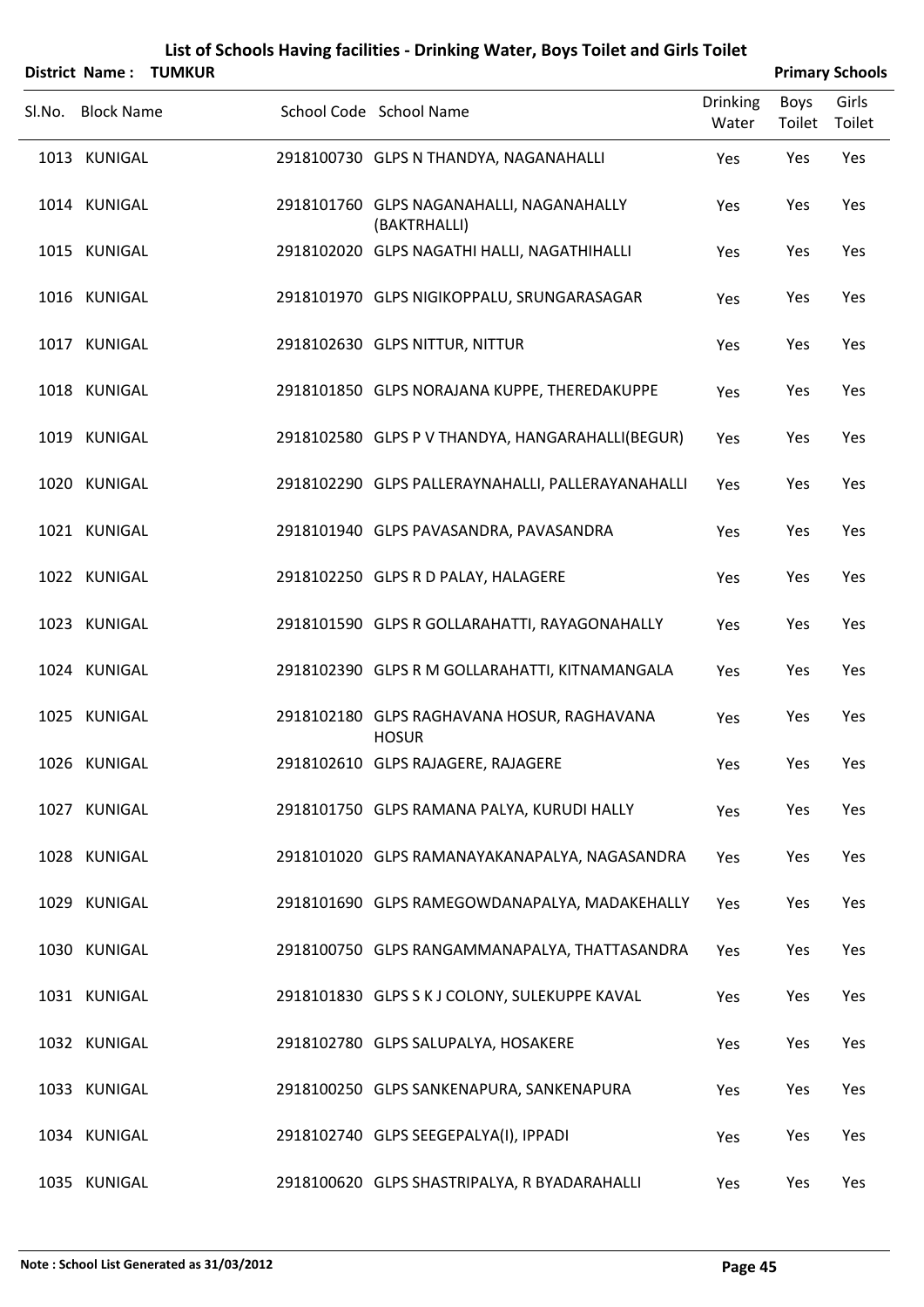|        |                   | District Name: TUMKUR |                                                                      |                          | <b>Primary Schools</b> |                 |
|--------|-------------------|-----------------------|----------------------------------------------------------------------|--------------------------|------------------------|-----------------|
| Sl.No. | <b>Block Name</b> |                       | School Code School Name                                              | <b>Drinking</b><br>Water | <b>Boys</b><br>Toilet  | Girls<br>Toilet |
|        | 1036 KUNIGAL      |                       | 2918102110 GLPS SHETTIPURA, SHETTIPURA                               | Yes                      | Yes                    | Yes             |
|        | 1037 KUNIGAL      |                       | 2918100390 GLPS SHIVANAHALLI, SHIVANAHALLI                           | Yes                      | Yes                    | Yes             |
|        | 1038 KUNIGAL      |                       | 2918101230 GLPS SIDDAPURA, SIDDAPURA                                 | Yes                      | Yes                    | Yes             |
|        | 1039 KUNIGAL      |                       | 2918100740 GLPS SIDDARAMAIAHNA PALYA,<br>HUNASEKUPPE                 | Yes                      | Yes                    | Yes             |
|        | 1040 KUNIGAL      |                       | 2918101390 GLPS SIDDARTHA COLONY, KUNIGAL (TMC)<br>WARD <sub>8</sub> | Yes                      | Yes                    | Yes             |
|        | 1041 KUNIGAL      |                       | 2918102010 GLPS SIDDAYANAKERE PALYA,<br>CHIKKAMAVTHURU               | Yes                      | Yes                    | Yes             |
|        | 1042 KUNIGAL      |                       | 2918102590 GLPS SIDDEMANNINA PALYA, KEMPANAHALLI                     | Yes                      | Yes                    | Yes             |
|        | 1043 KUNIGAL      |                       | 2918100920 GLPS SINGATIHALLI, SINGATIHALLI                           | Yes                      | Yes                    | Yes             |
|        | 1044 KUNIGAL      |                       | 2918102030 GLPS SINGONAHALLI, SINGONAHALLI(H-<br>DURGA)              | Yes                      | Yes                    | Yes             |
|        | 1045 KUNIGAL      |                       | 2918100960 GLPS SINGONAHALLI,<br>SINGONAHALLI(NAGSANDRA)             | Yes                      | Yes                    | Yes             |
|        | 1046 KUNIGAL      |                       | 2918101580 GLPS SINGRI PALYA, GUNNAGERE                              | Yes                      | Yes                    | Yes             |
|        | 1047 KUNIGAL      |                       | 2918101640 GLPS SOBAGANAHALLI PALYA,<br>SOBAGANAHALLY                | Yes                      | Yes                    | Yes             |
|        | 1048 KUNIGAL      |                       | 2918101640 GLPS SOBAGANAHALLI, SOBAGANAHALLY                         | Yes                      | Yes                    | Yes             |
|        | 1049 KUNIGAL      |                       | 2918102710 GLPS SOMEDEVARA PALYA, SOMADEVARA<br>PALYA                | Yes                      | Yes                    | Yes             |
|        | 1050 KUNIGAL      |                       | 2918103380 GLPS SONNA NAYAKANAHALLI, SONNA<br>NAYAKANAHALLI          | Yes                      | Yes                    | Yes             |
|        | 1051 KUNIGAL      |                       | 2918101970 GLPS SRUNGARA SAGAR, SRUNGARASAGAR                        | Yes                      | Yes                    | Yes             |
|        | 1052 KUNIGAL      |                       | 2918100470 GLPS SUGGANAHALLI, SUGGANAHALLI                           | Yes                      | Yes                    | Yes             |
|        | 1053 KUNIGAL      |                       | 2918101930 GLPS SUJIGUDDEPALYA, KICHAVADI                            | Yes                      | Yes                    | Yes             |
|        | 1054 KUNIGAL      |                       | 2918101880 GLPS SULE KUPPE, SULE KUPPE                               | Yes                      | Yes                    | Yes             |
|        | 1055 KUNIGAL      |                       | 2918100580 GLPS T BOMMANAHALLI, TAVAREKERE                           | Yes                      | Yes                    | Yes             |
|        | 1056 KUNIGAL      |                       | 2918101200 GLPS T G PALYA, GOWDAGERE                                 | Yes                      | Yes                    | Yes             |
|        | 1057 KUNIGAL      |                       | 2918102540 GLPS T HOSAHALLI, T HOSAHALLI                             | Yes                      | Yes                    | Yes             |

1058 KUNIGAL 2918100590 GLPS T KEMPANAHALLI, T KEMPANAHALLI Yes Yes Yes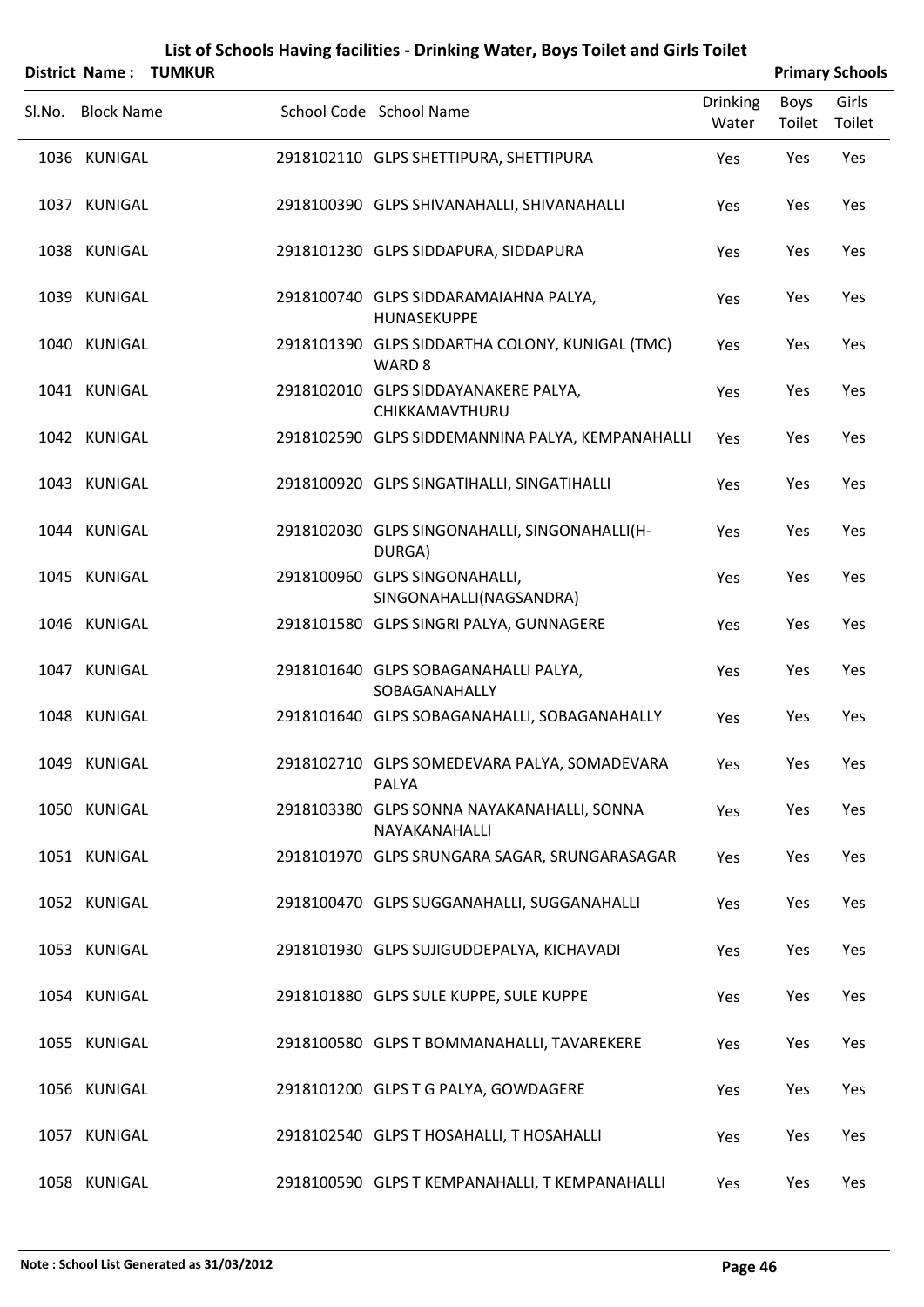|                   | District Name: TUMKUR |                                                                |                          |                       | <b>Primary Schools</b> |
|-------------------|-----------------------|----------------------------------------------------------------|--------------------------|-----------------------|------------------------|
| Sl.No. Block Name |                       | School Code School Name                                        | <b>Drinking</b><br>Water | <b>Boys</b><br>Toilet | Girls<br>Toilet        |
| 1059 KUNIGAL      |                       | 2918101740 GLPS TENGINAMARADA PALYA, HEDIGERE                  | Yes                      | Yes                   | Yes                    |
| 1060 KUNIGAL      |                       | 2918101530 GLPS TEPPASANDRA, TEPPASANDRA                       | Yes                      | Yes                   | Yes                    |
| 1061 KUNIGAL      |                       | 2918102010 GLPS THANGACHAHALLI, CHIKKAMAVTHURU                 | Yes                      | Yes                   | Yes                    |
| 1062 KUNIGAL      |                       | 2918100880 GLPS THATTEKERE, THATTEKERE                         | Yes                      | Yes                   | Yes                    |
| 1063 KUNIGAL      |                       | 2918102620 GLPS THITTAMEGALAPALYA,<br>KADASINGANAHALLI         | Yes                      | Yes                   | Yes                    |
| 1064 KUNIGAL      |                       | 2918100310 GLPS THOREBOMMANAHALLI,<br>THOREBOMMANAHALLI        | Yes                      | Yes                   | Yes                    |
| 1065 KUNIGAL      |                       | 2918100020 GLPS THUBINAKERE, TUBINAKERE                        | Yes                      | Yes                   | Yes                    |
| 1066 KUNIGAL      |                       | 2918100220 GLPS TIGALARAPALYA, MANGALA                         | Yes                      | Yes                   | Yes                    |
| 1067 KUNIGAL      |                       | 2918100950 GLPS TIPPUR, TIPPURU                                | Yes                      | Yes                   | Yes                    |
| 1068 KUNIGAL      |                       | 2918100210 GLPS TOREHALLI, THOREHALLI                          | Yes                      | Yes                   | Yes                    |
| 1069 KUNIGAL      |                       | 2918101250 GLPS TURUGANOOR, TURUGANOOR                         | Yes                      | Yes                   | Yes                    |
| 1070 KUNIGAL      |                       | 2918101210 GLPS URDU KAGGERE, KAGGERE                          | Yes                      | Yes                   | Yes                    |
| 1071 KUNIGAL      |                       | 2918101150 GLPS URKEHALLI, URKEHALLY                           | Yes                      | Yes                   | Yes                    |
| 1072 KUNIGAL      |                       | 2918101800 GLPS VADDARA KUPPE, VADDARAKUPPE                    | Yes                      | Yes                   | Yes                    |
| 1073 KUNIGAL      |                       | 2918103020 GLPS VADDARRALU, K G DEVAPATNA                      | Yes                      | Yes                   | Yes                    |
| 1074 KUNIGAL      |                       | 2918101060 GLPS VAGARAGERE, VAGARAGERE                         | Yes                      | Yes                   | Yes                    |
| 1075 KUNIGAL      |                       | 2918100270 GLPS VALAGEREPURA COLONY,<br>VALAGEREPURA           | Yes                      | Yes                   | Yes                    |
| 1076 KUNIGAL      |                       | 2918101770 GLPS VANIGERE, VANIGERE                             | Yes                      | Yes                   | Yes                    |
| 1077 KUNIGAL      |                       | 2918101520 GLPS YACHAGHATTA, YACHAGHATTA                       | Yes                      | Yes                   | Yes                    |
| 1078 KUNIGAL      |                       | 2918100760 GLPS YADEHALLI, YADEHALLY                           | Yes                      | Yes                   | Yes                    |
| 1079 KUNIGAL      |                       | 2918100690 GLPS YALACHAVADI, YALACHAVADI<br><b>GULLALIPURA</b> | Yes                      | Yes                   | Yes                    |
| 1080 KUNIGAL      |                       | 2918100810 GLPS YEDIYUR, YEDIYUR                               | Yes                      | Yes                   | Yes                    |
| 1081 KUNIGAL      |                       | 2918101070 GLPS YELLAPURA, YELLAPURA                           | Yes                      | Yes                   | Yes                    |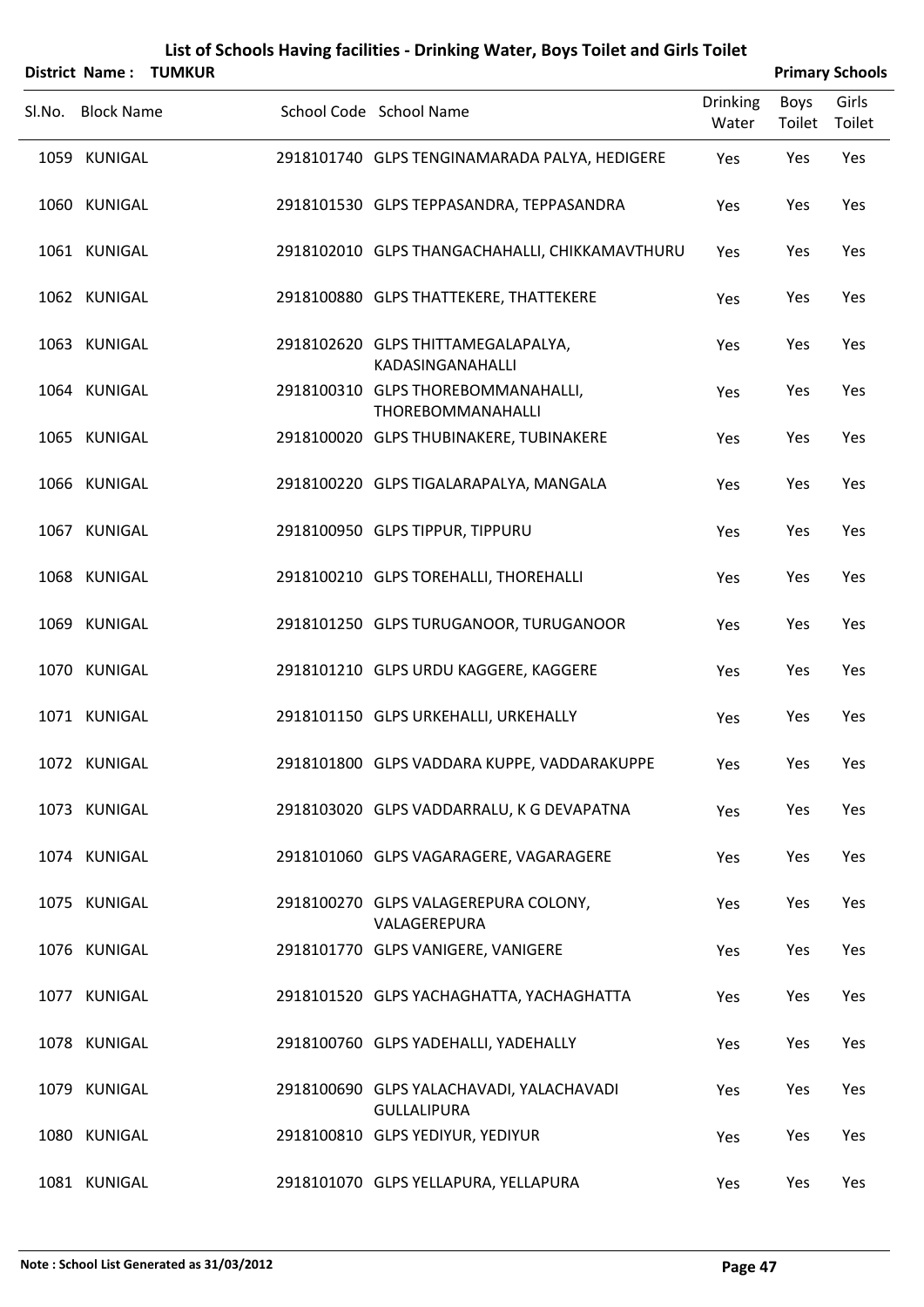|        |                   | District Name: TUMKUR |                                                                  |                          |                | <b>Primary Schools</b> |
|--------|-------------------|-----------------------|------------------------------------------------------------------|--------------------------|----------------|------------------------|
| Sl.No. | <b>Block Name</b> |                       | School Code School Name                                          | <b>Drinking</b><br>Water | Boys<br>Toilet | Girls<br>Toilet        |
|        | 1082 KUNIGAL      |                       | 2918101860 GMHPS BHAKATHARA HALLI,<br>BHAKTHARAHALLY             | Yes                      | Yes            | Yes                    |
|        | 1083 KUNIGAL      |                       | 2918101900 GMHPS HULIYURDURGA, HULIYURDURGA                      | Yes                      | Yes            | Yes                    |
|        | 1084 KUNIGAL      |                       | 2918102470 GMHPS SANTE MAVATUR, SANTEMAVATUR                     | Yes                      | Yes            | Yes                    |
|        | 1085 KUNIGAL      |                       | 2918100810 GMHPS YADIYUR, YEDIYUR                                | Yes                      | Yes            | Yes                    |
|        | 1086 KUNIGAL      |                       | 2918102650 GMHPS YELIYUR, YELIOR                                 | Yes                      | Yes            | Yes                    |
|        | 1087 KUNIGAL      |                       | 2918101900 GUHPBS HULIYUR DURGA ( URDU),<br>HULIYURDURGA         | Yes                      | Yes            | Yes                    |
|        | 1088 KUNIGAL      |                       | 2918100280 GUHPS AMRUTHUR (URDU), AMRUTHUR                       | Yes                      | Yes            | Yes                    |
|        | 1089 KUNIGAL      |                       | 2918102530 GUHPS KEMPANAHALLI (URDU),<br>KEMPANAHALLI(BEGUR)     | Yes                      | Yes            | Yes                    |
|        | 1090 KUNIGAL      |                       | 2918100910 GUHPS KODIPALYA (URDU), KODIPALYA                     | Yes                      | Yes            | Yes                    |
|        | 1091 KUNIGAL      |                       | 2918103390 GUHPS KOTE KUNIGAL (URDU), KUNIGAL<br>(TMC) WARD 14   | Yes                      | Yes            | Yes                    |
|        | 1092 KUNIGAL      |                       | 2918101560 GUHPS KOTTAGERE (URDU), KOTTAGERE                     | Yes                      | Yes            | Yes                    |
|        | 1093 KUNIGAL      |                       | 2918101370 GUHPS MADDUR ROAD (URDU) W-6,<br>KUNIGAL (TMC) WARD 6 | Yes                      | Yes            | Yes                    |
|        | 1094 KUNIGAL      |                       | 2918101310 GUHPS N M PURA (URDU),<br>NADEMAVINAPURA              | Yes                      | Yes            | Yes                    |
|        | 1095 KUNIGAL      |                       | 2918103470 GULPS AGRAHARA (URDU), KUNIGAL (TMC)<br>WARD 22       | Yes                      | Yes            | Yes                    |
|        | 1096 KUNIGAL      |                       | 2918101500 GULPS ARKERE ( URDU), ARAKERE                         | Yes                      | Yes            | Yes                    |
|        | 1097 KUNIGAL      |                       | 2918101140 GULPS BELIDEVALAYA (URDU), BILIDEVALAYA               | Yes                      | Yes            | Yes                    |
|        | 1098 KUNIGAL      |                       | 2918101320 GULPS BIDANAGERE (URDU), KUNIGAL (TMC)<br>WARD 1      | Yes                      | Yes            | Yes                    |
|        | 1099 KUNIGAL      |                       | 2918101900 GULPS GIRLS HULIYURDURGA (URDU),<br>HULIYURDURGA      | Yes                      | Yes            | Yes                    |
|        | 1100 KUNIGAL      |                       | 2918102360 GULPS H S PALYA (URDU), BEGUR                         | Yes                      | Yes            | Yes                    |
|        | 1101 KUNIGAL      |                       | 2918100200 GULPS HANUMAPURA (URDU),<br>HANUMAPURA (YADIYUR)      | Yes                      | Yes            | Yes                    |
|        | 1102 KUNIGAL      |                       | 2918101050 GULPS JIDDIGERE (URDU), JIDDAGERE                     | Yes                      | Yes            | Yes                    |
|        | 1103 KUNIGAL      |                       | 2918101660 GULPS K HOSAHALLI (URDU), K HOSAHALLY                 | Yes                      | Yes            | Yes                    |
|        | 1104 KUNIGAL      |                       | 2918102390 GULPS KITANAMANGALA (URDU),<br>KITNAMANGALA           | Yes                      | Yes            | Yes                    |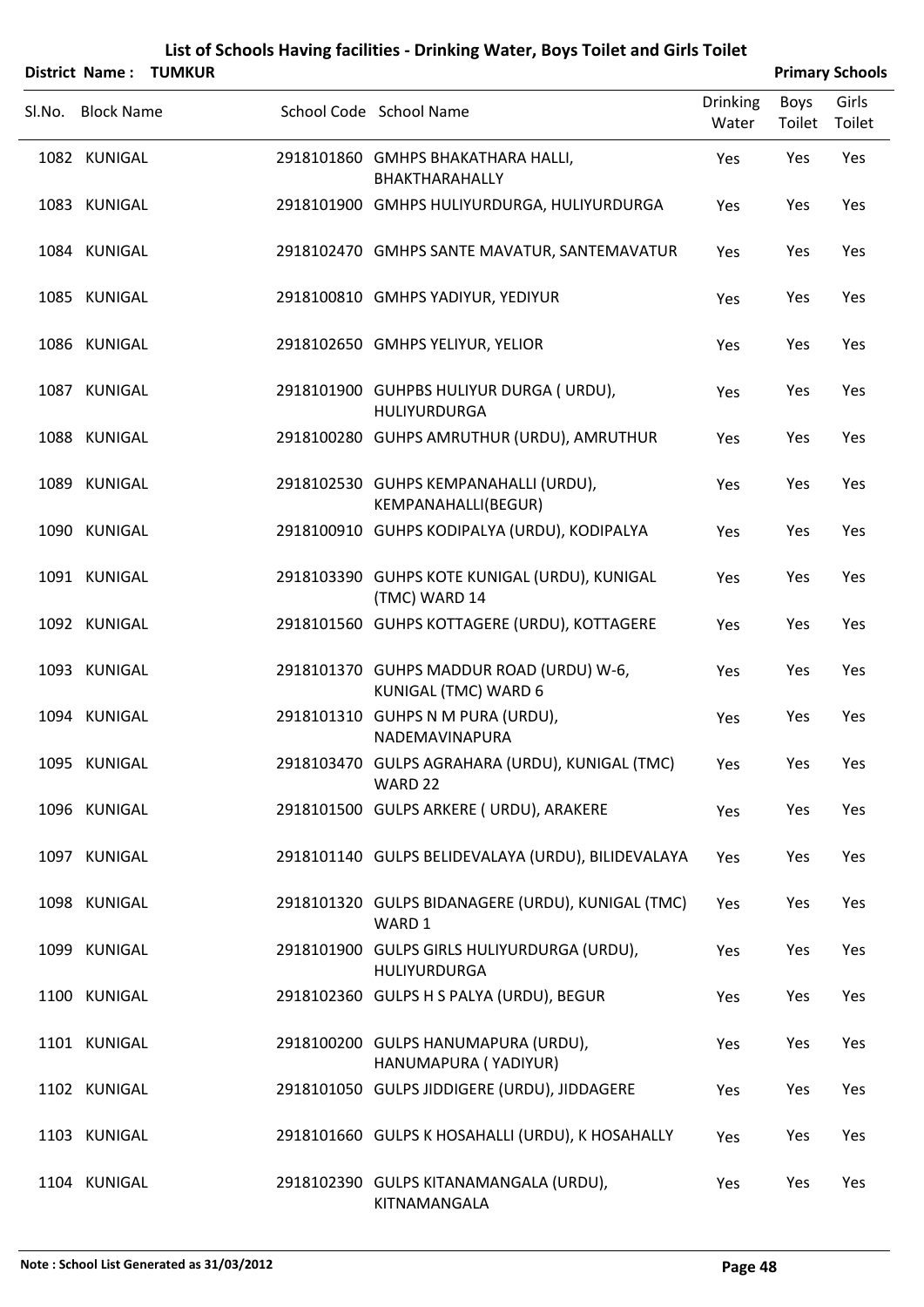|        |                   | District Name: TUMKUR |                                                                  |                          |                       | <b>Primary Schools</b> |
|--------|-------------------|-----------------------|------------------------------------------------------------------|--------------------------|-----------------------|------------------------|
| Sl.No. | <b>Block Name</b> |                       | School Code School Name                                          | <b>Drinking</b><br>Water | <b>Boys</b><br>Toilet | Girls<br>Toilet        |
|        | 1105 KUNIGAL      |                       | 2918101490 GULPS KOTHIPURA (URDU), KOTHIPURA                     | Yes                      | Yes                   | Yes                    |
|        | 1106 KUNIGAL      |                       | 2918101750 GULPS KURUDI HALLI (URDU), KURUDI HALLY               | Yes                      | Yes                   | Yes                    |
|        | 1107 KUNIGAL      |                       | 2918101690 GULPS MADAKE HALLI (URDU),<br>MADAKEHALLY             | Yes                      | Yes                   | Yes                    |
|        | 1108 KUNIGAL      |                       | 2918101330 GULPS MALLAGHATTA (URDU), KUNIGAL<br>(TMC) WARD 2     | Yes                      | Yes                   | Yes                    |
|        | 1109 KUNIGAL      |                       | 2918101311 GULPS NANJICHANNANA PALYA (URDU),<br>NADEMAVINAPURA   | Yes                      | Yes                   | Yes                    |
|        | 1110 KUNIGAL      |                       | 2918102630 GULPS NITTUR (URDU), NITTUR                           | Yes                      | Yes                   | Yes                    |
|        | 1111 KUNIGAL      |                       | 2918102470 GULPS SANTEMAVATUR (URDU),<br>SANTEMAVATUR            | Yes                      | Yes                   | Yes                    |
|        | 1112 KUNIGAL      |                       | 2918101230 GULPS SIDDAPURA (URDU), SIDDAPURA                     | Yes                      | Yes                   | Yes                    |
|        | 1113 KUNIGAL      |                       | 2918101640 GULPS SOBAGANA HALLI (URDU),<br>SOBAGANAHALLY         | Yes                      | Yes                   | Yes                    |
|        | 1114 KUNIGAL      |                       | 2918101240 GULPS UPPAR PALYA (URDU), THUVVEKERE                  | Yes                      | Yes                   | Yes                    |
|        | 1115 KUNIGAL      |                       | 2918101410 GUMHPS KUNIGAL, KUNIGAL (TMC) WARD 10                 | Yes                      | Yes                   | Yes                    |
|        | 1116 KUNIGAL      |                       | 2918102690 GUPS BOMMENAHALLI PALYA(URDU),<br><b>BOMMANEHALLI</b> | Yes                      | Yes                   | Yes                    |
|        | 1117 KUNIGAL      |                       | 2918101380 NTGMS KUNIGAL, KUNIGAL (TMC) WARD 7                   | Yes                      | Yes                   | Yes                    |
|        | 1118 TIPTUR       |                       | 2918082200 GHPS ALUR, ALUR                                       | Yes                      | Yes                   | Yes                    |
|        | 1119 TIPTUR       |                       | 2918080940 GHPS ANGONDA HALLI, ANAGONDA HALLI                    | Yes                      | Yes                   | Yes                    |
|        | 1120 TIPTUR       |                       | 2918080720 GHPS B GOWDANAKATTE, BALUVANERALU                     | Yes                      | Yes                   | Yes                    |
|        | 1121 TIPTUR       |                       | 2918080720 GHPS B MUDDENAHALLI, BALUVANERALU                     | Yes                      | Yes                   | Yes                    |
|        | 1122 TIPTUR       |                       | 2918082250 GHPS BAALIKA RAILWAY ROAD, TIPTUR<br>(TMC) WARD 3     | Yes                      | Yes                   | Yes                    |
|        | 1123 TIPTUR       |                       | 2918081710 GHPS BAJAGUR, BAJAGURU                                | Yes                      | Yes                   | Yes                    |
|        | 1124 TIPTUR       |                       | 2918080720 GHPS BALUVANERALU, BALUVANERALU                       | Yes                      | Yes                   | Yes                    |
|        | 1125 TIPTUR       |                       | 2918081590 GHPS BANNI HALLI, BANNI HALLI                         | Yes                      | Yes                   | Yes                    |
|        | 1126 TIPTUR       |                       | 2918081350 GHPS BELAGARA HALLI, BELAGARA HALLI                   | Yes                      | Yes                   | Yes                    |
|        | 1127 TIPTUR       |                       | 2918081870 GHPS BENNAYAKANA HALLI, BENNAYAKANA                   | Yes                      | Yes                   | Yes                    |

HALLI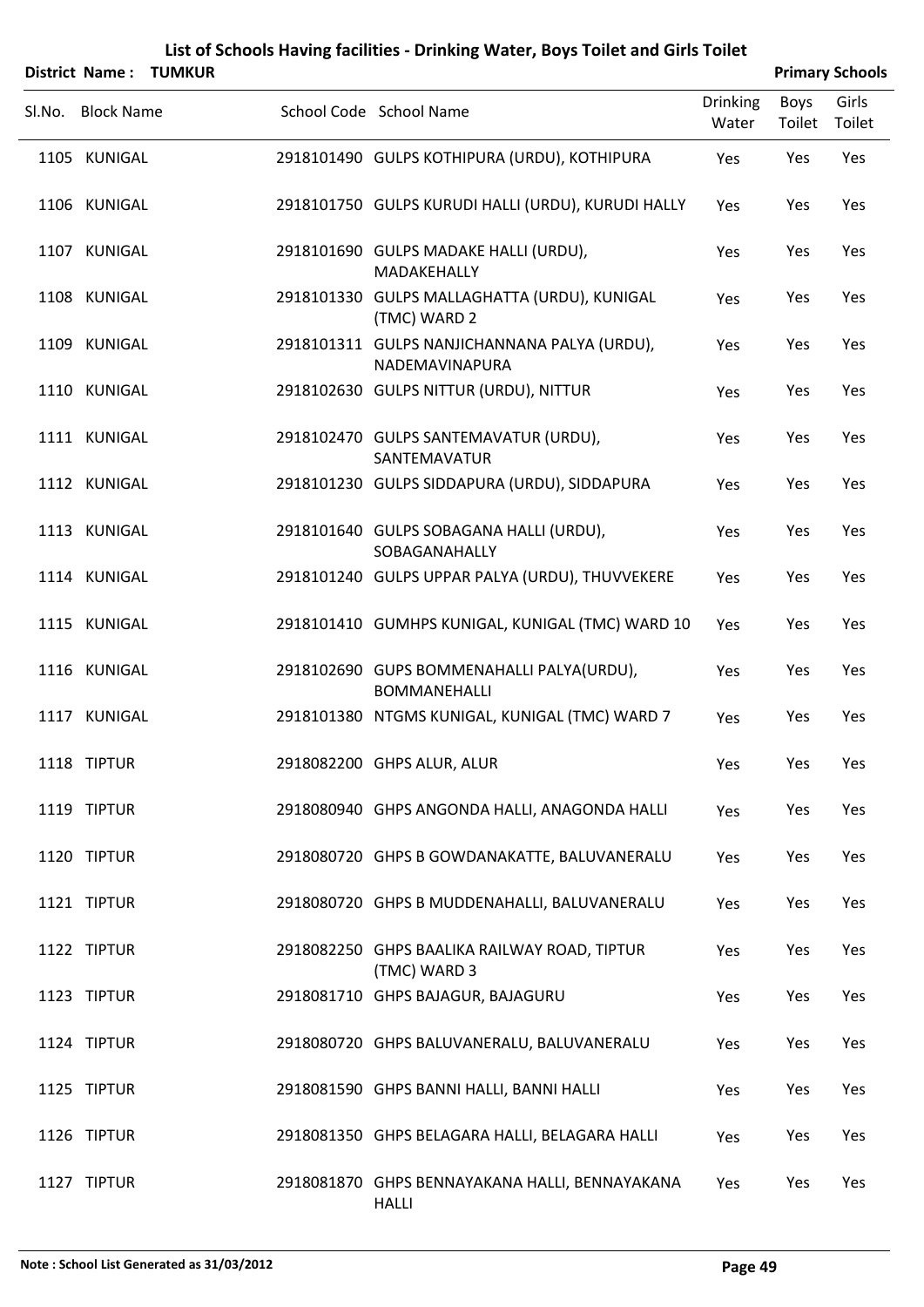|                   | District Name: TUMKUR | List of Schools Having facilities - Drinking Water, Boys Toilet and Girls Toilet |                          |                | <b>Primary Schools</b> |
|-------------------|-----------------------|----------------------------------------------------------------------------------|--------------------------|----------------|------------------------|
| Sl.No. Block Name |                       | School Code School Name                                                          | <b>Drinking</b><br>Water | Boys<br>Toilet | Girls<br>Toilet        |
| 1128 TIPTUR       |                       | 2918080480 GHPS BILIGERE, BILIGERE                                               | Yes                      | Yes            | Yes                    |
| 1129 TIPTUR       |                       | 2918080580 GHPS BIRASANDRA, BIRASANDRA                                           | Yes                      | Yes            | Yes                    |
| 1130 TIPTUR       |                       | 2918081650 GHPS BISALE HALLI, BISALE HALLI                                       | Yes                      | Yes            | Yes                    |
| 1131 TIPTUR       |                       | 2918081360 GHPS BOCHI HALLI, BOCHI HALLI                                         | Yes                      | Yes            | Yes                    |
| 1132 TIPTUR       |                       | 2918082390 GHPS BOVI COLONY, TIPTUR (TMC) WARD 17                                | Yes                      | Yes            | Yes                    |
| 1133 TIPTUR       |                       | 2918081400 GHPS BURUDE GHATTA, BURUDE GHATTA                                     | Yes                      | Yes            | Yes                    |
| 1134 TIPTUR       |                       | 2918082190 GHPS BYRANAYAKANA HALLI,<br>BHAIRANAYAKANA HALLI                      | Yes                      | Yes            | Yes                    |
| 1135 TIPTUR       |                       | 2918080700 GHPS CHIKKAHONNAVALLI,<br>CHIKKAHONNAVALLI                            | Yes                      | Yes            | Yes                    |
| 1136 TIPTUR       |                       | 2918081860 GHPS CHIKKAMARPANA HALLI, CHIKKA<br><b>MARPANA HALLI</b>              | Yes                      | Yes            | Yes                    |
| 1137 TIPTUR       |                       | 2918082220 GHPS CHOWLIHALLI, CHOWLIHALLI                                         | Yes                      | Yes            | Yes                    |
| 1138 TIPTUR       |                       | 2918080750 GHPS DASANAKATTE, DASANAKATTE                                         | Yes                      | Yes            | Yes                    |
| 1139 TIPTUR       |                       | 2918081030 GHPS DASARI GHATTA, DASARI GHATTA                                     | Yes                      | Yes            | Yes                    |
| 1140 TIPTUR       |                       | 2918081850 GHPS ERALAGERE, ERALAGERE                                             | Yes                      | Yes            | Yes                    |
| 1141 TIPTUR       |                       | 2918080400 GHPS G MALLENA HALLI, GUNGURA MELE                                    | Yes                      | Yes            | Yes                    |
| 1142 TIPTUR       |                       | 2918080980 GHPS GANGANA GHATTA, GANGANA<br><b>GHATTA</b>                         | Yes                      | Yes            | Yes                    |
| 1143 TIPTUR       |                       | 2918081660 GHPS GANJALA GHATTA, GANJALA GHATTA                                   | Yes                      | Yes            | Yes                    |
| 1144 TIPTUR       |                       | 2918080170 GHPS GHATAKINA KERE, GHATAKINA KERE                                   | Yes                      | Yes            | Yes                    |
| 1145 TIPTUR       |                       | 2918080340 GHPS GIRLS NONAVINAKERE,<br>NONAVINAKERE                              | Yes                      | Yes            | Yes                    |
| 1146 TIPTUR       |                       | 2918082320 GHPS GORAGONDANA HALLI, TIPTUR (TMC)<br>WARD 10                       | Yes                      | Yes            | Yes                    |
| 1147 TIPTUR       |                       | 2918080070 GHPS GOWDANAKATTE, GOWDANA KATTE                                      | Yes                      | Yes            | Yes                    |
| 1148 TIPTUR       |                       | 2918082170 GHPS GUDIGONDANA HALLI, GUDI<br><b>GONDANA HALLI</b>                  | Yes                      | Yes            | Yes                    |
| 1149 TIPTUR       |                       | 2918080400 GHPS GUNGURA MELE, GUNGURA MELE                                       | Yes                      | Yes            | Yes                    |
| 1150 TIPTUR       |                       | 2918081580 GHPS GURUGADA HALLI (K), GURUGADA<br><b>HALLI</b>                     | Yes                      | Yes            | Yes                    |

#### **Note : School List Generated as 31/03/2012 Page 50**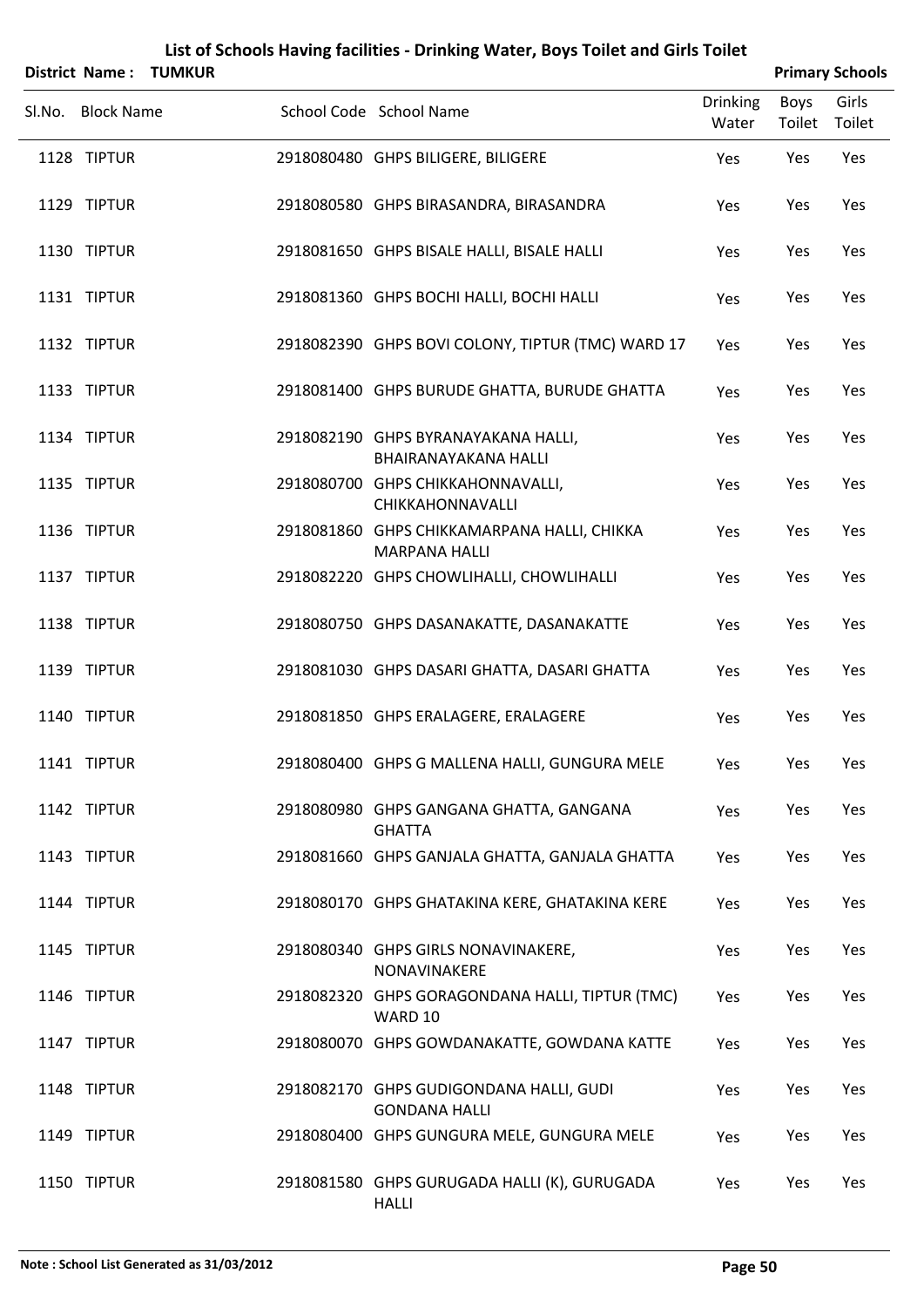|                            | <b>District Name: TUMKUR</b> |                                                                                  |                          |                       | <b>Primary Schools</b> |
|----------------------------|------------------------------|----------------------------------------------------------------------------------|--------------------------|-----------------------|------------------------|
| Sl.No. Block Name          |                              | School Code School Name                                                          | <b>Drinking</b><br>Water | <b>Boys</b><br>Toilet | Girls<br>Toilet        |
| 1151 TIPTUR                |                              | 2918081580 GHPS GURUGADA HALLI (U), GURUGADA<br><b>HALLI</b>                     | Yes                      | Yes                   | Yes                    |
| 1152 TIPTUR                |                              | 2918080630 GHPS GYARAGHATTA, GYARA GHATTA                                        | Yes                      | Yes                   | Yes                    |
| 1153 TIPTUR                |                              | 2918080250 GHPS HALENAHALLI, HALENA HALLI                                        | Yes                      | Yes                   | Yes                    |
| 1154 TIPTUR                |                              | 2918082580 GHPS HATNA, HATNA                                                     | Yes                      | Yes                   | Yes                    |
| 1155 TIPTUR                |                              | 2918080950 GHPS HAVEENA HALLI, HAVINA HALLI                                      | Yes                      | Yes                   | Yes                    |
| 1156 TIPTUR                |                              | 2918081930 GHPS HINDSKERE, HINDISKERE                                            | Yes                      | Yes                   | Yes                    |
| 1157 TIPTUR                |                              | 2918081600 GHPS HONNENA HALLI, HONNENA HALLI                                     | Yes                      | Yes                   | Yes                    |
| 1158 TIPTUR                |                              | 2918080930 GHPS HOSAHALLI, HOSAHALLI                                             | Yes                      | Yes                   | Yes                    |
| 1159 TIPTUR                |                              | 2918080590 GHPS HOSAPATTANA, HONNAVALLI                                          | Yes                      | Yes                   | Yes                    |
| 1160 TIPTUR                |                              | 2918081030 GHPS HUCCHANA HALLI, DASARI GHATTA                                    | Yes                      | Yes                   | Yes                    |
| 1161 TIPTUR                |                              | 2918081900 GHPS HUCCHANA HATTI, RAMASHETTY HALLI                                 | Yes                      | Yes                   | Yes                    |
| 1162 TIPTUR                |                              | 2918080730 GHPS HULIHALLI, HUULIHALLI                                            | Yes                      | Yes                   | Yes                    |
| 1163 TIPTUR                |                              | 2918081720 GHPS HULLENA HALLI, HULLENA HALLI                                     | Yes                      | Yes                   | Yes                    |
| 1164 TIPTUR                |                              | 2918081750 GHPS HUNASE GHATTA, HUNASE GHATTA                                     | Yes                      | Yes                   | Yes                    |
| 1165 TIPTUR<br>1166 TIPTUR |                              | 2918080490 GHPS JAKKANA HALLI, JAKKANA HALLI<br>2918081380 GHPS KAIDALA, KAIDALA | Yes                      | Yes<br>Yes            | Yes<br>Yes             |
| 1167 TIPTUR                |                              | 2918080260 GHPS KALKERE, KALKERE                                                 | Yes<br>Yes               | Yes                   | Yes                    |
| 1168 TIPTUR                |                              | 2918080960 GHPS KALLAIAHNA PALYA, NARASI KATTE                                   | Yes                      | Yes                   | Yes                    |
| 1169 TIPTUR                |                              | 2918081220 GHPS KALLASHETTY HALLI, KALLA SHETTY                                  | Yes                      | Yes                   | Yes                    |
| 1170 TIPTUR                |                              | <b>HALLI</b><br>2918081630 GHPS KAMPARA HALLI, MASAVANA GHATTA                   | Yes                      | Yes                   | Yes                    |
| 1171 TIPTUR                |                              | 2918081110 GHPS KARADAALU, KARADAALU                                             |                          | Yes                   | Yes                    |
| 1172 TIPTUR                |                              | 2918081390 GHPS KARIKERE, KARIKERE                                               | Yes<br>Yes               | Yes                   | Yes                    |
| 1173 TIPTUR                |                              | 2918080530 GHPS KATTIGENA HALLI, KATTIGENA HALLI                                 | Yes                      | Yes                   | Yes                    |
|                            |                              |                                                                                  |                          |                       |                        |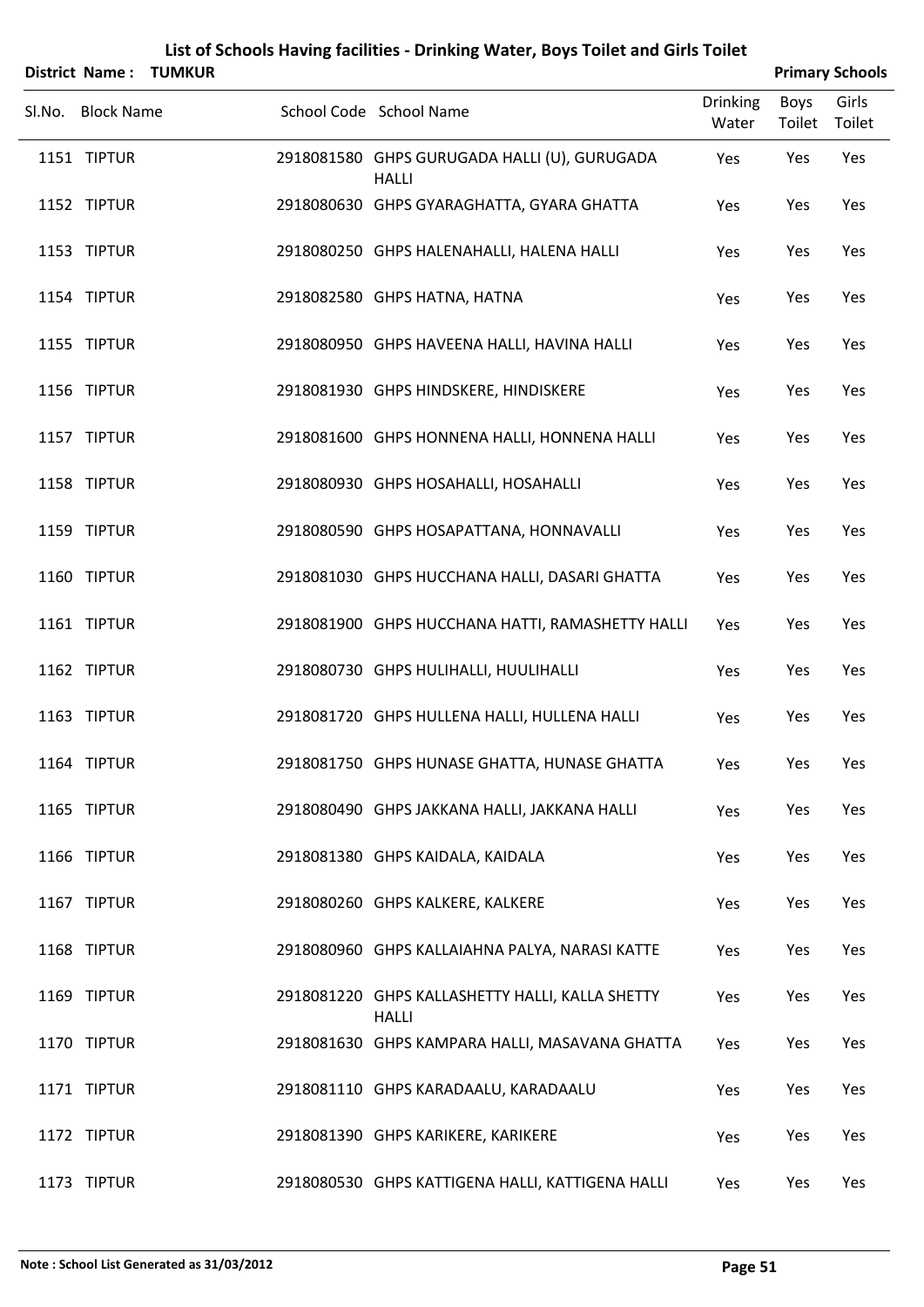|                   | <b>District Name: TUMKUR</b> |                                                            |                          |                | <b>Primary Schools</b> |
|-------------------|------------------------------|------------------------------------------------------------|--------------------------|----------------|------------------------|
| Sl.No. Block Name |                              | School Code School Name                                    | <b>Drinking</b><br>Water | Boys<br>Toilet | Girls<br>Toilet        |
| 1174 TIPTUR       |                              | 2918080920 GHPS KEREGODI, KERE GODI                        | Yes                      | Yes            | Yes                    |
| 1175 TIPTUR       |                              | 2918082500 GHPS KIBBANHALLI, KIBBANA HALLI                 | Yes                      | Yes            | Yes                    |
| 1176 TIPTUR       |                              | 2918080440 GHPS KODIHALLI-3, KODIHALLI-3                   | Yes                      | Yes            | Yes                    |
| 1177 TIPTUR       |                              | 2918081090 GHPS KONDLI GHATTA, KONDLI GHATTA               | Yes                      | Yes            | Yes                    |
| 1178 TIPTUR       |                              | 2918080020 GHPS KONEHALLI, KONEHALLI                       | Yes                      | Yes            | Yes                    |
| 1179 TIPTUR       |                              | 2918082280 GHPS KOTE, TIPTUR (TMC) WARD 6                  | Yes                      | Yes            | Yes                    |
| 1180 TIPTUR       |                              | 2918080460 GHPS KUDUVANA GHATTA, KUDUVANA<br><b>GHATTA</b> | Yes                      | Yes            | Yes                    |
| 1181 TIPTUR       |                              | 2918080270 GHPS LAKSHMIPURA, LAKSHMIPURA                   | Yes                      | Yes            | Yes                    |
| 1182 TIPTUR       |                              | 2918080120 GHPS M.V.HATTI, MADENUR                         | Yes                      | Yes            | Yes                    |
| 1183 TIPTUR       |                              | 2918081760 GHPS MACHAGHATTA, MACHA GHATTA                  | Yes                      | Yes            | Yes                    |
| 1184 TIPTUR       |                              | 2918080120 GHPS MADENUR, MADENUR                           | Yes                      | Yes            | Yes                    |
| 1185 TIPTUR       |                              | 2918080140 GHPS MADIHALLI, MADIHALLI                       | Yes                      | Yes            | Yes                    |
| 1186 TIPTUR       |                              | 2918080240 GHPS MANAKIKERE, MANA KEKERE                    | Yes                      | Yes            | Yes                    |
| 1187 TIPTUR       |                              | 2918081700 GHPS MATANAHALLI, MATANA HALLI                  | Yes                      | Yes            | Yes                    |
| 1188 TIPTUR       |                              | 2918081770 GHPS MATTI GHATTA, MATTI GHATTA                 | Yes                      | Yes            | Yes                    |
| 1189 TIPTUR       |                              | 2918080050 GHPS MATTI HALLI, MATTIHALLI                    | Yes                      | Yes            | Yes                    |
| 1190 TIPTUR       |                              | 2918080160 GHPS MAYAGONDANAHALLI,<br>MAYAGONDANA HALLI     | Yes                      | Yes            | Yes                    |
| 1191 TIPTUR       |                              | 2918081300 GHPS NAGARAGHATTA, NAGARA GHATTA                | Yes                      | Yes            | Yes                    |
| 1192 TIPTUR       |                              | 2918082160 GHPS NAGATI HALLI, NAGATI HALLI                 | Yes                      | Yes            | Yes                    |
| 1193 TIPTUR       |                              | 2918081450 GHPS NELLIKERE, NELLI KERE                      | Yes                      | Yes            | Yes                    |
| 1194 TIPTUR       |                              | 2918081080 GHPS NYAKENA HALLI, NYAKENA HALLI               | Yes                      | Yes            | Yes                    |
| 1195 TIPTUR       |                              | 2918080890 GHPS RAMANAHALLI, RAMANA HALLI                  | Yes                      | Yes            | Yes                    |
| 1196 TIPTUR       |                              | 2918080910 GHPS RANGAPURA, RANGAPURA                       | Yes                      | Yes            | Yes                    |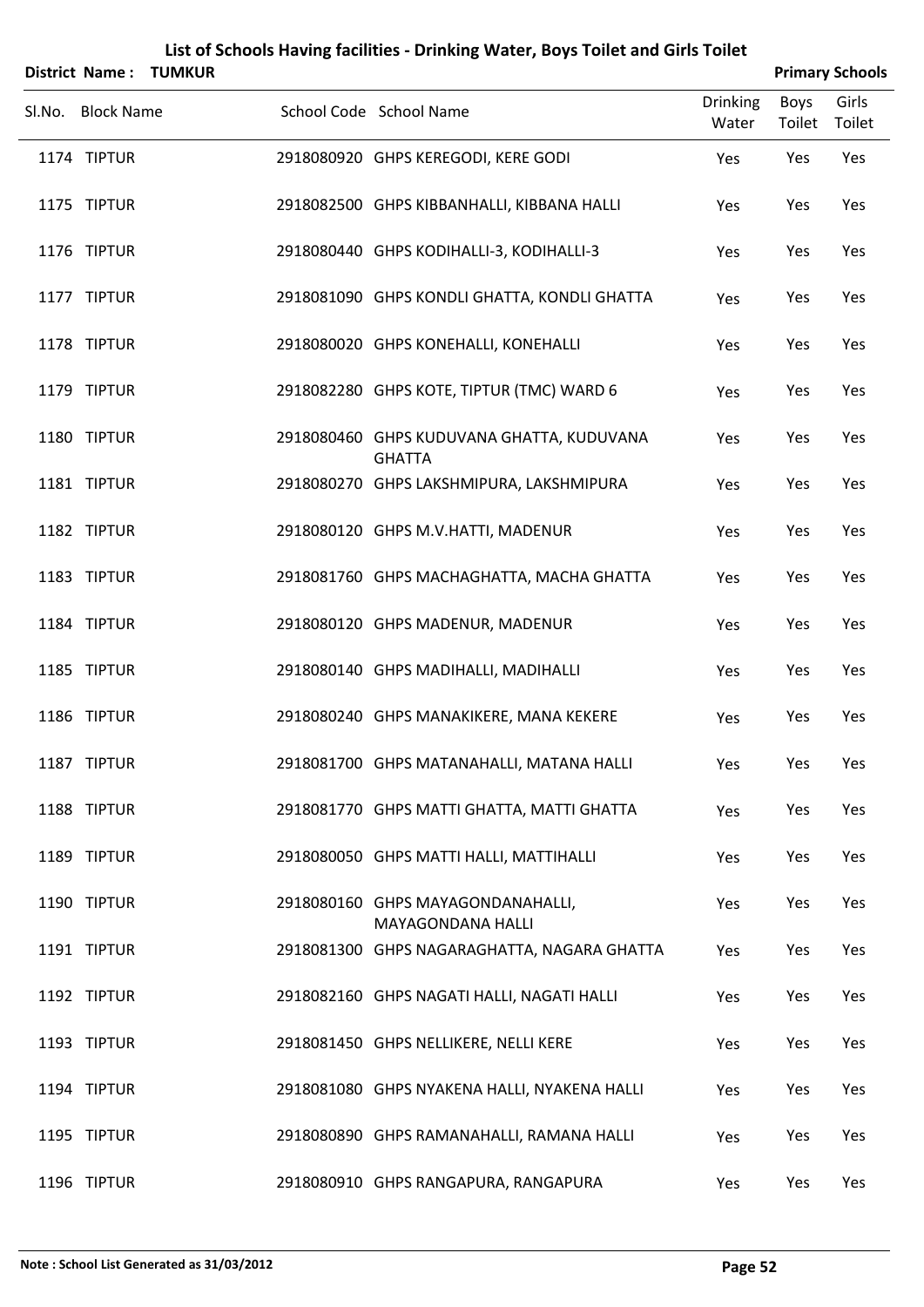|                   | District Name: TUMKUR |                                                                 |                          |                | <b>Primary Schools</b> |
|-------------------|-----------------------|-----------------------------------------------------------------|--------------------------|----------------|------------------------|
| Sl.No. Block Name |                       | School Code School Name                                         | <b>Drinking</b><br>Water | Boys<br>Toilet | Girls<br>Toilet        |
| 1197 TIPTUR       |                       | 2918081640 GHPS SANNENA HALLI, SANNENA HALLI                    | Yes                      | Yes            | Yes                    |
| 1198 TIPTUR       |                       | 2918082210 GHPS SARTHVALLI, SARTHAVALLI                         | Yes                      | Yes            | Yes                    |
| 1199 TIPTUR       |                       | 2918082150 GHPS SHANKRESHWARA DEVALAYA, PATRE<br><b>HALLI</b>   | Yes                      | Yes            | Yes                    |
| 1200 TIPTUR       |                       | 2918081500 GHPS SHIVARA, SHIVARA                                | Yes                      | Yes            | Yes                    |
| 1201 TIPTUR       |                       | 2918081820 GHPS SUGUR, SUGUR                                    | Yes                      | Yes            | Yes                    |
| 1202 TIPTUR       |                       | 2918081620 GHPS TADASUR, TADASUR                                | Yes                      | Yes            | Yes                    |
| 1203 TIPTUR       |                       | 2918082180 GHPS THIMLAPURA, THIMLAPURA                          | Yes                      | Yes            | Yes                    |
| 1204 TIPTUR       |                       | 2918081730 GHPS VIGHNA SANTE, VIGNA SANTE                       | Yes                      | Yes            | Yes                    |
| 1205 TIPTUR       |                       | 2918082330 GKMHPS GANDHINAGAR, TIPTUR (TMC)<br>WARD 11          | Yes                      | Yes            | Yes                    |
| 1206 TIPTUR       |                       | 2918080470 GLPS BASTHIHALLI, BASTA HALLI                        | Yes                      | Yes            | Yes                    |
| 1207 TIPTUR       |                       | 2918081630 GLPS M COLONY, MASAVANA GHATTA                       | Yes                      | Yes            | Yes                    |
| 1208 TIPTUR       |                       | 2918080500 GLPS THIMLAPURA, THIMLAPURA                          | Yes                      | Yes            | Yes                    |
| 1209 TIPTUR       |                       | 2918081270 GLPS A GOLLARAHATTI, AYARAHALLI                      | Yes                      | Yes            | Yes                    |
| 1210 TIPTUR       |                       | 2918080690 GLPS AANIVALA, AANIVALA                              | Yes                      | Yes            | Yes                    |
| 1211 TIPTUR       |                       | 2918081880 GLPS ACHARYA PALYA, ECHANUR                          | Yes                      | Yes            | Yes                    |
| 1212 TIPTUR       |                       | 2918081890 GLPS ADILAKSHMI NAGAR, EDENA HALLI                   | Yes                      | Yes            | Yes                    |
| 1213 TIPTUR       |                       | 2918080330 GLPS ADINAYAKANA HALLI, ADINAYAKANA<br><b>HALLI</b>  | Yes                      | Yes            | Yes                    |
| 1214 TIPTUR       |                       | 2918080900 GLPS ALADAHALLI, AALADA HALLI                        | Yes                      | Yes            | Yes                    |
| 1215 TIPTUR       |                       | 2918080010 GLPS ANCHEKOPPALU, KARIKERE                          | Yes                      | Yes            | Yes                    |
| 1216 TIPTUR       |                       | 2918081130 GLPS ANNAMALLENA HALLI, ANNA MALLENA<br><b>HALLI</b> | Yes                      | Yes            | Yes                    |
| 1217 TIPTUR       |                       | 2918082230 GLPS ARYA BAALIKA, TIPTUR (TMC) WARD 1               | Yes                      | Yes            | Yes                    |
| 1218 TIPTUR       |                       | 2918082580 GLPS AYYANAPALYA, HATNA                              | Yes                      | Yes            | Yes                    |
| 1219 TIPTUR       |                       | 2918082010 GLPS B GOLLRAHATTI, BAGUVALA                         | Yes                      | Yes            | Yes                    |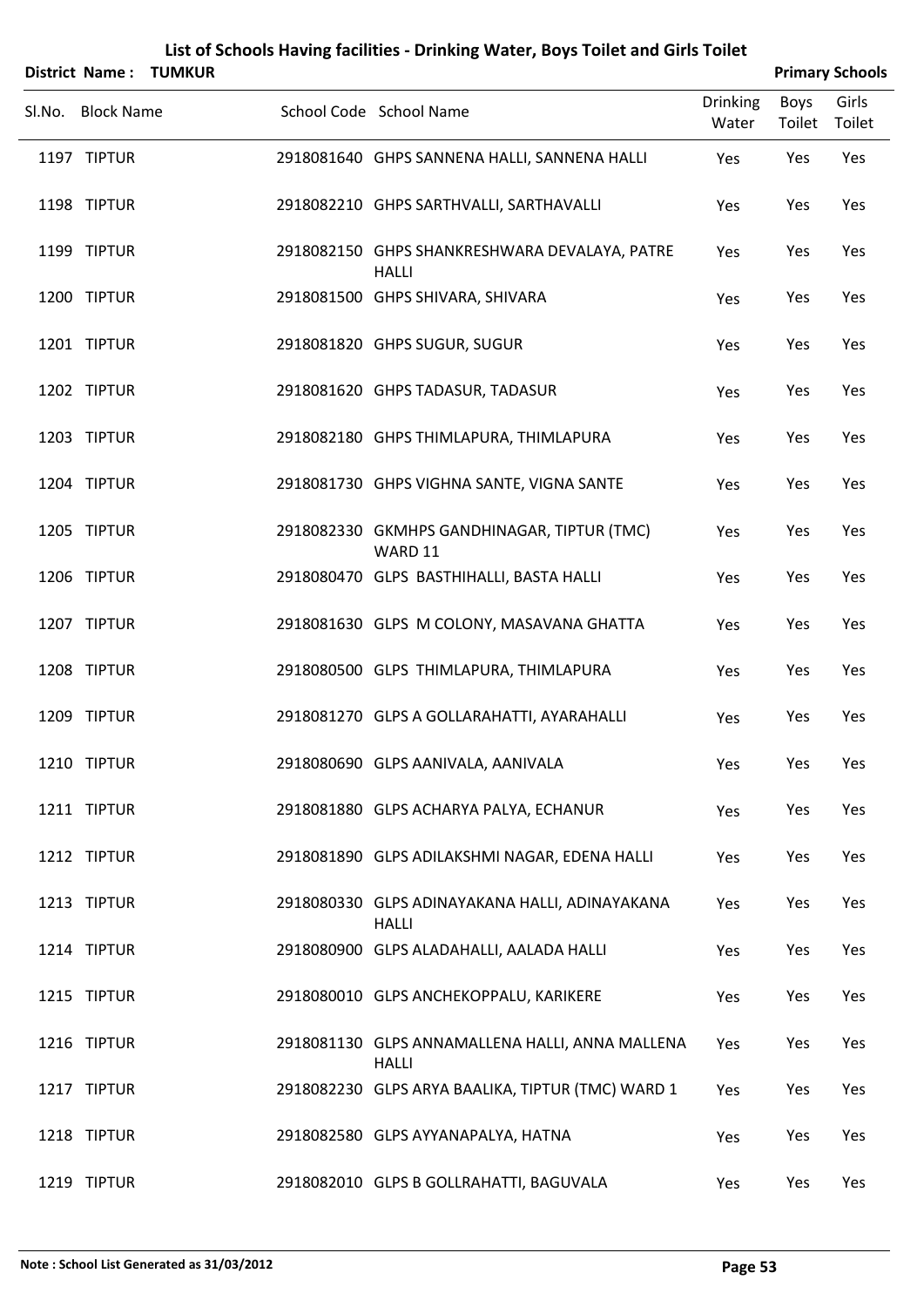| <b>District Name:</b> | <b>TUMKUR</b> |                                                                |                          |                | <b>Primary Schools</b> |
|-----------------------|---------------|----------------------------------------------------------------|--------------------------|----------------|------------------------|
| Sl.No. Block Name     |               | School Code School Name                                        | <b>Drinking</b><br>Water | Boys<br>Toilet | Girls<br>Toilet        |
| 1220 TIPTUR           |               | 2918080780 GLPS B HOSAHALLI, B. HOSAHALLI                      | Yes                      | Yes            | Yes                    |
| 1221 TIPTUR           |               | 2918081740 GLPS B HOSUR, BALLE KERE                            | Yes                      | Yes            | Yes                    |
| 1222 TIPTUR           |               | 2918080810 GLPS B RANGAAPURA, B RANGAPURA                      | Yes                      | Yes            | Yes                    |
| 1223 TIPTUR           |               | 2918082010 GLPS BAGUVALA, BAGUVALA                             | Yes                      | Yes            | Yes                    |
| 1224 TIPTUR           |               | 2918081840 GLPS BANASHANKARI, KOTENAYAKANA HALLI               | Yes                      | Yes            | Yes                    |
| 1225 TIPTUR           |               | 2918081860 GLPS BANDAGATE, CHIKKA MARPANA HALLI                | Yes                      | Yes            | Yes                    |
| 1226 TIPTUR           |               | 2918082300 GLPS BANDI HALLI, TIPTUR (TMC) WARD 8               | Yes                      | Yes            | Yes                    |
| 1227 TIPTUR           |               | 2918082180 GLPS BANJARA HATTI, THIMLAPURA                      | Yes                      | Yes            | Yes                    |
| 1228 TIPTUR           |               | 2918080220 GLPS BASAVARAJPURA, KODAGI HALLI                    | Yes                      | Yes            | Yes                    |
| 1229 TIPTUR           |               | 2918081500 GLPS BELURNA HALLI, SHIVARA                         | Yes                      | Yes            | Yes                    |
| 1230 TIPTUR           |               | 2918081570 GLPS BENNENA HALLI, BENNENA HALLI                   | Yes                      | Yes            | Yes                    |
| 1231 TIPTUR           |               | 2918081180 GLPS BHAIRAPURA, BHAIRAPURA                         | Yes                      | Yes            | Yes                    |
| 1232 TIPTUR           |               | 2918080030 GLPS BIDARE GUDI, HIREBIDARI                        | Yes                      | Yes            | Yes                    |
| 1233 TIPTUR           |               | 2918080430 GLPS BIDARE KERE, BIDARE KERE                       | Yes                      | Yes            | Yes                    |
| 1234 TIPTUR           |               | 2918080580 GLPS BIRASANDRA PALYA, BIRASANDRA                   | Yes                      | Yes            | Yes                    |
| 1235 TIPTUR           |               | 2918082020 GLPS BOMMALAPURA, BOMMLAPURA                        | Yes                      | Yes            | Yes                    |
| 1236 TIPTUR           |               | 2918081120 GLPS BOMMENA HALLI, BOMMENA HALLI                   | Yes                      | Yes            | Yes                    |
| 1237 TIPTUR           |               | 2918081430 GLPS CHIGGAVE, CHIGGAVE                             | Yes                      | Yes            | Yes                    |
| 1238 TIPTUR           |               | 2918080060 GLPS CHIKKA BIDARE, CHIKKA BIDARE                   | Yes                      | Yes            | Yes                    |
| 1239 TIPTUR           |               | 2918081050 GLPS CHIKKARANGAPURA VADDARAHAT,<br>CHIKKARANGAPURA | Yes                      | Yes            | Yes                    |
| 1240 TIPTUR           |               | 2918080670 GLPS CHOWDENA HALLI<br>, CHOWDANA<br><b>HALLI</b>   | Yes                      | Yes            | Yes                    |
| 1241 TIPTUR           |               | 2918080750 GLPS D.GOLLARAHATTI, DASANAKATTE                    | Yes                      | Yes            | Yes                    |
| 1242 TIPTUR           |               | 2918081150 GLPS DEVARAHALLI, RAMENA HALLI                      | Yes                      | Yes            | Yes                    |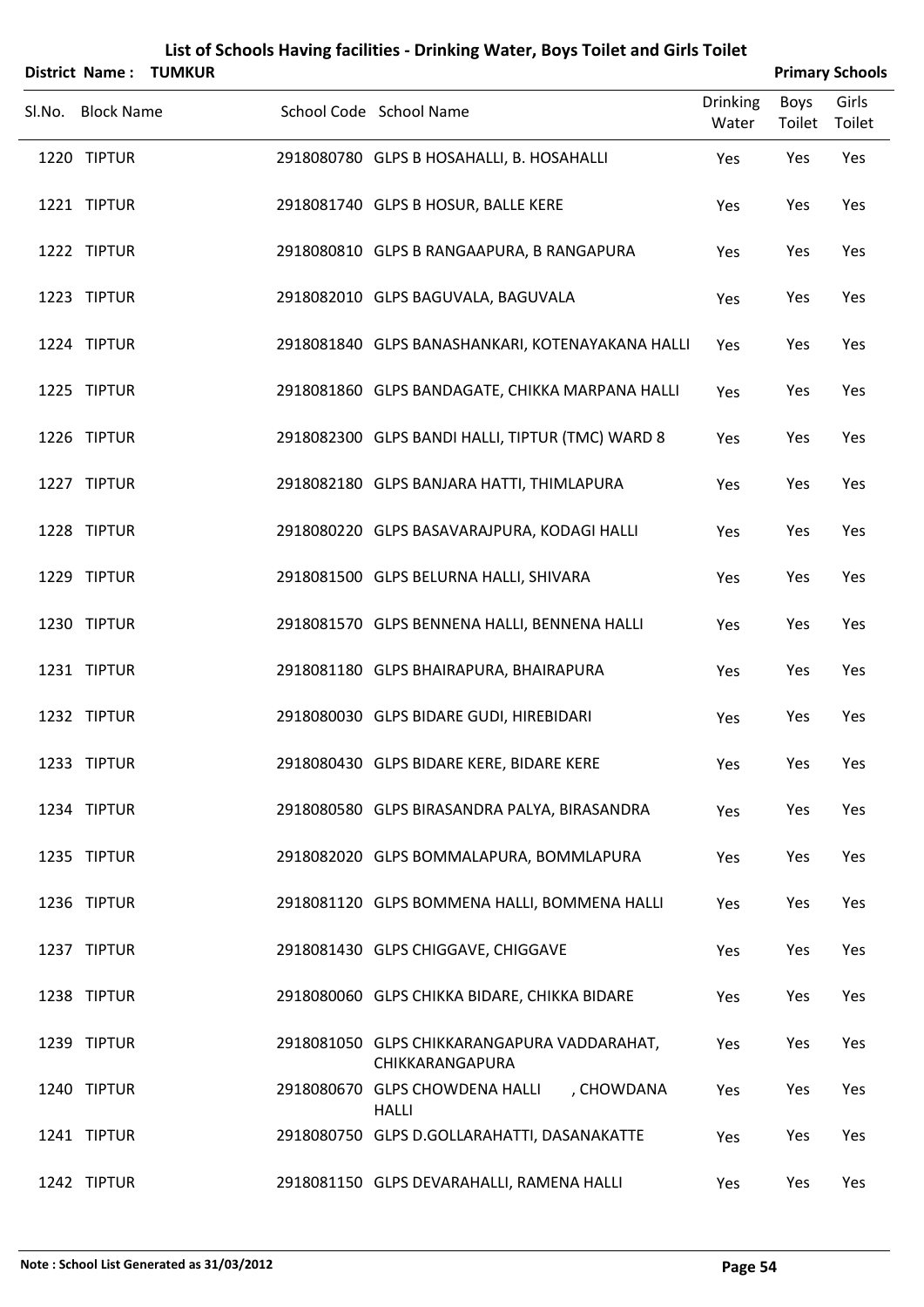|                   | District Name: TUMKUR |                                                                   |                          | <b>Primary Schools</b> |                 |
|-------------------|-----------------------|-------------------------------------------------------------------|--------------------------|------------------------|-----------------|
| Sl.No. Block Name |                       | School Code School Name                                           | <b>Drinking</b><br>Water | Boys<br>Toilet         | Girls<br>Toilet |
| 1243 TIPTUR       |                       | 2918081910 GLPS DODDAMARPANA HALLI, DODDA<br><b>MARPANA HALLI</b> | Yes                      | Yes                    | Yes             |
| 1244 TIPTUR       |                       | 2918080720 GLPS DODDANAPALYA, BALUVANERALU                        | Yes                      | Yes                    | Yes             |
| 1245 TIPTUR       |                       | 2918080230 GLPS DODDIKATTE, DODDI KATTE                           | Yes                      | Yes                    | Yes             |
| 1246 TIPTUR       |                       | 2918081890 GLPS EDENA HALLI, EDENA HALLI                          | Yes                      | Yes                    | Yes             |
| 1247 TIPTUR       |                       | 2918082170 GLPS G GOLLARA HATTI, GUDI GONDANA<br><b>HALLI</b>     | Yes                      | Yes                    | Yes             |
| 1248 TIPTUR       |                       | 2918080410 GLPS G KALLA HALLI, G KALLI HALLI                      | Yes                      | Yes                    | Yes             |
| 1249 TIPTUR       |                       | 2918081040 GLPS G MELANA HALLI, G MELANA HALLI                    | Yes                      | Yes                    | Yes             |
| 1250 TIPTUR       |                       | 2918080510 GLPS GADABANA HALLI, GADABANA HALLI                    | Yes                      | Yes                    | Yes             |
| 1251 TIPTUR       |                       | 2918082480 GLPS GAYATRINAGAR, TIPTUR (TMC) WARD<br>26             | Yes                      | Yes                    | Yes             |
| 1252 TIPTUR       |                       | 2918082080 GLPS GEDDELE HALLI, GEDDELE HALLI                      | Yes                      | Yes                    | Yes             |
| 1253 TIPTUR       |                       | 2918081260 GLPS GINAKIKERE, GINAKIKERE                            | Yes                      | Yes                    | Yes             |
| 1254 TIPTUR       |                       | 2918080450 GLPS GOPALA PURA, GOPALA PURA                          | Yes                      | Yes                    | Yes             |
| 1255 TIPTUR       |                       | 2918080540 GLPS GUDDADA PALYA, RAJATADRI PURA                     | Yes                      | Yes                    | Yes             |
| 1256 TIPTUR       |                       | 2918080630 GLPS GYARAGHATTA HOSAHATTI, GYARA<br><b>GHATTA</b>     | Yes                      | Yes                    | Yes             |
| 1257 TIPTUR       |                       | 2918080150 GLPS H BHAIRAPURA, HALKURIKE                           | Yes                      | Yes                    | Yes             |
| 1258 TIPTUR       |                       | 2918080430 GLPS H GOLLARAHATTI, BIDARE KERE                       | Yes                      | Yes                    | Yes             |
| 1259 TIPTUR       |                       | 2918080250 GLPS H GOLLARAHATTI, HALENA HALLI                      | Yes                      | Yes                    | Yes             |
| 1260 TIPTUR       |                       | 2918080150 GLPS H MUDDENA HALLI, HALKURIKE                        | Yes                      | Yes                    | Yes             |
| 1261 TIPTUR       |                       | 2918081980 GLPS HALUGOWDANA KATTE,<br><b>HALUGOWDANA KATTE</b>    | Yes                      | Yes                    | Yes             |
| 1262 TIPTUR       |                       | 2918082660 GLPS HANUMANTHAPURA,<br><b>HANUMANTHAPURA</b>          | Yes                      | Yes                    | Yes             |
| 1263 TIPTUR       |                       | 2918080420 GLPS HARCHANAHALLICOLONY,<br><b>MARGONDANA HALLI</b>   | Yes                      | Yes                    | Yes             |
| 1264 TIPTUR       |                       | 2918082100 GLPS HARISAMUDRA, HARISAMUDRA                          | Yes                      | Yes                    | Yes             |
| 1265 TIPTUR       |                       | 2918081240 GLPS HARO GHATTA, HARO GHATTA                          | Yes                      | Yes                    | Yes             |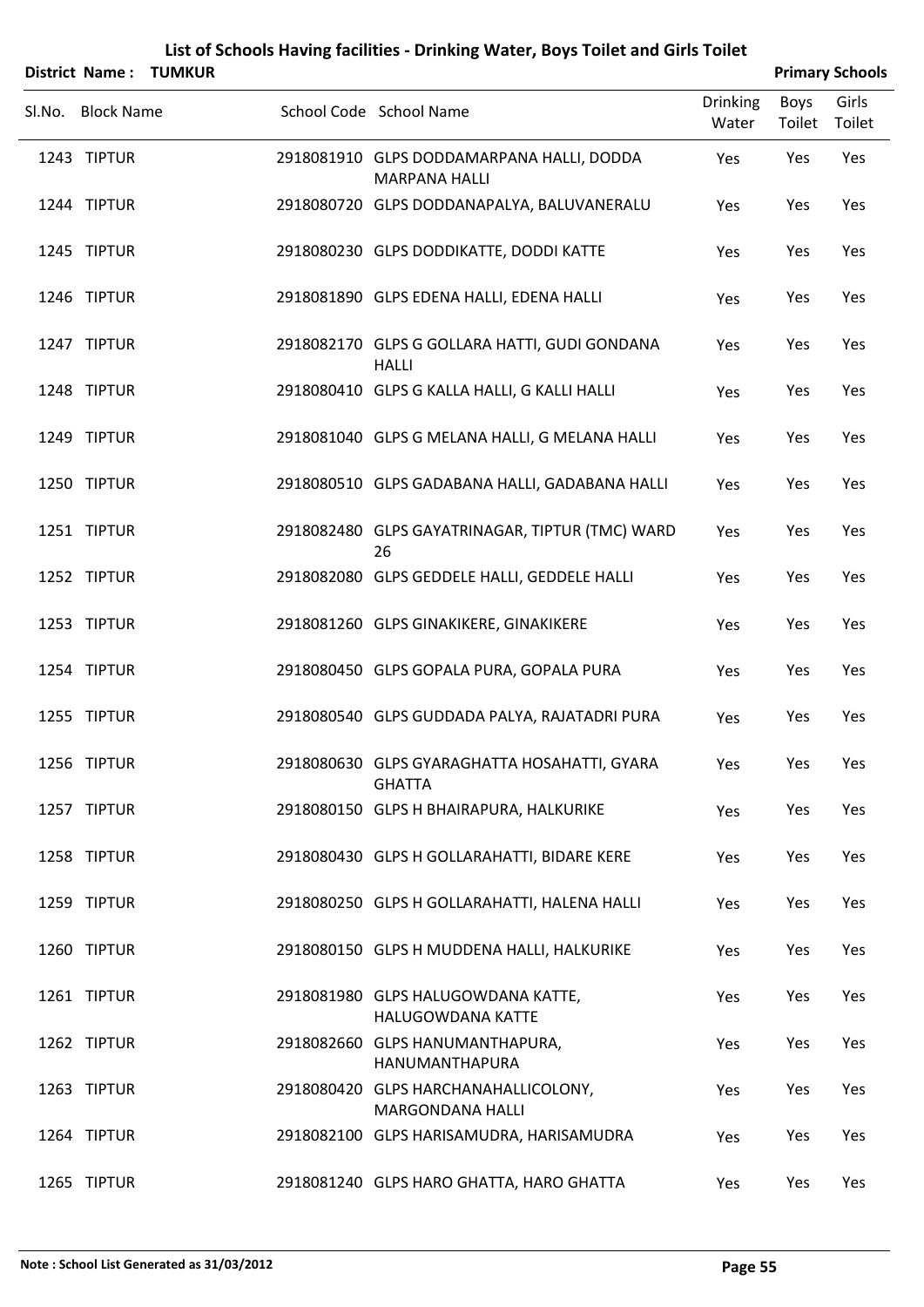| District Name:    | <b>TUMKUR</b> | List of Schools Having facilities - Drinking Water, Boys Toilet and Girls Toilet |                          |                | <b>Primary Schools</b> |
|-------------------|---------------|----------------------------------------------------------------------------------|--------------------------|----------------|------------------------|
| Sl.No. Block Name |               | School Code School Name                                                          | <b>Drinking</b><br>Water | Boys<br>Toilet | Girls<br>Toilet        |
| 1266 TIPTUR       |               | 2918081270 GLPS HAYARAHALLI, AYARAHALLI                                          | Yes                      | Yes            | Yes                    |
| 1267 TIPTUR       |               | 2918081330 GLPS HEDAGARA HALLI, HEDAGARA HALLI                                   | Yes                      | Yes            | Yes                    |
| 1268 TIPTUR       |               | 2918082510 GLPS HINDSKERE, HINDSKERE                                             | Yes                      | Yes            | Yes                    |
| 1269 TIPTUR       |               | 2918080030 GLPS HIRE BIDARE, HIREBIDARI                                          | Yes                      | Yes            | Yes                    |
| 1270 TIPTUR       |               | 2918081010 GLPS HOGAVANA GHATTA, HOGAVANA<br><b>GHATTA</b>                       | Yes                      | Yes            | Yes                    |
| 1271 TIPTUR       |               | 2918081370 GLPS HONNENA HALLI, HONNENA HALLI                                     | Yes                      | Yes            | Yes                    |
| 1272 TIPTUR       |               | 2918080560 GLPS HOSAHATTI, YAGACHIKATTE                                          | Yes                      | Yes            | Yes                    |
| 1273 TIPTUR       |               | 2918081950 GLPS HULLU KATTE, HULLU KATTE                                         | Yes                      | Yes            | Yes                    |
| 1274 TIPTUR       |               | 2918080320 GLPS HURALI HALLI, HURALI HALLI                                       | Yes                      | Yes            | Yes                    |
| 1275 TIPTUR       |               | 2918081830 GLPS J MALLENA HALLI, J MALLENA HALLI                                 | Yes                      | Yes            | Yes                    |
| 1276 TIPTUR       |               | 2918082600 GLPS JABAGHATTA (HPS), JABAGHATTA                                     | Yes                      | Yes            | Yes                    |
| 1277 TIPTUR       |               | 2918081730 GLPS JABALAPURA, VIGNA SANTE                                          | Yes                      | Yes            | Yes                    |
| 1278 TIPTUR       |               | 2918081200 GLPS JANATHI GRAMA, SHETTY HALLI                                      | Yes                      | Yes            | Yes                    |
| 1279 TIPTUR       |               | 2918080270 GLPS JODITHIMMARAYANAHALLI,<br>LAKSHMIPURA                            | Yes                      | Yes            | Yes                    |
| 1280 TIPTUR       |               | 2918081770 GLPS JUGANAHALLI, MATTI GHATTA                                        | Yes                      | Yes            | Yes                    |
| 1281 TIPTUR       |               | 2918082500 GLPS K B CROSS, KIBBANA HALLI                                         | Yes                      | Yes            | Yes                    |
| 1282 TIPTUR       |               | 2918080640 GLPS K LAKKI HALLI, K LAKKI HALLI                                     | Yes                      | Yes            | Yes                    |
| 1283 TIPTUR       |               | 2918080140 GLPS K M GOLLARAHATTY, MADIHALLI                                      | Yes                      | Yes            | Yes                    |
| 1284 TIPTUR       |               | 2918080890 GLPS KABBINA KERE, RAMANA HALLI                                       | Yes                      | Yes            | Yes                    |
| 1285 TIPTUR       |               | 2918082530 GLPS KADUSHETTY HALLI, KADU SHETTY<br><b>HALLI</b>                    | Yes                      | Yes            | Yes                    |
| 1286 TIPTUR       |               | 2918081480 GLPS KALLA HALLI, KALLA HALLI                                         | Yes                      | Yes            | Yes                    |
| 1287 TIPTUR       |               | 2918080750 GLPS KALLAMMANAGUDDADA THANDYA.,<br>DASANAKATTE                       | Yes                      | Yes            | Yes                    |
| 1288 TIPTUR       |               | 2918081920 GLPS KALLEGOWDANA PALYA,<br>HUCCHUGONDA HALLI                         | Yes                      | Yes            | Yes                    |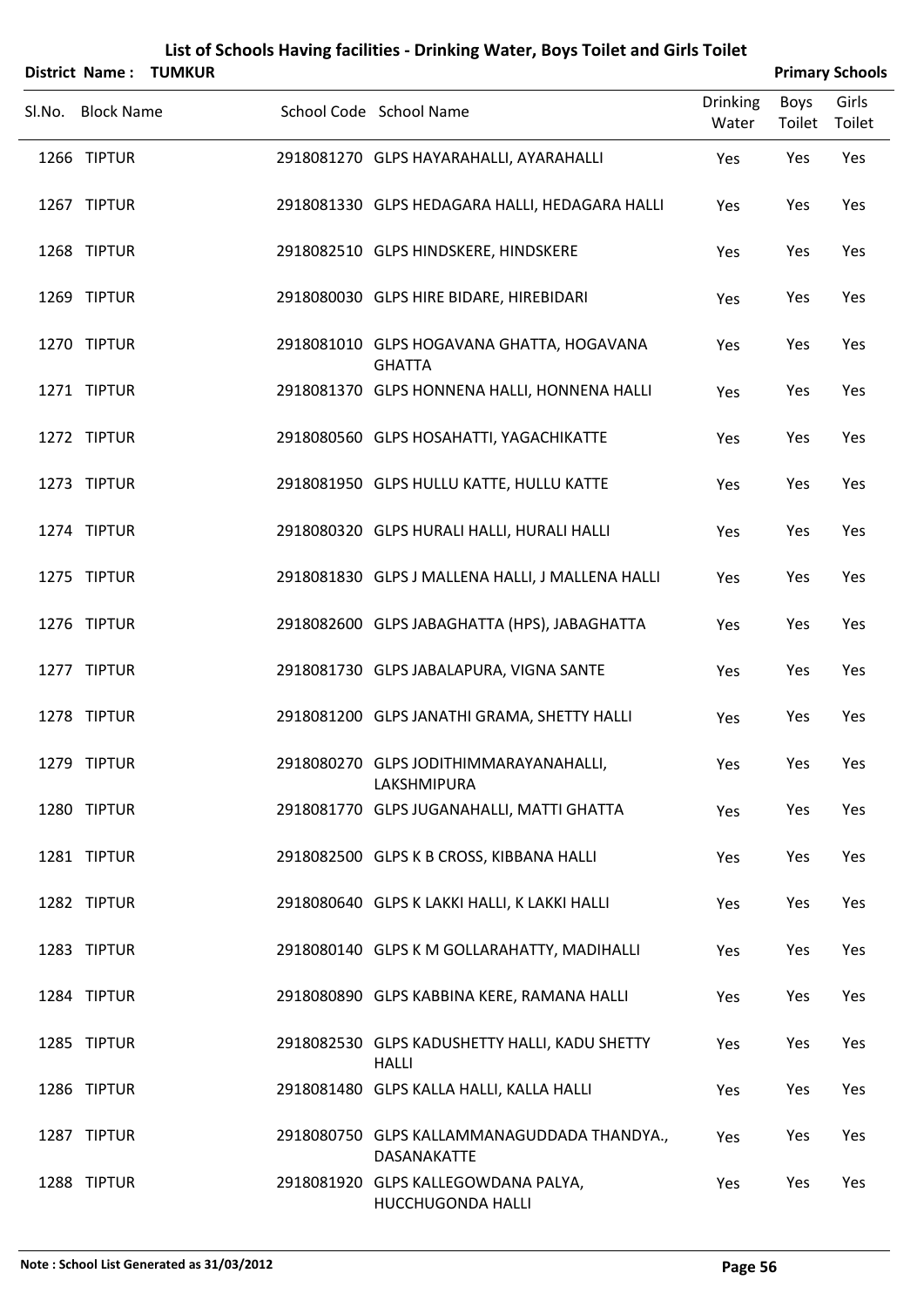|        |                   | District Name: TUMKUR |                                                              |                          | <b>Primary Schools</b> |                 |
|--------|-------------------|-----------------------|--------------------------------------------------------------|--------------------------|------------------------|-----------------|
| Sl.No. | <b>Block Name</b> |                       | School Code School Name                                      | <b>Drinking</b><br>Water | Boys<br>Toilet         | Girls<br>Toilet |
|        | 1289 TIPTUR       |                       | 2918080730 GLPS KALLIKOPALU, HUULIHALLI                      | Yes                      | Yes                    | Yes             |
|        | 1290 TIPTUR       |                       | 2918080570 GLPS KAMAGONDANA HALLI,<br>KAMANAGONDANA HALLI    | Yes                      | Yes                    | Yes             |
|        | 1291 TIPTUR       |                       | 2918082460 GLPS KANCHGHATTA, TIPTUR (TMC) WARD<br>24         | Yes                      | Yes                    | Yes             |
|        | 1292 TIPTUR       |                       | 2918080590 GLPS KANCHUGARANA HALLI, HONNAVALLI               | Yes                      | Yes                    | Yes             |
|        | 1293 TIPTUR       |                       | 2918081340 GLPS KANNU GHATTA G HATTI, KANNU<br><b>GHATTA</b> | Yes                      | Yes                    | Yes             |
|        | 1294 TIPTUR       |                       | 2918081340 GLPS KANNU GHATTA, KANNU GHATTA                   | Yes                      | Yes                    | Yes             |
|        | 1295 TIPTUR       |                       | 2918081110 GLPS KARADALU SANTHE MYDANA,<br>KARADAALU         | Yes                      | Yes                    | Yes             |
|        | 1296 TIPTUR       |                       | 2918081160 GLPS KARADI, KARADI                               | Yes                      | Yes                    | Yes             |
|        | 1297 TIPTUR       |                       | 2918080010 GLPS KARIKERE, KARIKERE                           | Yes                      | Yes                    | Yes             |
|        | 1298 TIPTUR       |                       | 2918080380 GLPS KASAVANA HALLI, KASAVANA HALLI               | Yes                      | Yes                    | Yes             |
|        | 1299 TIPTUR       |                       | 2918082910 GLPS KATTEHALLI, KATTEHALLI                       | Yes                      | Yes                    | Yes             |
|        | 1300 TIPTUR       |                       | 2918080590 GLPS KEREBANDIPALYA, HONNAVALLI                   | Yes                      | Yes                    | Yes             |
|        | 1301 TIPTUR       |                       | 2918082500 GLPS KIBBANAHALLI PALYA, KIBBANA HALLI            | Yes                      | Yes                    | Yes             |
|        | 1302 TIPTUR       |                       | 2918080220 GLPS KODAGIHALLI, KODAGI HALLI                    | Yes                      | Yes                    | Yes             |
|        | 1303 TIPTUR       |                       | 2918080660 GLPS KODI HALLI BOVI COLONY, KODIHALLI            | Yes                      | Yes                    | Yes             |
|        | 1304 TIPTUR       |                       | 2918081970 GLPS KODIHALLI KAVALU, KODI HALLI                 | Yes                      | Yes                    | Yes             |
|        | 1305 TIPTUR       |                       | 2918081970 GLPS KODIHALLI, KODI HALLI                        | Yes                      | Yes                    | Yes             |
|        | 1306 TIPTUR       |                       | 2918080660 GLPS KODIHALLI, KODIHALLI                         | Yes                      | Yes                    | Yes             |
|        | 1307 TIPTUR       |                       | 2918080560 GLPS KODUGAL PALYA, YAGACHIKATTE                  | Yes                      | Yes                    | Yes             |
|        | 1308 TIPTUR       |                       | 2918081070 GLPS KOLLI HATTI, ARALAGUPPE                      | Yes                      | Yes                    | Yes             |
|        | 1309 TIPTUR       |                       | 2918080460 GLPS KONEGOWDANA PALYA, KUDUVANA<br><b>GHATTA</b> | Yes                      | Yes                    | Yes             |
|        | 1310 TIPTUR       |                       | 2918081940 GLPS KOPPA, KOPPA                                 | Yes                      | Yes                    | Yes             |
|        |                   |                       |                                                              |                          |                        |                 |

1311 TIPTUR 2918081250 GLPS KOTTIGE HALLI, KOTTIGEHALLI Yes Yes Yes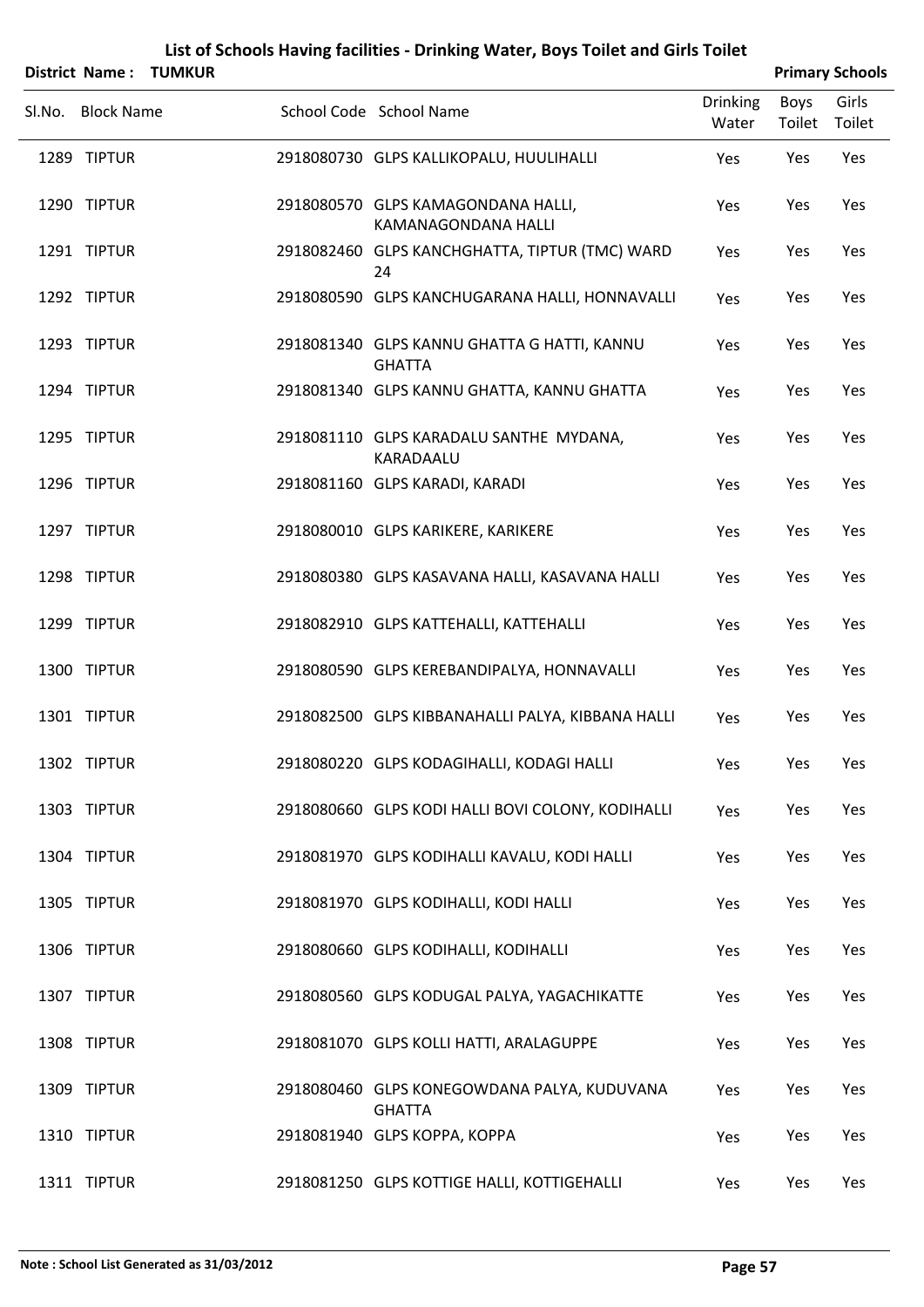|        | <b>District Name:</b> | <b>TUMKUR</b> |                                                                      |                          |                | <b>Primary Schools</b> |
|--------|-----------------------|---------------|----------------------------------------------------------------------|--------------------------|----------------|------------------------|
| SI.No. | <b>Block Name</b>     |               | School Code School Name                                              | <b>Drinking</b><br>Water | Boys<br>Toilet | Girls<br>Toilet        |
|        | 1312 TIPTUR           |               | 2918080520 GLPS KUNDUR, KUNDUR                                       | Yes                      | Yes            | Yes                    |
|        | 1313 TIPTUR           |               | 2918081200 GLPS KUPPUR, SHETTY HALLI                                 | Yes                      | Yes            | Yes                    |
|        | 1314 TIPTUR           |               | 2918081780 GLPS KURUBARA HALLI, KURUBARA HALLI                       | Yes                      | Yes            | Yes                    |
|        | 1315 TIPTUR           |               | 2918082890 GLPS KURUBARA MALLENAHALLI, KURUBARA<br>MALLENAHALLI      | Yes                      | Yes            | Yes                    |
|        | 1316 TIPTUR           |               | 2918081470 GLPS LINGADA HALLI, LINGADA HALLI                         | Yes                      | Yes            | Yes                    |
|        | 1317 TIPTUR           |               | 2918080120 GLPS M G HATTI, MADENUR                                   | Yes                      | Yes            | Yes                    |
|        | 1318 TIPTUR           |               | 2918080050 GLPS M GOLLARAHATTI, MATTIHALLI                           | Yes                      | Yes            | Yes                    |
|        | 1319 TIPTUR           |               | 2918082210 GLPS M GOLLARAHATTI, SARTHAVALLI                          | Yes                      | Yes            | Yes                    |
|        | 1320 TIPTUR           |               | 2918081420 GLPS M HOSUR, MUGTI HALLI                                 | Yes                      | Yes            | Yes                    |
|        | 1321 TIPTUR           |               | 2918081610 GLPS M S PALYA(U), RAMACHANDRAPURA                        | Yes                      | Yes            | Yes                    |
|        | 1322 TIPTUR           |               | 2918080370 GLPS MAADI HALLI, MAADI HALLI                             | Yes                      | Yes            | Yes                    |
|        | 1323 TIPTUR           |               | 2918081190 GLPS MADLIHALLI, MADLIHALLI                               | Yes                      | Yes            | Yes                    |
|        | 1324 TIPTUR           |               | 2918080820 GLPS MALLIDEVIHALLI, SURAGONDAHALLI                       | Yes                      | Yes            | Yes                    |
|        | 1325 TIPTUR           |               | 2918081280 GLPS MALLIPATTANA, MALLI PATNA                            | Yes                      | Yes            | Yes                    |
|        | 1326 TIPTUR           |               | 2918081550 GLPS MANCHIKOPPALU, S LAKKI HALLI                         | Yes                      | Yes            | Yes                    |
|        | 1327 TIPTUR           |               | 2918080200 GLPS MANJUNATHPURA, SATTERAMANA<br><b>HALLI</b>           | Yes                      | Yes            | Yes                    |
|        | 1328 TIPTUR           |               | 2918080360 GLPS MANKANA HALLI, MAAKANA HALLI                         | Yes                      | Yes            | Yes                    |
|        | 1329 TIPTUR           |               | 2918082490 GLPS MARANAGERE, TIPTUR (TMC) WARD 27                     | Yes                      | Yes            | Yes                    |
|        | 1330 TIPTUR           |               | 2918080420 GLPS MARGONDANA HALLI, MARGONDANA<br><b>HALLI</b>         | Yes                      | Yes            | Yes                    |
|        | 1331 TIPTUR           |               | 2918081990 GLPS MARGONDANA HALLI, MARGONDANA<br>HALLI-2              | Yes                      | Yes            | Yes                    |
|        | 1332 TIPTUR           |               | 2918080800 GLPS MARISIDDAIAHNA PALYA, B GOWDANA<br><b>KATTE</b>      | Yes                      | Yes            | Yes                    |
|        | 1333 TIPTUR           |               | 2918081630 GLPS MASAVANA GHATTA, MASAVANA<br><b>GHATTA</b>           | Yes                      | Yes            | Yes                    |
|        | 1334 TIPTUR           |               | 2918080310 GLPS MEESE TIMMARAYANAHALLI, MISE<br><b>TIMMANA HALLI</b> | Yes                      | Yes            | Yes                    |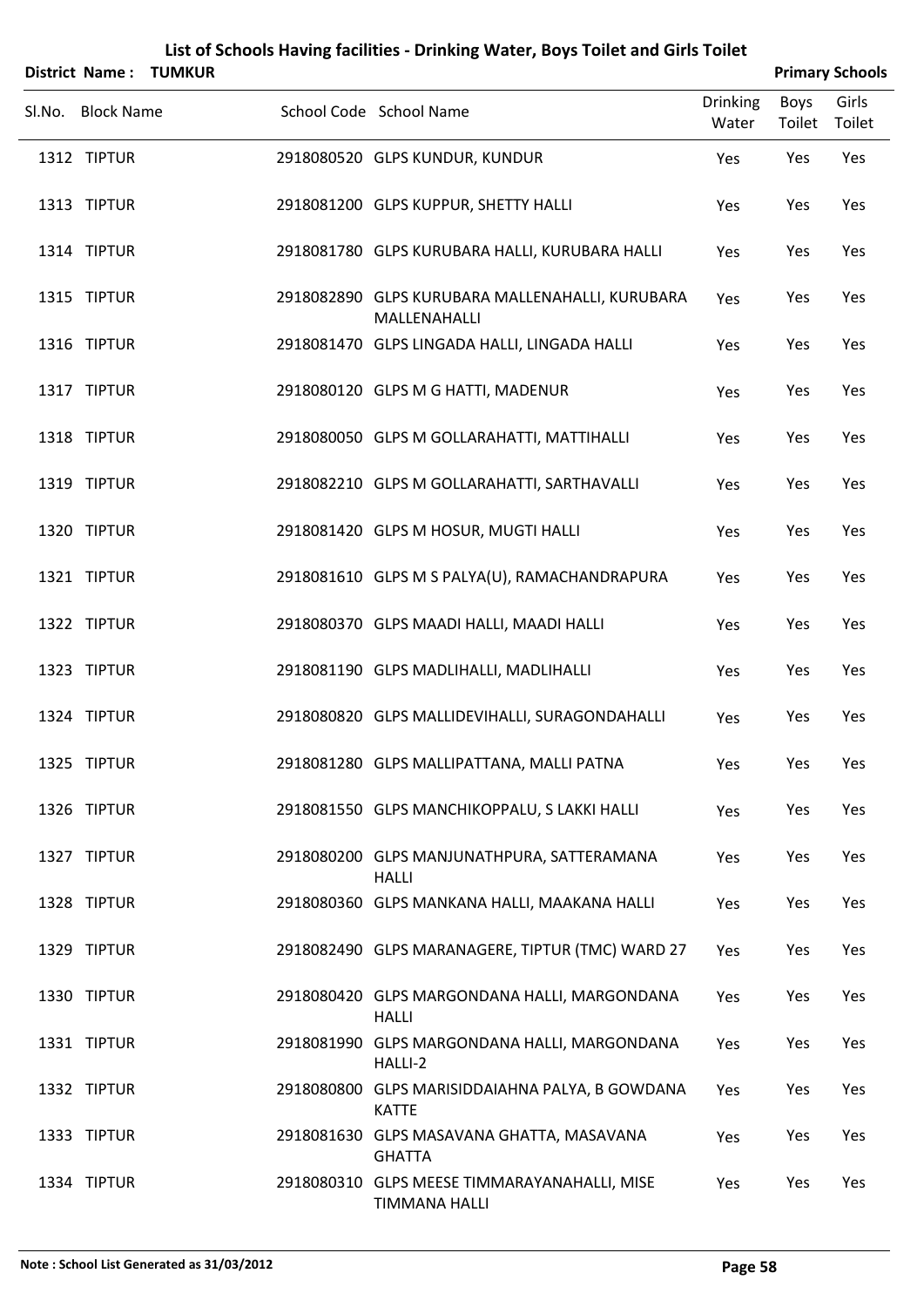| <b>District Name:</b> | <b>TUMKUR</b> | List of Schools Having facilities - Drinking Water, Boys Toilet and Girls Toilet |                          |                       | <b>Primary Schools</b> |
|-----------------------|---------------|----------------------------------------------------------------------------------|--------------------------|-----------------------|------------------------|
| Sl.No. Block Name     |               | School Code School Name                                                          | <b>Drinking</b><br>Water | <b>Boys</b><br>Toilet | Girls<br>Toilet        |
| 1335 TIPTUR           |               | 2918080400 GLPS MEGALAKOPPALU, GUNGURA MELE                                      | Yes                      | Yes                   | Yes                    |
| 1336 TIPTUR           |               | 2918082600 GLPS MUDALAKOPPALU, JABAGHATTA                                        | Yes                      | Yes                   | Yes                    |
| 1337 TIPTUR           |               | 2918081730 GLPS MUDDARANGAPALYA, VIGNA SANTE                                     | Yes                      | Yes                   | Yes                    |
| 1338 TIPTUR           |               | 2918081420 GLPS MUGTI HALLI, MUGTI HALLI                                         | Yes                      | Yes                   | Yes                    |
| 1339 TIPTUR           |               | 2918081320 GLPS N MELENA HALLI, N MELANAHALLI                                    | Yes                      | Yes                   | Yes                    |
| 1340 TIPTUR           |               | 2918080960 GLPS NARASI KATTE, NARASI KATTE                                       | Yes                      | Yes                   | Yes                    |
| 1341 TIPTUR           |               | 2918082130 GLPS NELAGONDANA HALLI, NELAGONDANA<br><b>HALLI</b>                   | Yes                      | Yes                   | Yes                    |
| 1342 TIPTUR           |               | 2918081450 GLPS NELLIKERE G HATTI, NELLI KERE                                    | Yes                      | Yes                   | Yes                    |
| 1343 TIPTUR           |               | 2918082110 GLPS PARVAGONDANAHALLI,<br>PARVAGONDANAHALLI                          | Yes                      | Yes                   | Yes                    |
| 1344 TIPTUR           |               | 2918082150 GLPS PATREHALLI, PATRE HALLI                                          | Yes                      | Yes                   | Yes                    |
| 1345 TIPTUR           |               | 2918081140 GLPS PEDDI HALLI, PEDDI HALLI                                         | Yes                      | Yes                   | Yes                    |
| 1346 TIPTUR           |               | 2918081610 GLPS RAMACHANDRA PURA,<br>RAMACHANDRAPURA                             | Yes                      | Yes                   | Yes                    |
| 1347 TIPTUR           |               | 2918081900 GLPS RAMASHETTY HALLI, RAMASHETTY<br><b>HALLI</b>                     | Yes                      | Yes                   | Yes                    |
| 1348 TIPTUR           |               | 2918081150 GLPS RAMENA HALLI, RAMENA HALLI                                       | Yes                      | Yes                   | Yes                    |
| 1349 TIPTUR           |               | 2918080710 GLPS RATTENAHALLI, RATTENAHALLI                                       | Yes                      | Yes                   | Yes                    |
| 1350 TIPTUR           |               | 2918081670 GLPS RAYASHETTY HALLI, RAYA SHETTY HALLI                              | Yes                      | Yes                   | Yes                    |
| 1351 TIPTUR           |               | 2918080850 GLPS RUDRAPURA, RUDRAPURA                                             | Yes                      | Yes                   | Yes                    |
| 1352 TIPTUR           |               | 2918082210 GLPS S GOLLARAHATTI, SARTHAVALLI                                      | Yes                      | Yes                   | Yes                    |
| 1353 TIPTUR           |               | 2918081500 GLPS S HOSUR, SHIVARA                                                 | Yes                      | Yes                   | Yes                    |
| 1354 TIPTUR           |               | 2918081550 GLPS S LAKKI HALLI, S LAKKI HALLI                                     | Yes                      | Yes                   | Yes                    |
| 1355 TIPTUR           |               | 2918081620 GLPS S R D PALYA, TADASUR                                             | Yes                      | Yes                   | Yes                    |
| 1356 TIPTUR           |               | 2918080820 GLPS S VADDARAHATTI, SURAGONDAHALLI                                   | Yes                      | Yes                   | Yes                    |
| 1357 TIPTUR           |               | 2918081460 GLPS S.G.HATTI, SHAKUNAGIRI<br><b>GOLLARAHALLI</b>                    | Yes                      | Yes                   | Yes                    |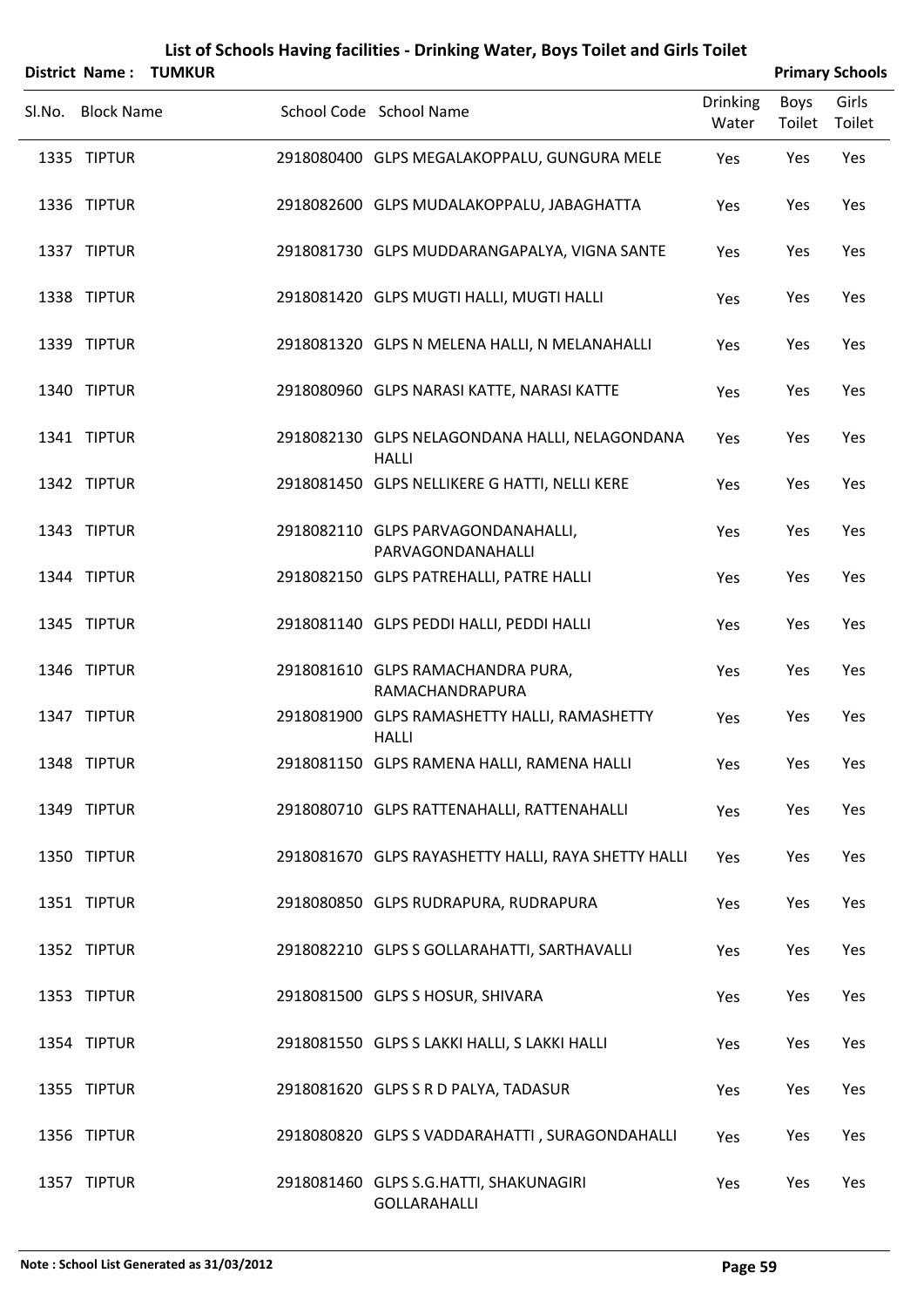|        |                       |               | List of Schools Having facilities - Drinking Water, Boys Toilet and Girls Toilet |                          |                       |                        |
|--------|-----------------------|---------------|----------------------------------------------------------------------------------|--------------------------|-----------------------|------------------------|
|        | <b>District Name:</b> | <b>TUMKUR</b> |                                                                                  |                          |                       | <b>Primary Schools</b> |
| Sl.No. | <b>Block Name</b>     |               | School Code School Name                                                          | <b>Drinking</b><br>Water | <b>Boys</b><br>Toilet | Girls<br>Toilet        |
|        | 1358 TIPTUR           |               | 2918080990 GLPS SASALA HALLI, SASALA HALLI                                       | Yes                      | Yes                   | Yes                    |
|        | 1359 TIPTUR           |               | 2918080200 GLPS SATTERAMANA HALLI, SATTERAMANA<br><b>HALLI</b>                   | Yes                      | Yes                   | Yes                    |
|        | 1360 TIPTUR           |               | 2918081200 GLPS SHETTY HALLI, SHETTY HALLI                                       | Yes                      | Yes                   | Yes                    |
|        | 1361 TIPTUR           |               | 2918081170 GLPS SHIDLEHALLI, SHIDLEHALLI                                         | Yes                      | Yes                   | Yes                    |
|        | 1362 TIPTUR           |               | 2918081560 GLPS SHINGENAHALLI (RE-OPEN), SHINGENA<br><b>HALLI</b>                | Yes                      | Yes                   | Yes                    |
|        | 1363 TIPTUR           |               | 2918081230 GLPS SHIVAPURA, SHIVAPURA                                             | Yes                      | Yes                   | Yes                    |
|        | 1364 TIPTUR           |               | 2918080680 GLPS SURANA HALLI, SURANA HALLI                                       | Yes                      | Yes                   | Yes                    |
|        | 1365 TIPTUR           |               | 2918082560 GLPS T.M.MANJUNATH NAGAR, TIPTUR<br>(TMC) WARD 28                     | Yes                      | Yes                   | Yes                    |
|        | 1366 TIPTUR           |               | 2918080100 GLPS TIMLAPURA, M TIMLAPURA                                           | Yes                      | Yes                   | Yes                    |
|        | 1367 TIPTUR           |               | 2918080300 GLPS TIMMARAYANA HALLI, TIMMARAYANA<br><b>HALLI</b>                   | Yes                      | Yes                   | Yes                    |
|        | 1368 TIPTUR           |               | 2918081290 GLPS UPPINA HALLI, UPPINA HALLI                                       | Yes                      | Yes                   | Yes                    |
|        | 1369 TIPTUR           |               | 2918081800 GLPS V MALLENA HALLI, V MALLENA HALLI                                 | Yes                      | Yes                   | Yes                    |
|        | 1370 TIPTUR           |               | 2918082070 GLPS VASUDEVARA HALLI, VASUDEVARA                                     | Yes                      | Yes                   | Yes                    |

1374 TIPTUR 2918082040 GLPS VITALAPURA, VITALAPURA Yes Yes Yes Yes TIPTUR 2918080560 GLPS YAGACHIKATTE, YAGACHIKATTE Yes Yes Yes TIPTUR 2918082600 GLPS.L.BOVICOLONY, JABAGHATTA Yes Yes Yes 1377 TIPTUR 2918080350 GMHPS ALBUR, ALBUR 200 Yes Yes Yes TIPTUR 2918081070 GMHPS ARALAGUPPE, ARALAGUPPE Yes Yes Yes TIPTUR 2918081880 GMHPS ECHNUR, ECHANUR Yes Yes Yes TIPTUR 2918082430 GMHPS HALEPALYA, TIPTUR (TMC) WARD 21 Yes Yes Yes

1371 TIPTUR 2918081630 GLPS VENKATAPURA, MASAVANA GHATTA Yes Yes Yes

1372 TIPTUR 2918081690 GLPS VIRUPAKSHIPURA, VIRUPAKSHI PURA Yes Yes Yes

1373 TIPTUR 2918082090 GLPS VIRUPAKSHIPURA, VIRUPAKSHIPURA Yes Yes Yes

HALLI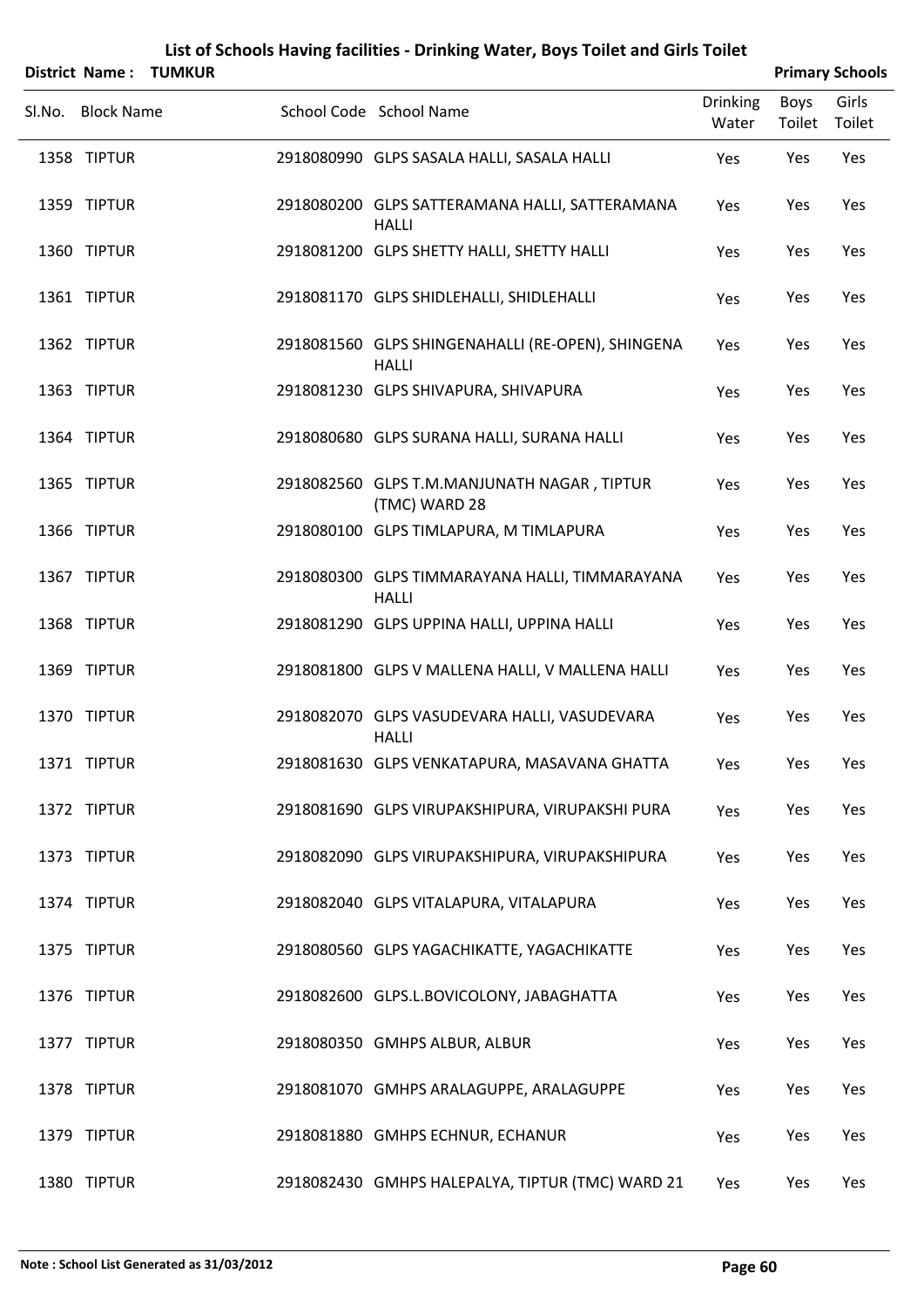|                            | District Name: TUMKUR |                                                                                                            |                          |                | <b>Primary Schools</b> |
|----------------------------|-----------------------|------------------------------------------------------------------------------------------------------------|--------------------------|----------------|------------------------|
| Sl.No. Block Name          |                       | School Code School Name                                                                                    | <b>Drinking</b><br>Water | Boys<br>Toilet | Girls<br>Toilet        |
| 1381 TIPTUR                |                       | 2918080150 GMHPS HALKURKE, HALKURIKE                                                                       | Yes                      | Yes            | Yes                    |
| 1382 TIPTUR                |                       | 2918080590 GMHPS HONNAVALLI, HONNAVALLI                                                                    | Yes                      | Yes            | Yes                    |
| 1383 TIPTUR                |                       | 2918081840 GMHPS KOTENAYAKANA HALLI,<br>KOTENAYAKANA HALLI                                                 | Yes                      | Yes            | Yes                    |
| 1384 TIPTUR                |                       | 2918081060 GMHPS KUPPALU, KUPPALU                                                                          | Yes                      | Yes            | Yes                    |
| 1385 TIPTUR                |                       | 2918080340 GMHPS NONAVINAKERE, NONAVINAKERE                                                                | Yes                      | Yes            | Yes                    |
| 1386 TIPTUR                |                       | 2918080540 GMHPS RAJATADRIPURA, RAJATADRI PURA                                                             | Yes                      | Yes            | Yes                    |
| 1387 TIPTUR                |                       | 2918082400 GMHPS TIPTUR, TIPTUR (TMC) WARD 18                                                              | Yes                      | Yes            | Yes                    |
| 1388 TIPTUR                |                       | 2918082350 GUHPS GANDHINAGAR (URDU), TIPTUR<br>(TMC) WARD 13                                               | Yes                      | Yes            | Yes                    |
| 1389 TIPTUR                |                       | 2918082240 GUHPS GIRLS BAALIKA (URDU), TIPTUR (TMC)<br>WARD <sub>2</sub>                                   | Yes                      | Yes            | Yes                    |
| 1390 TIPTUR                |                       | 2918080340 GUHPS NONAVINAKERE (URDU),<br>NONAVINAKERE                                                      | Yes                      | Yes            | Yes                    |
| 1391 TIPTUR                |                       | 2918081020 GULPS DAASI HALLI, DASI HALLI                                                                   | Yes                      | Yes            | Yes                    |
| 1392 TIPTUR                |                       | 2918082370 GULPS DASTAGIRI KATTE (URDU), TIPTUR<br>(TMC) WARD 15                                           | Yes                      | Yes            | Yes                    |
| 1393 TIPTUR                |                       | 2918081880 GULPS ECHNUR (URDU), ECHANUR                                                                    | Yes                      | Yes            | Yes                    |
| 1394 TIPTUR                |                       | 2918082360 GULPS GURAPPANA KATTE (URDU), TIPTUR<br>(TMC) WARD 14                                           | Yes                      | Yes            | Yes                    |
| 1395 TIPTUR                |                       | 2918081930 GULPS HINDSKERE (URDU), HINDISKERE                                                              | Yes                      | Yes            | Yes                    |
| 1396 TIPTUR                |                       | 2918080590 GULPS HONNAVALLI (URDU), HONNAVALLI                                                             | Yes                      | Yes            | Yes                    |
| 1397 TUMKUR<br>1398 TUMKUR |                       | 2918090870 GHPS MARALENAHALLI, TUMKUR (CMC)<br>WARD 1<br>2918090170 G H P S SHETTIHALLI, TUMKUR (CMC) WARD | Yes                      | Yes<br>Yes     | Yes<br>Yes             |
| 1399 TUMKUR                |                       | 31<br>2918091860 G L P S CHIKKAHOSUR, MANANGI                                                              | Yes<br>Yes               | Yes            | Yes                    |
| 1400 TUMKUR                |                       | 2918091860 GLPSDODDA HOSUR, MANANGI                                                                        | Yes                      | Yes            | Yes                    |
| 1401 TUMKUR                |                       |                                                                                                            |                          |                | Yes                    |
| 1402 TUMKUR                |                       | 2918091330 GLPS GOWDANAHALLI, NELAHAL                                                                      | Yes                      | Yes            | Yes                    |
|                            |                       | 2918091740 GLPS KALINGAYANAPALYA, HOLAKALLU                                                                | Yes                      | Yes            |                        |
| 1403 TUMKUR                |                       | 2918091350 GLPSMGHATTI, MALLENAHALLI<br>(THMRJHNHALI)                                                      | Yes                      | Yes            | Yes                    |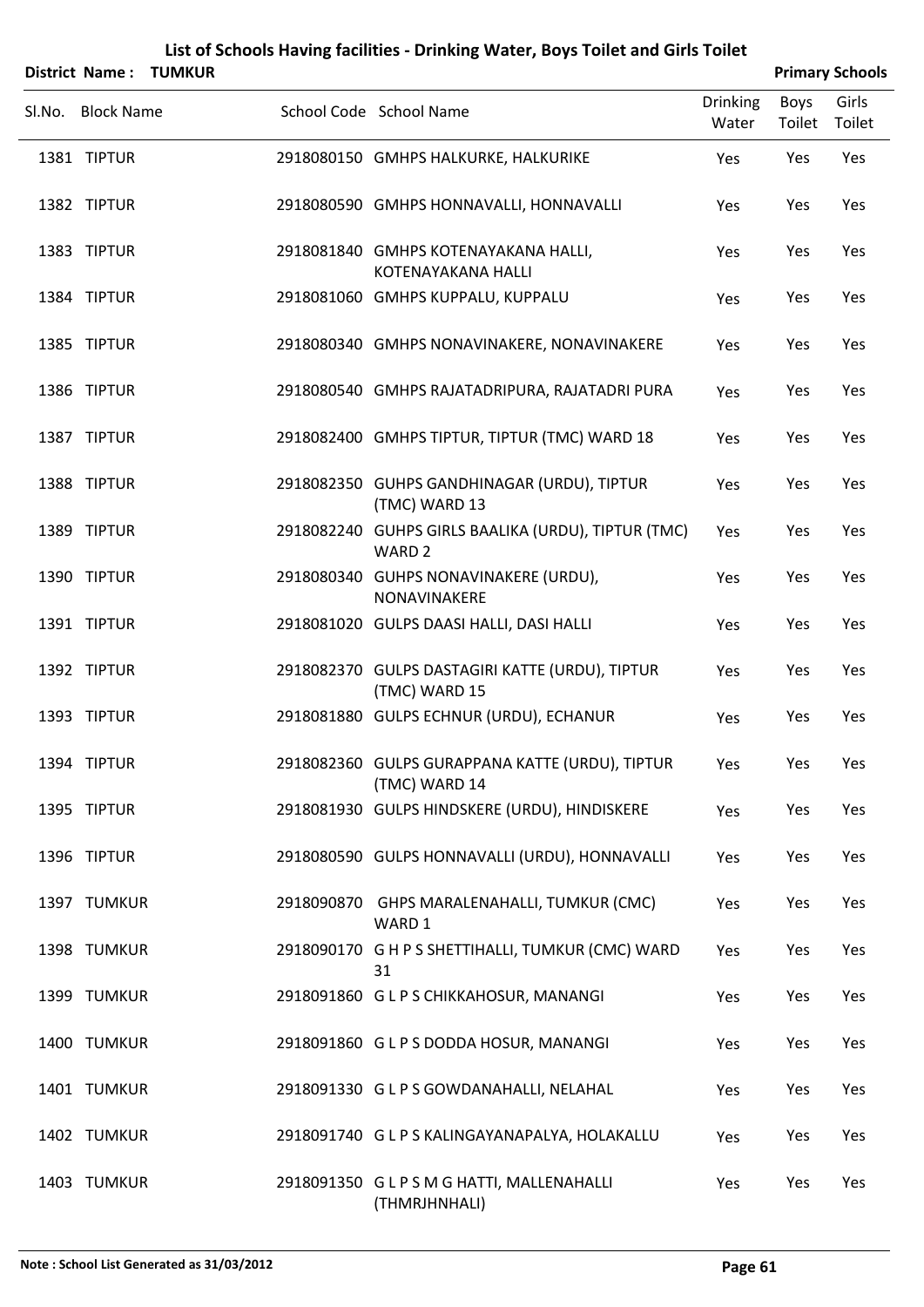|        | <b>District Name:</b><br><b>TUMKUR</b> |                                                                |                          |                | <b>Primary Schools</b> |
|--------|----------------------------------------|----------------------------------------------------------------|--------------------------|----------------|------------------------|
| Sl.No. | <b>Block Name</b>                      | School Code School Name                                        | <b>Drinking</b><br>Water | Boys<br>Toilet | Girls<br>Toilet        |
|        | 1404 TUMKUR                            | 2918091350 G L P S MALLENAHALLI, MALLENAHALLI<br>(THMRJHNHALI) | Yes                      | Yes            | Yes                    |
|        | 1405 TUMKUR                            | 2918091280 G L P S MAVUKERE JANATHA COLON,<br><b>MAVUKERE</b>  | Yes                      | Yes            | Yes                    |
|        | 1406 TUMKUR                            | 2918091280 G L P S MAVUKERE, MAVUKERE                          | Yes                      | Yes            | Yes                    |
|        | 1407 TUMKUR                            | 2918091010 G L P S MUDDENAHALLI, MUDDENAHALLI                  | Yes                      | Yes            | Yes                    |
|        | 1408 TUMKUR                            | 2918091870 GLPS NANDIHALLI, NADIHALLI                          | Yes                      | Yes            | Yes                    |
|        | 1409 TUMKUR                            | 2918090190 G U H P S KYATHASANDRA, TUMKUR (CMC)<br>WARD 33     | Yes                      | Yes            | Yes                    |
|        | 1410 TUMKUR                            | 2918090060 G.U.HPS HEGGEDE COLONY, TUMKUR (CMC)<br>WARD 12     | Yes                      | Yes            | Yes                    |
|        | 1411 TUMKUR                            | 2918090230 GH P S MARKET CHOWK, TUMKUR (CMC)<br>WARD 5         | Yes                      | Yes            | Yes                    |
|        | 1412 TUMKUR                            | 2918093390 GH P S MUDIGERE, MUDIGERE                           | Yes                      | Yes            | Yes                    |
|        | 1413 TUMKUR                            | 2918093080 GH P S RAMAGONDANAHALLI,<br>RAMAGONDANAHALLI'       | Yes                      | Yes            | Yes                    |
|        | 1414 TUMKUR                            | 2918093760 GH P S RAMANAHALLI, RAMANAHALLI                     | Yes                      | Yes            | Yes                    |
|        | 1415 TUMKUR                            | 2918092280 GHPS ANUPANAHALLI, ANUPANAHALLI                     | Yes                      | Yes            | Yes                    |
|        | 1416 TUMKUR                            | 2918092440 GHPS D T PALYA, PEMMANAHALLI                        | Yes                      | Yes            | Yes                    |
|        | 1417 TUMKUR                            | 2918093270 GHPS DEVALAPUR, DEVALAPUR                           | Yes                      | Yes            | Yes                    |
|        | 1418 TUMKUR                            | 2918093110 GHPS HANUMANTAGIRI, HANUMANTAGIRI                   | Yes                      | Yes            | Yes                    |
|        | 1419 TUMKUR                            | 2918090920 GHPS HEBBAKA, HEBBAKA                               | Yes                      | Yes            | Yes                    |
|        | 1420 TUMKUR                            | 2918092230 GHPS HIKKALLU, HIKKAL                               | Yes                      | Yes            | Yes                    |
|        | 1421 TUMKUR                            | 2918092290 GHPS KALENAHALLI, KALENAHALLI                       | Yes                      | Yes            | Yes                    |
|        | 1422 TUMKUR                            | 2918091070 GHPS KATENAHALLI, KATENAHALLI                       | Yes                      | Yes            | Yes                    |
|        | 1423 TUMKUR                            | 2918092640 GHPS KEMBALALU, KEMBALALU                           | Yes                      | Yes            | Yes                    |
|        | 1424 TUMKUR                            | 2918092640 GHPS KEREBANDIPALYA, KEMBALALU                      | Yes                      | Yes            | Yes                    |
|        | 1425 TUMKUR                            | 2918092370 GHPS KOLIHALLI, KOLIHALLI                           | Yes                      | Yes            | Yes                    |
|        | 1426 TUMKUR                            | 2918094231 GHPS KOTE MANDIPETE, TUMKUR (CMC)<br>WARD 4         | Yes                      | Yes            | Yes                    |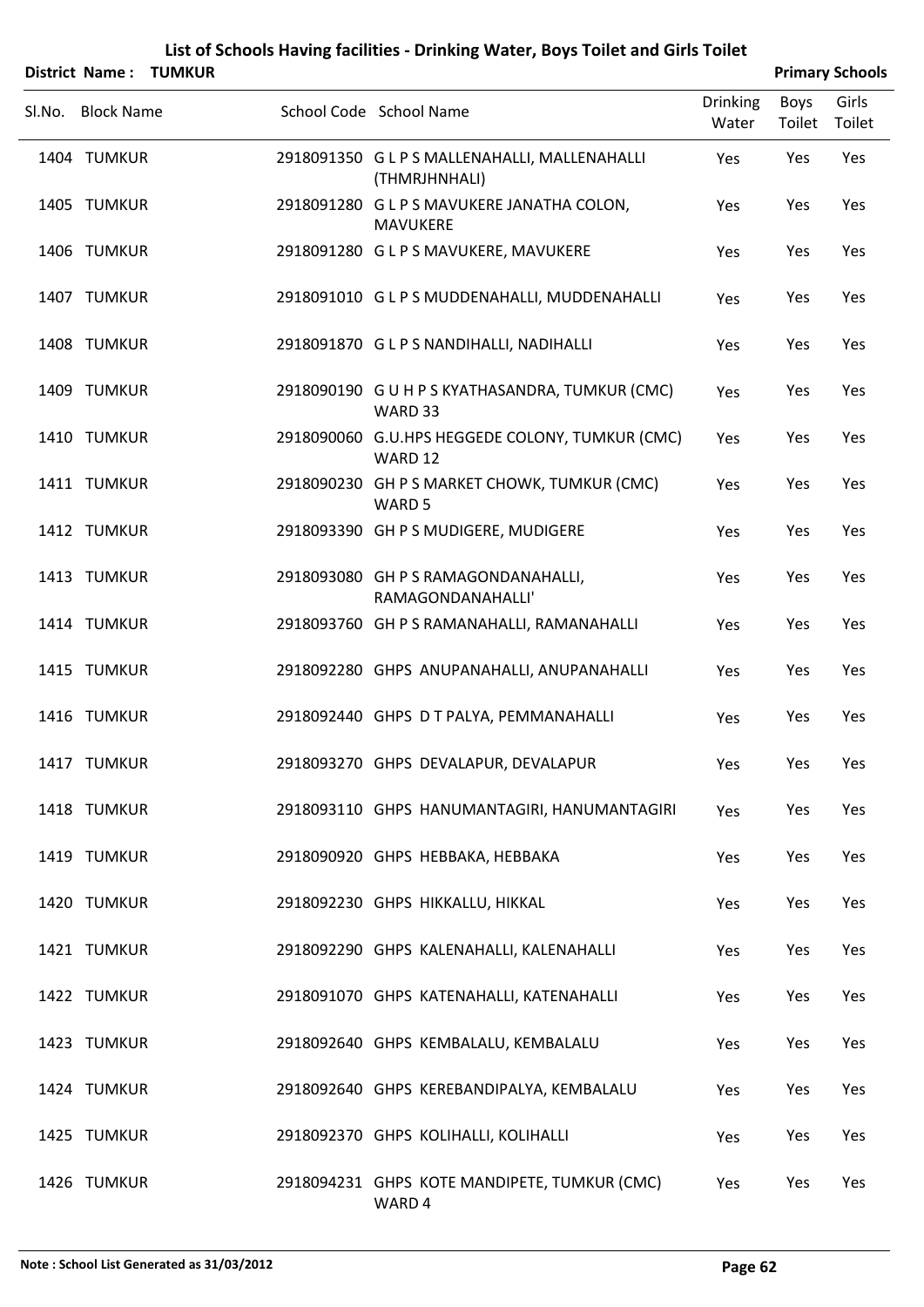| District Name:    | <b>TUMKUR</b> | List of Schools Having facilities - Drinking Water, Boys Toilet and Girls Toilet |                          |                | <b>Primary Schools</b> |
|-------------------|---------------|----------------------------------------------------------------------------------|--------------------------|----------------|------------------------|
| Sl.No. Block Name |               | School Code School Name                                                          | <b>Drinking</b><br>Water | Boys<br>Toilet | Girls<br>Toilet        |
| 1427 TUMKUR       |               | 2918093430 GHPS KUMKUMANAHALLI,<br>KUMKUMANAHALLI                                | Yes                      | Yes            | Yes                    |
| 1428 TUMKUR       |               | 2918094380 GHPS KUNDUR, KUNDHUR                                                  | Yes                      | Yes            | Yes                    |
| 1429 TUMKUR       |               | 2918091330 GHPS NELAHAL, NELAHAL                                                 | Yes                      | Yes            | Yes                    |
| 1430 TUMKUR       |               | 2918091480 GHPS P GOLLAHALLI, P GOLLAHALLI                                       | Yes                      | Yes            | Yes                    |
| 1431 TUMKUR       |               | 2918092870 GHPS RANGANATHAPURA, SOPANAHALLI                                      | Yes                      | Yes            | Yes                    |
| 1432 TUMKUR       |               | 2918090111 GHPS THALAPURIKE, TUMKUR (CMC) WARD<br>23                             | Yes                      | Yes            | Yes                    |
| 1433 TUMKUR       |               | 2918091830 GHPS A K COLONY, CHOLENAHALLI                                         | Yes                      | Yes            | Yes                    |
| 1434 TUMKUR       |               | 2918094320 GHPS AJJAPANAHALLI, AJJAPPANAHALLI                                    | Yes                      | Yes            | Yes                    |
| 1435 TUMKUR       |               | 2918090881 GHPS ANTARASANAHALLI, TUMKUR (CMC)<br>WARD <sub>2</sub>               | Yes                      | Yes            | Yes                    |
| 1436 TUMKUR       |               | 2918090910 GHPS ARAKERE, ARAKERE                                                 | Yes                      | Yes            | Yes                    |
| 1437 TUMKUR       |               | 2918090210 GHPS ARALIMARADAPALYA, TUMKUR (CMC)<br>WARD <sub>3</sub>              | Yes                      | Yes            | Yes                    |
| 1438 TUMKUR       |               | 2918092240 GHPS AREGUJJAHALLI, AREGUJJAHALLI                                     | Yes                      | Yes            | Yes                    |
| 1439 TUMKUR       |               | 2918093730 GHPS AREHALLI, AREHALLI                                               | Yes                      | Yes            | Yes                    |
| 1440 TUMKUR       |               | 2918094220 GHPS AREYUR, AREYUR                                                   | Yes                      | Yes            | Yes                    |
| 1441 TUMKUR       |               | 2918090251 GHPS ARYABALIKA, TUMKUR (CMC) WARD 16                                 | Yes                      | Yes            | Yes                    |
| 1442 TUMKUR       |               | 2918091410 GHPS ASALIPURA, ASALIPURA                                             | Yes                      | Yes            | Yes                    |
| 1443 TUMKUR       |               | 2918090180 GHPS BADDIHALLI, TUMKUR (CMC) WARD 32                                 | Yes                      | Yes            | Yes                    |
| 1444 TUMKUR       |               | 2918092730 GHPS BALLAGERE, BALLAGERE                                             | Yes                      | Yes            | Yes                    |
| 1445 TUMKUR       |               | 2918091400 GHPS BALLAPURA, BALLAPURA                                             | Yes                      | Yes            | Yes                    |
| 1446 TUMKUR       |               | 2918091770 GHPS BANAVARA, BHANAVARA                                              | Yes                      | Yes            | Yes                    |
| 1447 TUMKUR       |               | 2918091030 GHPS BASAPPANAPALYA, BASAPPANAPALYA                                   | Yes                      | Yes            | Yes                    |
| 1448 TUMKUR       |               | 2918090101 GHPS BATAVADI, TUMKUR (CMC) WARD 22                                   | Yes                      | Yes            | Yes                    |
| 1449 TUMKUR       |               | 2918090241 GHPS BEEMSANDRA, TUMKUR (CMC) WARD<br>6                               | Yes                      | Yes            | Yes                    |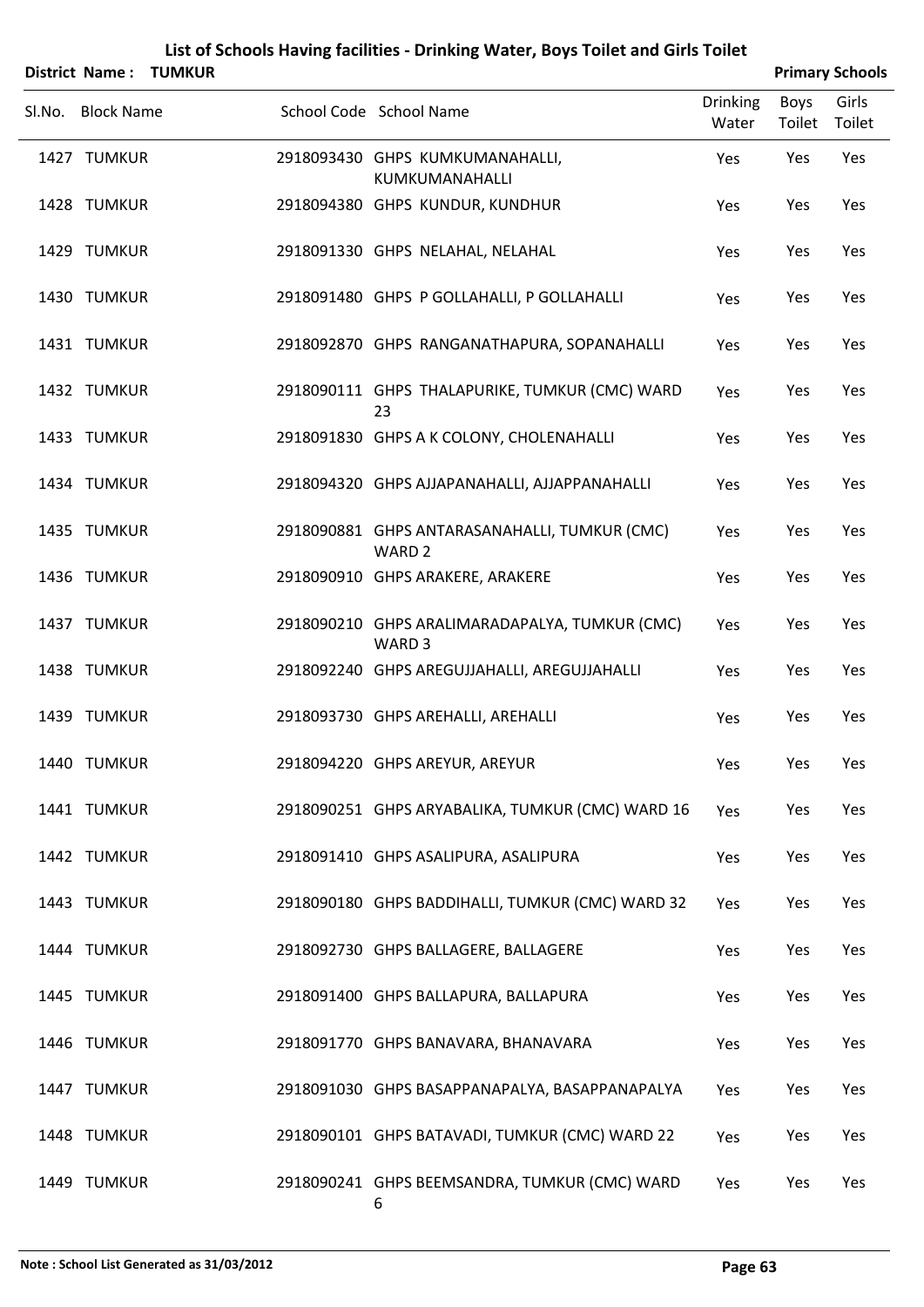|                   | <b>District Name: TUMKUR</b> |                                                                |                          |                | <b>Primary Schools</b> |
|-------------------|------------------------------|----------------------------------------------------------------|--------------------------|----------------|------------------------|
| Sl.No. Block Name |                              | School Code School Name                                        | <b>Drinking</b><br>Water | Boys<br>Toilet | Girls<br>Toilet        |
| 1450 TUMKUR       |                              | 2918090241 GHPS BEEMSANDRAPALYA, TUMKUR (CMC)<br>WARD 6        | Yes                      | Yes            | Yes                    |
| 1451 TUMKUR       |                              | 2918090420 GHPS BEGURU, BEGUR                                  | Yes                      | Yes            | Yes                    |
| 1452 TUMKUR       |                              | 2918093060 GHPS BELADHARA, BELADHARA                           | Yes                      | Yes            | Yes                    |
| 1453 TUMKUR       |                              | 2918090320 GHPS BELAGUMBA, BELAGUMBA                           | Yes                      | Yes            | Yes                    |
| 1454 TUMKUR       |                              | 2918094330 GHPS BERANAKALLU, BEERANAKALLU                      | Yes                      | Yes            | Yes                    |
| 1455 TUMKUR       |                              | 2918092720 GHPS BIDARA KATTE, BIDHARAKATTI                     | Yes                      | Yes            | Yes                    |
| 1456 TUMKUR       |                              | 2918090510 GHPS BISALAHALLI, BISALAHALLI                       | Yes                      | Yes            | Yes                    |
| 1457 TUMKUR       |                              | 2918093260 GHPS BITTAKURIKE, BITTNAKURIKE                      | Yes                      | Yes            | Yes                    |
| 1458 TUMKUR       |                              | 2918092810 GHPS BOMMANAHALLIPALYA,<br>BOMANAHALLI(SIRIVARA)    | Yes                      | Yes            | Yes                    |
| 1459 TUMKUR       |                              | 2918091320 GHPS BRAHMASANDRA, BRAHMASANDRA                     | Yes                      | Yes            | Yes                    |
| 1460 TUMKUR       |                              | 2918091390 GHPS BUGUDANAHALLI, BUGUDANAHALLI                   | Yes                      | Yes            | Yes                    |
| 1461 TUMKUR       |                              | 2918092310 GHPS BYATHA, BYATHA                                 | Yes                      | Yes            | Yes                    |
| 1462 TUMKUR       |                              | 2918091610 GHPS CHANNENAHALLI, CHANNENAHALLI                   | Yes                      | Yes            | Yes                    |
| 1463 TUMKUR       |                              | 2918091780 GHPS CHIKASARANGI, CHIKASARANGI                     | Yes                      | Yes            | Yes                    |
| 1464 TUMKUR       |                              | 2918093860 GHPS CHIKKA KORATAGERE, CHIKKA<br><b>KORATAGERE</b> | Yes                      | Yes            | Yes                    |
| 1465 TUMKUR       |                              | 2918091420 GHPS CHIKKA NARAVANGALA, CHIKKA<br>NARAVANGALA      | Yes                      | Yes            | Yes                    |
| 1466 TUMKUR       |                              | 2918094260 GHPS CHIKKAHALLI, CHIKKAHALLI                       | Yes                      | Yes            | Yes                    |
| 1467 TUMKUR       |                              | 2918091200 GHPS CHIKKASEEBI, CHIKKASEEBI                       | Yes                      | Yes            | Yes                    |
| 1468 TUMKUR       |                              | 2918093220 GHPS CHINAGA, CHINAGA                               | Yes                      | Yes            | Yes                    |
| 1469 TUMKUR       |                              | 2918093070 GHPS CHINVARANAHALLI,<br>AHOBALAAGRAHARA            | Yes                      | Yes            | Yes                    |
| 1470 TUMKUR       |                              | 2918093850 GHPS D KORATAGERE, D KORATAGERE                     | Yes                      | Yes            | Yes                    |
| 1471 TUMKUR       |                              | 2918092960 GHPS DASARAHALLI, KARNAKUPPE                        | Yes                      | Yes            | Yes                    |
| 1472 TUMKUR       |                              | 2918090300 GHPS DEVARAYAPATTANA, TUMKUR (CMC)<br>WARD 35       | Yes                      | Yes            | Yes                    |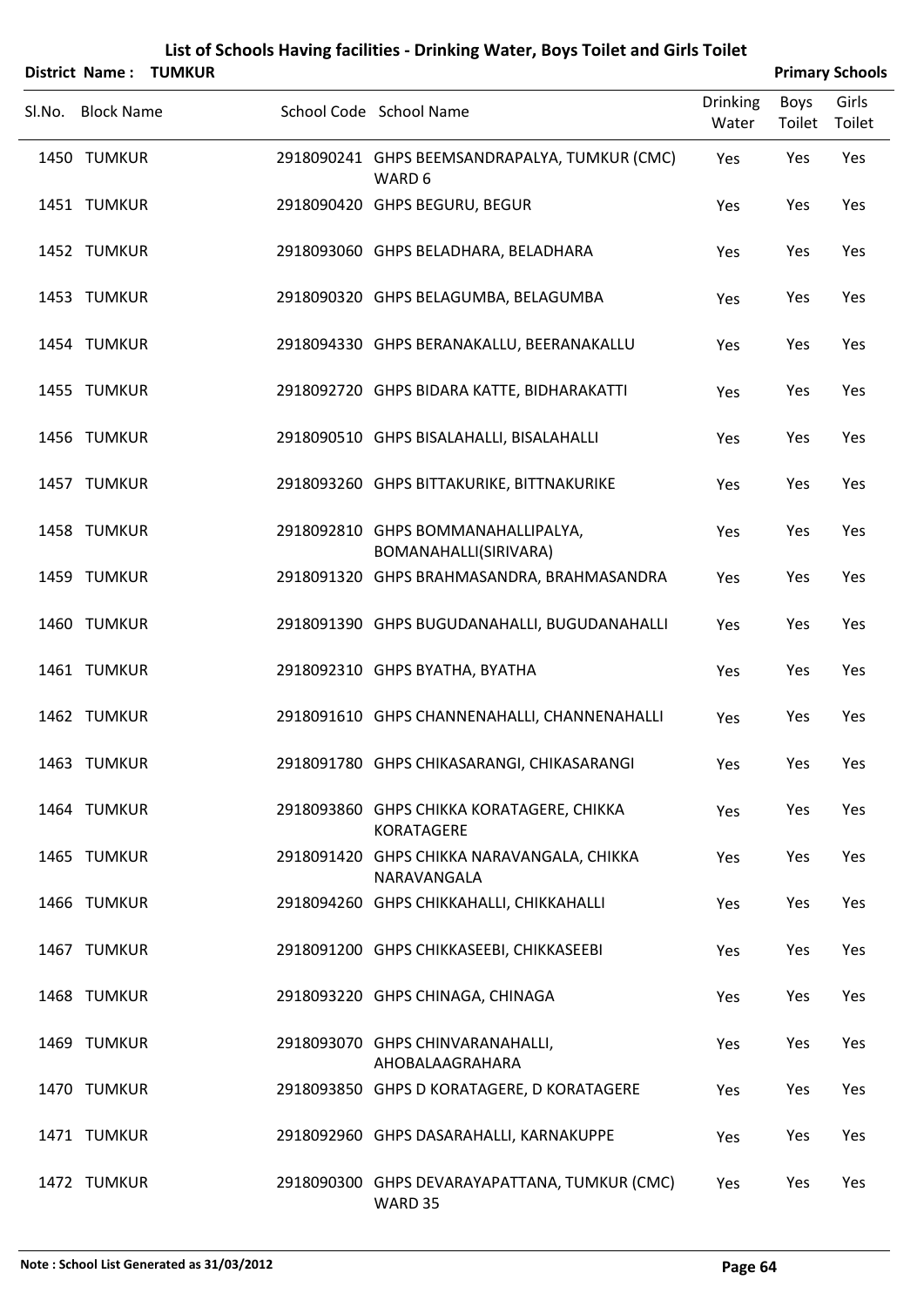|        |                   | <b>District Name: TUMKUR</b> |                                                                   |                          |                | <b>Primary Schools</b> |
|--------|-------------------|------------------------------|-------------------------------------------------------------------|--------------------------|----------------|------------------------|
| Sl.No. | <b>Block Name</b> |                              | School Code School Name                                           | <b>Drinking</b><br>Water | Boys<br>Toilet | Girls<br>Toilet        |
|        | 1473 TUMKUR       |                              | 2918090241 GHPS DIBBURU, TUMKUR (CMC) WARD 6                      | Yes                      | Yes            | Yes                    |
|        | 1474 TUMKUR       |                              | 2918090370 GHPS DODDAGOLLAHALLI, DODDA<br><b>GOLLAHALLI</b>       | Yes                      | Yes            | Yes                    |
|        | 1475 TUMKUR       |                              | 2918093500 GHPS DODDANARAVANGALA,<br>DODDANARAVANGALA             | Yes                      | Yes            | Yes                    |
|        | 1476 TUMKUR       |                              | 2918091710 GHPS DODDASARANGI, DODDASARANGI                        | Yes                      | Yes            | Yes                    |
|        | 1477 TUMKUR       |                              | 2918091460 GHPS DODDAVEERANAHALLI, DODDA<br>VEERANAHALLI          | Yes                      | Yes            | Yes                    |
|        | 1478 TUMKUR       |                              | 2918091370 GHPS DODDERI, DODDERI                                  | Yes                      | Yes            | Yes                    |
|        | 1479 TUMKUR       |                              | 2918092700 GHPS DOMMANAKUPPE, DOMMANAKUPPE                        | Yes                      | Yes            | Yes                    |
|        | 1480 TUMKUR       |                              | 2918092270 GHPS DURGADAHALLI, DURGADAHALLI                        | Yes                      | Yes            | Yes                    |
|        | 1481 TUMKUR       |                              | 2918093180 GHPS G BOMMANAHALLI, G.BOMMANAHALLI                    | Yes                      | Yes            | Yes                    |
|        | 1482 TUMKUR       |                              | 2918092460 GHPS G. BOMMANAHALLI, BOMMANAHALLI                     | Yes                      | Yes            | Yes                    |
|        | 1483 TUMKUR       |                              | 2918092620 GHPS GANGONAHALLI, GANGONAHALLI                        | Yes                      | Yes            | Yes                    |
|        | 1484 TUMKUR       |                              | 2918092540 GHPS GOVINDARAJAPURA, GOVINDA<br>RAJAPURA(SIRIVARA)    | Yes                      | Yes            | Yes                    |
|        | 1485 TUMKUR       |                              | 2918091220 GHPS GOWRA GONDANA HALLI, GOWRA<br><b>GONDANAHALLI</b> | Yes                      | Yes            | Yes                    |
|        | 1486 TUMKUR       |                              | 2918091800 GHPS GULEHARAVI, GULEHARAVI                            | Yes                      | Yes            | Yes                    |
|        | 1487 TUMKUR       |                              | 2918093480 GHPS GULUGANJIHALLI, GULUGANJIHALLI                    | Yes                      | Yes            | Yes                    |
|        | 1488 TUMKUR       |                              | 2918093420 GHPS HABBATHANAHALLI,<br><b>HABBATHANAHALLI</b>        | Yes                      | Yes            | Yes                    |
|        | 1489 TUMKUR       |                              | 2918093490 GHPS HALNOORU, HALNOORU                                | Yes                      | Yes            | Yes                    |
|        | 1490 TUMKUR       |                              | 2918092320 GHPS HALUGONDANAHALLI,<br>HALUGONDANAHALLI             | Yes                      | Yes            | Yes                    |
|        | 1491 TUMKUR       |                              | 2918093890 GHPS HARALOORU, HARALOORU                              | Yes                      | Yes            | Yes                    |
|        | 1492 TUMKUR       |                              | 2918093370 GHPS HEGGERE, HEGGERE                                  | Yes                      | Yes            | Yes                    |
|        | 1493 TUMKUR       |                              | 2918091680 GHPS HETHENAHALLI, HETHENAHALLI                        | Yes                      | Yes            | Yes                    |
|        | 1494 TUMKUR       |                              | 2918092300 GHPS HIREDODDAVADI, HIREDODDAVADI                      | Yes                      | Yes            | Yes                    |
|        | 1495 TUMKUR       |                              | 2918093190 GHPS HIREGUNDAGALLU, HIREGUNDAGALLU                    | Yes                      | Yes            | Yes                    |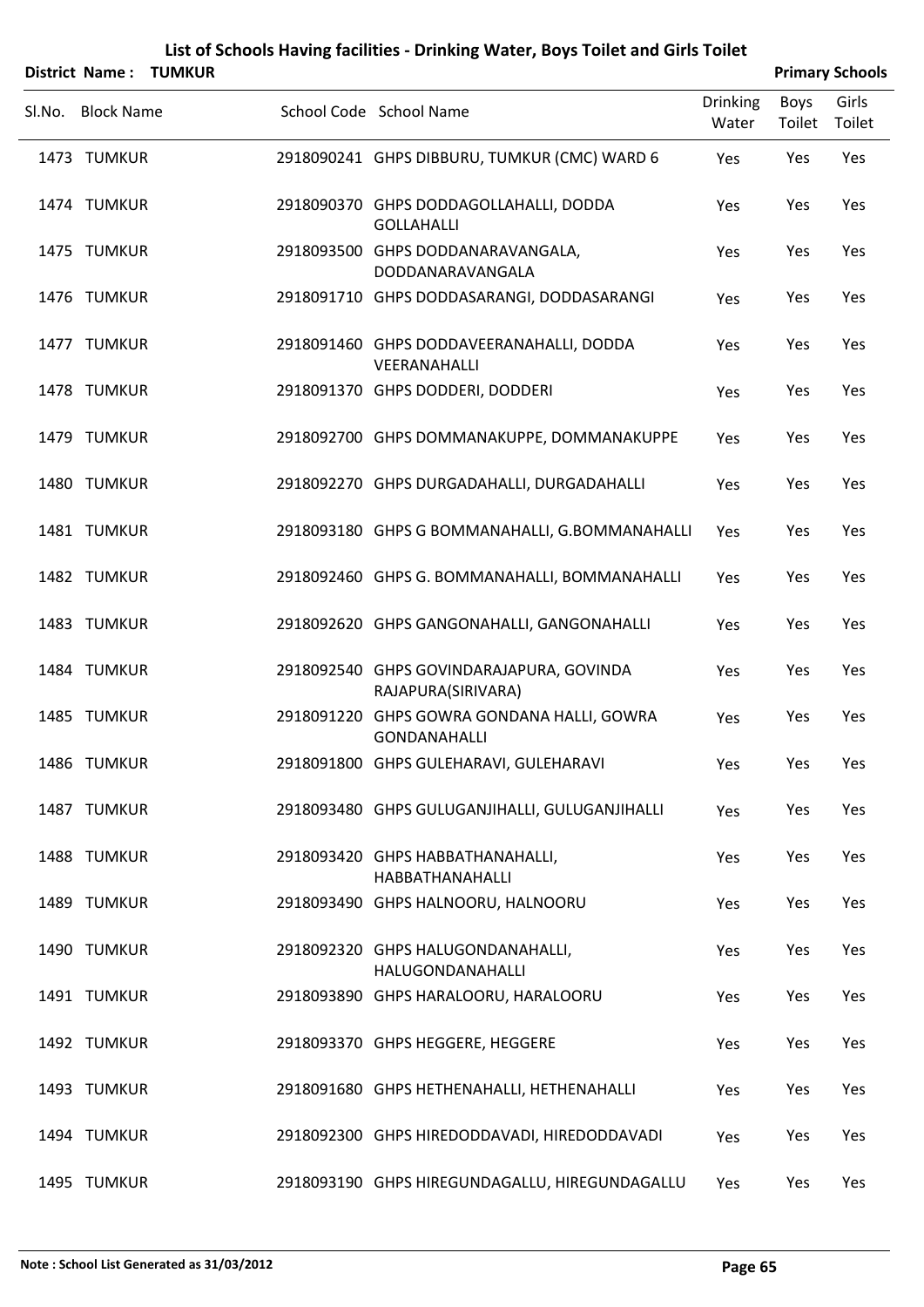| List of Schools Having facilities - Drinking Water, Boys Toilet and Girls Toilet |               |  |                                                                    |                          |                       |                        |  |  |  |  |  |
|----------------------------------------------------------------------------------|---------------|--|--------------------------------------------------------------------|--------------------------|-----------------------|------------------------|--|--|--|--|--|
| <b>District Name:</b>                                                            | <b>TUMKUR</b> |  |                                                                    |                          |                       | <b>Primary Schools</b> |  |  |  |  |  |
| Sl.No. Block Name                                                                |               |  | School Code School Name                                            | <b>Drinking</b><br>Water | <b>Boys</b><br>Toilet | Girls<br>Toilet        |  |  |  |  |  |
| 1496 TUMKUR                                                                      |               |  | 2918092350 GHPS HIREHALLI, HIREHALLI                               | Yes                      | Yes                   | Yes                    |  |  |  |  |  |
| 1497 TUMKUR                                                                      |               |  | 2918093140 GHPS HIREKODATHAKALLU, HIRE<br>KODATHAKALLU             | Yes                      | Yes                   | Yes                    |  |  |  |  |  |
| 1498 TUMKUR                                                                      |               |  | 2918093350 GHPS HIRETHOTLUKERE, HIRATHOTLUKERE                     | Yes                      | Yes                   | Yes                    |  |  |  |  |  |
| 1499 TUMKUR                                                                      |               |  | 2918091740 GHPS HOLAKALLU, HOLAKALLU                               | Yes                      | Yes                   | Yes                    |  |  |  |  |  |
| 1500 TUMKUR                                                                      |               |  | 2918090400 GHPS HONASIGERE, HONASIGERE                             | Yes                      | Yes                   | Yes                    |  |  |  |  |  |
| 1501 TUMKUR                                                                      |               |  | 2918093680 GHPS HONNUDIKE, HONNUDIKE                               | Yes                      | Yes                   | Yes                    |  |  |  |  |  |
| 1502 TUMKUR                                                                      |               |  | 2918090251 GHPS HORAPETE, TUMKUR (CMC) WARD 16                     | Yes                      | Yes                   | Yes                    |  |  |  |  |  |
| 1503 TUMKUR                                                                      |               |  | 2918090980 GHPS HOSAHALLI, HOSAHALLI                               | Yes                      | Yes                   | Yes                    |  |  |  |  |  |
| 1504 TUMKUR                                                                      |               |  | 2918091720 GHPS HULLENAHALLI, HULLENAHALLI                         | Yes                      | Yes                   | Yes                    |  |  |  |  |  |
| 1505 TUMKUR                                                                      |               |  | 2918093100 GHPS JAKKENAHALLI, JAKKANAHALLI                         | Yes                      | Yes                   | Yes                    |  |  |  |  |  |
| 1506 TUMKUR                                                                      |               |  | 2918090020 GHPS JAYAPURA WARD 7, TUMKUR (CMC)<br>WARD <sub>8</sub> | Yes                      | Yes                   | Yes                    |  |  |  |  |  |
| 1507 TUMKUR                                                                      |               |  | 2918091690 GHPS K PALASANDRA, K PALASANDRA                         | Yes                      | Yes                   | Yes                    |  |  |  |  |  |
| 1508 TUMKUR                                                                      |               |  | 2918090251 GHPS K R EXTENSION, TUMKUR (CMC) WARD<br>16             | Yes                      | Yes                   | Yes                    |  |  |  |  |  |
| 1509 TUMKUR                                                                      |               |  | 2918091750 GHPS KAIDHALA, KAIDHALA                                 | Yes                      | Yes                   | Yes                    |  |  |  |  |  |
| 1510 TUMKUR                                                                      |               |  | 2918091730 GHPS KAMBTHANAHLLI, KAMBATHANAHALLI                     | Yes                      | Yes                   | Yes                    |  |  |  |  |  |
| 1511 TUMKUR                                                                      |               |  | 2918090350 GHPS KANAKUPPE, KANAKUPPE                               | Yes                      | Yes                   | Yes                    |  |  |  |  |  |
| 1512 TUMKUR                                                                      |               |  | 2918093520 GHPS KARADIGERE KAVAL,<br>KARADIGEREKAVAL               | Yes                      | Yes                   | Yes                    |  |  |  |  |  |
| 1513 TUMKUR                                                                      |               |  | 2918092760 GHPS KATTAGOLLAHALLI, MAAKANAHALLI                      | Yes                      | Yes                   | Yes                    |  |  |  |  |  |
| 1514 TUMKUR                                                                      |               |  | 2918091170 GHPS KEMPANA DODDERI, KEMPANA<br><b>DODDERI</b>         | Yes                      | Yes                   | Yes                    |  |  |  |  |  |
| 1515 TUMKUR                                                                      |               |  | 2918092480 GHPS KESARAMADU, KESARAMADU                             | Yes                      | Yes                   | Yes                    |  |  |  |  |  |
| 1516 TUMKUR                                                                      |               |  | 2918091230 GHPS KESTOORU, KESTOORU                                 | Yes                      | Yes                   | Yes                    |  |  |  |  |  |
| 1517 TUMKUR                                                                      |               |  | 2918091760 GHPS KITHGANAHALLI, KITHGANAHALLI                       | Yes                      | Yes                   | Yes                    |  |  |  |  |  |
| 1518 TUMKUR                                                                      |               |  | 2918092260 GHPS KODIGEHALLI, KODAGIHALLI                           | Yes                      | Yes                   | Yes                    |  |  |  |  |  |

# **Note : School List Generated as 31/03/2012 Page 66**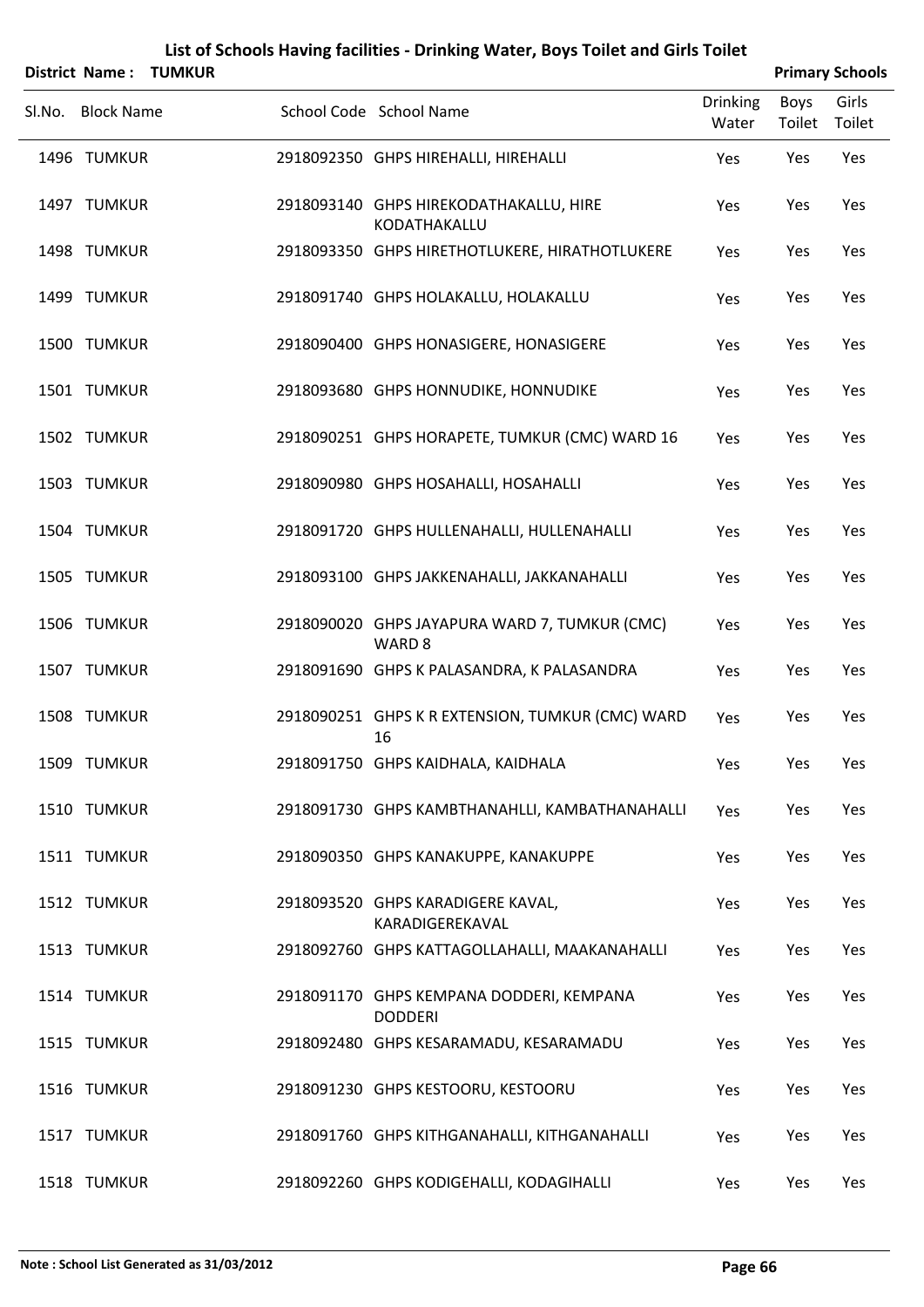|                   | District Name: TUMKUR |                                                                |                          |                | <b>Primary Schools</b> |
|-------------------|-----------------------|----------------------------------------------------------------|--------------------------|----------------|------------------------|
| Sl.No. Block Name |                       | School Code School Name                                        | <b>Drinking</b><br>Water | Boys<br>Toilet | Girls<br>Toilet        |
| 1519 TUMKUR       |                       | 2918091140 GHPS KODIHALLI, KODIHALLI                           | Yes                      | Yes            | Yes                    |
| 1520 TUMKUR       |                       | 2918094000 GHPS KOTTIGEGOLLAHALLI,<br><b>KOTTIGEGOLLAHALLI</b> | Yes                      | Yes            | Yes                    |
| 1521 TUMKUR       |                       | 2918093460 GHPS KOTTIHALLI, KOTTIHALLI                         | Yes                      | Yes            | Yes                    |
| 1522 TUMKUR       |                       | 2918093980 GHPS KOWTHAMARANAHALLI,<br>KOWTHAMARANAHALLI        | Yes                      | Yes            | Yes                    |
| 1523 TUMKUR       |                       | 2918090940 GHPS KUCCHANGI PALYA, KUCCHANGI                     | Yes                      | Yes            | Yes                    |
| 1524 TUMKUR       |                       | 2918090960 GHPS KUPPUR, KUPPURU                                | Yes                      | Yes            | Yes                    |
| 1525 TUMKUR       |                       | 2918090071 GHPS KURI PALYA, TUMKUR (CMC) WARD 13               | Yes                      | Yes            | Yes                    |
| 1526 TUMKUR       |                       | 2918092680 GHPS LAKKENAHALLI, LAKKENAHALLI                     | Yes                      | Yes            | Yes                    |
| 1527 TUMKUR       |                       | 2918092760 GHPS MAAKANAHALLI, MAAKANAHALLI                     | Yes                      | Yes            | Yes                    |
| 1528 TUMKUR       |                       | 2918092410 GHPS MADAGONDANAHALLI,<br>MADAGONDANAHALLI          | Yes                      | Yes            | Yes                    |
| 1529 TUMKUR       |                       | 2918093410 GHPS MALLASANDRA, MALLASANDRA                       | Yes                      | Yes            | Yes                    |
| 1530 TUMKUR       |                       | 2918093410 GHPS MALLASANDRAPALYA, MALLASANDRA                  | Yes                      | Yes            | Yes                    |
| 1531 TUMKUR       |                       | 2918092430 GHPS MANCHKALKUPPE, MANCHKALKUPPA                   | Yes                      | Yes            | Yes                    |
| 1532 TUMKUR       |                       | 2918090291 GHPS MARALUR, TUMKUR (CMC) WARD 28                  | Yes                      | Yes            | Yes                    |
| 1533 TUMKUR       |                       | 2918090140 GHPS MARP, TUMKUR (CMC) WARD 27                     | Yes                      | Yes            | Yes                    |
| 1534 TUMKUR       |                       | 2918091440 GHPS MASHANAPURA, MASHANAPURA                       | Yes                      | Yes            | Yes                    |
| 1535 TUMKUR       |                       | 2918093810 GHPS MASKAL, MASKAL                                 | Yes                      | Yes            | Yes                    |
| 1536 TUMKUR       |                       | 2918091130 GHPS MELEHALLI, MELEHALLI                           | Yes                      | Yes            | Yes                    |
| 1537 TUMKUR       |                       | 2918093700 GHPS MULUKUNTE, MULUKUNTE                           | Yes                      | Yes            | Yes                    |
| 1538 TUMKUR       |                       | 2918092400 GHPS MYDALA, MYDALA                                 | Yes                      | Yes            | Yes                    |
| 1539 TUMKUR       |                       | 2918090280 GHPS N R COLONY, TUMKUR (CMC) WARD 20               | Yes                      | Yes            | Yes                    |
| 1540 TUMKUR       |                       | 2918091270 GHPS NANDI HALLI, NANDIHALLI<br>(THMRJHALLI)        | Yes                      | Yes            | Yes                    |
| 1541 TUMKUR       |                       | 2918092380 GHPS NANDIHALLI, NANDIHALLI (HIREHALLI)             | Yes                      | Yes            | Yes                    |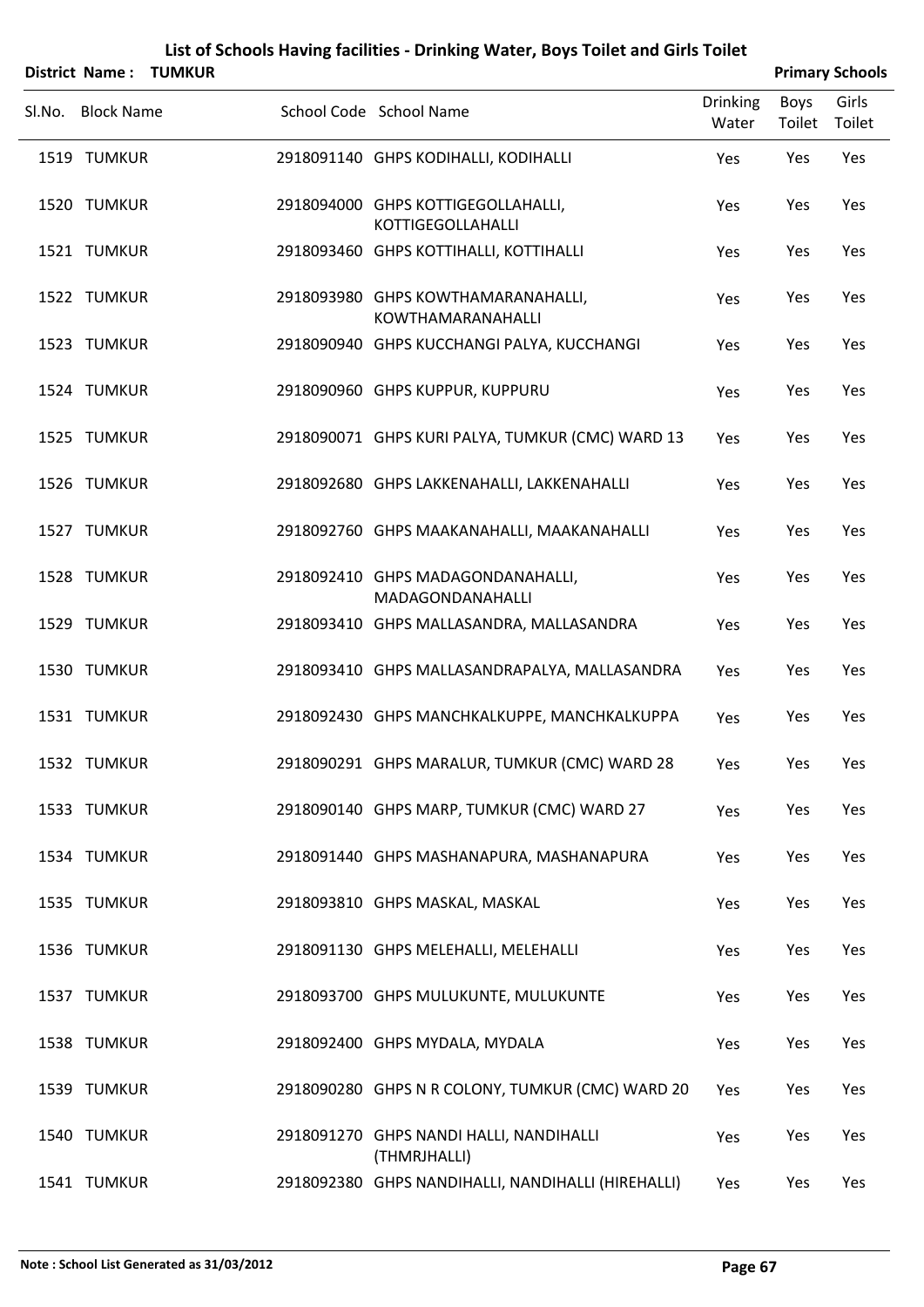|                   | District Name: TUMKUR |                                                                  |                          |                | <b>Primary Schools</b> |
|-------------------|-----------------------|------------------------------------------------------------------|--------------------------|----------------|------------------------|
| Sl.No. Block Name |                       | School Code School Name                                          | <b>Drinking</b><br>Water | Boys<br>Toilet | Girls<br>Toilet        |
| 1542 TUMKUR       |                       | 2918091790 GHPS NARUGANAHALLI, NARUGANAHALLI                     | Yes                      | Yes            | Yes                    |
| 1543 TUMKUR       |                       | 2918090410 GHPS NIDIVALALU, NIDIVALALU                           | Yes                      | Yes            | Yes                    |
| 1544 TUMKUR       |                       | 2918093360 GHPS OBALAPUA, OBALAPURA                              | Yes                      | Yes            | Yes                    |
| 1545 TUMKUR       |                       | 2918090890 GHPS OORUKERE, OORUKERE                               | Yes                      | Yes            | Yes                    |
| 1546 TUMKUR       |                       | 2918090870 GHPS PANCHANATHAN RAYAN PALYA,<br>TUMKUR (CMC) WARD 1 | Yes                      | Yes            | Yes                    |
| 1547 TUMKUR       |                       | 2918092420 GHPS PANDITANAHALLI, PANDITANAHALLI                   | Yes                      | Yes            | Yes                    |
| 1548 TUMKUR       |                       | 2918092600 GHPS RAGIMUDHANAHALLI,<br>RAGIMUDHANAHALLI            | Yes                      | Yes            | Yes                    |
| 1549 TUMKUR       |                       | 2918094980 GHPS RAMEGOWDANAPALYA, PURADA<br><b>KATTE</b>         | Yes                      | Yes            | Yes                    |
| 1550 TUMKUR       |                       | 2918092610 GHPS RAYAPURA, RAYAPURA                               | Yes                      | Yes            | Yes                    |
| 1551 TUMKUR       |                       | 2918093710 GHPS SASALU, SASALU                                   | Yes                      | Yes            | Yes                    |
| 1552 TUMKUR       |                       | 2918090111 GHPS SATYAMANGALA, TUMKUR (CMC)<br>WARD <sub>23</sub> | Yes                      | Yes            | Yes                    |
| 1553 TUMKUR       |                       | 2918092220 GHPS SEETHAKAL, SEETHAKALLU                           | Yes                      | Yes            | Yes                    |
| 1554 TUMKUR       |                       | 2918094470 GHPS SIDDANNAPALYA, DODDAGUNI                         | Yes                      | Yes            | Yes                    |
| 1555 TUMKUR       |                       | 2918093410 GHPS SIDDARTHA NAGAR, MALLASANDRA                     | Yes                      | Yes            | Yes                    |
| 1556 TUMKUR       |                       | 2918092550 GHPS SIRIVARA, SIRIVARA                               | Yes                      | Yes            | Yes                    |
| 1557 TUMKUR       |                       | 2918091450 GHPS SOREKUNTE, SOREKUNTE                             | Yes                      | Yes            | Yes                    |
| 1558 TUMKUR       |                       | 2918090231 GHPS SRIRAMANAGARA, TUMKUR (CMC)<br>WARD 5            | Yes                      | Yes            | Yes                    |
| 1559 TUMKUR       |                       | 2918090900 GHPS SWANDENAHALLI, SWANDENAHALLI                     | Yes                      | Yes            | Yes                    |
| 1560 TUMKUR       |                       | 2918091380 GHPS T GOLLAHALLI, T GOLLAHALLI                       | Yes                      | Yes            | Yes                    |
| 1561 TUMKUR       |                       | 2918090950 GHPS THIMLAPURA, THIMLAPURA                           | Yes                      | Yes            | Yes                    |
| 1562 TUMKUR       |                       | 2918091020 GHPS THIPPEDASARAHALLI,<br>THIPPADASARAHALLI          | Yes                      | Yes            | Yes                    |
| 1563 TUMKUR       |                       | 2918090360 GHPS THONDAGERE, THONDAGERE                           | Yes                      | Yes            | Yes                    |
| 1564 TUMKUR       |                       | 2918090120 GHPS UPPARAHALLI, TUMKUR (CMC) WARD<br>24             | Yes                      | Yes            | Yes                    |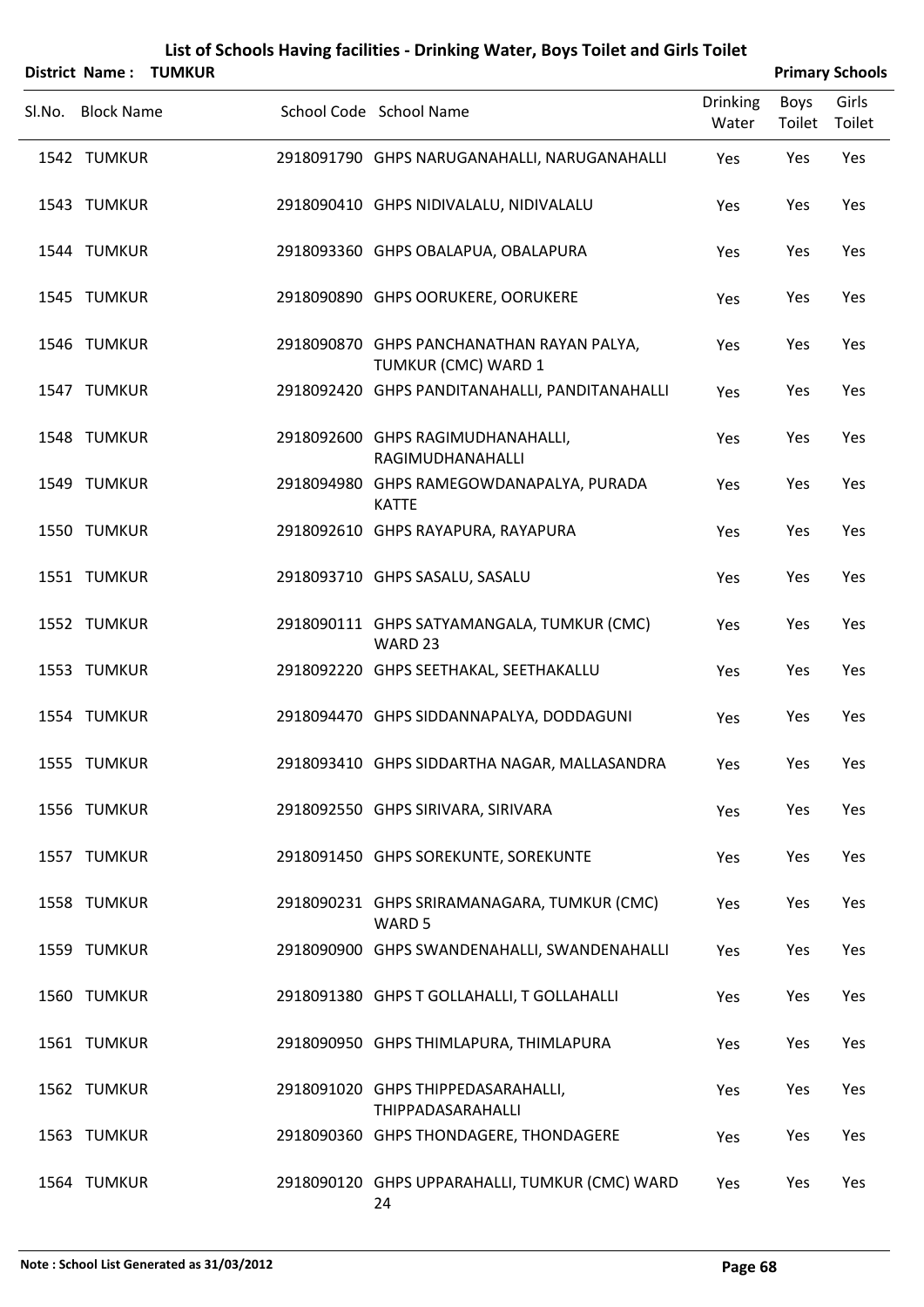|        | District Name:    | <b>TUMKUR</b> | List of Schools Having facilities - Drinking Water, Boys Toilet and Girls Toilet |                          |                       | <b>Primary Schools</b> |
|--------|-------------------|---------------|----------------------------------------------------------------------------------|--------------------------|-----------------------|------------------------|
| Sl.No. | <b>Block Name</b> |               | School Code School Name                                                          | <b>Drinking</b><br>Water | <b>Boys</b><br>Toilet | Girls<br>Toilet        |
|        | 1565 TUMKUR       |               | 2918090340 GHPS VADDARAHALLI, VADDARAHALLI                                       | Yes                      | Yes                   | Yes                    |
|        | 1566 TUMKUR       |               | 2918093380 GHPS VOKKODI, VOKKODI                                                 | Yes                      | Yes                   | Yes                    |
|        | 1567 TUMKUR       |               | 2918090010 GHPS WESTEREN EXTENSION, TUMKUR<br>(CMC) WARD 7                       | Yes                      | Yes                   | Yes                    |
|        | 1568 TUMKUR       |               | 2918091820 GHPS YELLAPUR (BELAGUMBA), YELLAPURA<br>(BELAGUMBA)                   | Yes                      | Yes                   | Yes                    |
|        | 1569 TUMKUR       |               | 2918090260 GHPS. AS.K.PALYA, TUMKUR (CMC) WARD 17                                | Yes                      | Yes                   | Yes                    |
|        | 1570 TUMKUR       |               | 2918091670 GL P S NAGARJUNAHALLI, NAGARJUNAHALLI                                 | Yes                      | Yes                   | Yes                    |
|        | 1571 TUMKUR       |               | 2918093950 GLPS AINAPUR, AINAPUR                                                 | Yes                      | Yes                   | Yes                    |
|        | 1572 TUMKUR       |               | 2918091240 GLPS AJJAGONDANAHALLI, AJJI<br><b>GONDANAHALLI</b>                    | Yes                      | Yes                   | Yes                    |
|        | 1573 TUMKUR       |               | 2918094000 GLPS ANNAYYANAPALYA,<br><b>KOTTIGEGOLLAHALLI</b>                      | Yes                      | Yes                   | Yes                    |
|        | 1574 TUMKUR       |               | 2918095050 GLPS ANNENAHALLI, ANNENAHALLI                                         | Yes                      | Yes                   | Yes                    |
|        | 1575 TUMKUR       |               | 2918091590 GLPS BANAVARA, BANAVARA (HEGGERE)                                     | Yes                      | Yes                   | Yes                    |
|        | 1576 TUMKUR       |               | 2918094140 GLPS BETTALOORU, HANUMANTHPURA                                        | Yes                      | Yes                   | Yes                    |
|        | 1577 TUMKUR       |               | 2918092810 GLPS BOMANAHALLI,<br>BOMANAHALLI(SIRIVARA)                            | Yes                      | Yes                   | Yes                    |
|        | 1578 TUMKUR       |               | 2918091490 GLPS CHIKKABELLAVI, CHIKKABELLAVI                                     | Yes                      | Yes                   | Yes                    |
|        | 1579 TUMKUR       |               | 2918093150 GLPS CHIKKAGUNDAGALLU,<br>CHIKKAGUNDAGALLU                            | Yes                      | Yes                   | Yes                    |
|        | 1580 TUMKUR       |               | 2918092790 GLPS DEVARAHATTI, KARADIGERE                                          | Yes                      | Yes                   | Yes                    |
|        | 1581 TUMKUR       |               | 2918092190 GLPS DEVARAYANADURGA,<br>DEVARAYANADURGA                              | Yes                      | Yes                   | Yes                    |
|        | 1582 TUMKUR       |               | 2918093280 GLPS GANGANALA, GANGANAL                                              | Yes                      | Yes                   | Yes                    |
|        | 1583 TUMKUR       |               | 2918093930 GLPS GUDIPALASANDRA, GUDIPALSANDRA                                    | Yes                      | Yes                   | Yes                    |
|        | 1584 TUMKUR       |               | 2918091620 GLPS HARALAKATTE, HARALAKATTE                                         | Yes                      | Yes                   | Yes                    |
|        | 1585 TUMKUR       |               | 2918092160 GLPS HODHEKALLU, HODEKALLU                                            | Yes                      | Yes                   | Yes                    |
|        | 1586 TUMKUR       |               | 2918092550 GLPS HUCHAYANAPALYA, SIRIVARA                                         | Yes                      | Yes                   | Yes                    |
|        | 1587 TUMKUR       |               | 2918090111 GLPS JAGANNATHAPURA, TUMKUR (CMC)<br>WARD 23                          | Yes                      | Yes                   | Yes                    |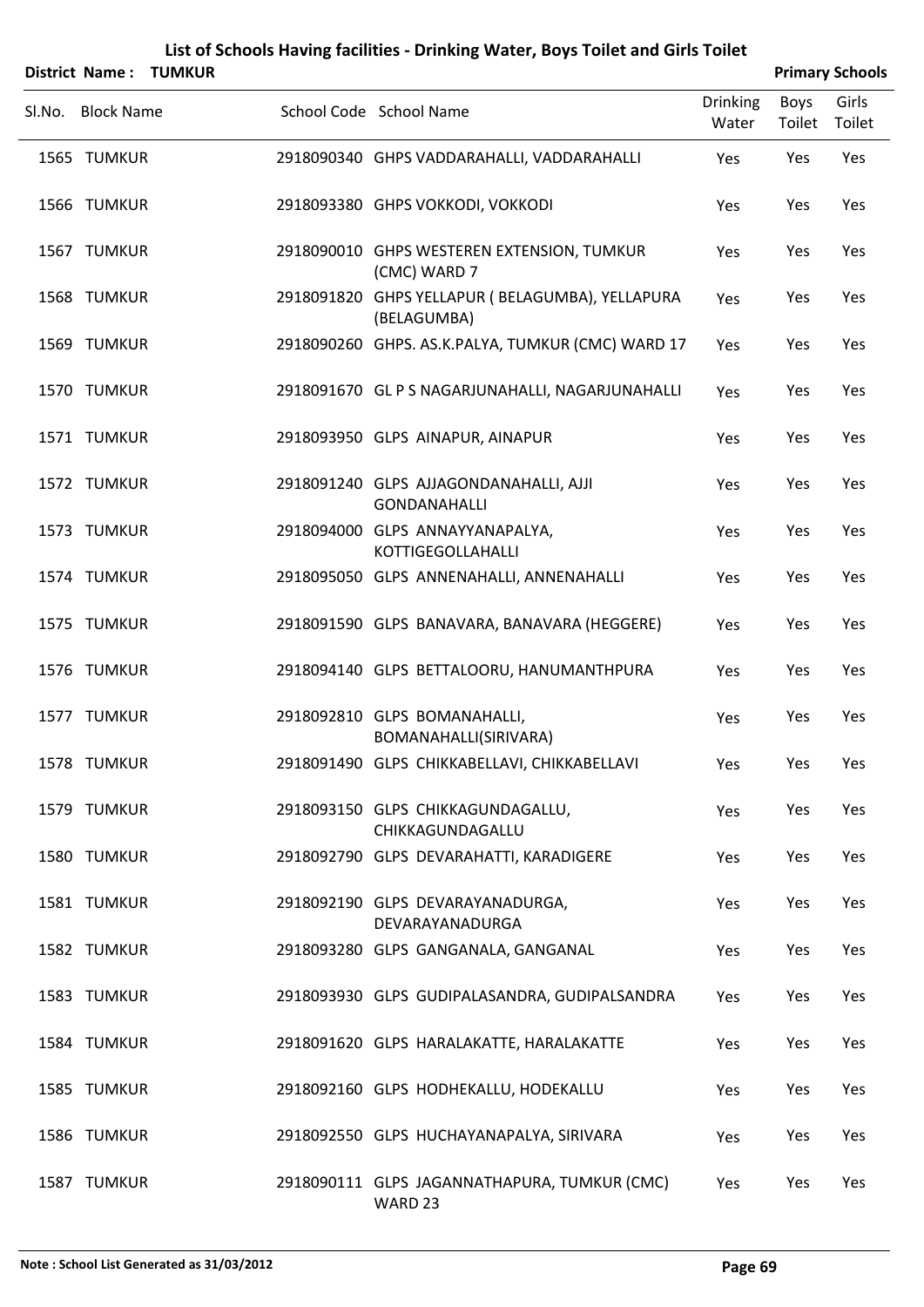| List of Schools Having facilities - Drinking Water, Boys Toilet and Girls Toilet |                       |                         |    |                                                           |                          |                       |                        |  |  |  |
|----------------------------------------------------------------------------------|-----------------------|-------------------------|----|-----------------------------------------------------------|--------------------------|-----------------------|------------------------|--|--|--|
|                                                                                  | District Name: TUMKUR |                         |    |                                                           |                          |                       | <b>Primary Schools</b> |  |  |  |
| Sl.No. Block Name                                                                |                       | School Code School Name |    |                                                           | <b>Drinking</b><br>Water | <b>Boys</b><br>Toilet | Girls<br>Toilet        |  |  |  |
| 1588 TUMKUR                                                                      |                       |                         |    | 2918093830 GLPS JOLUMARANAHALLI,<br>JOLUMARANAHALLI       | Yes                      | Yes                   | Yes                    |  |  |  |
| 1589 TUMKUR                                                                      |                       |                         |    | 2918092210 GLPS KADARANAHALLI, KADARANAHALLI              | Yes                      | Yes                   | Yes                    |  |  |  |
| 1590 TUMKUR                                                                      |                       |                         |    | 2918091600 GLPS KAGGERE, KAGGERE                          | Yes                      | Yes                   | Yes                    |  |  |  |
| 1591 TUMKUR                                                                      |                       |                         |    | 2918093850 GLPS KALLIPALYA, D KORATAGERE                  | Yes                      | Yes                   | Yes                    |  |  |  |
| 1592 TUMKUR                                                                      |                       |                         |    | 2918093690 GLPS KALLUPALYA, KALLANA PALYA                 | Yes                      | Yes                   | Yes                    |  |  |  |
| 1593 TUMKUR                                                                      |                       |                         |    | 2918093290 GLPS KALSATKUNTE, KALSETT GUNTE                | Yes                      | Yes                   | Yes                    |  |  |  |
| 1594 TUMKUR                                                                      |                       |                         |    | 2918093520 GLPS KARADIGERE A K COLONY,<br>KARADIGEREKAVAL | Yes                      | Yes                   | Yes                    |  |  |  |
| 1595 TUMKUR                                                                      |                       |                         |    | 2918093300 GLPS KARIKERE, KARIKERE                        | Yes                      | Yes                   | Yes                    |  |  |  |
| 1596 TUMKUR                                                                      |                       |                         |    | 2918092790 GLPS KEBBEPALYA, KARADIGERE                    | Yes                      | Yes                   | Yes                    |  |  |  |
| 1597 TUMKUR                                                                      |                       |                         |    | 2918092200 GLPS KEMPOHALLI, KEMPOHALLI                    | Yes                      | Yes                   | Yes                    |  |  |  |
| 1598 TUMKUR                                                                      |                       |                         |    | 2918090810 GLPS KODI PALYA, KODIPALYA                     | Yes                      | Yes                   | Yes                    |  |  |  |
| 1599 TUMKUR                                                                      |                       |                         |    | 2918093760 GLPS KODIHALLI, RAMANAHALLI                    | Yes                      | Yes                   | Yes                    |  |  |  |
| 1600 TUMKUR                                                                      |                       |                         |    | 2918092820 GLPS KODIMUDHANAHALLI,<br>KODIMUDHANAHALLI     | Yes                      | Yes                   | Yes                    |  |  |  |
| 1601 TUMKUR                                                                      |                       |                         |    | 2918092790 GLPS KODIPALYA, KARADIGERE                     | Yes                      | Yes                   | Yes                    |  |  |  |
| 1602 TUMKUR                                                                      |                       |                         |    | 2918093590 GLPS KOTTANAHALLI, KOTTANAHALLI                | Yes                      | Yes                   | Yes                    |  |  |  |
| 1603 TUMKUR                                                                      |                       |                         |    | 2918091640 GLPS KURIKEMPANAHALLI,<br>KURIKEMPANAHALLI     | Yes                      | Yes                   | Yes                    |  |  |  |
| 1604 TUMKUR                                                                      |                       |                         |    | 2918093120 GLPS M GOLLARAHALLI, M GOLLAHALLI              | Yes                      | Yes                   | Yes                    |  |  |  |
| 1605 TUMKUR                                                                      |                       |                         |    | 2918092500 GLPS MAACHANAHALLI, MAACHANAHALLI              | Yes                      | Yes                   | Yes                    |  |  |  |
| 1606 TUMKUR                                                                      |                       |                         |    | 2918094670 GLPS MALLENAHALLI, MALLENAHALLI<br>(OORUKERE)  | Yes                      | Yes                   | Yes                    |  |  |  |
| 1607 TUMKUR                                                                      |                       |                         |    | 2918093520 GLPS MARANAHATTI, KARADIGEREKAVAL              | Yes                      | Yes                   | Yes                    |  |  |  |
| 1608 TUMKUR                                                                      |                       |                         |    | 2918092330 GLPS NAGAIAHANAPALYA, KURUVELU                 | Yes                      | Yes                   | Yes                    |  |  |  |
| 1609 TUMKUR                                                                      |                       |                         | 23 | 2918090111 GLPS NAVILA HALLI, TUMKUR (CMC) WARD           | Yes                      | Yes                   | Yes                    |  |  |  |
| 1610 TUMKUR                                                                      |                       |                         |    | 2918092880 GLPS PANNASANDRA, PANNASANDRA                  | Yes                      | Yes                   | Yes                    |  |  |  |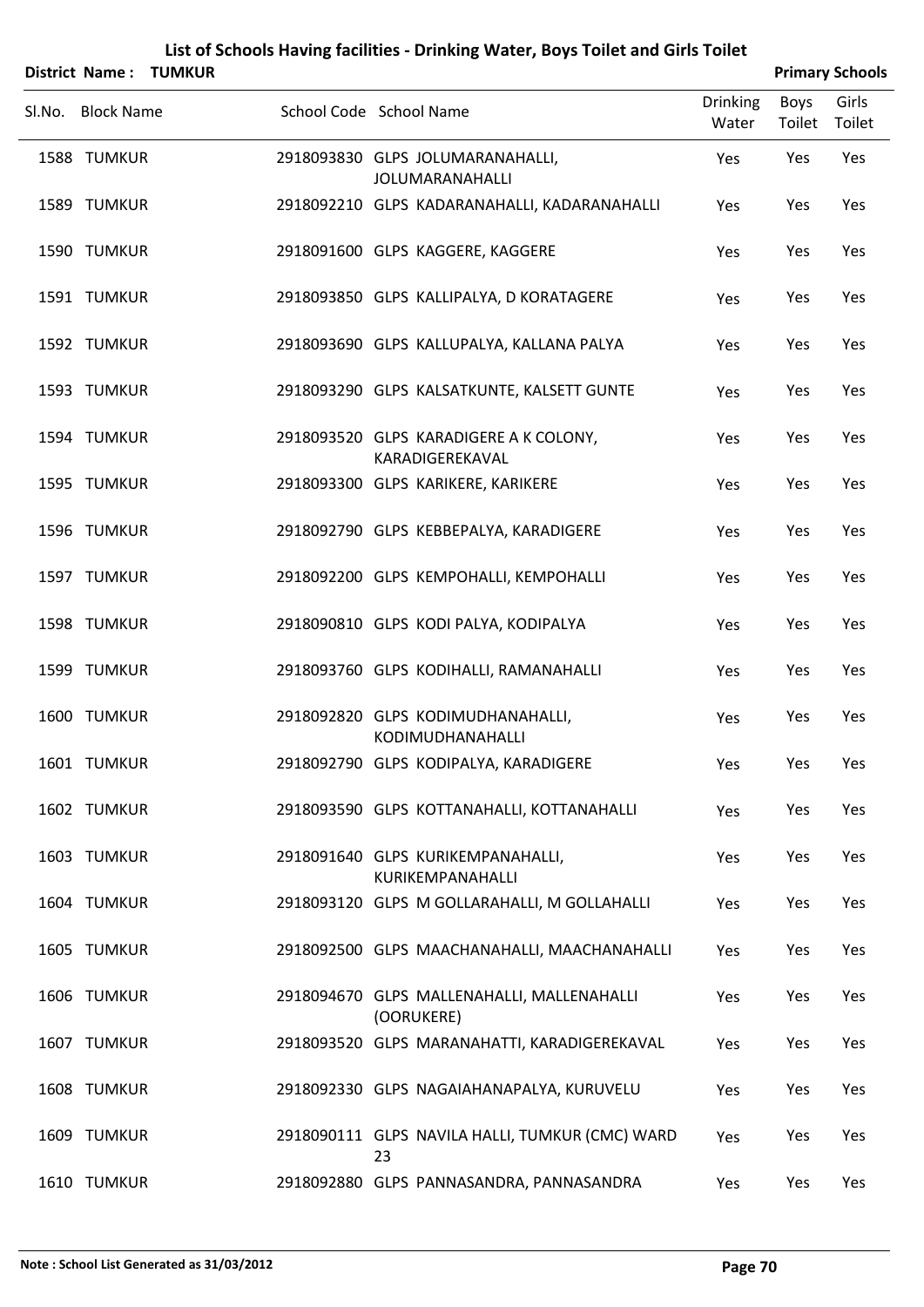|                            | District Name: TUMKUR |                                                                                |                          |                       | <b>Primary Schools</b> |
|----------------------------|-----------------------|--------------------------------------------------------------------------------|--------------------------|-----------------------|------------------------|
| Sl.No. Block Name          |                       | School Code School Name                                                        | <b>Drinking</b><br>Water | <b>Boys</b><br>Toilet | Girls<br>Toilet        |
| 1611 TUMKUR                |                       | 2918093570 GLPS PERAMANAHALLI, PERAMANAHALLI                                   | Yes                      | Yes                   | Yes                    |
| 1612 TUMKUR                |                       | 2918093370 GLPS PUTTANAPALYA, HEGGERE                                          | Yes                      | Yes                   | Yes                    |
| 1613 TUMKUR                |                       | 2918093950 GLPS RAITHARAPALYA, AINAPUR                                         | Yes                      | Yes                   | Yes                    |
| 1614 TUMKUR                |                       | 2918092640 GLPS SOORENAHALLI, KEMBALALU                                        | Yes                      | Yes                   | Yes                    |
| 1615 TUMKUR                |                       | 2918093780 GLPS VARADANAHALLI, VARADANAHALLI                                   | Yes                      | Yes                   | Yes                    |
| 1616 TUMKUR                |                       | 2918093740 GLPS VEERANAYAKANAHALLI,<br>VEERANAYAKANAHALLI                      | Yes                      | Yes                   | Yes                    |
| 1617 TUMKUR                |                       | 2918092250 GLPS VITTARAVUTANAHALLI,<br>VITTARAVUKANAHALLI                      | Yes                      | Yes                   | Yes                    |
| 1618 TUMKUR                |                       | 2918090251 GLPS (O M S) SCHOOL, TUMKUR (CMC)<br>WARD 16                        | Yes                      | Yes                   | Yes                    |
| 1619 TUMKUR                |                       | 2918090030 GLPS (URDU) LABOUR COLONY, TUMKUR<br>(CMC) WARD 9                   | Yes                      | Yes                   | Yes                    |
| 1620 TUMKUR                |                       | 2918091830 GLPS A K KAVAL, CHOLENAHALLI                                        | Yes                      | Yes                   | Yes                    |
| 1621 TUMKUR                |                       | 2918093540 GLPS ADALAPURA, ADALAPURA                                           | Yes                      | Yes                   | Yes                    |
| 1622 TUMKUR<br>1623 TUMKUR |                       | 2918094150 GLPS AGALAGUNTE PALYA, AGALAGUNTE                                   | Yes                      | Yes                   | Yes                    |
| 1624 TUMKUR                |                       | 2918094150 GLPS AGALAGUNTE, AGALAGUNTE<br>2918094200 GLPS AGALAKOTE, AGALOKOTE | Yes                      | Yes<br>Yes            | Yes<br>Yes             |
| 1625 TUMKUR                |                       | 2918093070 GLPS AHOBALA AGRAHARA,                                              | Yes<br>Yes               | Yes                   | Yes                    |
| 1626 TUMKUR                |                       | AHOBALAAGRAHARA<br>2918092750 GLPS AJJEGOWDANA PALYA, KAMBALAPURA              | Yes                      | Yes                   | Yes                    |
| 1627 TUMKUR                |                       | 2918092200 GLPS AJJIBHIRANAHALLI(KEMP), KEMPOHALLI                             | Yes                      | Yes                   | Yes                    |
| 1628 TUMKUR                |                       | 2918092240 GLPS ALADAMARADAPALYA, AREGUJJAHALLI                                | Yes                      | Yes                   | Yes                    |
| 1629 TUMKUR                |                       | 2918091190 GLPS AMRUTHAGIRI, AMRUTHAGIRI                                       | Yes                      | Yes                   | Yes                    |
| 1630 TUMKUR                |                       | 2918093100 GLPS ANNADANASHASTRYPALYA,                                          | Yes                      | Yes                   | Yes                    |
| 1631 TUMKUR                |                       | <b>JAKKANAHALLI</b><br>2918093170 GLPS APPAYYANPALYA, APPAYYANPALLYA           | Yes                      | Yes                   | Yes                    |
| 1632 TUMKUR                |                       | 2918091190 GLPS AVALIPALYA, AMRUTHAGIRI                                        | Yes                      | Yes                   | Yes                    |
|                            |                       |                                                                                |                          |                       |                        |

1633 TUMKUR 2918092400 GLPS AYANA PALYA, MYDALA Yes Yes Yes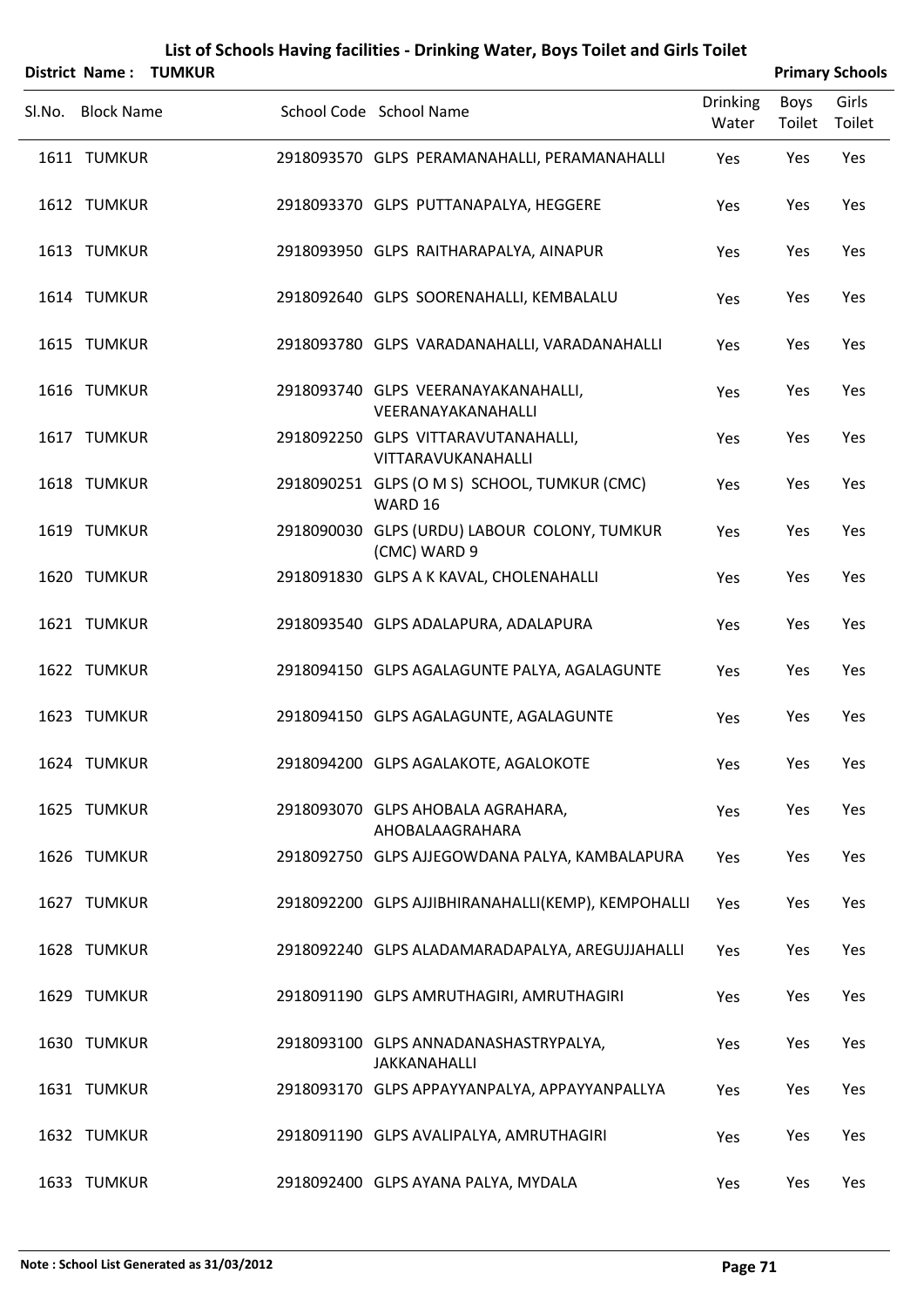|        |                   | <b>District Name: TUMKUR</b> |                                                                     |                          |                | <b>Primary Schools</b> |
|--------|-------------------|------------------------------|---------------------------------------------------------------------|--------------------------|----------------|------------------------|
| Sl.No. | <b>Block Name</b> |                              | School Code School Name                                             | <b>Drinking</b><br>Water | Boys<br>Toilet | Girls<br>Toilet        |
|        | 1634 TUMKUR       |                              | 2918093260 GLPS B GOLLARAHATTI, BITTNAKURIKE                        | Yes                      | Yes            | Yes                    |
|        | 1635 TUMKUR       |                              | 2918090820 GLPS BANADA PALYA, TAVAREKERE                            | Yes                      | Yes            | Yes                    |
|        | 1636 TUMKUR       |                              | 2918090300 GLPS BANDE PALYA, TUMKUR (CMC) WARD<br>35                | Yes                      | Yes            | Yes                    |
|        | 1637 TUMKUR       |                              | 2918090242 GLPS BANGI HANUMANTHAIAHNA PALYA,<br>TUMKUR (CMC) WARD 6 | Yes                      | Yes            | Yes                    |
|        | 1638 TUMKUR       |                              | 2918090640 GLPS BANNIKUPPE, BANIKUPPE                               | Yes                      | Yes            | Yes                    |
|        | 1639 TUMKUR       |                              | 2918092390 GLPS BASAVAPATTANA, BASAVAPATTANA                        | Yes                      | Yes            | Yes                    |
|        | 1640 TUMKUR       |                              | 2918093710 GLPS BASAVEGOWDANAPALYA, SASALU                          | Yes                      | Yes            | Yes                    |
|        | 1641 TUMKUR       |                              | 2918091260 GLPS BATSANDRA, BATSANDRA                                | Yes                      | Yes            | Yes                    |
|        | 1642 TUMKUR       |                              | 2918092170 GLPS BELLIBATTALA HALLI, BELLI BATTALA<br><b>HALLI</b>   | Yes                      | Yes            | Yes                    |
|        | 1643 TUMKUR       |                              | 2918094120 GLPS BETTA SEETHAKALLU, BETTASEETAKAL                    | Yes                      | Yes            | Yes                    |
|        | 1644 TUMKUR       |                              | 2918090400 GLPS BETTASIDDAYYANPALYA, HONASIGERE                     | Yes                      | Yes            | Yes                    |
|        | 1645 TUMKUR       |                              | 2918092340 GLPS BEVINAHALLIPALYA, URDIGERE                          | Yes                      | Yes            | Yes                    |
|        | 1646 TUMKUR       |                              | 2918094540 GLPS BHOVIPALYA, OJENAHALLI                              | Yes                      | Yes            | Yes                    |
|        | 1647 TUMKUR       |                              | 2918090830 GLPS BIDANAGERE, BIDANAGERE                              | Yes                      | Yes            | Yes                    |
|        | 1648 TUMKUR       |                              | 2918093870 GLPS BIDARA KATTE, BIDARA<br>KATTE(HONNUDIKE)            | Yes                      | Yes            | Yes                    |
|        | 1649 TUMKUR       |                              | 2918091040 GLPS BOMMANAHALLI, BOMMANAHALLI<br>(THMRJHALI)           | Yes                      | Yes            | Yes                    |
|        | 1650 TUMKUR       |                              | 2918093840 GLPS BOMMANALLI, BOMMANAHALLI<br>(HONNUDIKE)             | Yes                      | Yes            | Yes                    |
|        | 1651 TUMKUR       |                              | 2918092390 GLPS BOORUGAMARADA PALYA,<br>BASAVAPATTANA               | Yes                      | Yes            | Yes                    |
|        | 1652 TUMKUR       |                              | 2918094220 GLPS BOVIPALYA, AREYUR                                   | Yes                      | Yes            | Yes                    |
|        | 1653 TUMKUR       |                              | 2918091120 GLPS BURADAGHATTA, BURADAGHATTA                          | Yes                      | Yes            | Yes                    |
|        | 1654 TUMKUR       |                              | 2918093920 GLPS BYCHAPURA, BYCHAPURA                                | Yes                      | Yes            | Yes                    |
|        | 1655 TUMKUR       |                              | 2918090760 GLPS BYCHENA HALLI, BYCHENAHALLI                         | Yes                      | Yes            | Yes                    |
|        | 1656 TUMKUR       |                              | 2918093970 GLPS BYRASANDRA, BYRASANDRA                              | Yes                      | Yes            | Yes                    |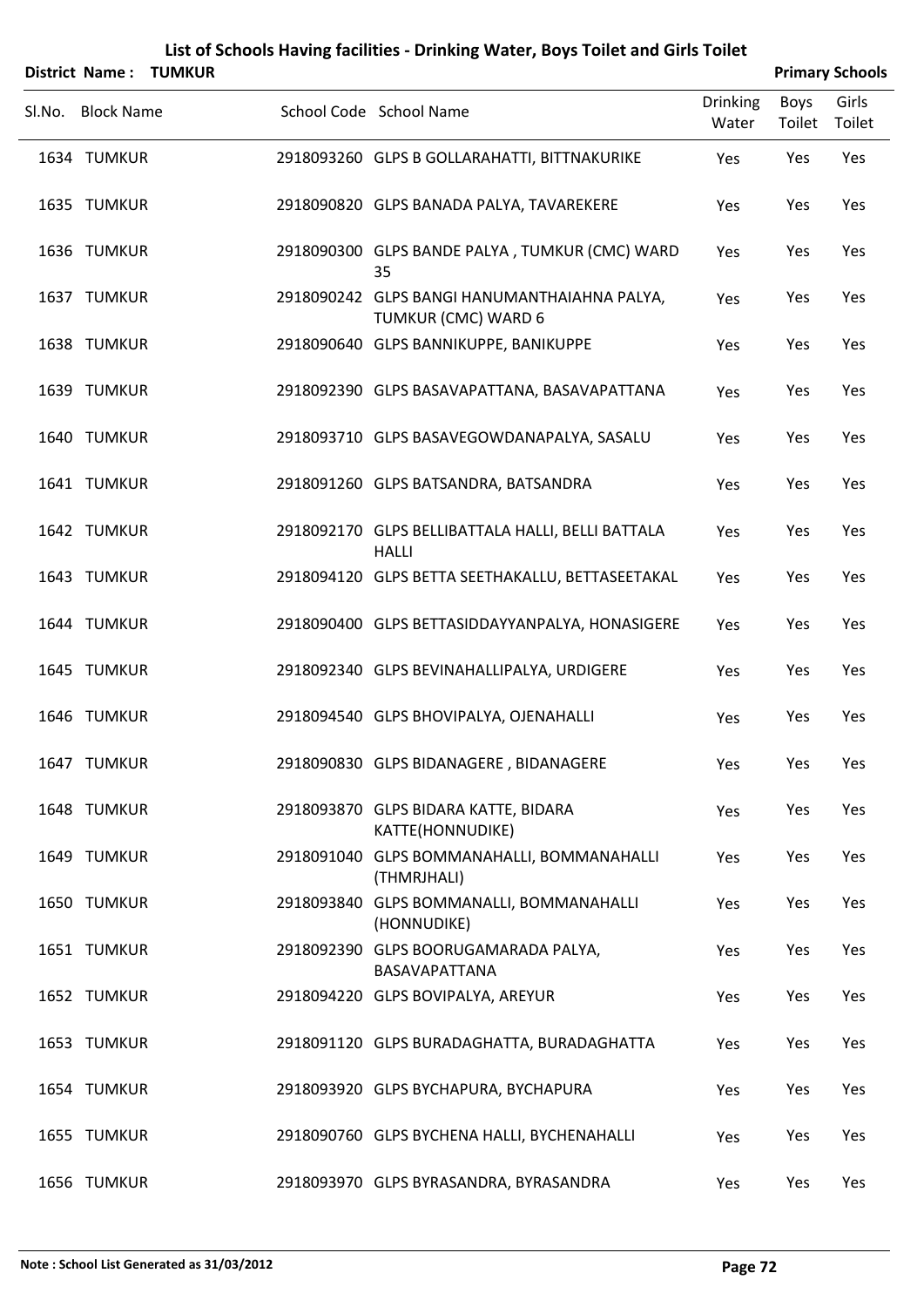|        |                   | <b>District Name: TUMKUR</b> |                                                                |                   |                | <b>Primary Schools</b> |
|--------|-------------------|------------------------------|----------------------------------------------------------------|-------------------|----------------|------------------------|
| Sl.No. | <b>Block Name</b> |                              | School Code School Name                                        | Drinking<br>Water | Boys<br>Toilet | Girls<br>Toilet        |
|        | 1657 TUMKUR       |                              | 2918091610 GLPS C GOLLARA HATTI, CHANNENAHALLI                 | Yes               | Yes            | Yes                    |
|        | 1658 TUMKUR       |                              | 2918090580 GLPS CHANNAVALLI, NARAYANAKERE                      | Yes               | Yes            | Yes                    |
|        | 1659 TUMKUR       |                              | 2918093610 GLPS CHENNIGAPPANAPALYA,<br>CHENNIGAPPANAPALYA      | Yes               | Yes            | Yes                    |
|        | 1660 TUMKUR       |                              | 2918094840 GLPS CHIKKA KODATHAKALLU, CHIKKA<br>KODATHAKALLU    | Yes               | Yes            | Yes                    |
|        | 1661 TUMKUR       |                              | 2918090800 GLPS CHIKKAGOLLA HALLI, KUDUVANAKUNTE               | Yes               | Yes            | Yes                    |
|        | 1662 TUMKUR       |                              | 2918090860 GLPS CHIKKAPURA, CHIKKAPURA                         | Yes               | Yes            | Yes                    |
|        | 1663 TUMKUR       |                              | 2918092680 GLPS CHIKKAYYANAPALYA, LAKKENAHALLI                 | Yes               | Yes            | Yes                    |
|        | 1664 TUMKUR       |                              | 2918091060 GLPS CHIKONAHALLI, CHIKONAHALLI                     | Yes               | Yes            | Yes                    |
|        | 1665 TUMKUR       |                              | 2918092510 GLPS CHOKKENAHALLI, CHOKKENAHALLI                   | Yes               | Yes            | Yes                    |
|        | 1666 TUMKUR       |                              | 2918092980 GLPS CHOLAPURA, CHOLAPURA                           | Yes               | Yes            | Yes                    |
|        | 1667 TUMKUR       |                              | 2918091830 GLPS CHOLENAHALLI, CHOLENAHALLI                     | Yes               | Yes            | Yes                    |
|        | 1668 TUMKUR       |                              | 2918092690 GLPS D RAMEGOWDANA PALLYA,<br><b>GALEGENAHALLI</b>  | Yes               | Yes            | Yes                    |
|        | 1669 TUMKUR       |                              | 2918092690 GLPS D S HOSAHALLI, GALEGENAHALLI                   | Yes               | Yes            | Yes                    |
|        | 1670 TUMKUR       |                              | 2918092450 GLPS DANNAYAKANAPURA,<br>DANNAYAKANAPURA            | Yes               | Yes            | Yes                    |
|        | 1671 TUMKUR       |                              | 2918092100 GLPS DAPENAHALLI, DYAPENAHALLI                      | Yes               | Yes            | Yes                    |
|        | 1672 TUMKUR       |                              | 2918090980 GLPS DEVARAHATTI, HOSAHALLI                         | Yes               | Yes            | Yes                    |
|        | 1673 TUMKUR       |                              | 2918090241 GLPS DIBBURU JANATHA COLONY, TUMKUR<br>(CMC) WARD 6 | Yes               | Yes            | Yes                    |
|        | 1674 TUMKUR       |                              | 2918092090 GLPS DODDASARANGIPALYA,<br>DODDASARANGIPALLYA       | Yes               | Yes            | Yes                    |
|        | 1675 TUMKUR       |                              | 2918092700 GLPS DOMMANAKUPPE G HATTI,<br><b>DOMMANAKUPPE</b>   | Yes               | Yes            | Yes                    |
|        | 1676 TUMKUR       |                              | 2918092690 GLPS GALEGENAHALLI, GALEGENAHALLI                   | Yes               | Yes            | Yes                    |
|        | 1677 TUMKUR       |                              | 2918091970 GLPS GANGASANDRA, GANGASANDRA                       | Yes               | Yes            | Yes                    |
|        | 1678 TUMKUR       |                              | 2918090071 GLPS GANGASANDRA, TUMKUR (CMC)<br>WARD 13           | Yes               | Yes            | Yes                    |
|        | 1679 TUMKUR       |                              | 2918092620 GLPS GANGONAHALLI GOLLARAHATTI,<br>GANGONAHALLI     | Yes               | Yes            | Yes                    |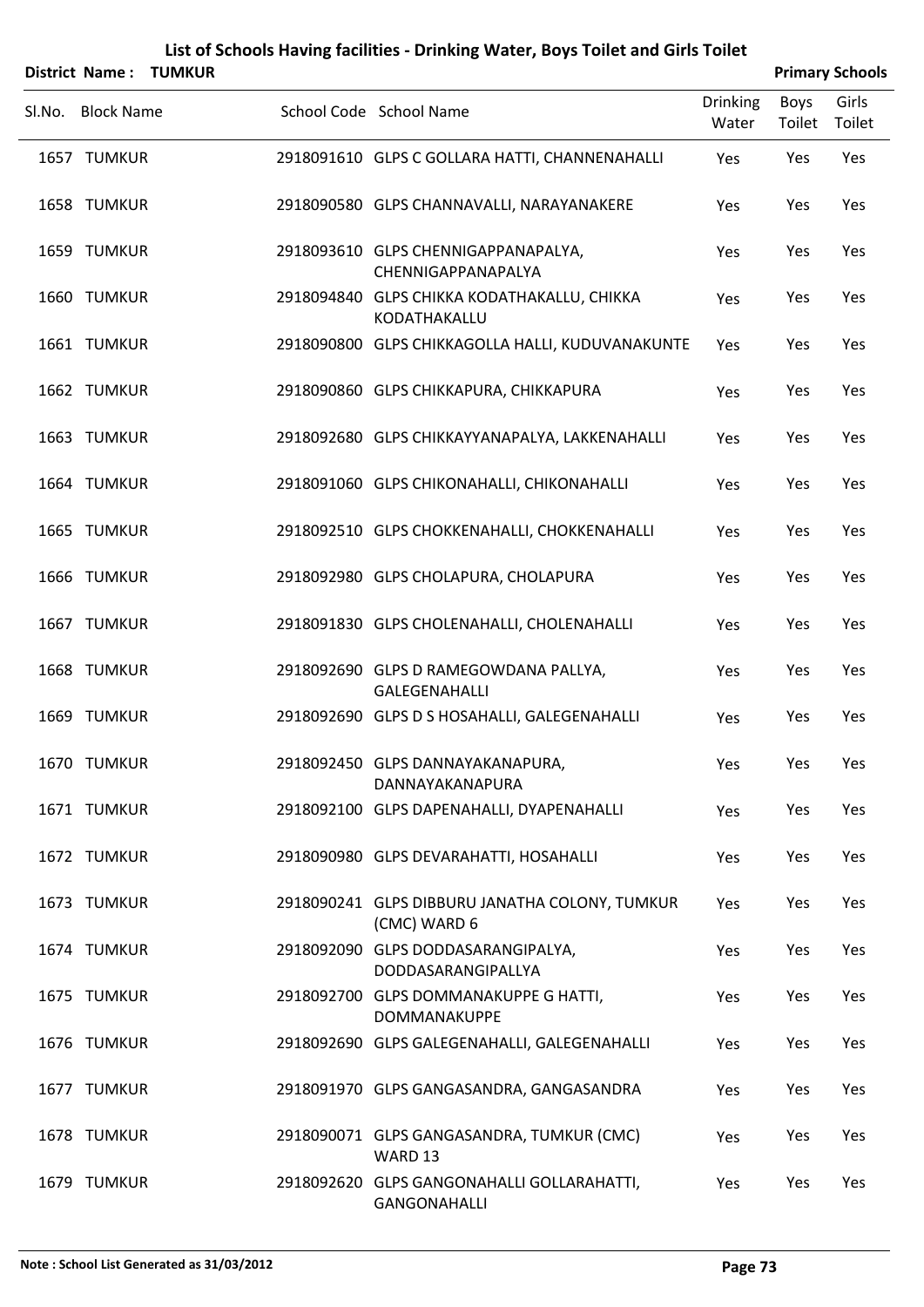|        | <b>District Name:</b> | <b>TUMKUR</b> |                                                                         |                          |                       | <b>Primary Schools</b> |
|--------|-----------------------|---------------|-------------------------------------------------------------------------|--------------------------|-----------------------|------------------------|
| Sl.No. | <b>Block Name</b>     |               | School Code School Name                                                 | <b>Drinking</b><br>Water | <b>Boys</b><br>Toilet | Girls<br>Toilet        |
|        | 1680 TUMKUR           |               | 2918090630 GLPS GARAGADA KUPPE PALYA,<br>GARAGADAKUPPE                  | Yes                      | Yes                   | Yes                    |
|        | 1681 TUMKUR           |               | 2918090630 GLPS GARAGADA KUPPE, GARAGADAKUPPE                           | Yes                      | Yes                   | Yes                    |
|        | 1682 TUMKUR           |               | 2918090360 GLPS GAVIYAPPANAPALYA, THONDAGERE                            | Yes                      | Yes                   | Yes                    |
|        | 1683 TUMKUR           |               | 2918090150 GLPS GEDDALAHALLI, TUMKUR (CMC) WARD<br>29                   | Yes                      | Yes                   | Yes                    |
|        | 1684 TUMKUR           |               | 2918095090 GLPS GIDAGANAHALLI, GIDAGANA HALLI                           | Yes                      | Yes                   | Yes                    |
|        | 1685 TUMKUR           |               | 2918093550 GLPS GOWDIHALLI GOLLARAHATTI,<br><b>GOWDIHALLI (HEGGERE)</b> | Yes                      | Yes                   | Yes                    |
|        | 1686 TUMKUR           |               | 2918093550 GLPS GOWDIHALLI, GOWDIHALLI (HEGGERE)                        | Yes                      | Yes                   | Yes                    |
|        | 1687 TUMKUR           |               | 2918092020 GLPS GOWRIPURA, GOWRIPURA                                    | Yes                      | Yes                   | Yes                    |
|        | 1688 TUMKUR           |               | 2918092300 GLPS GUNDINAPALYA, HIREDODDAVADI                             | Yes                      | Yes                   | Yes                    |
|        | 1689 TUMKUR           |               | 2918092040 GLPS HALU HOSAHALLI, HALU HOSAHALLI                          | Yes                      | Yes                   | Yes                    |
|        | 1690 TUMKUR           |               | 2918094190 GLPS HANCHIHALLI, HANCHIHALLI                                | Yes                      | Yes                   | Yes                    |
|        | 1691 TUMKUR           |               | 2918092950 GLPS HANUMANTH NAGAR, YALADHAHALLI                           | Yes                      | Yes                   | Yes                    |
|        | 1692 TUMKUR           |               | 2918091290 GLPS HARIYAPPANAHALLI,<br><b>HARIYAPPANAHALLI</b>            | Yes                      | Yes                   | Yes                    |
|        | 1693 TUMKUR           |               | 2918091680 GLPS HETHENAHALLI PALYA, HETHENAHALLI                        | Yes                      | Yes                   | Yes                    |
|        | 1694 TUMKUR           |               | 2918092350 GLPS HONNAIAHNA PALYA, HIREHALLI                             | Yes                      | Yes                   | Yes                    |
|        | 1695 TUMKUR           |               | 2918090710 GLPS HONNENA HALLI,<br>HONNENAHALLI(BALGERE)                 | Yes                      | Yes                   | Yes                    |
|        | 1696 TUMKUR           |               | 2918092050 GLPS HONNENAHALLI,<br>HONNENAHALLI(GULUR)                    | Yes                      | Yes                   | Yes                    |
|        | 1697 TUMKUR           |               | 2918090871 GLPS HONNENAHALLI, TUMKUR (CMC)<br>WARD 1                    | Yes                      | Yes                   | Yes                    |
|        | 1698 TUMKUR           |               | 2918093200 GLPS HOSAHALLI, HOSAHALLI (OORUKERE-2)                       | Yes                      | Yes                   | Yes                    |
|        | 1699 TUMKUR           |               | 2918091150 GLPS HUCCHA BASAVANAHALLI, HUCCHA<br>BASAVANAHALLI           | Yes                      | Yes                   | Yes                    |
|        | 1700 TUMKUR           |               | 2918090720 GLPS HULIYAPURA, HULIYAPURA                                  | Yes                      | Yes                   | Yes                    |
|        | 1701 TUMKUR           |               | 2918090390 GLPS HYDER SABPALYA, KALYANAPURA                             | Yes                      | Yes                   | Yes                    |
|        | 1702 TUMKUR           |               | 2918090800 GLPS J RAMKRISHNAPURA,<br>KUDUVANAKUNTE                      | Yes                      | Yes                   | Yes                    |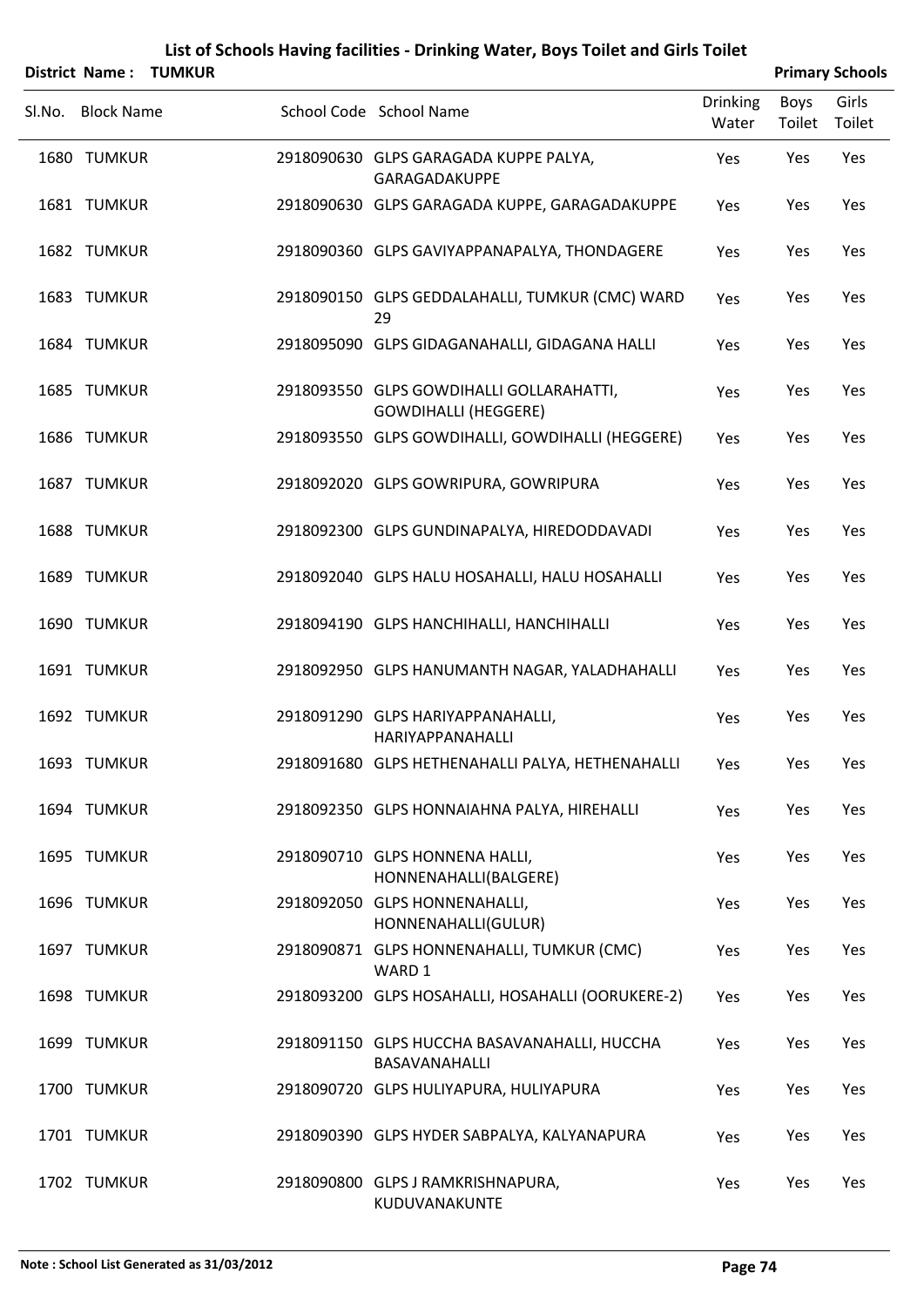|                   | District Name: TUMKUR |                                                                   |                          |                | <b>Primary Schools</b> |
|-------------------|-----------------------|-------------------------------------------------------------------|--------------------------|----------------|------------------------|
| Sl.No. Block Name |                       | School Code School Name                                           | <b>Drinking</b><br>Water | Boys<br>Toilet | Girls<br>Toilet        |
| 1703 TUMKUR       |                       | 2918090370 GLPS JALLIPALYA, DODDA GOLLAHALLI                      | Yes                      | Yes            | Yes                    |
| 1704 TUMKUR       |                       | 2918094610 GLPS JANAPANAHALLI, JANUPANAHALLI                      | Yes                      | Yes            | Yes                    |
| 1705 TUMKUR       |                       | 2918091390 GLPS JODIHARONAHALLI, BUGUDANAHALLI                    | Yes                      | Yes            | Yes                    |
| 1706 TUMKUR       |                       | 2918090920 GLPS K G PALYA, HEBBAKA                                | Yes                      | Yes            | Yes                    |
| 1707 TUMKUR       |                       | 2918092760 GLPS K GOLLARAHATTI, MAAKANAHALLI                      | Yes                      | Yes            | Yes                    |
| 1708 TUMKUR       |                       | 2918090251 GLPS K R GIRLS SCHOOL, TUMKUR (CMC)<br>WARD 16         | Yes                      | Yes            | Yes                    |
| 1709 TUMKUR       |                       | 2918091170 GLPS K. GOLLARA HATTI(KORA), KEMPANA<br><b>DODDERI</b> | Yes                      | Yes            | Yes                    |
| 1710 TUMKUR       |                       | 2918094270 GLPS KACHINAHALLI, LINGAPURA (HEBBURU)                 | Yes                      | Yes            | Yes                    |
| 1711 TUMKUR       |                       | 2918090560 GLPS KALKERE, KALKERE                                  | Yes                      | Yes            | Yes                    |
| 1712 TUMKUR       |                       | 2918092490 GLPS KALLAHALLI, KALLAHALLI                            | Yes                      | Yes            | Yes                    |
| 1713 TUMKUR       |                       | 2918090390 GLPS KALYANAPURA, KALYANAPURA                          | Yes                      | Yes            | Yes                    |
| 1714 TUMKUR       |                       | 2918092750 GLPS KAMBALAPURA, KAMBALAPURA                          | Yes                      | Yes            | Yes                    |
| 1715 TUMKUR       |                       | 2918093700 GLPS KAMMAYANA PALYA, MULUKUNTE                        | Yes                      | Yes            | Yes                    |
| 1716 TUMKUR       |                       | 2918091100 GLPS KANCHENAHALLI, KANCHENAHALLI                      | Yes                      | Yes            | Yes                    |
| 1717 TUMKUR       |                       | 2918091570 GLPS KANNENAHALLI, KANNENAHALLI                        | Yes                      | Yes            | Yes                    |
| 1718 TUMKUR       |                       | 2918092790 GLPS KARADIGERE, KARADIGERE                            | Yes                      | Yes            | Yes                    |
| 1719 TUMKUR       |                       | 2918091360 GLPS KARALU PALYA, BELLAVI                             | Yes                      | Yes            | Yes                    |
| 1720 TUMKUR       |                       | 2918092390 GLPS KAREKALLU PALYA, BASAVAPATTANA                    | Yes                      | Yes            | Yes                    |
| 1721 TUMKUR       |                       | 2918092960 GLPS KARNAKUPPE, KARNAKUPPE                            | Yes                      | Yes            | Yes                    |
| 1722 TUMKUR       |                       | 2918091050 GLPS KATIGENAHALLI, KATIGENAHALLI                      | Yes                      | Yes            | Yes                    |
| 1723 TUMKUR       |                       | 2918091340 GLPS KEMPADAHALLI, YALADA DADLU                        | Yes                      | Yes            | Yes                    |
| 1724 TUMKUR       |                       | 2918093340 GLPS KENCHAIAHNAPALYA, KENCHANA<br>PALYA               | Yes                      | Yes            | Yes                    |
| 1725 TUMKUR       |                       | 2918091090 GLPS KODI THIMMANAHALLI, KODI                          | Yes                      | Yes            | Yes                    |

THIMMANAHALLI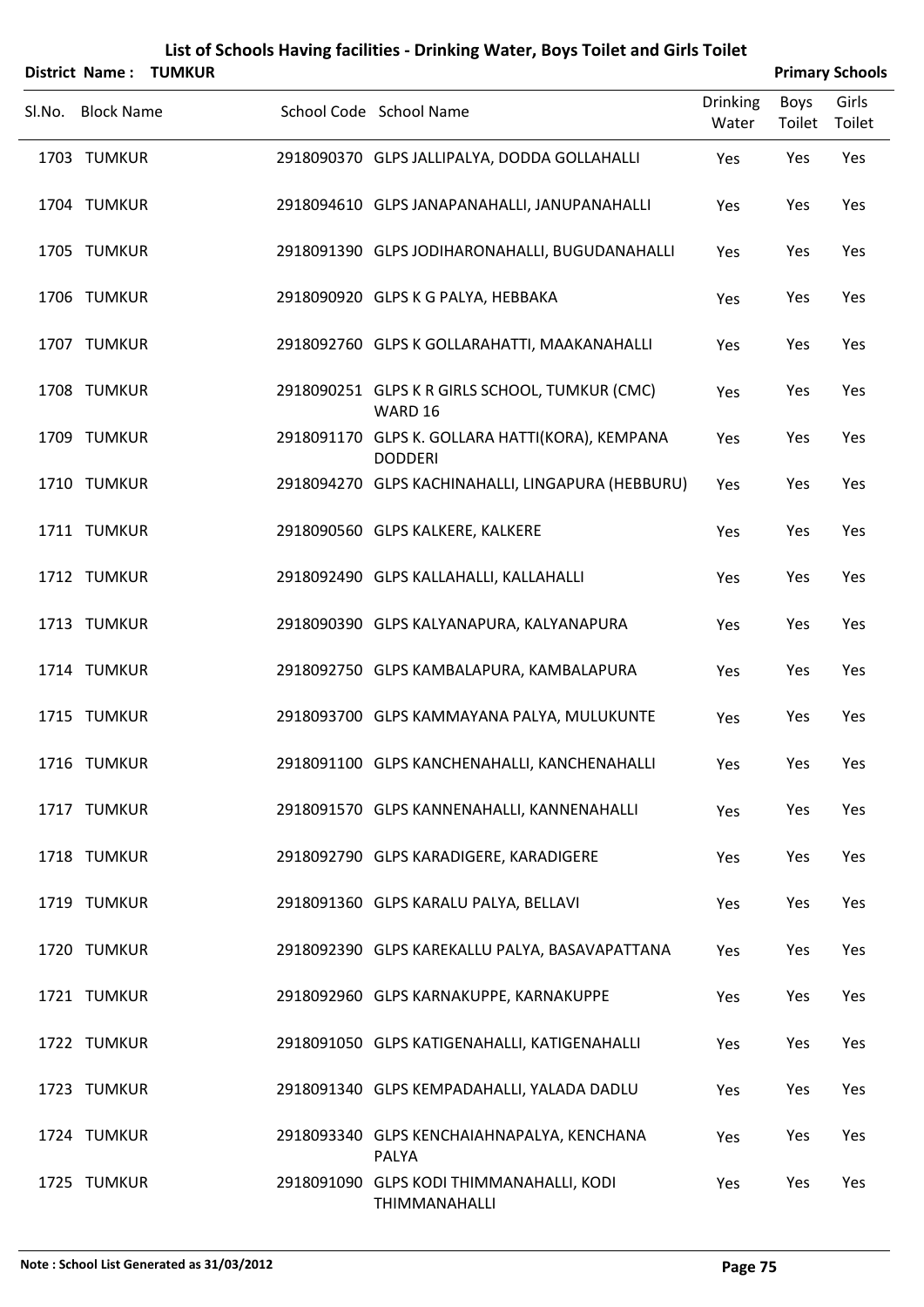|        |                   | <b>District Name: TUMKUR</b> |                                                                    |                          |                       | <b>Primary Schools</b> |
|--------|-------------------|------------------------------|--------------------------------------------------------------------|--------------------------|-----------------------|------------------------|
| SI.No. | <b>Block Name</b> |                              | School Code School Name                                            | <b>Drinking</b><br>Water | <b>Boys</b><br>Toilet | Girls<br>Toilet        |
|        | 1726 TUMKUR       |                              | 2918091160 GLPS KOLALAKUNTE, KOLALAKUNTE                           | Yes                      | Yes                   | Yes                    |
|        | 1727 TUMKUR       |                              | 2918093280 GLPS KOLLAPURA, GANGANAL                                | Yes                      | Yes                   | Yes                    |
|        | 1728 TUMKUR       |                              | 2918091990 GLPS KONDAPUR, KONDAPURA                                | Yes                      | Yes                   | Yes                    |
|        | 1729 TUMKUR       |                              | 2918094030 GLPS KONTHIHALLI, KONTHIHALLI(C.T.K)                    | Yes                      | Yes                   | Yes                    |
|        | 1730 TUMKUR       |                              | 2918090940 GLPS KUCCHANGI, KUCCHANGI                               | Yes                      | Yes                   | Yes                    |
|        | 1731 TUMKUR       |                              | 2918090800 GLPS KUDUVANA KUNTE, KUDUVANAKUNTE                      | Yes                      | Yes                   | Yes                    |
|        | 1732 TUMKUR       |                              | 2918090020 GLPS KUNTAMMANATHOTA, TUMKUR (CMC)<br>WARD <sub>8</sub> | Yes                      | Yes                   | Yes                    |
|        | 1733 TUMKUR       |                              | 2918090980 GLPS KURUDEERAIAHANAHATTI, HOSAHALLI                    | Yes                      | Yes                   | Yes                    |
|        | 1734 TUMKUR       |                              | 2918093710 GLPS KURUGUNDA, SASALU                                  | Yes                      | Yes                   | Yes                    |
|        | 1735 TUMKUR       |                              | 2918094690 GLPS LAKKANAHALLI HATTI, APPY<br>NAYAKANAHALLI          | Yes                      | Yes                   | Yes                    |
|        | 1736 TUMKUR       |                              | 2918091850 GLPS LAKSHMANASANDRA, LAKSHMANA<br>SANDRA               | Yes                      | Yes                   | Yes                    |
|        | 1737 TUMKUR       |                              | 2918091430 GLPS LINGANAHALLI, LINGANAHALLI<br>(THIMRJNALLI)        | Yes                      | Yes                   | Yes                    |
|        | 1738 TUMKUR       |                              | 2918093210 GLPS LINGAPURA, LINGAPURA (OBALAPUR)                    | Yes                      | Yes                   | Yes                    |
|        | 1739 TUMKUR       |                              | 2918090870 GLPS LINGAPURA, TUMKUR (CMC) WARD 1                     | Yes                      | Yes                   | Yes                    |
|        | 1740 TUMKUR       |                              | 2918094390 GLPS LINGIKATTE COLONY, YELLAPURA<br>(AREYUR)           | Yes                      | Yes                   | Yes                    |
|        | 1741 TUMKUR       |                              | 2918090400 GLPS M.KODIPALYA, HONASIGERE                            | Yes                      | Yes                   | Yes                    |
|        | 1742 TUMKUR       |                              | 2918092620 GLPS MAHIMANAPALYA, GANGONAHALLI                        | Yes                      | Yes                   | Yes                    |
|        | 1743 TUMKUR       |                              | 2918091630 GLPS MAJJIGE KEMPANAHALLI,<br>MAJJIGEKOPPANAHALLI       | Yes                      | Yes                   | Yes                    |
|        | 1744 TUMKUR       |                              | 2918093130 GLPS MALLAIAHANAPALYA, CHENNA<br>MUDDENAHALLI           | Yes                      | Yes                   | Yes                    |
|        | 1745 TUMKUR       |                              | 2918091860 GLPS MANANGI, MANANGI                                   | Yes                      | Yes                   | Yes                    |
|        | 1746 TUMKUR       |                              | 2918091950 GLPS MANCHAGONDANAHALLI,<br>MANCHAGONDANAHALLI          | Yes                      | Yes                   | Yes                    |
|        | 1747 TUMKUR       |                              | 2918090310 GLPS MARANAYAKANAPALYA,<br>MARANAYAKANAPALYA            | Yes                      | Yes                   | Yes                    |
|        | 1748 TUMKUR       |                              | 2918090360 GLPS MARIYAPPANA PALYA, THONDAGERE                      | Yes                      | Yes                   | Yes                    |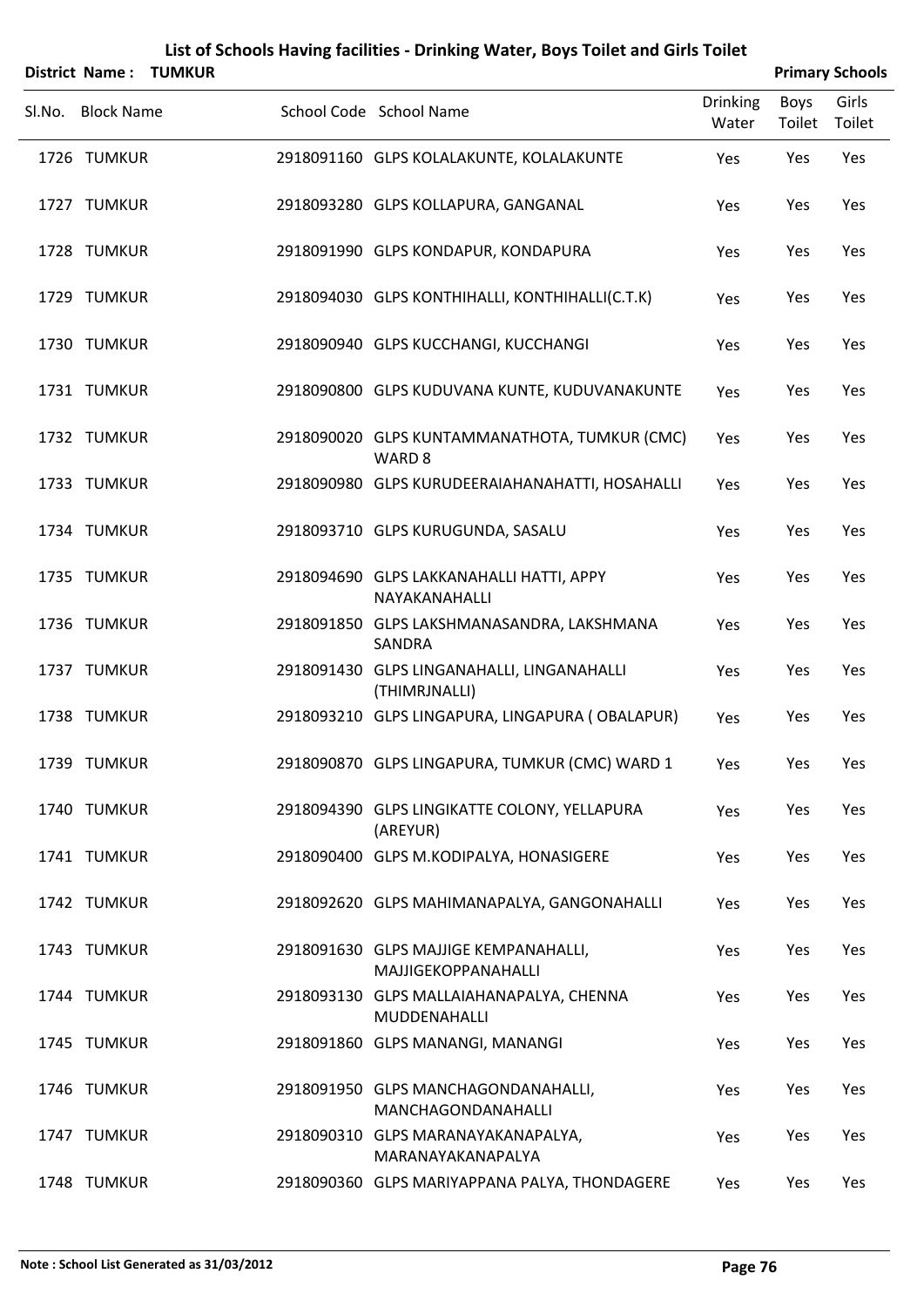|        | <b>District Name:</b> | <b>TUMKUR</b> |                                                                   |                          |                       | <b>Primary Schools</b> |
|--------|-----------------------|---------------|-------------------------------------------------------------------|--------------------------|-----------------------|------------------------|
| Sl.No. | <b>Block Name</b>     |               | School Code School Name                                           | <b>Drinking</b><br>Water | <b>Boys</b><br>Toilet | Girls<br>Toilet        |
|        | 1749 TUMKUR           |               | 2918093070 GLPS MASHANIPALYA, AHOBALAAGRAHARA                     | Yes                      | Yes                   | Yes                    |
|        | 1750 TUMKUR           |               | 2918091320 GLPS MASTHI PALYA, BRAHMASANDRA                        | Yes                      | Yes                   | Yes                    |
|        | 1751 TUMKUR           |               | 2918092920 GLPS MENNASANDRA, MENNASANDRA                          | Yes                      | Yes                   | Yes                    |
|        | 1752 TUMKUR           |               | 2918092010 GLPS MUDALA KODIPALYA, MUDALA<br><b>KODIPALYA</b>      | Yes                      | Yes                   | Yes                    |
|        | 1753 TUMKUR           |               | 2918092690 GLPS MUDDIGAREPALYA, GALEGENAHALLI                     | Yes                      | Yes                   | Yes                    |
|        | 1754 TUMKUR           |               | 2918094340 GLPS MUTSANDRA, MUTSANDRA                              | Yes                      | Yes                   | Yes                    |
|        | 1755 TUMKUR           |               | 2918090580 GLPS N K GOLLARAHATTI, NARAYANAKERE                    | Yes                      | Yes                   | Yes                    |
|        | 1756 TUMKUR           |               | 2918090530 GLPS NARASAPURA, NARASAPURA                            | Yes                      | Yes                   | Yes                    |
|        | 1757 TUMKUR           |               | 2918090970 GLPS NARASAPURA, NARASAPURA<br>(OORUKERE)              | Yes                      | Yes                   | Yes                    |
|        | 1758 TUMKUR           |               | 2918093250 GLPS NARASIPURA, NARASIPUR                             | Yes                      | Yes                   | Yes                    |
|        | 1759 TUMKUR           |               | 2918090580 GLPS NARAYANA KERE, NARAYANAKERE                       | Yes                      | Yes                   | Yes                    |
|        | 1760 TUMKUR           |               | 2918094000 GLPS NAYAKANAPALYA (KYATHSANDRA),<br>KOTTIGEGOLLAHALLI | Yes                      | Yes                   | Yes                    |
|        | 1761 TUMKUR           |               | 2918092320 GLPS NAYAKANAPALYA,<br>HALUGONDANAHALLI                | Yes                      | Yes                   | Yes                    |
|        | 1762 TUMKUR           |               | 2918093960 GLPS NAYAKANAPALYA, NAYAKANAPALYA                      | Yes                      | Yes                   | Yes                    |
|        | 1763 TUMKUR           |               | 2918093990 GLPS NERALAPURA, NERALAPURA                            | Yes                      | Yes                   | Yes                    |
|        | 1764 TUMKUR           |               | 2918091690 GLPS PALASANDRAPALYA, K PALASANDRA                     | Yes                      | Yes                   | Yes                    |
|        | 1765 TUMKUR           |               | 2918094690 GLPS PALIHATTI, APPY NAYAKANAHALLI                     | Yes                      | Yes                   | Yes                    |
|        | 1766 TUMKUR           |               | 2918092440 GLPS PEMMANAHALLI, PEMMANAHALLI                        | Yes                      | Yes                   | Yes                    |
|        | 1767 TUMKUR           |               | 2918090111 GLPS PUTTASWAMAIAHNA PALYA, TUMKUR<br>(CMC) WARD 23    | Yes                      | Yes                   | Yes                    |
|        | 1768 TUMKUR           |               | 2918092750 GLPS RAJAPURA, KAMBALAPURA                             | Yes                      | Yes                   | Yes                    |
|        | 1769 TUMKUR           |               | 2918090350 GLPS RAMAKRISHNAPURA K, KANAKUPPE                      | Yes                      | Yes                   | Yes                    |
|        | 1770 TUMKUR           |               | 2918090630 GLPS RAMENA HALLI, GARAGADAKUPPE                       | Yes                      | Yes                   | Yes                    |
|        | 1771 TUMKUR           |               | 2918091610 GLPS RANGANAPALYA, CHANNENAHALLI                       | Yes                      | Yes                   | Yes                    |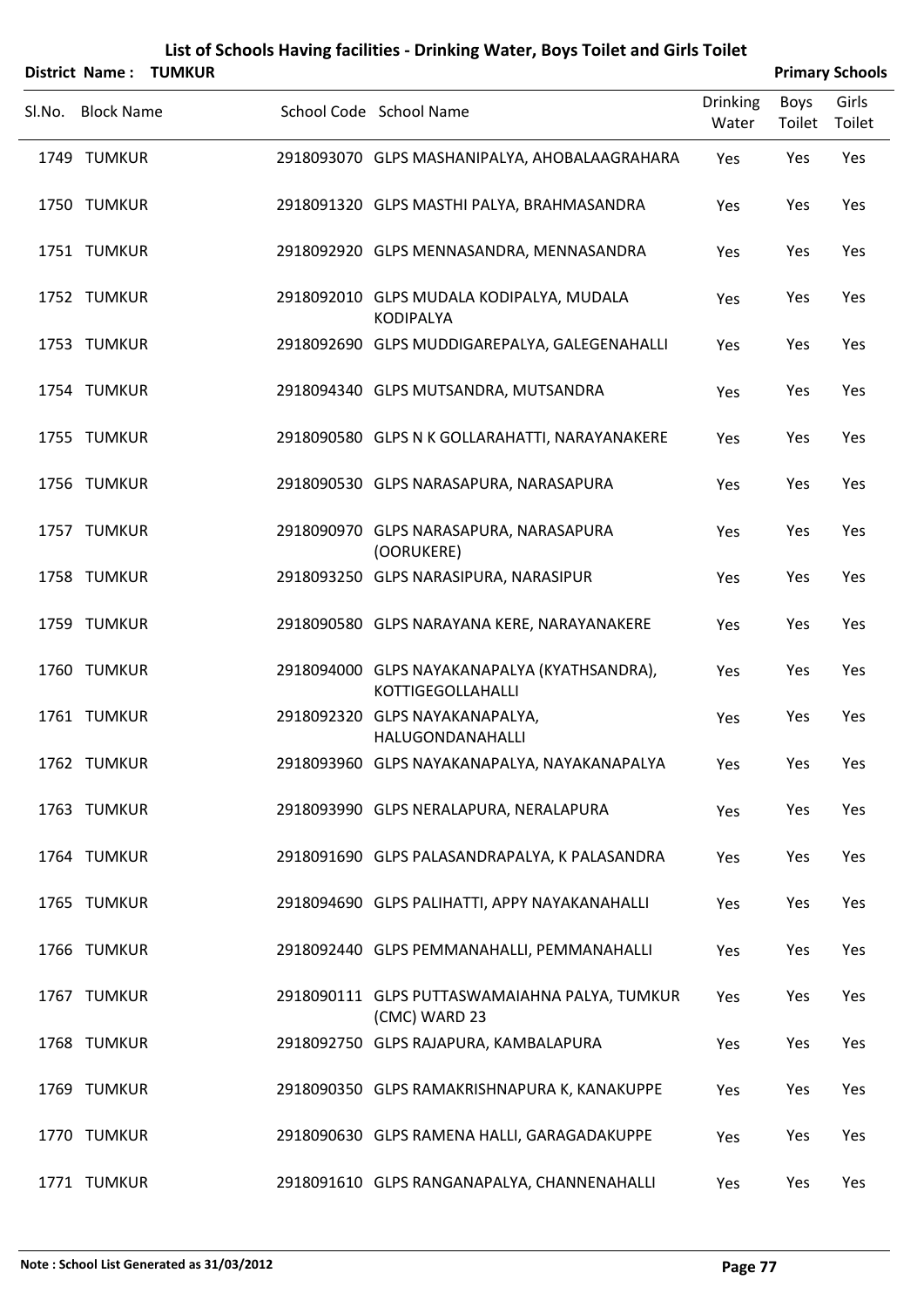|                   | <b>District Name: TUMKUR</b> |                                                            |                          |                | <b>Primary Schools</b> |
|-------------------|------------------------------|------------------------------------------------------------|--------------------------|----------------|------------------------|
| Sl.No. Block Name |                              | School Code School Name                                    | <b>Drinking</b><br>Water | Boys<br>Toilet | Girls<br>Toilet        |
| 1772 TUMKUR       |                              | 2918091400 GLPS RANGANAYAKANAPALYA, BALLAPURA              | Yes                      | Yes            | Yes                    |
| 1773 TUMKUR       |                              | 2918091730 GLPS RANGAYYANAPALYA,<br>KAMBATHANAHALLI        | Yes                      | Yes            | Yes                    |
| 1774 TUMKUR       |                              | 2918090740 GLPS RAYARAVARA, RAYAVARA                       | Yes                      | Yes            | Yes                    |
| 1775 TUMKUR       |                              | 2918094330 GLPS ROPPADA PALYA, BEERANAKALLU                | Yes                      | Yes            | Yes                    |
| 1776 TUMKUR       |                              | 2918093600 GLPS SAMUDRANAHALLI, SAMUDRANAHALLI             | Yes                      | Yes            | Yes                    |
| 1777 TUMKUR       |                              | 2918090570 GLPS SANGALA PURA, SANGALAPURA                  | Yes                      | Yes            | Yes                    |
| 1778 TUMKUR       |                              | 2918094580 GLPS SANGAPURADA HATTI, SANGAPURA               | Yes                      | Yes            | Yes                    |
| 1779 TUMKUR       |                              | 2918091890 GLPS SANKAPURA, SANKAPUR                        | Yes                      | Yes            | Yes                    |
| 1780 TUMKUR       |                              | 2918092320 GLPS SASIVEGUNTE, HALUGONDANAHALLI              | Yes                      | Yes            | Yes                    |
| 1781 TUMKUR       |                              | 2918092150 GLPS SATHAGATTA, SATHAGATTA                     | Yes                      | Yes            | Yes                    |
| 1782 TUMKUR       |                              | 2918094390 GLPS SETTAPPANAHALLI, YELLAPURA<br>(AREYUR)     | Yes                      | Yes            | Yes                    |
| 1783 TUMKUR       |                              | 2918094170 GLPS SHAMBONAHALLI G HATTI,<br>SHAMBHONAHALLI   | Yes                      | Yes            | Yes                    |
| 1784 TUMKUR       |                              | 2918090640 GLPS SHANTHPURA, BANIKUPPE                      | Yes                      | Yes            | Yes                    |
| 1785 TUMKUR       |                              | 2918092340 GLPS SHETTARA PALYA, URDIGERE                   | Yes                      | Yes            | Yes                    |
| 1786 TUMKUR       |                              | 2918090180 GLPS SHETTIHALLI PALYA, TUMKUR (CMC)<br>WARD 32 | Yes                      | Yes            | Yes                    |
| 1787 TUMKUR       |                              | 2918092330 GLPS SIDDALINGAIAH PALYA, KURUVELU              | Yes                      | Yes            | Yes                    |
| 1788 TUMKUR       |                              | 2918093630 GLPS SIDDAPANAPALYA, SIDDAPPANA PALYA           | Yes                      | Yes            | Yes                    |
| 1789 TUMKUR       |                              | 2918093940 GLPS SIDDAPURA, SIDDAPUR                        | Yes                      | Yes            | Yes                    |
| 1790 TUMKUR       |                              | 2918092830 GLPS SINAPPANAHALLI, SEENAPPANAHALLI            | Yes                      | Yes            | Yes                    |
| 1791 TUMKUR       |                              | 2918092830 GLPS SINAPPANAHLLI J COLONY,<br>SEENAPPANAHALLI | Yes                      | Yes            | Yes                    |
| 1792 TUMKUR       |                              | 2918092470 GLPS SINGANA HALLI COLONY,<br>SINGANAHALLI      | Yes                      | Yes            | Yes                    |
| 1793 TUMKUR       |                              | 2918092470 GLPS SINGANA HALLI, SINGANAHALLI                | Yes                      | Yes            | Yes                    |
| 1794 TUMKUR       |                              | 2918090500 GLPS SINGANAPALYA, SINGANAPALYA                 | Yes                      | Yes            | Yes                    |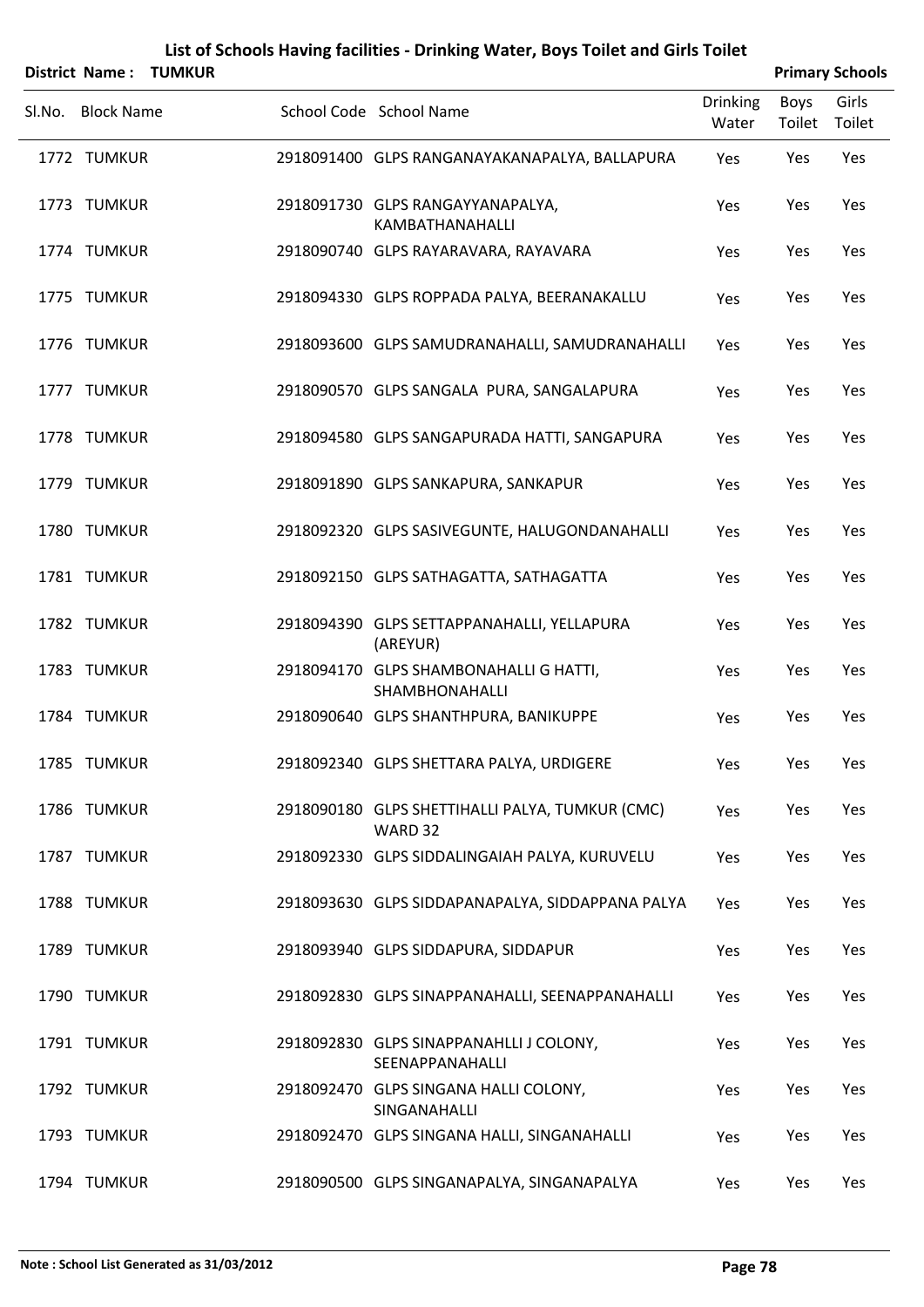|        | District Name:    | <b>TUMKUR</b> |                                                             |                          |                | <b>Primary Schools</b> |
|--------|-------------------|---------------|-------------------------------------------------------------|--------------------------|----------------|------------------------|
| Sl.No. | <b>Block Name</b> |               | School Code School Name                                     | <b>Drinking</b><br>Water | Boys<br>Toilet | Girls<br>Toilet        |
|        | 1795 TUMKUR       |               | 2918091520 GLPS SINGIPURA, SINGIPURA                        | Yes                      | Yes            | Yes                    |
|        | 1796 TUMKUR       |               | 2918093180 GLPS SINGONAHALLI, G.BOMMANAHALLI                | Yes                      | Yes            | Yes                    |
|        | 1797 TUMKUR       |               | 2918090870 GLPS SN PALYA, TUMKUR (CMC) WARD 1               | Yes                      | Yes            | Yes                    |
|        | 1798 TUMKUR       |               | 2918092870 GLPS SOMPANAHALLI, SOPANAHALLI                   | Yes                      | Yes            | Yes                    |
|        | 1799 TUMKUR       |               | 2918090670 GLPS SRIKANTAIANA PALYA, VODERAPURA              | Yes                      | Yes            | Yes                    |
|        | 1800 TUMKUR       |               | 2918092790 GLPS SRINIVASAPURA, KARADIGERE                   | Yes                      | Yes            | Yes                    |
|        | 1801 TUMKUR       |               | 2918090820 GLPS TAVARE KERE, TAVAREKERE                     | Yes                      | Yes            | Yes                    |
|        | 1802 TUMKUR       |               | 2918092890 GLPS THIMASANDRA, THIMASANDRA                    | Yes                      | Yes            | Yes                    |
|        | 1803 TUMKUR       |               | 2918092550 GLPS THIMEGOWDANAPALYA, SIRIVARA                 | Yes                      | Yes            | Yes                    |
|        | 1804 TUMKUR       |               | 2918091530 GLPS THIMMALAPURA, THIMMALAPURA<br>(BELLAVI)     | Yes                      | Yes            | Yes                    |
|        | 1805 TUMKUR       |               | 2918090590 GLPS THIMMANAPALYA, THIMMANAPALYA                | Yes                      | Yes            | Yes                    |
|        | 1806 TUMKUR       |               | 2918092120 GLPS THIMMANAYAKANAHALLI,<br>THIMMANAYAKANAHALLI | Yes                      | Yes            | Yes                    |
|        | 1807 TUMKUR       |               | 2918091470 GLPS THIMMARAJANAHALLI,<br>THIMMARAJANAHALLI     | Yes                      | Yes            | Yes                    |
|        | 1808 TUMKUR       |               | 2918090650 GLPS THIMMASANDRA, THIMMASANDRA                  | Yes                      | Yes            | Yes                    |
|        | 1809 TUMKUR       |               | 2918093320 GLPS THIRUMALAPALYA, THIRUMALAPALYA              | Yes                      | Yes            | Yes                    |
|        | 1810 TUMKUR       |               | 2918091330 GLPS UKKADA HATTI, NELAHAL                       | Yes                      | Yes            | Yes                    |
|        | 1811 TUMKUR       |               | 2918093050 GLPS UPPARPALYA, C.T.KERE                        | Yes                      | Yes            | Yes                    |
|        | 1812 TUMKUR       |               | 2918090890 GLPS VADDARAPALYA, OORUKERE                      | Yes                      | Yes            | Yes                    |
|        | 1813 TUMKUR       |               | 2918093800 GLPS VEERUPASANDRA, VEERUPASANDRA                | Yes                      | Yes            | Yes                    |
|        | 1814 TUMKUR       |               | 2918090670 GLPS VODERAPURA, VODERAPURA                      | Yes                      | Yes            | Yes                    |
|        | 1815 TUMKUR       |               | 2918091340 GLPS Y.GOLLARA HATTI (T R HALLI), YALADA         | Yes                      | Yes            | Yes                    |
|        | 1816 TUMKUR       |               | <b>DADLU</b><br>2918091340 GLPS YALADADLU, YALADA DADLU     | Yes                      | Yes            | Yes                    |
|        | 1817 TUMKUR       |               | 2918092950 GLPS YALADHAHALLI, YALADHAHALLI                  | Yes                      | Yes            | Yes                    |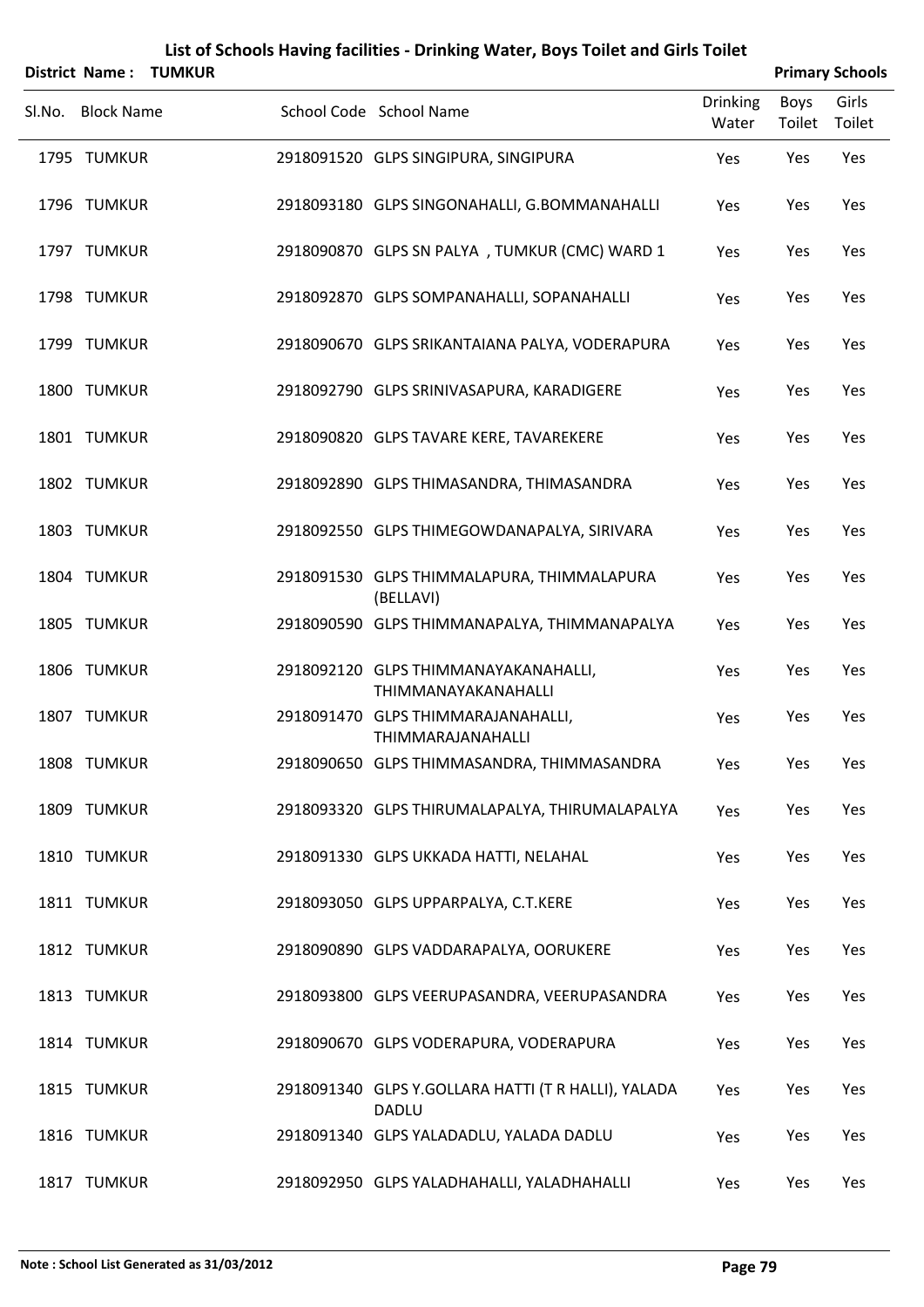|                   | District Name: TUMKUR |                                                                  |                          |                | <b>Primary Schools</b> |
|-------------------|-----------------------|------------------------------------------------------------------|--------------------------|----------------|------------------------|
| Sl.No. Block Name |                       | School Code School Name                                          | <b>Drinking</b><br>Water | Boys<br>Toilet | Girls<br>Toilet        |
| 1818 TUMKUR       |                       | 2918091820 GLPS YELLAPURA ( AREYUR), YELLAPURA<br>(BELAGUMBA)    | Yes                      | Yes            | Yes                    |
| 1819 TUMKUR       |                       | 2918090200 GMHPS KYATHASANDRA, TUMKUR (CMC)<br>WARD 34           | Yes                      | Yes            | Yes                    |
| 1820 TUMKUR       |                       | 2918091360 GMHPS (KUVEMPU) BELLAVI, BELLAVI                      | Yes                      | Yes            | Yes                    |
| 1821 TUMKUR       |                       | 2918090280 GMHPS B A GUDIPALYA, TUMKUR (CMC)<br>WARD 20          | Yes                      | Yes            | Yes                    |
| 1822 TUMKUR       |                       | 2918093050 GMHPS C T KERE, C.T.KERE                              | Yes                      | Yes            | Yes                    |
| 1823 TUMKUR       |                       | 2918090080 GMHPS GANDHI NAGAR, TUMKUR (CMC)<br>WARD 14           | Yes                      | Yes            | Yes                    |
| 1824 TUMKUR       |                       | 2918091700 GMHPS GULUR, GULUR                                    | Yes                      | Yes            | Yes                    |
| 1825 TUMKUR       |                       | 2918090430 GMHPS HEBBUR, HEBBURU                                 | Yes                      | Yes            | Yes                    |
| 1826 TUMKUR       |                       | 2918094310 GMHPS HS EXTN W-25, TUMKUR (CMC)<br>WARD 25           | Yes                      | Yes            | Yes                    |
| 1827 TUMKUR       |                       | 2918091310 GMHPS KORA, KORA                                      | Yes                      | Yes            | Yes                    |
| 1828 TUMKUR       |                       | 2918090150 GMHPS MARALURUDINNE, TUMKUR (CMC)<br>WARD 29          | Yes                      | Yes            | Yes                    |
| 1829 TUMKUR       |                       | 2918090071 GMHPS MELEKOTE, TUMKUR (CMC) WARD<br>13               | Yes                      | Yes            | Yes                    |
| 1830 TUMKUR       |                       | 2918092670 GMHPS NAGAVALLI, NAGAVALLI                            | Yes                      | Yes            | Yes                    |
| 1831 TUMKUR       |                       | 2918090880 GMHPS NORTH EXTN, TUMKUR (CMC) WARD Yes<br>2          |                          | Yes            | Yes                    |
| 1832 TUMKUR       |                       | 2918092340 GMHPS URDIGERE, URDIGERE                              | Yes                      | Yes            | Yes                    |
| 1833 TUMKUR       |                       | 2918091740 GPLS TIGALARAPALYA, HOLAKALLU                         | Yes                      | Yes            | Yes                    |
| 1834 TUMKUR       |                       | 2918092150 GUHPBS SATHAGATTA, SATHAGATTA                         | Yes                      | Yes            | Yes                    |
| 1835 TUMKUR       |                       | 2918092600 GUHPS D S PALYA, RAGIMUDHANAHALLI                     | Yes                      | Yes            | Yes                    |
| 1836 TUMKUR       |                       | 2918092620 GUHPS G H RISALA (URDU), GANGONAHALLI                 | Yes                      | Yes            | Yes                    |
| 1837 TUMKUR       |                       | 2918092330 GUHPS KURUVELU, KURUVELU                              | Yes                      | Yes            | Yes                    |
| 1838 TUMKUR       |                       | 2918090210 GUHPS MARKET CHOWK, TUMKUR (CMC)<br>WARD <sub>3</sub> | Yes                      | Yes            | Yes                    |
| 1839 TUMKUR       |                       | 2918094231 GUHPS SANTHE PETE, TUMKUR (CMC)<br>WARD 4             | Yes                      | Yes            | Yes                    |
| 1840 TUMKUR       |                       | 2918090030 GUHPS (URDU) P H COLONY, TUMKUR (CMC)<br>WARD 9       | Yes                      | Yes            | Yes                    |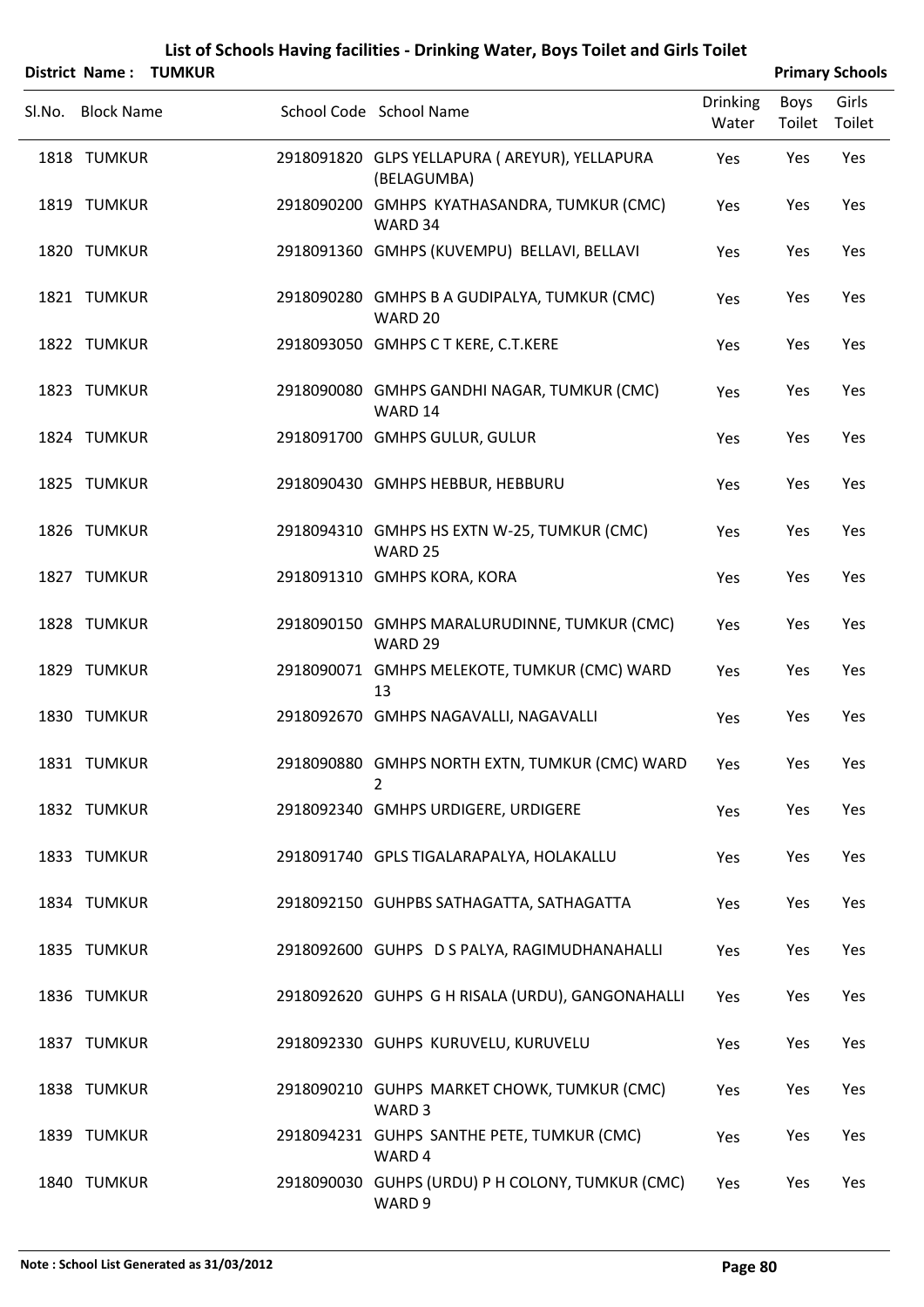|                   | District Name: TUMKUR |                                                                   |                          |                | <b>Primary Schools</b> |
|-------------------|-----------------------|-------------------------------------------------------------------|--------------------------|----------------|------------------------|
| Sl.No. Block Name |                       | School Code School Name                                           | <b>Drinking</b><br>Water | Boys<br>Toilet | Girls<br>Toilet        |
| 1841 TUMKUR       |                       | 2918090260 GUHPS ASK PALYA, TUMKUR (CMC) WARD 17                  | Yes                      | Yes            | Yes                    |
| 1842 TUMKUR       |                       | 2918091790 GUHPS BADESAB PALYA (URDU),<br>NARUGANAHALLI           | Yes                      | Yes            | Yes                    |
| 1843 TUMKUR       |                       | 2918094830 GUHPS GERAHALLI (URDU), GERAHALLI                      | Yes                      | Yes            | Yes                    |
| 1844 TUMKUR       |                       | 2918091700 GUHPS GULUR (URDU), GULUR                              | Yes                      | Yes            | Yes                    |
| 1845 TUMKUR       |                       | 2918090231 GUHPS GUMCHII CHOWK, TUMKUR (CMC)<br>WARD <sub>5</sub> | Yes                      | Yes            | Yes                    |
| 1846 TUMKUR       |                       | 2918090430 GUHPS HEBBURU, HEBBURU                                 | Yes                      | Yes            | Yes                    |
| 1847 TUMKUR       |                       | 2918093370 GUHPS HEGGERE (URDU), HEGGERE                          | Yes                      | Yes            | Yes                    |
| 1848 TUMKUR       |                       | 2918093680 GUHPS HONNUDIKE (URDU), HONNUDIKE                      | Yes                      | Yes            | Yes                    |
| 1849 TUMKUR       |                       | 2918090060 GUHPS IDGHA MOHALLA, TUMKUR (CMC)<br>WARD 12           | Yes                      | Yes            | Yes                    |
| 1850 TUMKUR       |                       | 2918092460 GUHPS J S PALYA (URDU), BOMMANAHALLI                   | Yes                      | Yes            | Yes                    |
| 1851 TUMKUR       |                       | 2918092480 GUHPS KESARAMADU (URDU), KESARAMADU                    | Yes                      | Yes            | Yes                    |
| 1852 TUMKUR       |                       | 2918090140 GUHPS MARP, TUMKUR (CMC) WARD 27                       | Yes                      | Yes            | Yes                    |
| 1853 TUMKUR       |                       | 2918092670 GUHPS NAGAVALLI (URDU), NAGAVALLI                      | Yes                      | Yes            | Yes                    |
| 1854 TUMKUR       |                       | 2918090050 GUHPS NAZARABAD, TUMKUR (CMC) WARD<br>11               | Yes                      | Yes            | Yes                    |
| 1855 TUMKUR       |                       | 2918090880 GUHPS SIRA GATE, TUMKUR (CMC) WARD 2                   | Yes                      | Yes            | Yes                    |
| 1856 TUMKUR       |                       | 2918090820 GUHPS TAVEREKERE, TAVAREKERE                           | Yes                      | Yes            | Yes                    |
| 1857 TUMKUR       |                       | 2918090110 GUHPS UPPARAHALLI, TUMKUR (CMC)<br>WARD 23             | Yes                      | Yes            | Yes                    |
| 1858 TUMKUR       |                       | 2918092340 GUHPS URDIGERE (URDU), URDIGERE                        | Yes                      | Yes            | Yes                    |
| 1859 TUMKUR       |                       | 2918090040 GUHPSTIPPU NAGAR, TUMKUR (CMC) WARD<br>10              | Yes                      | Yes            | Yes                    |
| 1860 TUMKUR       |                       | 2918090910 GULPS ARAKERE (URDU), ARAKERE                          | Yes                      | Yes            | Yes                    |
| 1861 TUMKUR       |                       | 2918090252 GULPS BARLINE (URDU), TUMKUR (CMC)<br>WARD 16          | Yes                      | Yes            | Yes                    |
| 1862 TUMKUR       |                       | 2918092820 GULPS HUNISEMARADHAPALYA (URDU),<br>KODIMUDHANAHALLI   | Yes                      | Yes            | Yes                    |
| 1863 TUMKUR       |                       | 2918090300 GULPS KHADER NAGAR, TUMKUR (CMC)<br>WARD 35            | Yes                      | Yes            | Yes                    |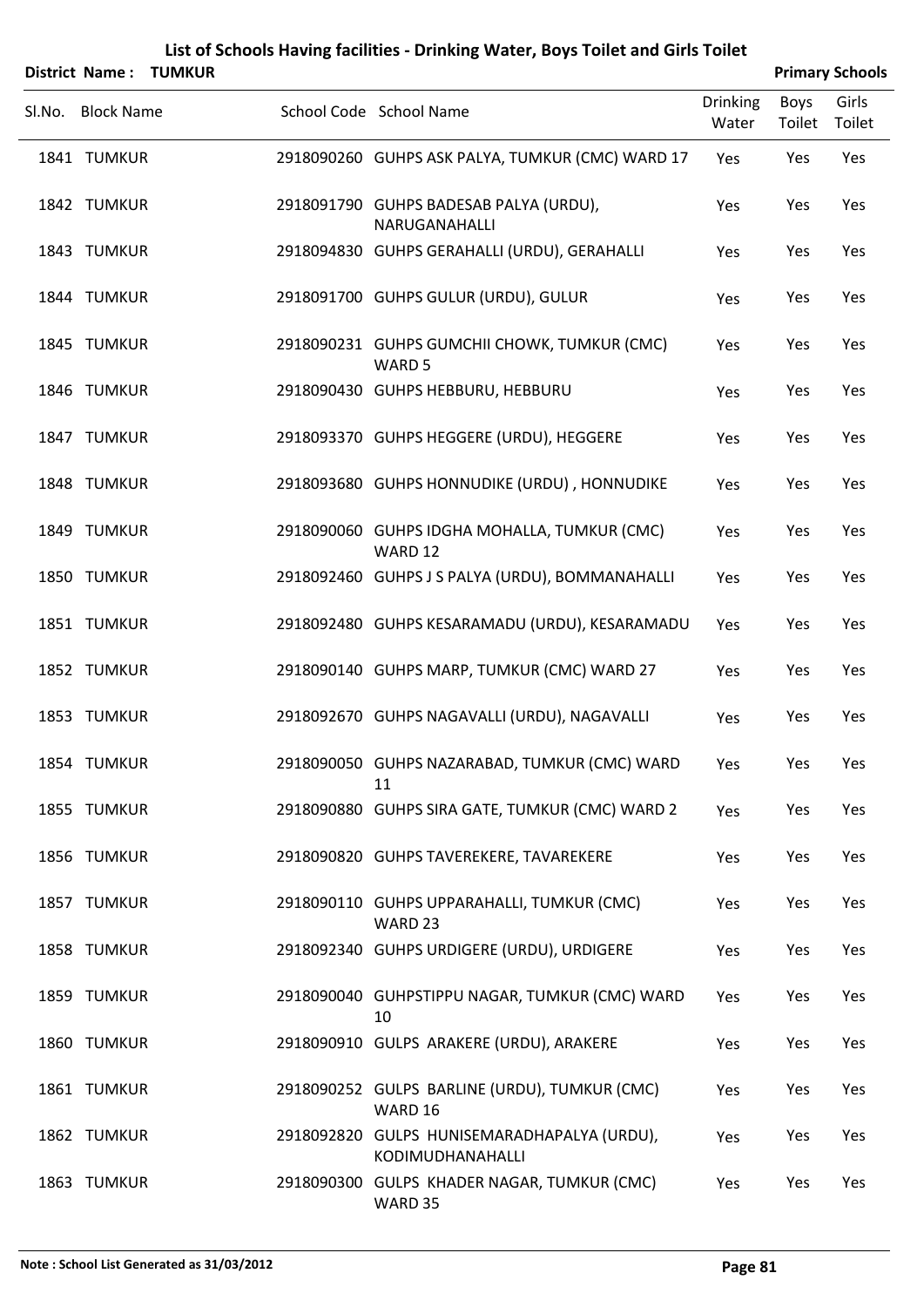|        | <b>District Name:</b> | <b>TUMKUR</b> |                                                                   |                          |                | <b>Primary Schools</b> |
|--------|-----------------------|---------------|-------------------------------------------------------------------|--------------------------|----------------|------------------------|
| SI.No. | <b>Block Name</b>     |               | School Code School Name                                           | <b>Drinking</b><br>Water | Boys<br>Toilet | Girls<br>Toilet        |
|        | 1864 TUMKUR           |               | 2918090060 GULPS MANDIPETE, TUMKUR (CMC) WARD<br>12               | Yes                      | Yes            | Yes                    |
|        | 1865 TUMKUR           |               | 2918092330 GULPS YAKOBA SAHEB PALYA, KURUVELU                     | Yes                      | Yes            | Yes                    |
|        | 1866 TUMKUR           |               | 2918091360 GULPS BELLAVI (URDU), BELLAVI                          | Yes                      | Yes            | Yes                    |
|        | 1867 TUMKUR           |               | 2918090242 GULPS BHEEMASANDRA W-6, TUMKUR<br>(CMC) WARD 6         | Yes                      | Yes            | Yes                    |
|        | 1868 TUMKUR           |               | 2918093080 GULPS BIRAMSABPALYA,<br>RAMAGONDANAHALLI'              | Yes                      | Yes            | Yes                    |
|        | 1869 TUMKUR           |               | 2918093050 GULPS C T KERE (URDU), C.T.KERE                        | Yes                      | Yes            | Yes                    |
|        | 1870 TUMKUR           |               | 2918091940 GULPS CHOULAMBALLI (URDU),<br>CHOULAMBALLI             | Yes                      | Yes            | Yes                    |
|        | 1871 TUMKUR           |               | 2918093850 GULPS D KORATAGERE (URDU), D<br>KORATAGERE             | Yes                      | Yes            | Yes                    |
|        | 1872 TUMKUR           |               | 2918094310 GULPS FAKIR PALYA, TUMKUR (CMC) WARD<br>25             | Yes                      | Yes            | Yes                    |
|        | 1873 TUMKUR           |               | 2918092600 GULPS G A PALYA, RAGIMUDHANAHALLI                      | Yes                      | Yes            | Yes                    |
|        | 1874 TUMKUR           |               | 2918090150 GULPS GEDDALAHALLI, TUMKUR (CMC)<br>WARD 29            | Yes                      | Yes            | Yes                    |
|        | 1875 TUMKUR           |               | 2918092420 GULPS H H RISALA, PANDITANAHALLI                       | Yes                      | Yes            | Yes                    |
|        | 1876 TUMKUR           |               | 2918093490 GULPS HALNOORU (URDU), HALNOORU                        | Yes                      | Yes            | Yes                    |
|        | 1877 TUMKUR           |               | 2918092350 GULPS HIREHALLI (URDU), HIREHALLI                      | Yes                      | Yes            | Yes                    |
|        | 1878 TUMKUR           |               | 2918090400 GULPS HONASIGERE (URDU), HONASIGERE                    | Yes                      | Yes            | Yes                    |
|        | 1879 TUMKUR           |               | 2918090390 GULPS HYDER SAB PALYA (URDU),<br>KALYANAPURA           | Yes                      | Yes            | Yes                    |
|        | 1880 TUMKUR           |               | 2918091310 GULPS KORA, KORA                                       | Yes                      | Yes            | Yes                    |
|        | 1881 TUMKUR           |               | 2918094050 GULPS KOTHI THOPU, TUMKUR (CMC) WARD<br>19             | Yes                      | Yes            | Yes                    |
|        | 1882 TUMKUR           |               | 2918094270 GULPS M S PALYA (URDU), LINGAPURA<br>(HEBBURU)         | Yes                      | Yes            | Yes                    |
|        | 1883 TUMKUR           |               | 2918092500 GULPS MACHANAHALLI, MAACHANAHALLI                      | Yes                      | Yes            | Yes                    |
|        | 1884 TUMKUR           |               | 2918091950 GULPS MANCHAGONDANAHALLI (URDU),<br>MANCHAGONDANAHALLI | Yes                      | Yes            | Yes                    |
|        | 1885 TUMKUR           |               | 2918090150 GULPS MARALUR, TUMKUR (CMC) WARD 29                    | Yes                      | Yes            | Yes                    |
|        | 1886 TUMKUR           |               | 2918091790 GULPS NARUGANAHALLI(URDU),<br>NARUGANAHALLI            | Yes                      | Yes            | Yes                    |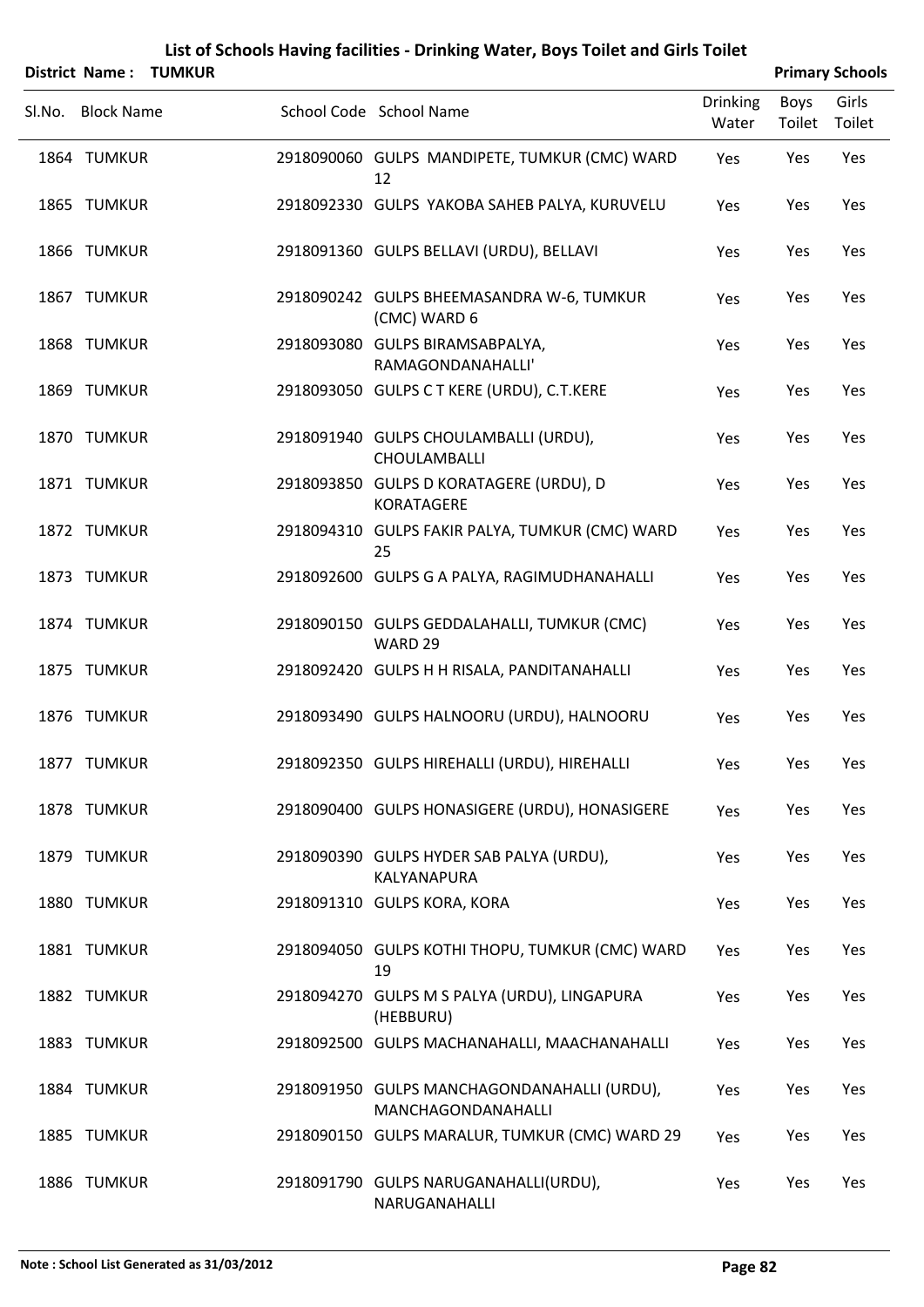|                   | District Name: TUMKUR |                                                                     |                          |                | <b>Primary Schools</b> |
|-------------------|-----------------------|---------------------------------------------------------------------|--------------------------|----------------|------------------------|
| Sl.No. Block Name |                       | School Code School Name                                             | <b>Drinking</b><br>Water | Boys<br>Toilet | Girls<br>Toilet        |
| 1887 TUMKUR       |                       | 2918090040 GULPS RAJIVGANDHI NAGAR, TUMKUR<br>(CMC) WARD 10         | Yes                      | Yes            | Yes                    |
| 1888 TUMKUR       |                       | 2918093760 GULPS RAMANAHALLI, RAMANAHALLI                           | Yes                      | Yes            | Yes                    |
| 1889 TUMKUR       |                       | 2918092670 GULPS RANGANATHAPURA (URDU),<br>NAGAVALLI                | Yes                      | Yes            | Yes                    |
| 1890 TUMKUR       |                       | 2918094830 GULPS SEETHAKALPALYA(URDU), GERAHALLI                    | Yes                      | Yes            | Yes                    |
| 1891 TUMKUR       |                       | 2918090150 GUMHPS MARALURDINNE, TUMKUR (CMC)<br>WARD 29             | Yes                      | Yes            | Yes                    |
| 1892 TURUVEKERE   |                       | 2918072150 GHPGS TURUVEKERE, TURVEKERE (TP) WARD<br>1               | Yes                      | Yes            | Yes                    |
| 1893 TURUVEKERE   |                       | 2918071850 GHPS D KALKERE, D KALKERE                                | Yes                      | Yes            | Yes                    |
| 1894 TURUVEKERE   |                       | 2918070200 GHPS A.HOSAHALLI, A HOSAHALLI                            | Yes                      | Yes            | Yes                    |
| 1895 TURUVEKERE   |                       | 2918072390 GHPS ADITYAPATTANA, ADITHYAPATNA (CT)<br>WARD 1          | Yes                      | Yes            | Yes                    |
| 1896 TURUVEKERE   |                       | 2918070490 GHPS AJJANAHALLI, AJJANA HALLI                           | Yes                      | Yes            | Yes                    |
| 1897 TURUVEKERE   |                       | 2918070890 GHPS ANCHEHALLI, ANCHEHALLI                              | Yes                      | Yes            | Yes                    |
| 1898 TURUVEKERE   |                       | 2918071000 GHPS ANEKERE, ANEKERE                                    | Yes                      | Yes            | Yes                    |
| 1899 TURUVEKERE   |                       | 2918071920 GHPS ARALIKERE, ARALI KERE                               | Yes                      | Yes            | Yes                    |
| 1900 TURUVEKERE   |                       | 2918071370 GHPS AREMALLENA HALLI, AREMALLENA<br><b>HALLI</b>        | Yes                      | Yes            | Yes                    |
| 1901 TURUVEKERE   |                       | 2918072050 GHPS BENAKANAKERE, BENAKANA KERE                         | Yes                      | Yes            | Yes                    |
| 1902 TURUVEKERE   |                       | 2918070800 GHPS BHAITHARA HOSAHALLI, BHAITHARA<br><b>HOSA HALLI</b> | Yes                      | Yes            | Yes                    |
| 1903 TURUVEKERE   |                       | 2918071360 GHPS BIGANENA HALLI, BIGANENA HALLI                      | Yes                      | Yes            | Yes                    |
| 1904 TURUVEKERE   |                       | 2918071010 GHPS BUVANA HALLI, TOREMAVINA HALLI                      | Yes                      | Yes            | Yes                    |
| 1905 TURUVEKERE   |                       | 2918071660 GHPS BYALAHALLI GOLLARATTI, BYALAHALLI                   | Yes                      | Yes            | Yes                    |
| 1906 TURUVEKERE   |                       | 2918072010 GHPS DABBEGHATTA, DABBE GHATTA                           | Yes                      | Yes            | Yes                    |
| 1907 TURUVEKERE   |                       | 2918071180 GHPS DODDA GORA GHATTA, DODDA GORA<br><b>GHATTA</b>      | Yes                      | Yes            | Yes                    |
| 1908 TURUVEKERE   |                       | 2918070790 GHPS DODDA SHETTYKERE, DODDA<br><b>SHETTYKERE</b>        | Yes                      | Yes            | Yes                    |
| 1909 TURUVEKERE   |                       | 2918070920 GHPS DODDABEERANAKERE, DODDABIRANA                       | Yes                      | Yes            | Yes                    |

KERE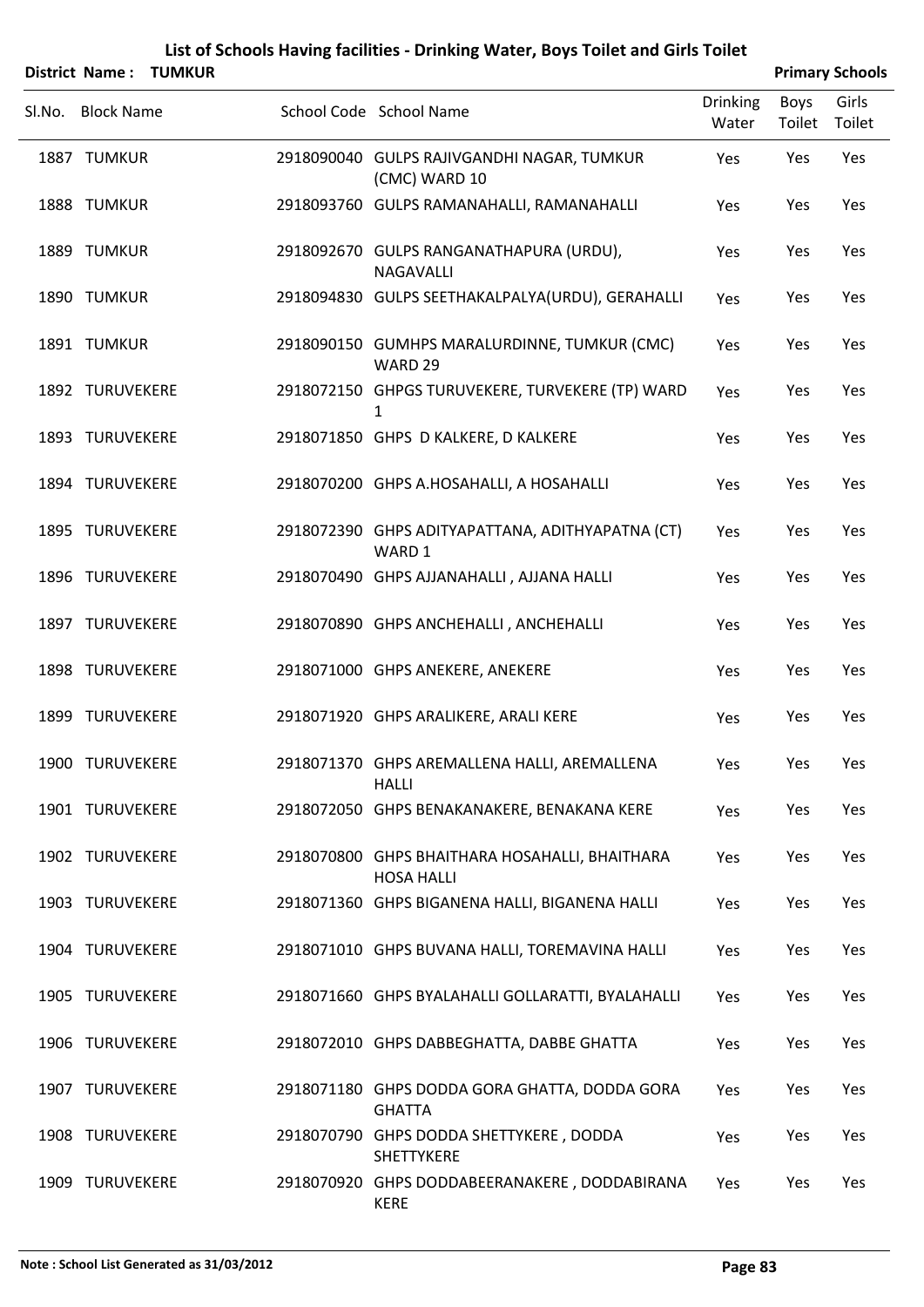|        | District Name:    | <b>TUMKUR</b> |                                                                            |                          |                       | <b>Primary Schools</b> |
|--------|-------------------|---------------|----------------------------------------------------------------------------|--------------------------|-----------------------|------------------------|
| Sl.No. | <b>Block Name</b> |               | School Code School Name                                                    | <b>Drinking</b><br>Water | <b>Boys</b><br>Toilet | Girls<br>Toilet        |
|        | 1910 TURUVEKERE   |               | 2918071030 GHPS DODDAGHATTA, DODDA GHATTA                                  | Yes                      | Yes                   | Yes                    |
|        | 1911 TURUVEKERE   |               | 2918070560 GHPS DODDAMALLIGERE,<br>DODDAMALLIGERE                          | Yes                      | Yes                   | Yes                    |
|        | 1912 TURUVEKERE   |               | 2918071690 GHPS DODDAMARGONDANAHALLI, DODDA<br>MARGONDANA HALLI            | Yes                      | Yes                   | Yes                    |
|        | 1913 TURUVEKERE   |               | 2918071170 GHPS DOMBARANA HALLI, DOMBARANA<br><b>HALLI</b>                 | Yes                      | Yes                   | Yes                    |
|        | 1914 TURUVEKERE   |               | 2918071730 GHPS DUNDA, DUNDA                                               | Yes                      | Yes                   | Yes                    |
|        | 1915 TURUVEKERE   |               | 2918071940 GHPS DWARANAHALLI, DWARANA HALLI                                | Yes                      | Yes                   | Yes                    |
|        | 1916 TURUVEKERE   |               | 2918070250 GHPS GIRIYANAHALLI, GIRIYANA HALLI                              | Yes                      | Yes                   | Yes                    |
|        | 1917 TURUVEKERE   |               | 2918070970 GHPS GOTTIKERE, SHRIRAMPUR                                      | Yes                      | Yes                   | Yes                    |
|        | 1918 TURUVEKERE   |               | 2918071020 GHPS GUDDENA HALLI, GUDDENA HALLI                               | Yes                      | Yes                   | Yes                    |
|        | 1919 TURUVEKERE   |               | 2918072040 GHPS GURALAMATA, GURALA MATA                                    | Yes                      | Yes                   | Yes                    |
|        | 1920 TURUVEKERE   |               | 2918071800 GHPS H GOLLARAHATTI, HADAVANA HALLI                             | Yes                      | Yes                   | Yes                    |
|        | 1921 TURUVEKERE   |               | 2918071800 GHPS HADAVANAHALLI, HADAVANA HALLI                              | Yes                      | Yes                   | Yes                    |
|        | 1922 TURUVEKERE   |               | 2918072020 GHPS HALLADA HOSAHALLI, HALLADA<br><b>HOSAHALLI</b>             | Yes                      | Yes                   | Yes                    |
|        | 1923 TURUVEKERE   |               | 2918070420 GHPS HARALAKERE, HARALAKERE                                     | Yes                      | Yes                   | Yes                    |
|        | 1924 TURUVEKERE   |               | 2918070020 GHPS HARIADASANAHALLY, N MANCHENA<br><b>HALLI</b>               | Yes                      | Yes                   | Yes                    |
|        | 1925 TURUVEKERE   |               | 2918071080 GHPS HATTI HALLI(BICHANA HALLI), HATTI<br>HALLI (BICHANA HALLI) | Yes                      | Yes                   | Yes                    |
|        | 1926 TURUVEKERE   |               | 2918071820 GHPS HEGGERE, HEGGERE                                           | Yes                      | Yes                   | Yes                    |
|        | 1927 TURUVEKERE   |               | 2918070480 GHPS HITTALA KOPPA, HITTALA KOPPA                               | Yes                      | Yes                   | Yes                    |
|        | 1928 TURUVEKERE   |               | 2918072050 GHPS HODAKEGHATTA, BENAKANA KERE                                | Yes                      | Yes                   | Yes                    |
|        | 1929 TURUVEKERE   |               | 2918071540 GHPS HONAKERE, HONAKERE                                         | Yes                      | Yes                   | Yes                    |
|        | 1930 TURUVEKERE   |               | 2918071830 GHPS HONNENAHALLI, HONNENAHALLI                                 | Yes                      | Yes                   | Yes                    |
|        | 1931 TURUVEKERE   |               | 2918071330 GHPS HULIKAL, HULI KAL                                          | Yes                      | Yes                   | Yes                    |
|        | 1932 TURUVEKERE   |               | 2918071930 GHPS HULIKERE, HULIKERE                                         | Yes                      | Yes                   | Yes                    |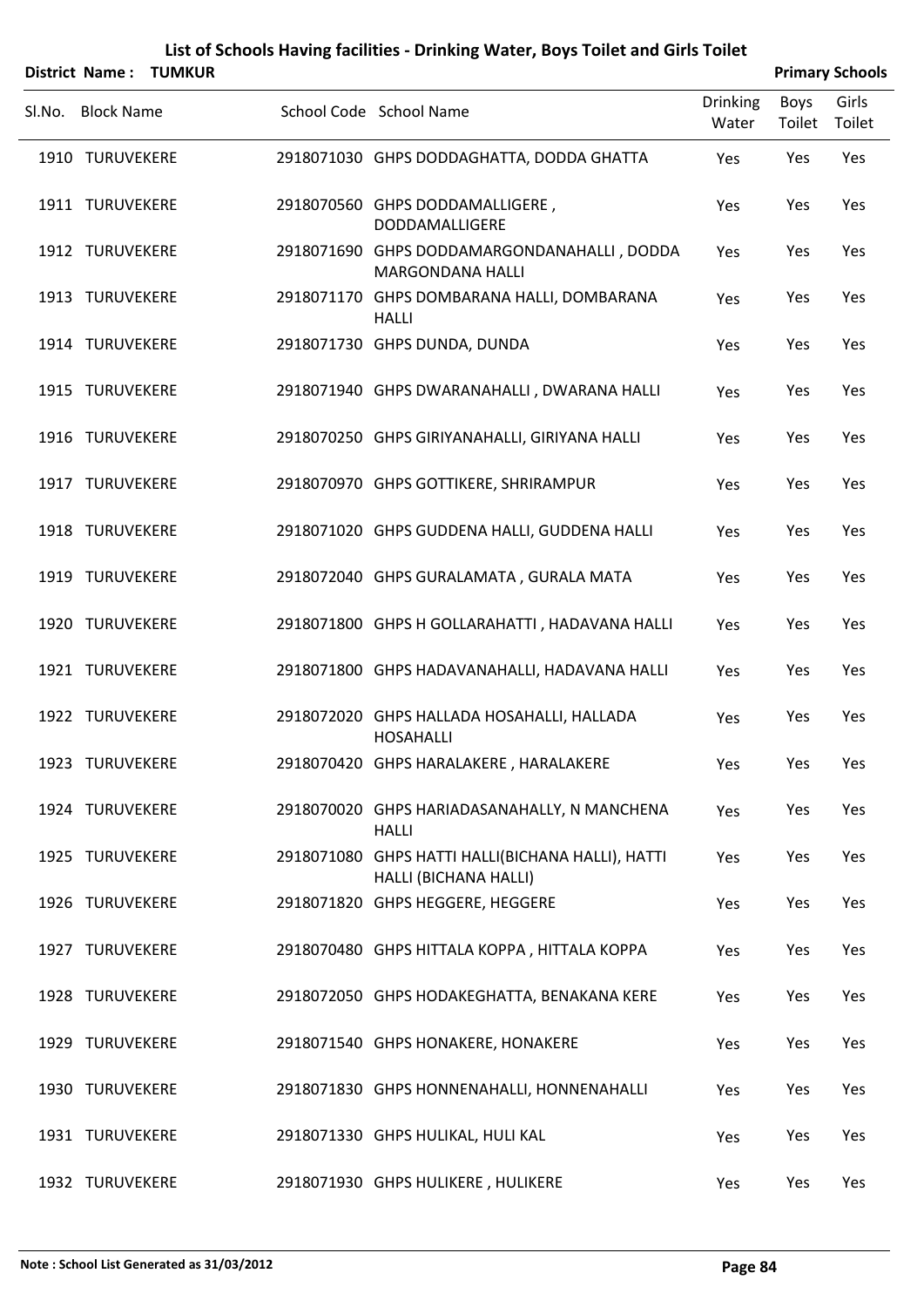|        |                   | <b>District Name: TUMKUR</b> |                                                                 |                   |                | <b>Primary Schools</b> |
|--------|-------------------|------------------------------|-----------------------------------------------------------------|-------------------|----------------|------------------------|
| Sl.No. | <b>Block Name</b> |                              | School Code School Name                                         | Drinking<br>Water | Boys<br>Toilet | Girls<br>Toilet        |
|        | 1933 TURUVEKERE   |                              | 2918071530 GHPS JADEYA, JADEYA                                  | Yes               | Yes            | Yes                    |
|        | 1934 TURUVEKERE   |                              | 2918070240 GHPS JODI KOPPA, KURUBARA HALLI                      | Yes               | Yes            | Yes                    |
|        | 1935 TURUVEKERE   |                              | 2918071280 GHPS K MAVINA HALLI, K MAVINA HALLI                  | Yes               | Yes            | Yes                    |
|        | 1936 TURUVEKERE   |                              | 2918072100 GHPS KADEHALLI, KADE HALLI                           | Yes               | Yes            | Yes                    |
|        | 1937 TURUVEKERE   |                              | 2918070960 GHPS KALANJIHALLI, KALANJIHALLI                      | Yes               | Yes            | Yes                    |
|        | 1938 TURUVEKERE   |                              | 2918072000 GHPS KALLANAKERE GATE, KALLANA KERE                  | Yes               | Yes            | Yes                    |
|        | 1939 TURUVEKERE   |                              | 2918071260 GHPS KANATHUR, KANATUR                               | Yes               | Yes            | Yes                    |
|        | 1940 TURUVEKERE   |                              | 2918071160 GHPS KOANDAJJI, KONDAJJI                             | Yes               | Yes            | Yes                    |
|        | 1941 TURUVEKERE   |                              | 2918070680 GHPS KODIGEHALLI, KODIGEHALLI                        | Yes               | Yes            | Yes                    |
|        | 1942 TURUVEKERE   |                              | 2918070620 GHPS KOLALA, KOLALA                                  | Yes               | Yes            | Yes                    |
|        | 1943 TURUVEKERE   |                              | 2918070720 GHPS KOTTURINA KOTTIGE, T HOSAHALLI                  | Yes               | Yes            | Yes                    |
|        | 1944 TURUVEKERE   |                              | 2918070210 GHPS KUNIKENAHALLI, KUNIKENA HALLI                   | Yes               | Yes            | Yes                    |
|        | 1945 TURUVEKERE   |                              | 2918070240 GHPS KURURBARAHALLI, KURUBARA HALLI                  | Yes               | Yes            | Yes                    |
|        | 1946 TURUVEKERE   |                              | 2918070010 GHPS LOKAMMANAHALLI, LOKKAMMANA<br><b>HALLI</b>      | Yes               | Yes            | Yes                    |
|        | 1947 TURUVEKERE   |                              | 2918071070 GHPS MACHENA HALLI, MACHENA HALLI                    | Yes               | Yes            | Yes                    |
|        | 1948 TURUVEKERE   |                              | 2918071910 GHPS MADEHALLI, MAADI HALLI(THALEKERE)               | Yes               | Yes            | Yes                    |
|        | 1949 TURUVEKERE   |                              | 2918071810 GHPS MARASANDRA, MARASANDRA                          | Yes               | Yes            | Yes                    |
|        | 1950 TURUVEKERE   |                              | 2918070280 GHPS MASTIGONDANAHALLI,<br><b>MASTIGONDANA HALLI</b> | Yes               | Yes            | Yes                    |
|        | 1951 TURUVEKERE   |                              | 2918071420 GHPS MAVINAKERE, MAVINAKERE                          | Yes               | Yes            | Yes                    |
|        | 1952 TURUVEKERE   |                              | 2918071440 GHPS MELINA VALAGERAHALLI, MELINA<br>VALAGEREHALLI   | Yes               | Yes            | Yes                    |
|        | 1953 TURUVEKERE   |                              | 2918071270 GHPS MUDDANA HALLI, MUDDANA HALLI                    | Yes               | Yes            | Yes                    |
|        | 1954 TURUVEKERE   |                              | 2918071410 GHPS MUDIGERE, MUDIGERE                              | Yes               | Yes            | Yes                    |
|        | 1955 TURUVEKERE   |                              | 2918071630 GHPS MUGALUR, MUGALUR                                | Yes               | Yes            | Yes                    |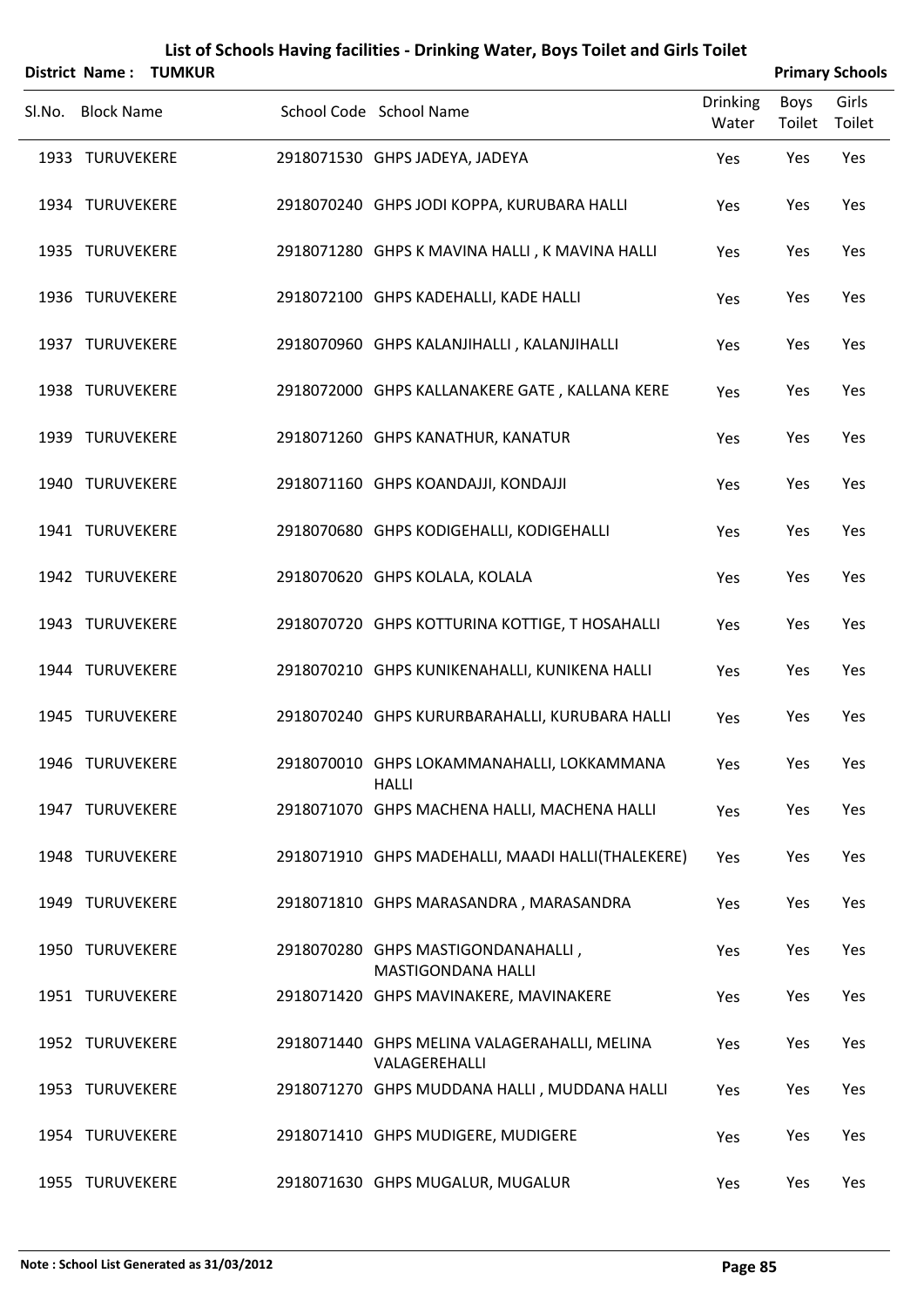|        |                   | District Name: TUMKUR |                                                                      |                          |                       | <b>Primary Schools</b> |
|--------|-------------------|-----------------------|----------------------------------------------------------------------|--------------------------|-----------------------|------------------------|
| Sl.No. | <b>Block Name</b> |                       | School Code School Name                                              | <b>Drinking</b><br>Water | Boys<br>Toilet Toilet | Girls                  |
|        | 1956 TURUVEKERE   |                       | 2918070950 GHPS MUNIYURU, MUNIYUR                                    | Yes                      | Yes                   | Yes                    |
|        | 1957 TURUVEKERE   |                       | 2918071430 GHPS NAGALAPURA, NAGALAPURA                               | Yes                      | Yes                   | Yes                    |
|        | 1958 TURUVEKERE   |                       | 2918071860 GHPS PURA, PURA                                           | Yes                      | Yes                   | Yes                    |
|        | 1959 TURUVEKERE   |                       | 2918071840 GHPS PUTTAMADEHALLI, THALAKERE                            | Yes                      | Yes                   | Yes                    |
|        | 1960 TURUVEKERE   |                       | 2918070500 GHPS R.S.PALYA, NAGEGOWDANA BYALA                         | Yes                      | Yes                   | Yes                    |
|        | 1961 TURUVEKERE   |                       | 2918070260 GHPS S BOMMENAHALLI, SAMPIGE<br><b>HOSAHALLI</b>          | Yes                      | Yes                   | Yes                    |
|        | 1962 TURUVEKERE   |                       | 2918070610 GHPS SADARAHALLI, SADARAHALLI                             | Yes                      | Yes                   | Yes                    |
|        | 1963 TURUVEKERE   |                       | 2918070260 GHPS SAMPIGE HOSAHALLI, SAMPIGE<br><b>HOSAHALLI</b>       | Yes                      | Yes                   | Yes                    |
|        | 1964 TURUVEKERE   |                       | 2918070230 GHPS SAMPIGE, SAMPIGE                                     | Yes                      | Yes                   | Yes                    |
|        | 1965 TURUVEKERE   |                       | 2918070350 GHPS SHETTY GONDANA HALLI, SHETTY<br><b>GONDANA HALLI</b> | Yes                      | Yes                   | Yes                    |
|        | 1966 TURUVEKERE   |                       | 2918070360 GHPS SIGE HALLI, SIGE HALLI                               | Yes                      | Yes                   | Yes                    |
|        | 1967 TURUVEKERE   |                       | 2918070300 GHPS TALAVARANAHALLI, RAGHADEVANA<br><b>HALLI</b>         | Yes                      | Yes                   | Yes                    |
|        | 1968 TURUVEKERE   |                       | 2918070110 GHPS TAVAREKERE, TAVARE KERE                              | Yes                      | Yes                   | Yes                    |
|        | 1969 TURUVEKERE   |                       | 2918071840 GHPS THALAKERE, THALAKERE                                 | Yes                      | Yes                   | Yes                    |
|        | 1970 TURUVEKERE   |                       | 2918071010 GHPS TOREMAVINA HALLI, TOREMAVINA<br><b>HALLI</b>         | Yes                      | Yes                   | Yes                    |
|        | 1971 TURUVEKERE   |                       | 2918070370 GHPS TUYYALA HALLI, TUYALA HALLI                          | Yes                      | Yes                   | Yes                    |
|        | 1972 TURUVEKERE   |                       | 2918070840 GHPS VITALAPURA, VITALAPURA                               | Yes                      | Yes                   | Yes                    |
|        | 1973 TURUVEKERE   |                       | 2918072040 GLPS A MALLENAHALLI, GURALA MATA                          | Yes                      | Yes                   | Yes                    |
|        | 1974 TURUVEKERE   |                       | 2918070060 GLPS AJJENAHALLI, AJJENA HALLI                            | Yes                      | Yes                   | Yes                    |
|        | 1975 TURUVEKERE   |                       | 2918071240 GLPS AKKALA SANDRA GOLLARAHATTI,<br>AKKALA SANDRA         | Yes                      | Yes                   | Yes                    |
|        | 1976 TURUVEKERE   |                       | 2918071240 GLPS AKKALA SANDRA, AKKALA SANDRA                         | Yes                      | Yes                   | Yes                    |
|        | 1977 TURUVEKERE   |                       | 2918071310 GLPS ALADA HALLI, ALADA HALLI                             | Yes                      | Yes                   | Yes                    |
|        | 1978 TURUVEKERE   |                       | 2918070810 GLPS AMBALA DEVARAHALLI, AMBALA<br><b>DEVRA HALLI</b>     | Yes                      | Yes                   | Yes                    |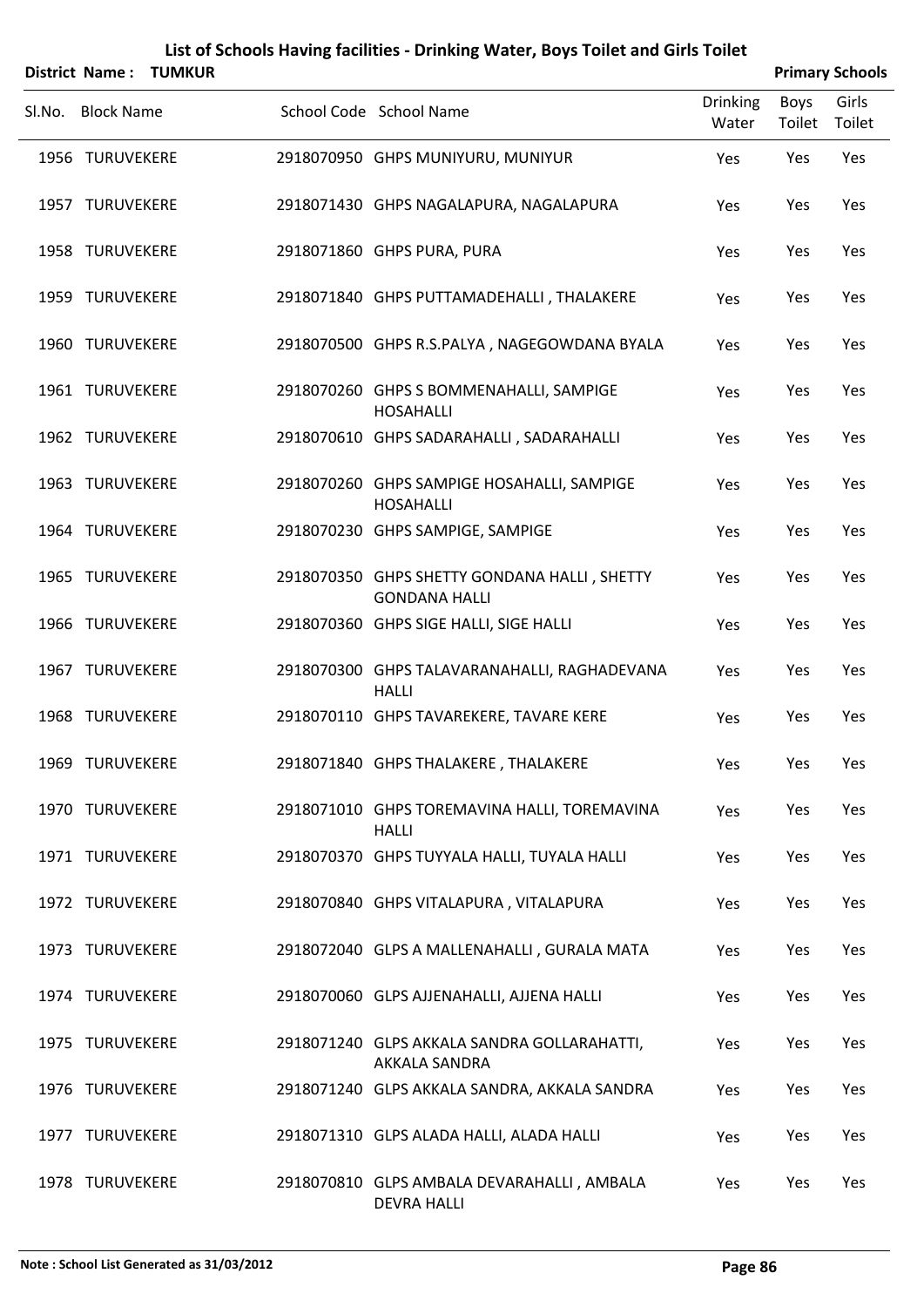|                   | <b>District Name: TUMKUR</b> |                                                                 |                          |                       | <b>Primary Schools</b> |
|-------------------|------------------------------|-----------------------------------------------------------------|--------------------------|-----------------------|------------------------|
| Sl.No. Block Name |                              | School Code School Name                                         | <b>Drinking</b><br>Water | <b>Boys</b><br>Toilet | Girls<br>Toilet        |
| 1979 TURUVEKERE   |                              | 2918071760 GLPS AMMASANDRA, AMMASANDRA                          | Yes                      | Yes                   | Yes                    |
| 1980 TURUVEKERE   |                              | 2918070760 GLPS ANADAGU, ANADAGU                                | Yes                      | Yes                   | Yes                    |
| 1981 TURUVEKERE   |                              | 2918071000 GLPS ANEKERE PALYA, ANEKERE                          | Yes                      | Yes                   | Yes                    |
| 1982 TURUVEKERE   |                              | 2918071950 GLPS ANEMELE, ANEMELE                                | Yes                      | Yes                   | Yes                    |
| 1983 TURUVEKERE   |                              | 2918071710 GLPS ANGADIGERE, ANGADI GERE                         | Yes                      | Yes                   | Yes                    |
| 1984 TURUVEKERE   |                              | 2918071780 GLPS APPASANDRA, APPASANDRA                          | Yes                      | Yes                   | Yes                    |
| 1985 TURUVEKERE   |                              | 2918071740 GLPS ARAKERE, ARAKERE                                | Yes                      | Yes                   | Yes                    |
| 1986 TURUVEKERE   |                              | 2918071970 GLPS ARASINADA HALLI, ARASINADA HALLI                | Yes                      | Yes                   | Yes                    |
| 1987 TURUVEKERE   |                              | 2918071370 GLPS AREMALLENAHALII GOLLARAHAT,<br>AREMALLENA HALLI | Yes                      | Yes                   | Yes                    |
| 1988 TURUVEKERE   |                              | 2918070950 GLPS ATTIKULLEPALYA, MUNIYUR                         | Yes                      | Yes                   | Yes                    |
| 1989 TURUVEKERE   |                              | 2918071890 GLPS AYARAHALLI, AYARA HALLI                         | Yes                      | Yes                   | Yes                    |
| 1990 TURUVEKERE   |                              | 2918072050 GLPS B HOSURU, BENAKANA KERE                         | Yes                      | Yes                   | Yes                    |
| 1991 TURUVEKERE   |                              | 2918072030 GLPS B PURA, BICHANA HALLI                           | Yes                      | Yes                   | Yes                    |
| 1992 TURUVEKERE   |                              | 2918070180 GLPS BALAMAADIHALLI, BALAMAADI HALLI                 | Yes                      | Yes                   | Yes                    |
| 1993 TURUVEKERE   |                              | 2918071150 GLPS BALLE KATTE, BALLE KATTE                        | Yes                      | Yes                   | Yes                    |
| 1994 TURUVEKERE   |                              | 2918070640 GLPS BASAVANA HALLI, BASAVANA HALLI                  | Yes                      | Yes                   | Yes                    |
| 1995 TURUVEKERE   |                              | 2918070270 GLPS BASAVAPURA GOLLARAHATTI,<br>ANGAREKHANA HALLI   | Yes                      | Yes                   | Yes                    |
| 1996 TURUVEKERE   |                              | 2918070270 GLPS BASAVAPURA, ANGAREKHANA HALLI                   | Yes                      | Yes                   | Yes                    |
| 1997 TURUVEKERE   |                              | 2918071300 GLPS BASAWESHAWARA NAGAR,<br><b>HABAKANA HALLI</b>   | Yes                      | Yes                   | Yes                    |
| 1998 TURUVEKERE   |                              | 2918072120 GLPS BDAGARA HALLI, BADAGARA HALLI                   | Yes                      | Yes                   | Yes                    |
| 1999 TURUVEKERE   |                              | 2918072050 GLPS BENDEKERE, BENAKANA KERE                        | Yes                      | Yes                   | Yes                    |
| 2000 TURUVEKERE   |                              | 2918071490 GLPS BENKIKERE, BENKIKERE                            | Yes                      | Yes                   | Yes                    |
| 2001 TURUVEKERE   |                              | 2918071020 GLPS BESTARA PALYA, GUDDENA HALLI                    | Yes                      | Yes                   | Yes                    |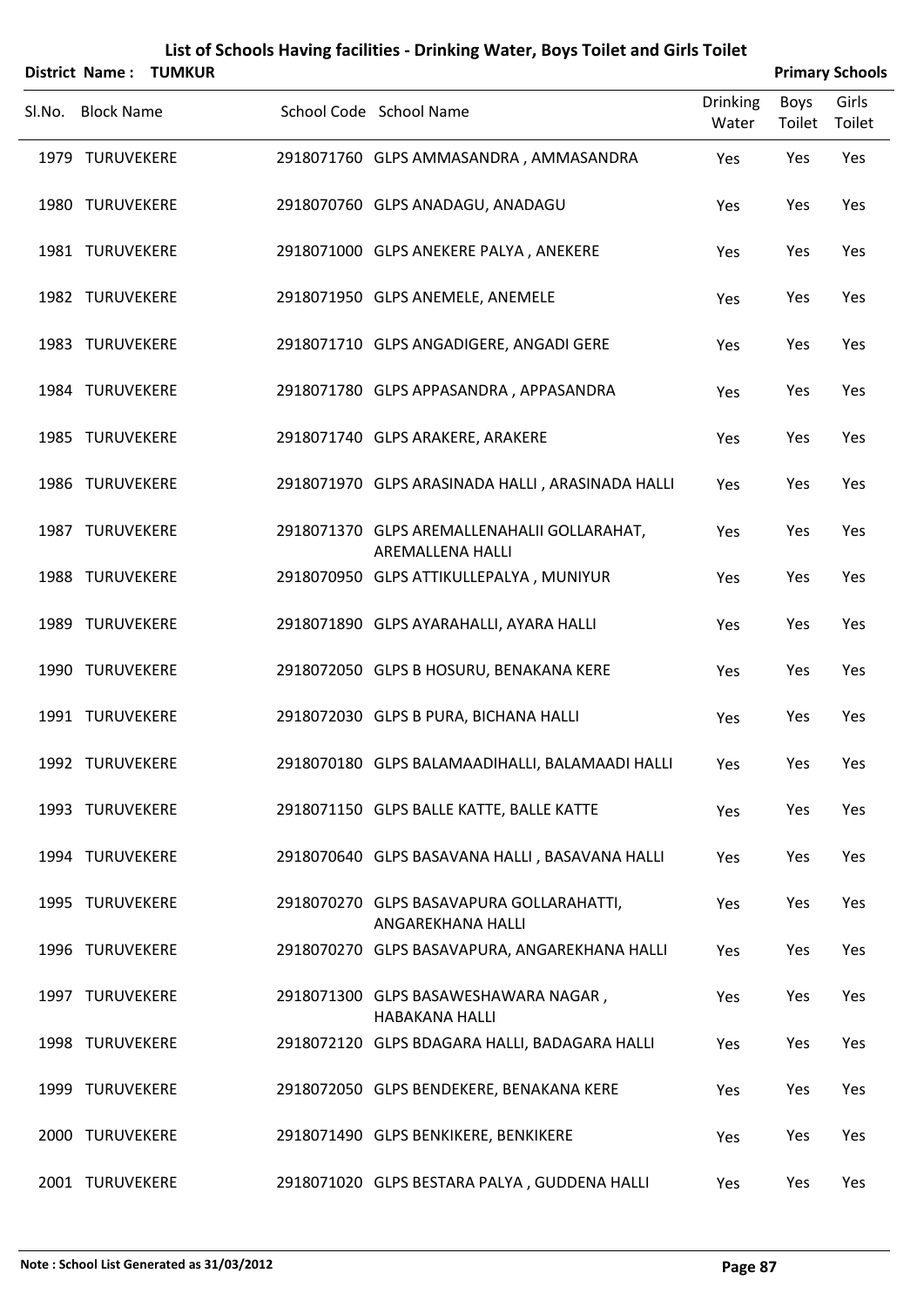|        |                   | District Name: TUMKUR |                                                                    |                          |                | <b>Primary Schools</b> |
|--------|-------------------|-----------------------|--------------------------------------------------------------------|--------------------------|----------------|------------------------|
| Sl.No. | <b>Block Name</b> |                       | School Code School Name                                            | <b>Drinking</b><br>Water | Boys<br>Toilet | Girls<br>Toilet        |
|        | 2002 TURUVEKERE   |                       | 2918072030 GLPS BICHANAHALLI, BICHANA HALLI                        | Yes                      | Yes            | Yes                    |
|        | 2003 TURUVEKERE   |                       | 2918070190 GLPS BOMMENAHALLI, BOMMENA HALLI                        | Yes                      | Yes            | Yes                    |
|        | 2004 TURUVEKERE   |                       | 2918071580 GLPS BOMMENAHALLI, BOMMENAHALLI                         | Yes                      | Yes            | Yes                    |
|        | 2005 TURUVEKERE   |                       | 2918071980 GLPS BOMMENAHALLI, SANGALAPURA                          | Yes                      | Yes            | Yes                    |
|        | 2006 TURUVEKERE   |                       | 2918070170 GLPS BUGUDANA HALLI, BUGUDANA HALLI                     | Yes                      | Yes            | Yes                    |
|        | 2007 TURUVEKERE   |                       | 2918071390 GLPS BYADARA KODIGEHALLI, BYADARA<br><b>KODIGEHALLI</b> | Yes                      | Yes            | Yes                    |
|        | 2008 TURUVEKERE   |                       | 2918071500 GLPS BYADARAHALLI, BYADARAHALLI                         | Yes                      | Yes            | Yes                    |
|        | 2009 TURUVEKERE   |                       | 2918071660 GLPS BYALAHALLI, BYALAHALLI                             | Yes                      | Yes            | Yes                    |
|        | 2010 TURUVEKERE   |                       | 2918071790 GLPS CHAKUVALLI, CHAKUVALLI                             | Yes                      | Yes            | Yes                    |
|        | 2011 TURUVEKERE   |                       | 2918071790 GLPS CHAKUVALLI PALYA, CHAKUVALLI                       | Yes                      | Yes            | Yes                    |
|        | 2012 TURUVEKERE   |                       | 2918070670 GLPS CHANDRAPURA, CHANDRAPURA                           | Yes                      | Yes            | Yes                    |
|        | 2013 TURUVEKERE   |                       | 2918070360 GLPS CHATTANA HALLI, SIGE HALLI                         | Yes                      | Yes            | Yes                    |
|        | 2014 TURUVEKERE   |                       | 2918071870 GLPS CHENDUR, CHENDUR                                   | Yes                      | Yes            | Yes                    |
|        | 2015 TURUVEKERE   |                       | 2918070910 GLPS CHIKKA BEERANA KERE,<br><b>CHIKKABIRANA KERE</b>   | Yes                      | Yes            | Yes                    |
|        | 2016 TURUVEKERE   |                       | 2918071200 GLPS CHIKKA GHORA GHATTA,<br><b>CHIKKAGHORA GHATTA</b>  | Yes                      | Yes            | Yes                    |
|        | 2017 TURUVEKERE   |                       | 2918071460 GLPS CHIKKA PURA, CHIKKAPURA                            | Yes                      | Yes            | Yes                    |
|        | 2018 TURUVEKERE   |                       | 2918070530 GLPS CHIKKAMALLIGERE, CHIKKAMALLI GERE                  | Yes                      | Yes            | Yes                    |
|        | 2019 TURUVEKERE   |                       | 2918070780 GLPS CHIKKASHETTYKERE, CHIKKA<br>SHETTYKERE             | Yes                      | Yes            | Yes                    |
|        | 2020 TURUVEKERE   |                       | 2918070700 GLPS CHIKKKA TURUVEKERE, CHIKKKA<br><b>TURVEKERE</b>    | Yes                      | Yes            | Yes                    |
|        | 2021 TURUVEKERE   |                       | 2918071990 GLPS CHIKKONAHALLI, CHIKKONA HALLI                      | Yes                      | Yes            | Yes                    |
|        | 2022 TURUVEKERE   |                       | 2918071190 GLPS CHIMMANA HALLI, CHIMNA HALLI                       | Yes                      | Yes            | Yes                    |
|        | 2023 TURUVEKERE   |                       | 2918070090 GLPS CHOUDENA HALLI, CHOUDENA HALLI                     | Yes                      | Yes            | Yes                    |

2024 TURUVEKERE 2918070920 GLPS D B V HATTI, DODDABIRANA KERE Yes Yes Yes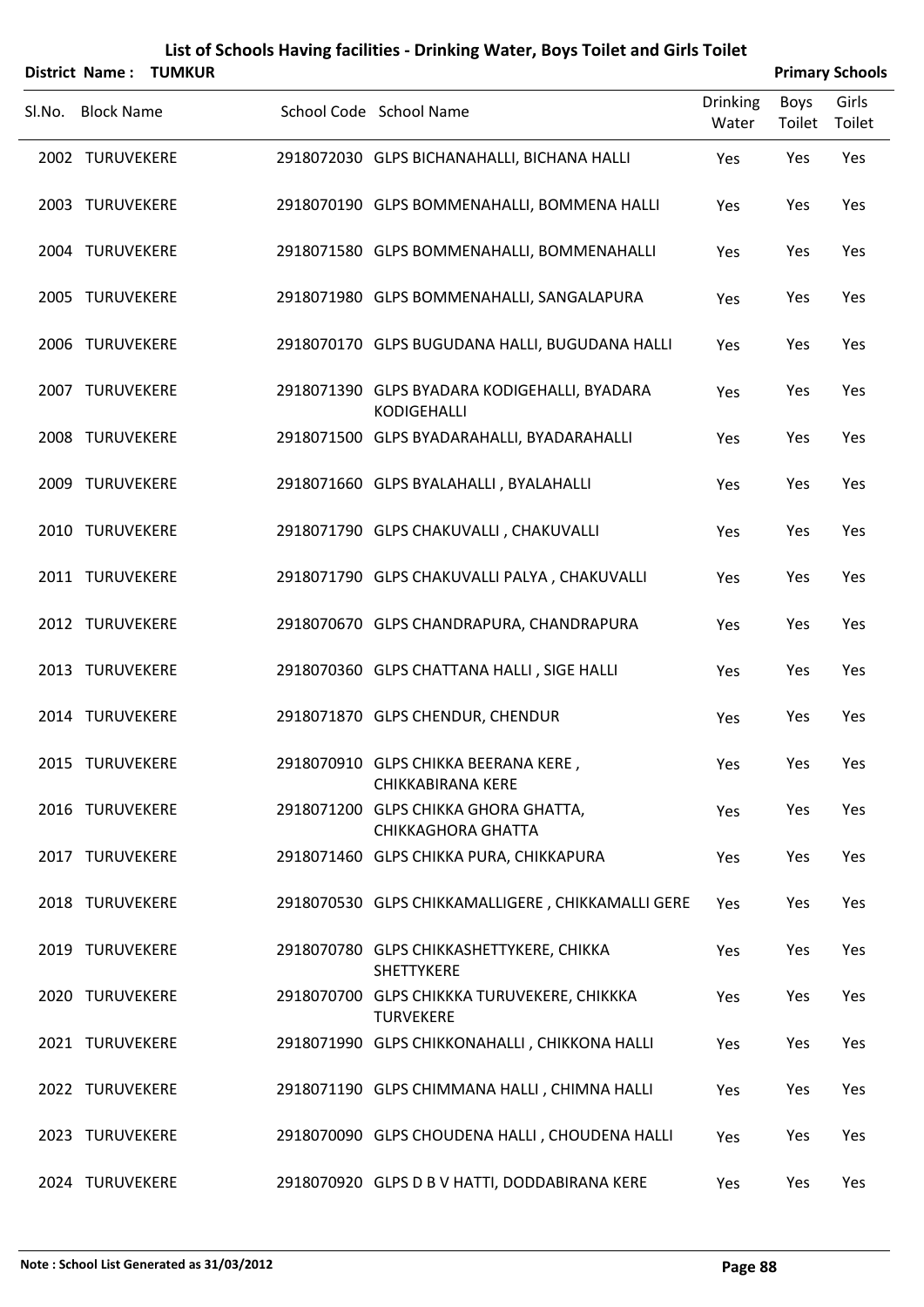|                   | District Name: TUMKUR |                                                                 |                          |                | <b>Primary Schools</b> |
|-------------------|-----------------------|-----------------------------------------------------------------|--------------------------|----------------|------------------------|
| SI.No. Block Name |                       | School Code School Name                                         | <b>Drinking</b><br>Water | Boys<br>Toilet | Girls<br>Toilet        |
| 2025 TURUVEKERE   |                       | 2918071880 GLPS D GOLLARAHATTI, DONKI HALLI                     | Yes                      | Yes            | Yes                    |
| 2026 TURUVEKERE   |                       | 2918071170 GLPS D GOLLARAHATTI, DOMBARANA HALLI                 | Yes                      | Yes            | Yes                    |
| 2027 TURUVEKERE   |                       | 2918072590 GLPS D HOSAHALLI, D HOSAHALLI                        | Yes                      | Yes            | Yes                    |
| 2028 TURUVEKERE   |                       | 2918071230 GLPS D SHETTY HALLI, D SHETTY HALLI                  | Yes                      | Yes            | Yes                    |
| 2029 TURUVEKERE   |                       | 2918070940 GLPS D.N.Pura Kaval, DANAYAKANAPURA<br><b>KAVAL</b>  | Yes                      | Yes            | Yes                    |
| 2030 TURUVEKERE   |                       | 2918070920 GLPS DANANAYAKANAPURA, DODDABIRANA<br><b>KERE</b>    | Yes                      | Yes            | Yes                    |
| 2031 TURUVEKERE   |                       | 2918071600 GLPS DASEHALLI, DAASI HALLI                          | Yes                      | Yes            | Yes                    |
| 2032 TURUVEKERE   |                       | 2918070240 GLPS DASHARATHAPURADAHATTI,<br><b>KURUBARA HALLI</b> | Yes                      | Yes            | Yes                    |
| 2033 TURUVEKERE   |                       | 2918071450 GLPS DEVANAYAKANAHALLI,<br>DEVANAYAKANAHALLI         | Yes                      | Yes            | Yes                    |
| 2034 TURUVEKERE   |                       | 2918070220 GLPS DEVARAHATTI, SOMALAPURA                         | Yes                      | Yes            | Yes                    |
| 2035 TURUVEKERE   |                       | 2918070080 GLPS DEVARAMANE PALYA, NEERA GUND                    | Yes                      | Yes            | Yes                    |
| 2036 TURUVEKERE   |                       | 2918072180 GLPS DEVEGOWDA BADAVANE, TURVEKERE<br>(TP) WARD 4    | Yes                      | Yes            | Yes                    |
| 2037 TURUVEKERE   |                       | 2918072110 GLPS DEVI HALLI, DEVI HALLI                          | Yes                      | Yes            | Yes                    |
| 2038 TURUVEKERE   |                       | 2918070270 GLPS DODDAHATTI, ANGAREKHANA HALLI                   | Yes                      | Yes            | Yes                    |
| 2039 TURUVEKERE   |                       | 2918070560 GLPS DODDAMALLIGERE GOLLARAHATT,<br>DODDAMALLIGERE   | Yes                      | Yes            | Yes                    |
| 2040 TURUVEKERE   |                       | 2918070360 GLPS DODDERI GOLLARA HATTI, SIGE HALLI               | Yes                      | Yes            | Yes                    |
| 2041 TURUVEKERE   |                       | 2918071880 GLPS DONKIHALLI, DONKI HALLI                         | Yes                      | Yes            | Yes                    |
| 2042 TURUVEKERE   |                       | 2918070820 GLPS DUMMANA HALLI, DUMMANA HALLI                    | Yes                      | Yes            | Yes                    |
| 2043 TURUVEKERE   |                       | 2918072040 GLPS G ALADAHALLI, GURALA MATA                       | Yes                      | Yes            | Yes                    |
| 2044 TURUVEKERE   |                       | 2918071130 GLPS G MACHENAHALLI, G MANCHENA HALLI                | Yes                      | Yes            | Yes                    |
| 2045 TURUVEKERE   |                       | 2918070390 GLPS G.DODDERI, G DODDERI                            | Yes                      | Yes            | Yes                    |
| 2046 TURUVEKERE   |                       | 2918072010 GLPS GANDHIGRAMA, DABBE GHATTA                       | Yes                      | Yes            | Yes                    |
| 2047 TURUVEKERE   |                       | 2918070130 GLPS GOLLARA HATTI, N GANGANA HALLI                  | Yes                      | Yes            | Yes                    |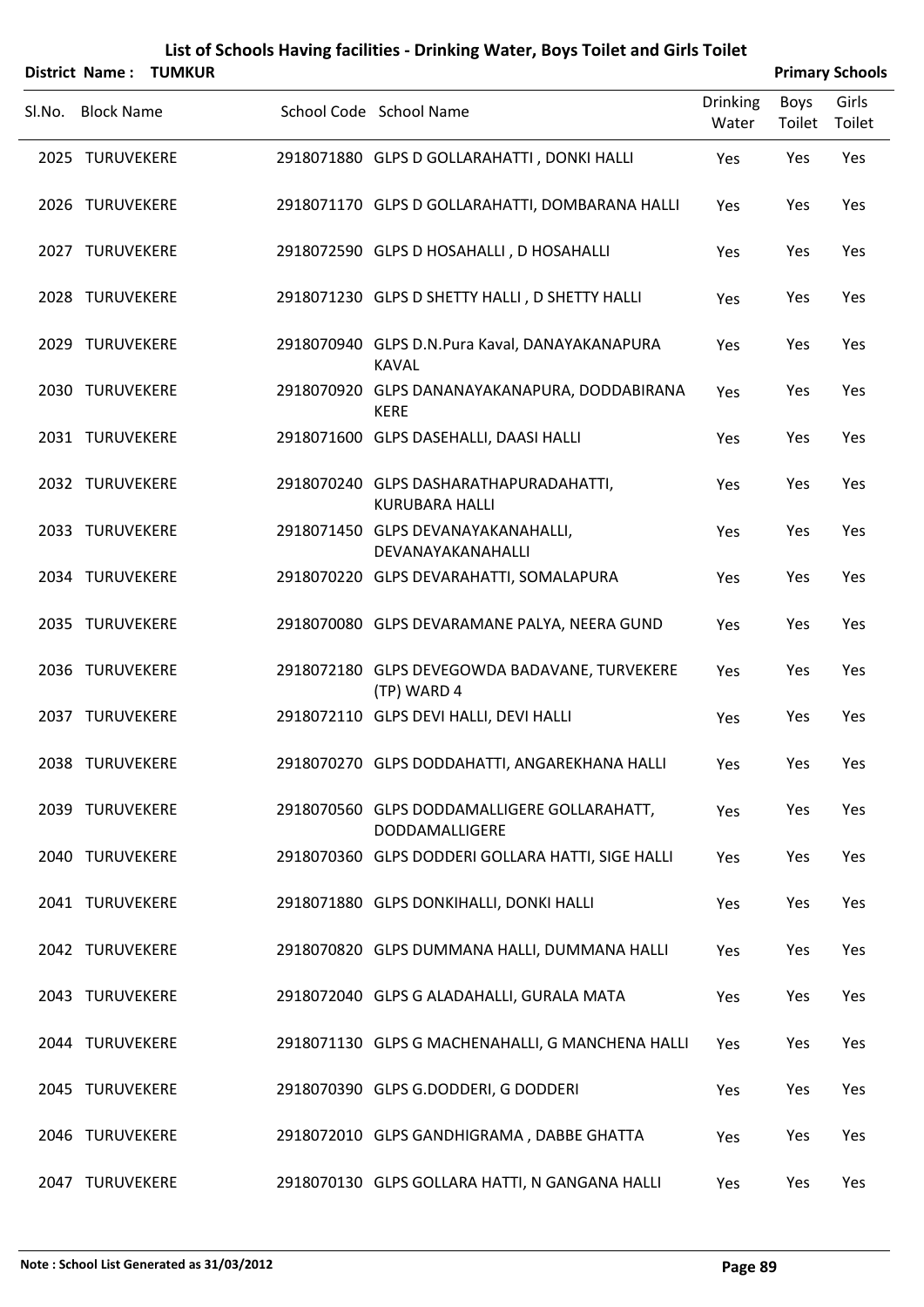|        | <b>District Name:</b> | <b>TUMKUR</b> | List of Schools Having facilities - Drinking Water, Boys Toilet and Girls Toilet |                          |                       | <b>Primary Schools</b> |
|--------|-----------------------|---------------|----------------------------------------------------------------------------------|--------------------------|-----------------------|------------------------|
| Sl.No. | <b>Block Name</b>     |               | School Code School Name                                                          | <b>Drinking</b><br>Water | <b>Boys</b><br>Toilet | Girls<br>Toilet        |
|        | 2048 TURUVEKERE       |               | 2918072060 GLPS GOTTI KERE, GOTTI KERE                                           | Yes                      | Yes                   | Yes                    |
|        | 2049 TURUVEKERE       |               | 2918070970 GLPS GOTTIKEREPALYA, SHRIRAMPUR                                       | Yes                      | Yes                   | Yes                    |
|        | 2050 TURUVEKERE       |               | 2918070660 GLPS GOVINDA GHATTA, GOVINDA GHATTA                                   | Yes                      | Yes                   | Yes                    |
|        | 2051 TURUVEKERE       |               | 2918070580 GLPS GUDDENAHALLI, GUDDENA HALLI                                      | Yes                      | Yes                   | Yes                    |
|        | 2052 TURUVEKERE       |               | 2918070160 GLPS GULADAHALLI, GHULADA HALLI                                       | Yes                      | Yes                   | Yes                    |
|        | 2053 TURUVEKERE       |               | 2918071300 GLPS HABAKANA HALLI, HABAKANA HALLI                                   | Yes                      | Yes                   | Yes                    |
|        | 2054 TURUVEKERE       |               | 2918070310 GLPS HALE SAMPIGE, HALE SAMPIGE                                       | Yes                      | Yes                   | Yes                    |
|        | 2055 TURUVEKERE       |               | 2918071190 GLPS HALUDEVARAHATTI, CHIMNA HALLI                                    | Yes                      | Yes                   | Yes                    |
|        | 2056 TURUVEKERE       |               | 2918071700 GLPS HARALA HALLI, HARALA HALLI                                       | Yes                      | Yes                   | Yes                    |
|        | 2057 TURUVEKERE       |               | 2918072050 GLPS HAREHALLI, BENAKANA KERE                                         | Yes                      | Yes                   | Yes                    |
|        | 2058 TURUVEKERE       |               | 2918071220 GLPS HARIKARANAHALLI, HARIKARANA HALLI                                | Yes                      | Yes                   | Yes                    |
|        | 2059 TURUVEKERE       |               | 2918071080 GLPS HATTI HALLI GOLLARATTI, HATTI HALLI<br>(BICHANA HALLI)           | Yes                      | Yes                   | Yes                    |
|        | 2060 TURUVEKERE       |               | 2918071080 GLPS HATTI HALLI, HATTI HALLI (BICHANA<br>HALLI)                      | Yes                      | Yes                   | Yes                    |
|        | 2061 TURUVEKERE       |               | 2918070720 GLPS HAVALA, T HOSAHALLI                                              | Yes                      | Yes                   | Yes                    |
|        | 2062 TURUVEKERE       |               | 2918072080 GLPS HEDAGIHALLI, HEDAGI HALLI                                        | Yes                      | Yes                   | Yes                    |
|        | 2063 TURUVEKERE       |               | 2918072070 GLPS HINDUMARANAHALLI, HINDUMARANA<br><b>HALLI</b>                    | Yes                      | Yes                   | Yes                    |
|        | 2064 TURUVEKERE       |               | 2918071840 GLPS HIREDONKIHALLI, THALAKERE                                        | Yes                      | Yes                   | Yes                    |
|        | 2065 TURUVEKERE       |               | 2918071540 GLPS HONAKERE GOLLARAHATTI, HONAKERE                                  | Yes                      | Yes                   | Yes                    |
|        | 2066 TURUVEKERE       |               | 2918070150 GLPS HULISANDRA, HULISANDRA                                           | Yes                      | Yes                   | Yes                    |
|        | 2067 TURUVEKERE       |               | 2918072010 GLPS INDIRA NAGARA, DABBE GHATTA                                      | Yes                      | Yes                   | Yes                    |
|        | 2068 TURUVEKERE       |               | 2918070430 GLPS ITTIGEHALLI, ITTIGEHALLI                                         | Yes                      | Yes                   | Yes                    |
|        | 2069 TURUVEKERE       |               | 2918071100 GLPS JAKKANAHALLY, JAKKANA HALLI                                      | Yes                      | Yes                   | Yes                    |
|        | 2070 TURUVEKERE       |               | 2918070750 GLPS JANARDHANAPURA, MAYASANDRA                                       | Yes                      | Yes                   | Yes                    |

# **Note : School List Generated as 31/03/2012 Page 90**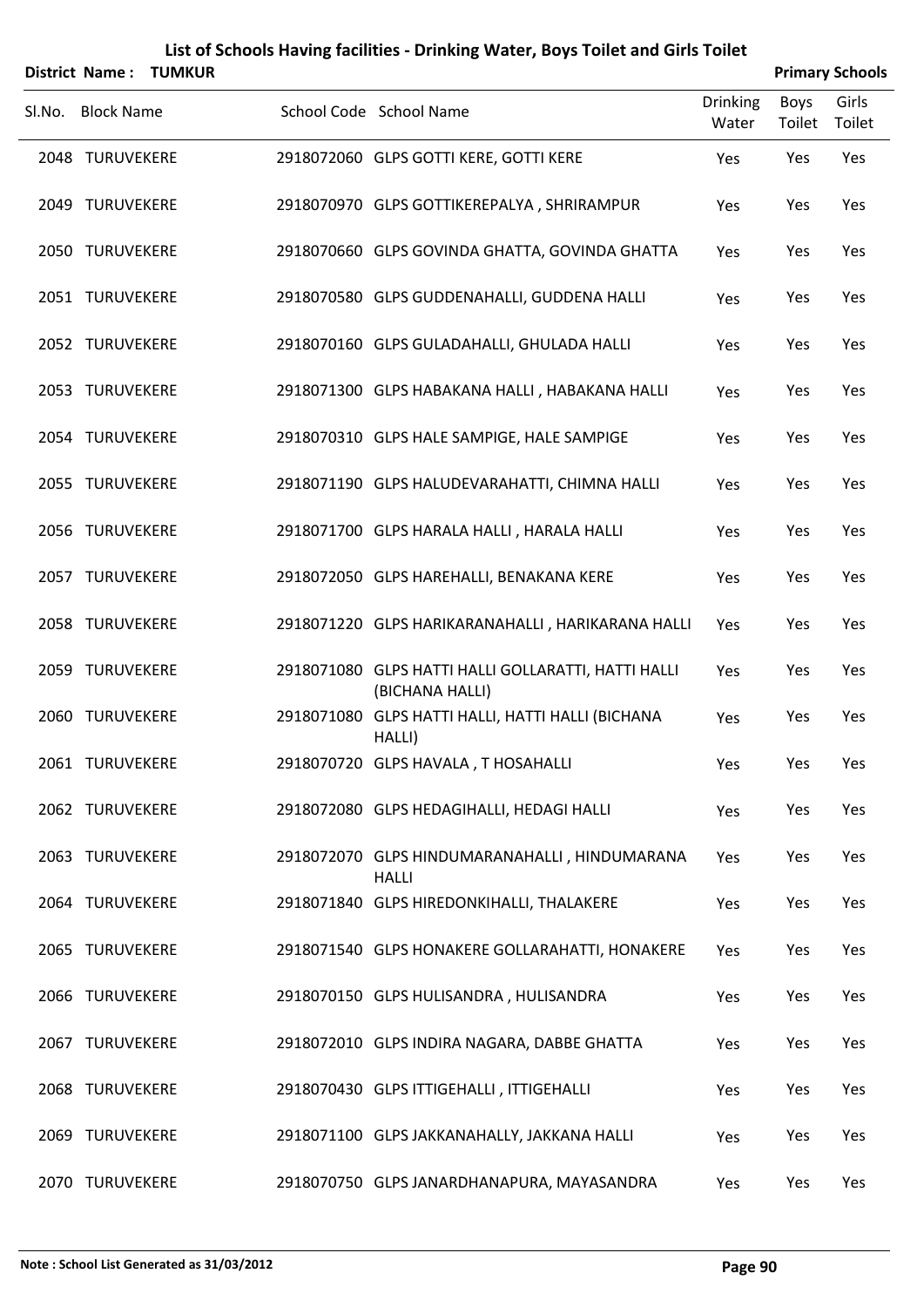| District Name:    | <b>TUMKUR</b> | List of Schools Having facilities - Drinking Water, Boys Toilet and Girls Toilet |                          |                | <b>Primary Schools</b> |
|-------------------|---------------|----------------------------------------------------------------------------------|--------------------------|----------------|------------------------|
| Sl.No. Block Name |               | School Code School Name                                                          | <b>Drinking</b><br>Water | Boys<br>Toilet | Girls<br>Toilet        |
| 2071 TURUVEKERE   |               | 2918072590 GLPS JANATHA COLONY, D HOSAHALLI                                      | Yes                      | Yes            | Yes                    |
| 2072 TURUVEKERE   |               | 2918070540 GLPS K DODDERI, K DODDERI                                             | Yes                      | Yes            | Yes                    |
| 2073 TURUVEKERE   |               | 2918071090 GLPS K KOPPA, K KOPPA                                                 | Yes                      | Yes            | Yes                    |
| 2074 TURUVEKERE   |               | 2918071430 GLPS K.HOSAHALLI, NAGALAPURA                                          | Yes                      | Yes            | Yes                    |
| 2075 TURUVEKERE   |               | 2918070690 GLPS K.KALKERE, KALKERE                                               | Yes                      | Yes            | Yes                    |
| 2076 TURUVEKERE   |               | 2918071470 GLPS KACHEHALLI, KACHEHALLI                                           | Yes                      | Yes            | Yes                    |
| 2077 TURUVEKERE   |               | 2918071520 GLPS KADASUR, KADASURU                                                | Yes                      | Yes            | Yes                    |
| 2078 TURUVEKERE   |               | 2918072000 GLPS KALLANAKERE GOLLARAHATTI,<br><b>KALLANA KERE</b>                 | Yes                      | Yes            | Yes                    |
| 2079 TURUVEKERE   |               | 2918072000 GLPS KALLANAKERE, KALLANA KERE                                        | Yes                      | Yes            | Yes                    |
| 2080 TURUVEKERE   |               | 2918070770 GLPS KALLU NAGATHIHALLI, KALLU<br>NAGTHIHALLI                         | Yes                      | Yes            | Yes                    |
| 2081 TURUVEKERE   |               | 2918071160 GLPS KALLUBORANAHALLI, KONDAJJI                                       | Yes                      | Yes            | Yes                    |
| 2082 TURUVEKERE   |               | 2918070830 GLPS KAMANA HALLI, KAMANA HALLI                                       | Yes                      | Yes            | Yes                    |
| 2083 TURUVEKERE   |               | 2918070550 GLPS KANAKUR, KANAKUR                                                 | Yes                      | Yes            | Yes                    |
| 2084 TURUVEKERE   |               | 2918071480 GLPS KARADIGERE, KARADIGERE                                           | Yes                      | Yes            | Yes                    |
| 2085 TURUVEKERE   |               | 2918071210 GLPS KARIGONDANA HALLI, KARIGONDANA<br><b>HALLI</b>                   | Yes                      | Yes            | Yes                    |
| 2086 TURUVEKERE   |               | 2918071570 GLPS KEREBALAGERAHALLI, KERE<br>VALAGEREHALLI                         | Yes                      | Yes            | Yes                    |
| 2087 TURUVEKERE   |               | 2918070520 GLPS KODIHALLI, KODI HALLI                                            | Yes                      | Yes            | Yes                    |
| 2088 TURUVEKERE   |               | 2918070520 GLPS KODIHALLI, KODI HALLI                                            | Yes                      | Yes            | Yes                    |
| 2089 TURUVEKERE   |               | 2918070050 GLPS KOLALAGHATTA, KOLLA GHATTA                                       | Yes                      | Yes            | Yes                    |
| 2090 TURUVEKERE   |               | 2918071610 GLPS KOMMARADEVANAHALLI,<br>KOMMARADEVANA HALLI                       | Yes                      | Yes            | Yes                    |
| 2091 TURUVEKERE   |               | 2918071350 GLPS KYAMASANDRA, KYAMASANDRA                                         | Yes                      | Yes            | Yes                    |
| 2092 TURUVEKERE   |               | 2918071730 GLPS LAKKASANDRA, DUNDA                                               | Yes                      | Yes            | Yes                    |
| 2093 TURUVEKERE   |               | 2918071270 GLPS LAKKI RAMANA PALYA, MUDDANA<br><b>HALLI</b>                      | Yes                      | Yes            | Yes                    |

#### **Note : School List Generated as 31/03/2012 Page 91**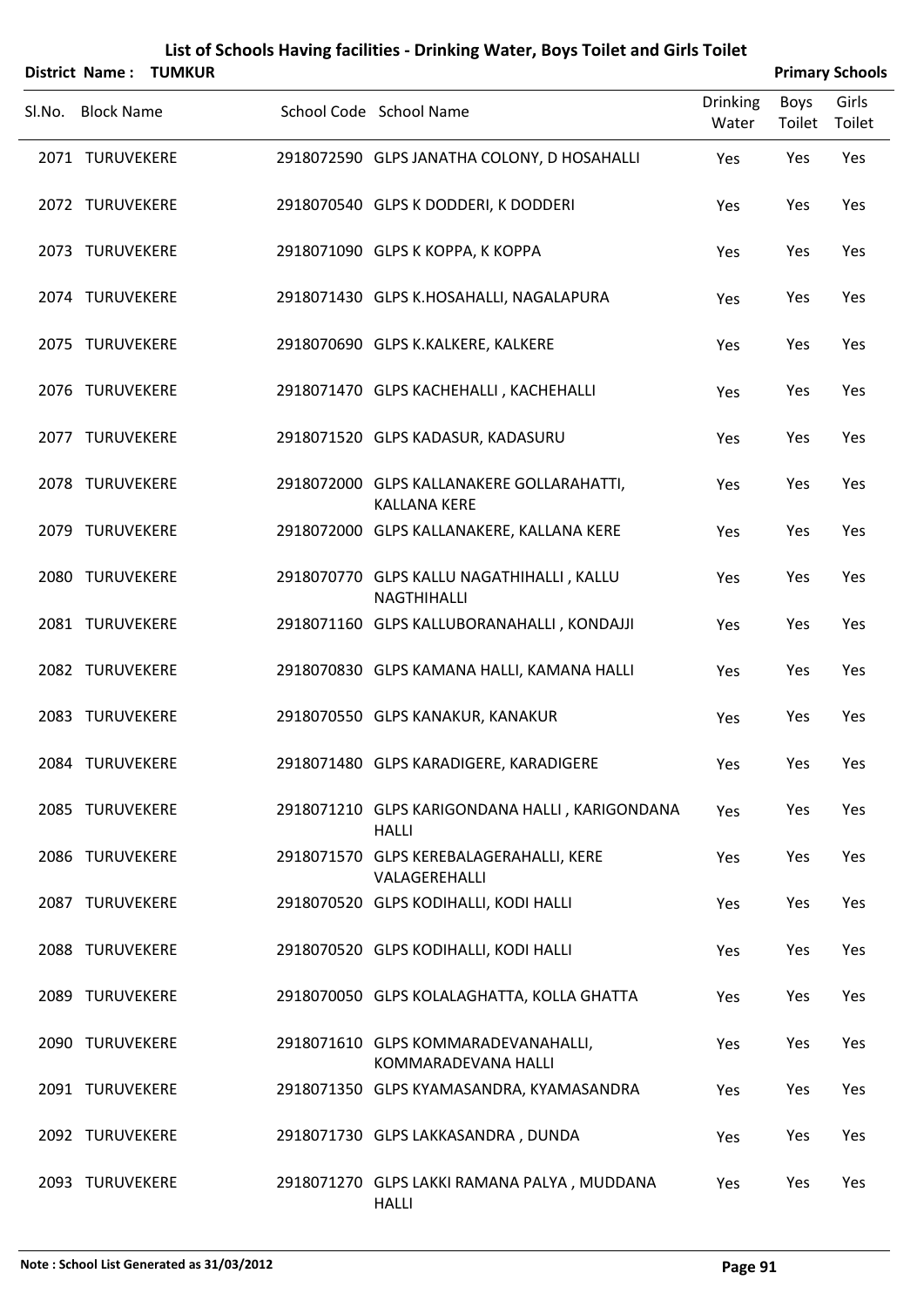|        | <b>District Name:</b> | TUMKUR |                                                                |                          |                | <b>Primary Schools</b> |
|--------|-----------------------|--------|----------------------------------------------------------------|--------------------------|----------------|------------------------|
| SI.No. | <b>Block Name</b>     |        | School Code School Name                                        | <b>Drinking</b><br>Water | Boys<br>Toilet | Girls<br>Toilet        |
|        | 2094 TURUVEKERE       |        | 2918071160 GLPS LALANA KATTE, KONDAJJI                         | Yes                      | Yes            | Yes                    |
|        | 2095 TURUVEKERE       |        | 2918072020 GLPS LAXMIDEVARAHALLI, HALLADA<br><b>HOSAHALLI</b>  | Yes                      | Yes            | Yes                    |
|        | 2096 TURUVEKERE       |        | 2918070380 GLPS LENKANA HALLI, LENKANA HALLI                   | Yes                      | Yes            | Yes                    |
|        | 2097 TURUVEKERE       |        | 2918070990 GLPS M BEVINAHALLI, M BEVINA HALLI                  | Yes                      | Yes            | Yes                    |
|        | 2098 TURUVEKERE       |        | 2918071470 GLPS MADDANAHALLI, KACHEHALLI                       | Yes                      | Yes            | Yes                    |
|        | 2099 TURUVEKERE       |        | 2918071910 GLPS MADEHALLI PALYA, MAADI<br>HALLI(THALEKERE)     | Yes                      | Yes            | Yes                    |
|        | 2100 TURUVEKERE       |        | 2918071680 GLPS MALLADEVANA HALLI, MALLADEVANA<br><b>HALLI</b> | Yes                      | Yes            | Yes                    |
|        | 2101 TURUVEKERE       |        | 2918071050 GLPS MALLAGHATTA, MALLAGHATTA                       | Yes                      | Yes            | Yes                    |
|        | 2102 TURUVEKERE       |        | 2918070930 GLPS MALLENA HALLI, MALLENAHALI                     | Yes                      | Yes            | Yes                    |
|        | 2103 TURUVEKERE       |        | 2918070510 GLPS MALLUR, MALLUR                                 | Yes                      | Yes            | Yes                    |
|        | 2104 TURUVEKERE       |        | 2918070470 GLPS MANICHENDUR, MANI CHENDUR                      | Yes                      | Yes            | Yes                    |
|        | 2105 TURUVEKERE       |        | 2918070630 GLPS MARAPPANA HALLI, MARAPPANA<br><b>HALLI</b>     | Yes                      | Yes            | Yes                    |
|        | 2106 TURUVEKERE       |        | 2918070680 GLPS MARASARA KOTTIGE, KODIGEHALLI                  | Yes                      | Yes            | Yes                    |
|        | 2107 TURUVEKERE       |        | 2918070260 GLPS MARATHAMMANA GOLLARAHATT,<br>SAMPIGE HOSAHALLI | Yes                      | Yes            | Yes                    |
|        | 2108 TURUVEKERE       |        | 2918070210 GLPS MARATIPALYA, KUNIKENA HALLI                    | Yes                      | Yes            | Yes                    |
|        | 2109 TURUVEKERE       |        | 2918071320 GLPS MELANA HALLI, MELANA HALLI                     | Yes                      | Yes            | Yes                    |
|        | 2110 TURUVEKERE       |        | 2918070040 GLPS MUDLAPUARA, MUDLA PURA                         | Yes                      | Yes            | Yes                    |
|        | 2111 TURUVEKERE       |        | 2918071630 GLPS MUGALURU GOLLARATTI, MUGALUR                   | Yes                      | Yes            | Yes                    |
|        | 2112 TURUVEKERE       |        | 2918070360 GLPS MURULI KUPPE, SIGE HALLI                       | Yes                      | Yes            | Yes                    |
|        | 2113 TURUVEKERE       |        | 2918070130 GLPS N GANGANAHALLI, N GANGANA HALLI                | Yes                      | Yes            | Yes                    |
|        | 2114 TURUVEKERE       |        | 2918070490 GLPS N.G.B.HATTI, AJJANA HALLI                      | Yes                      | Yes            | Yes                    |
|        | 2115 TURUVEKERE       |        | 2918070070 GLPS N.MAVINA HALLI, N MAVINA HALLI                 | Yes                      | Yes            | Yes                    |
|        | 2116 TURUVEKERE       |        | 2918072140 GLPS NADUVANAHALLI, NADUVANA HALLI                  | Yes                      | Yes            | Yes                    |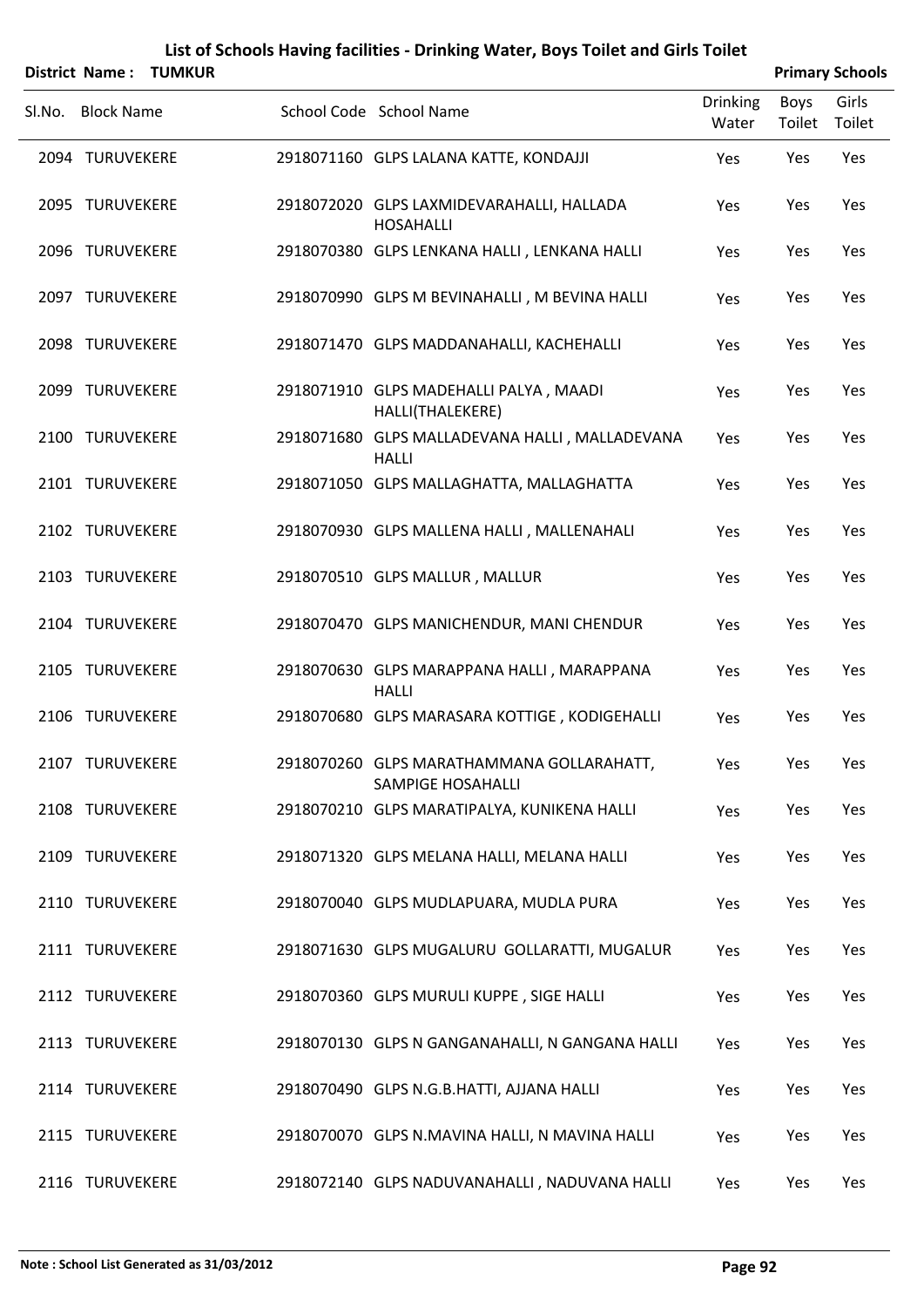|                   | District Name: TUMKUR |                                                                  |                          |                | <b>Primary Schools</b> |
|-------------------|-----------------------|------------------------------------------------------------------|--------------------------|----------------|------------------------|
| Sl.No. Block Name |                       | School Code School Name                                          | <b>Drinking</b><br>Water | Boys<br>Toilet | Girls<br>Toilet        |
| 2117 TURUVEKERE   |                       | 2918070500 GLPS NAGEGOWDANA BYALA,<br>NAGEGOWDANA BYALA          | Yes                      | Yes            | Yes                    |
| 2118 TURUVEKERE   |                       | 2918070500 GLPS NAGEGOWDANA PALYA,<br>NAGEGOWDANA BYALA          | Yes                      | Yes            | Yes                    |
| 2119 TURUVEKERE   |                       | 2918071460 GLPS NANDIKALKERE, CHIKKAPURA                         | Yes                      | Yes            | Yes                    |
| 2120 TURUVEKERE   |                       | 2918070570 GLPS NARIGEHALLI, NARIGEHALLI                         | Yes                      | Yes            | Yes                    |
| 2121 TURUVEKERE   |                       | 2918071000 GLPS NAYAKANA GHATTA, ANEKERE                         | Yes                      | Yes            | Yes                    |
| 2122 TURUVEKERE   |                       | 2918070080 GLPS NEERAGUNDA, NEERA GUND                           | Yes                      | Yes            | Yes                    |
| 2123 TURUVEKERE   |                       | 2918071670 GLPS NERALAKATTE GOLLARAHATTI, NERALA<br><b>KATTE</b> | Yes                      | Yes            | Yes                    |
| 2124 TURUVEKERE   |                       | 2918071670 GLPS NERALAKATTE, NERALA KATTE                        | Yes                      | Yes            | Yes                    |
| 2125 TURUVEKERE   |                       | 2918070120 GLPS P.KALLA HALLI, P KALLAHALLI                      | Yes                      | Yes            | Yes                    |
| 2126 TURUVEKERE   |                       | 2918070300 GLPS RAGHADEVANAHALLI, RAGHADEVANA<br><b>HALLI</b>    | Yes                      | Yes            | Yes                    |
| 2127 TURUVEKERE   |                       | 2918070900 GLPS RAMASAGARA, RAMASAGARA                           | Yes                      | Yes            | Yes                    |
| 2128 TURUVEKERE   |                       | 2918071110 GLPS RAMDI HALLI, RAMDI HALLI                         | Yes                      | Yes            | Yes                    |
| 2129 TURUVEKERE   |                       | 2918071120 GLPS RAYA SANDRA, RAYASANDRA                          | Yes                      | Yes            | Yes                    |
| 2130 TURUVEKERE   |                       | 2918070610 GLPS S GOLLARAHATTI, SADARAHALLI                      | Yes                      | Yes            | Yes                    |
| 2131 TURUVEKERE   |                       | 2918071980 GLPS SANGALAPURA, SANGALAPURA                         | Yes                      | Yes            | Yes                    |
| 2132 TURUVEKERE   |                       | 2918071140 GLPS SASALU, SASALU                                   | Yes                      | Yes            | Yes                    |
| 2133 TURUVEKERE   |                       | 2918070970 GLPS SHRIRAMPURA, SHRIRAMPUR                          | Yes                      | Yes            | Yes                    |
| 2134 TURUVEKERE   |                       | 2918071180 GLPS SIDDANA HATTI, DODDA GORA GHATTA                 | Yes                      | Yes            | Yes                    |
| 2135 TURUVEKERE   |                       | 2918071750 GLPS SIDDAPURA, SIDDAPURA                             | Yes                      | Yes            | Yes                    |
| 2136 TURUVEKERE   |                       | 2918070360 GLPS SIDDARAHATTII, SIGE HALLI                        | Yes                      | Yes            | Yes                    |
| 2137 TURUVEKERE   |                       | 2918070340 GLPS SINGASANDRA, SINGASANDRA                         | Yes                      | Yes            | Yes                    |
| 2138 TURUVEKERE   |                       | 2918070220 GLPS SOMALAPURA, SOMALAPURA                           | Yes                      | Yes            | Yes                    |
| 2139 TURUVEKERE   |                       | 2918071040 GLPS SOMENA HALLI, SOMENA HALLI                       | Yes                      | Yes            | Yes                    |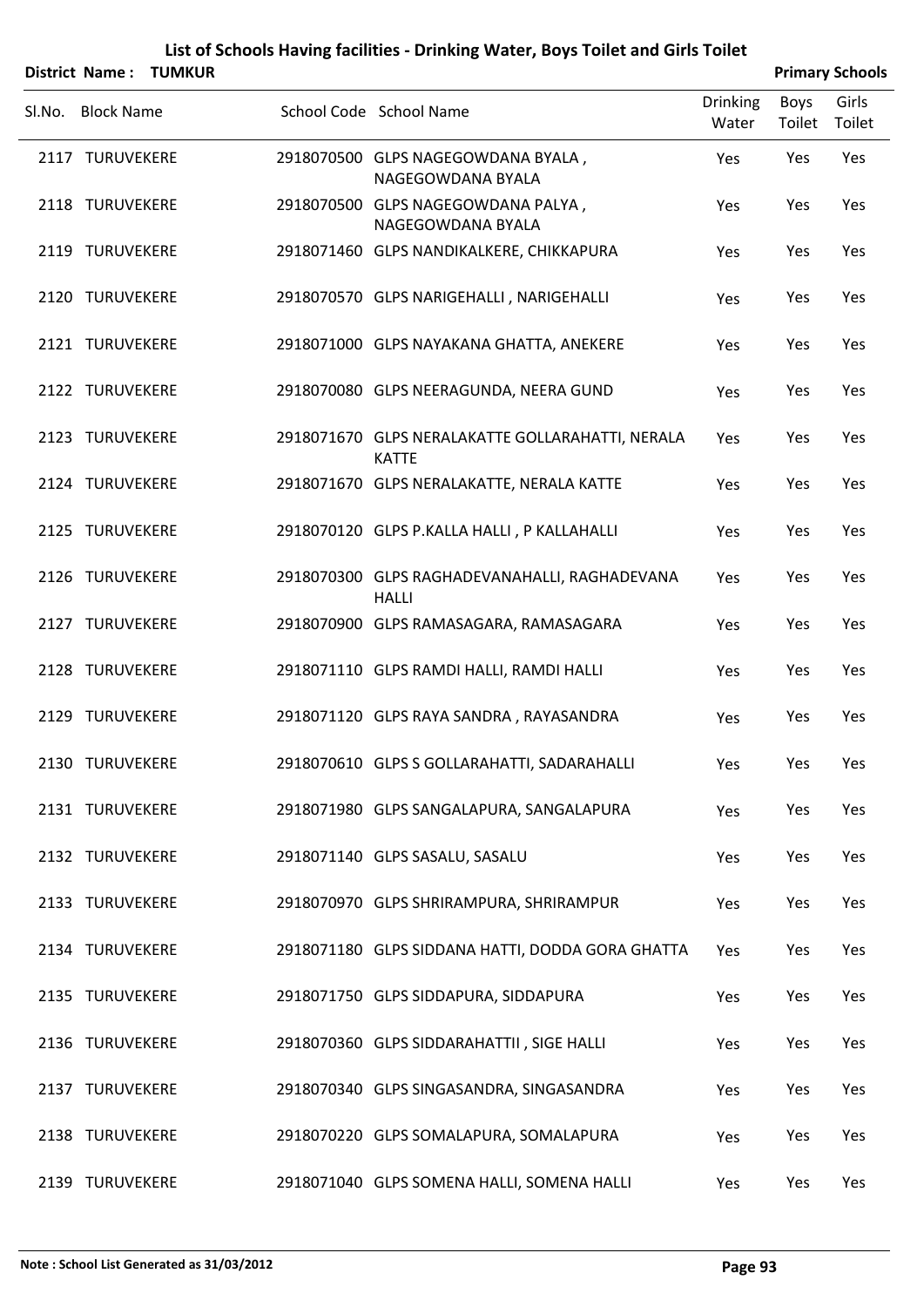|        |                   | District Name: TUMKUR |                                                                |                          |                | <b>Primary Schools</b> |
|--------|-------------------|-----------------------|----------------------------------------------------------------|--------------------------|----------------|------------------------|
| Sl.No. | <b>Block Name</b> |                       | School Code School Name                                        | <b>Drinking</b><br>Water | Boys<br>Toilet | Girls<br>Toilet        |
|        | 2140 TURUVEKERE   |                       | 2918071040 GLPS SOMENAHALLI PALYA, SOMENA HALLI                | Yes                      | Yes            | Yes                    |
|        | 2141 TURUVEKERE   |                       | 2918070590 GLPS SONDEMARGONAHALLI,<br>SONDEMARGONA HALLI       | Yes                      | Yes            | Yes                    |
|        | 2142 TURUVEKERE   |                       | 2918071380 GLPS SOPANAHALLI, SOPANA HALLI                      | Yes                      | Yes            | Yes                    |
|        | 2143 TURUVEKERE   |                       | 2918071160 GLPS SOPPANA HALLI, KONDAJJI                        | Yes                      | Yes            | Yes                    |
|        | 2144 TURUVEKERE   |                       | 2918071550 GLPS SORAVANAHALLI, SORAVANAHALLI                   | Yes                      | Yes            | Yes                    |
|        | 2145 TURUVEKERE   |                       | 2918072250 GLPS SUBRAHMANYA NAGARA, TURVEKERE<br>(TP) WARD 11  | Yes                      | Yes            | Yes                    |
|        | 2146 TURUVEKERE   |                       | 2918070710 GLPS SULEKERE, SULE KERE                            | Yes                      | Yes            | Yes                    |
|        | 2147 TURUVEKERE   |                       | 2918071960 GLPS SUNKALAPURA, SUNKALAAPURA                      | Yes                      | Yes            | Yes                    |
|        | 2148 TURUVEKERE   |                       | 2918070880 GLPS T GOLLARA HATTI, TARAMANA KOTE                 | Yes                      | Yes            | Yes                    |
|        | 2149 TURUVEKERE   |                       | 2918070720 GLPS T HOSAHALLI, T HOSAHALLI                       | Yes                      | Yes            | Yes                    |
|        | 2150 TURUVEKERE   |                       | 2918070260 GLPS T PALYA, SAMPIGE HOSAHALLI                     | Yes                      | Yes            | Yes                    |
|        | 2151 TURUVEKERE   |                       | 2918070880 GLPS TARAMANAKOTE, TARAMANA KOTE                    | Yes                      | Yes            | Yes                    |
|        | 2152 TURUVEKERE   |                       | 2918071600 GLPS THIGALARA PALYA, DAASI HALLI                   | Yes                      | Yes            | Yes                    |
|        | 2153 TURUVEKERE   |                       | 2918070190 GLPS THUBINA KATTE, BOMMENA HALLI                   | Yes                      | Yes            | Yes                    |
|        | 2154 TURUVEKERE   |                       | 2918071630 GLPS THUMBEPURA, MUGALUR                            | Yes                      | Yes            | Yes                    |
|        | 2155 TURUVEKERE   |                       | 2918071250 GLPS TOVINAKERE GOLLARAHATTI, TOVINA<br><b>KERE</b> | Yes                      | Yes            | Yes                    |
|        | 2156 TURUVEKERE   |                       | 2918070820 GLPS URDU ARAKANAKATTE, DUMMANA<br>HALLI            | Yes                      | Yes            | Yes                    |
|        | 2157 TURUVEKERE   |                       | 2918070850 GLPS V GOLLARAHATTI, VARAHAASANDRA                  | Yes                      | Yes            | Yes                    |
|        | 2158 TURUVEKERE   |                       | 2918071920 GLPS V MALE, ARALI KERE                             | Yes                      | Yes            | Yes                    |
|        | 2159 TURUVEKERE   |                       | 2918071620 GLPS VADAVANAGHATTA, VADAVANA<br><b>GHATTA</b>      | Yes                      | Yes            | Yes                    |
|        | 2160 TURUVEKERE   |                       | 2918070850 GLPS VARAHASANDRA, VARAHAASANDRA                    | Yes                      | Yes            | Yes                    |
|        |                   |                       |                                                                |                          |                |                        |

2161 TURUVEKERE 2918070220 GLPS VENKATAPURA, SOMALAPURA Yes Yes Yes

TURUVEKERE 2918070650 GLPS VITALADEVARAHALLI, VITALADEVRA 2162 Yes Yes Yes

HALLI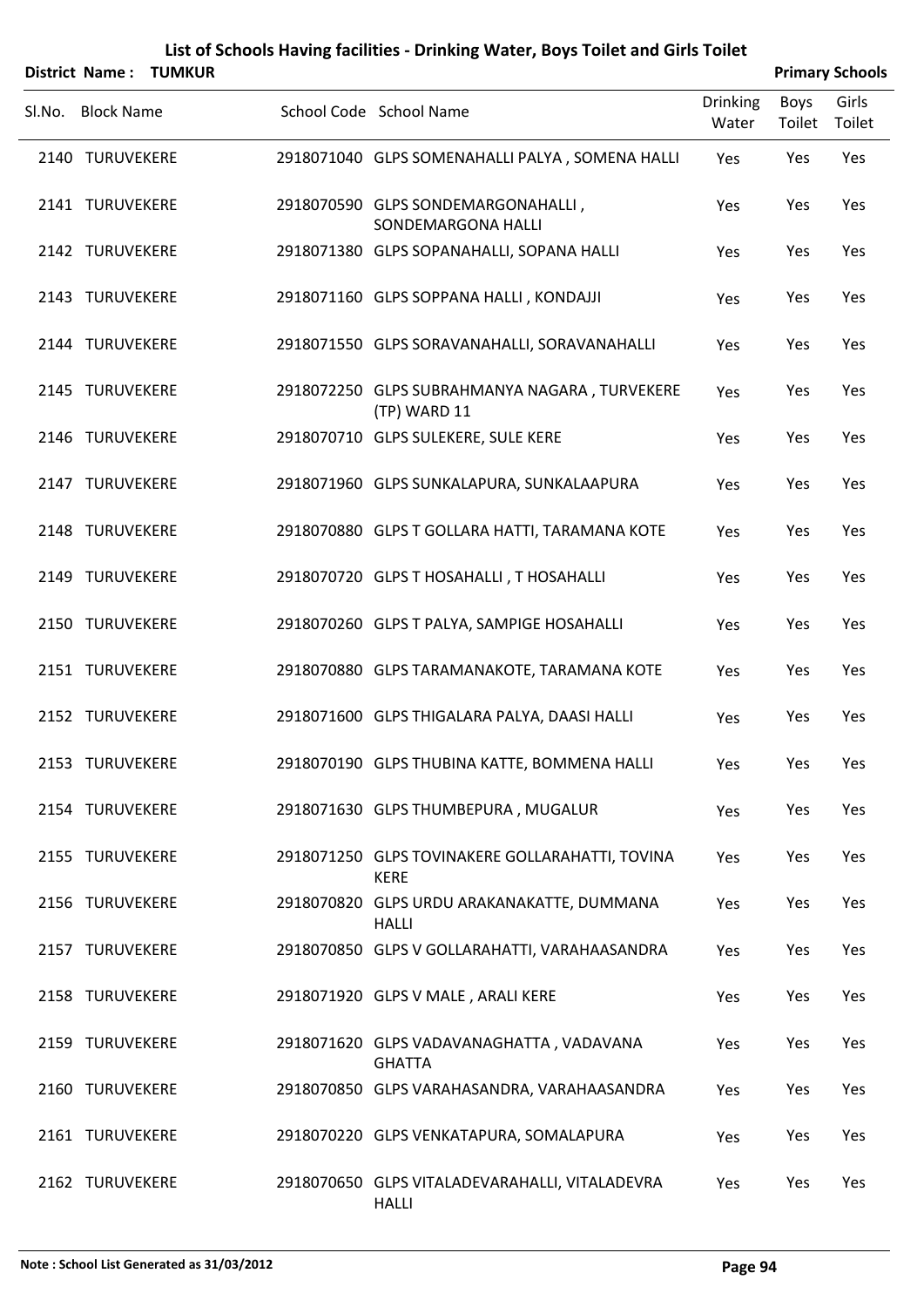| <b>District Name:</b> | <b>TUMKUR</b> |                                                                             |                          |                | <b>Primary Schools</b> |
|-----------------------|---------------|-----------------------------------------------------------------------------|--------------------------|----------------|------------------------|
| SI.No. Block Name     |               | School Code School Name                                                     | <b>Drinking</b><br>Water | Boys<br>Toilet | Girls<br>Toilet        |
| 2163 TURUVEKERE       |               | 2918070950 GLPS VIVEKANANDA NAGAR MUNIYUR,<br><b>MUNIYUR</b>                | Yes                      | Yes            | Yes                    |
| 2164 TURUVEKERE       |               | 2918070330 GLPS YALLADA BAAGI, YALLADA BAAGI                                | Yes                      | Yes            | Yes                    |
| 2165 TURUVEKERE       |               | 2918070450 GLPS YARADE HALLI, YARADE HALLI                                  | Yes                      | Yes            | Yes                    |
| 2166 TURUVEKERE       |               | 2918070210 GLPSTHOPEGOWDANAPALYA, KUNIKENA<br><b>HALLI</b>                  | Yes                      | Yes            | Yes                    |
| 2167 TURUVEKERE       |               | 2918070140 GMHPS BANASANDRA, BANA SANDRA                                    | Yes                      | Yes            | Yes                    |
| 2168 TURUVEKERE       |               | 2918072170 GMHPS BOYS TURUVEKERE, TURVEKERE (TP)<br>WARD <sub>3</sub>       | Yes                      | Yes            | Yes                    |
| 2169 TURUVEKERE       |               | 2918071720 GMHPS DANADINA SHIVARA, DANDINA<br><b>SHIVARA</b>                | Yes                      | Yes            | Yes                    |
| 2170 TURUVEKERE       |               | 2918072130 GMHPS GONI TUMKUR, GONI TUMKUR                                   | Yes                      | Yes            | Yes                    |
| 2171 TURUVEKERE       |               | 2918071060 GMHPS HULLE KERE, HULLE KERE                                     | Yes                      | Yes            | Yes                    |
| 2172 TURUVEKERE       |               | 2918070750 GMHPS MAYASANDRA, MAYASANDRA                                     | Yes                      | Yes            | Yes                    |
| 2173 TURUVEKERE       |               | 2918071400 GMHPS MUTTUGADAHALLI, MUTTUGADA<br><b>HALLI</b>                  | Yes                      | Yes            | Yes                    |
| 2174 TURUVEKERE       |               | 2918070600 GMHPS TANDAGA, TANDAGA                                           | Yes                      | Yes            | Yes                    |
| 2175 TURUVEKERE       |               | 2918072260 GMHPS TURUVEKERE(MNHPS), TURVEKERE<br>(TP) WARD 12               | Yes                      | Yes            | Yes                    |
| 2176 TURUVEKERE       |               | 2918070750 GUHPS MAYASANDRA (URDU), MAYASANDRA Yes                          |                          | Yes            | Yes                    |
| 2177 TURUVEKERE       |               | 2918071430 GUHPS NAGALAPURA (URDU), NAGALAPURA                              | Yes                      | Yes            | Yes                    |
| 2178 TURUVEKERE       |               | 2918072170 GUHPS TURUVEKERE (URDU), TURVEKERE<br>(TP) WARD 3                | Yes                      | Yes            | Yes                    |
| 2179 TURUVEKERE       |               | 2918071240 GULPS AKKALASANDRA (URDU), AKKALA<br>SANDRA                      | Yes                      | Yes            | Yes                    |
| 2180 TURUVEKERE       |               | 2918070140 GULPS BANASANDRA (URDU), BANA SANDRA                             | Yes                      | Yes            | Yes                    |
| 2181 TURUVEKERE       |               | 2918071870 GULPS CHENDUR (URDU), CHENDUR                                    | Yes                      | Yes            | Yes                    |
| 2182 TURUVEKERE       |               | 2918071850 GULPS D KALKERE (URDU), D KALKERE                                | Yes                      | Yes            | Yes                    |
| 2183 TURUVEKERE       |               | 2918070260 GULPS DAROGANAPALYA (URDU), SAMPIGE<br><b>HOSAHALLI</b>          | Yes                      | Yes            | Yes                    |
| 2184 TURUVEKERE       |               | 2918071600 GULPS DASEHALLI (URDU), DAASI HALLI                              | Yes                      | Yes            | Yes                    |
| 2185 TURUVEKERE       |               | 2918072180 GULPS DEVEGOWDA BADAVANE (URDU),<br><b>TURVEKERE (TP) WARD 4</b> | Yes                      | Yes            | Yes                    |